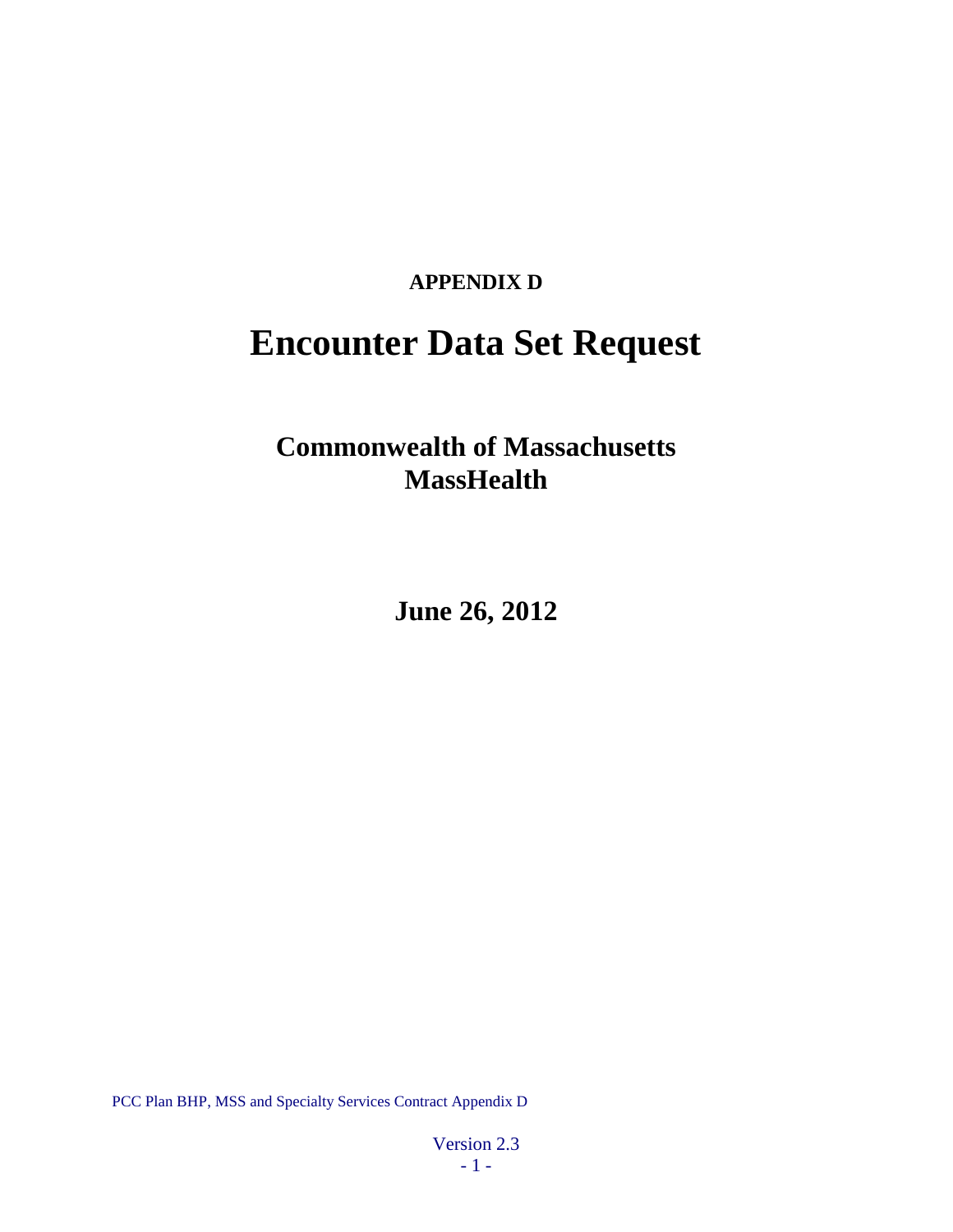### **Table of Contents**

| 1.0        |                                                                                                                                         |  |
|------------|-----------------------------------------------------------------------------------------------------------------------------------------|--|
| 1.1        |                                                                                                                                         |  |
| 1.2        |                                                                                                                                         |  |
|            |                                                                                                                                         |  |
|            |                                                                                                                                         |  |
|            |                                                                                                                                         |  |
|            |                                                                                                                                         |  |
|            |                                                                                                                                         |  |
|            |                                                                                                                                         |  |
| 2.0        |                                                                                                                                         |  |
|            |                                                                                                                                         |  |
|            |                                                                                                                                         |  |
|            |                                                                                                                                         |  |
|            |                                                                                                                                         |  |
|            |                                                                                                                                         |  |
|            |                                                                                                                                         |  |
|            |                                                                                                                                         |  |
|            |                                                                                                                                         |  |
|            |                                                                                                                                         |  |
| 3.0        |                                                                                                                                         |  |
|            |                                                                                                                                         |  |
|            |                                                                                                                                         |  |
|            |                                                                                                                                         |  |
|            |                                                                                                                                         |  |
|            |                                                                                                                                         |  |
|            |                                                                                                                                         |  |
|            |                                                                                                                                         |  |
|            |                                                                                                                                         |  |
| <b>3.1</b> |                                                                                                                                         |  |
| 3.2        |                                                                                                                                         |  |
| 3.3        |                                                                                                                                         |  |
| 3.4        |                                                                                                                                         |  |
| 4.0        |                                                                                                                                         |  |
| 4.1        |                                                                                                                                         |  |
| 4.2        |                                                                                                                                         |  |
| 4.3        |                                                                                                                                         |  |
| 4.4        |                                                                                                                                         |  |
|            | 5.0 Error Handling                                                                                                                      |  |
|            |                                                                                                                                         |  |
|            |                                                                                                                                         |  |
| 6.0        |                                                                                                                                         |  |
|            |                                                                                                                                         |  |
|            |                                                                                                                                         |  |
|            |                                                                                                                                         |  |
|            |                                                                                                                                         |  |
|            |                                                                                                                                         |  |
|            |                                                                                                                                         |  |
|            |                                                                                                                                         |  |
|            |                                                                                                                                         |  |
|            |                                                                                                                                         |  |
|            |                                                                                                                                         |  |
| 7.0        |                                                                                                                                         |  |
|            |                                                                                                                                         |  |
| $DCA$ $D1$ | $\mathbf{C} \mathbf{M}$ and $\mathbf{C} \mathbf{M}$ and $\mathbf{C} \mathbf{M}$ and $\mathbf{C} \mathbf{M}$ and $\mathbf{C} \mathbf{M}$ |  |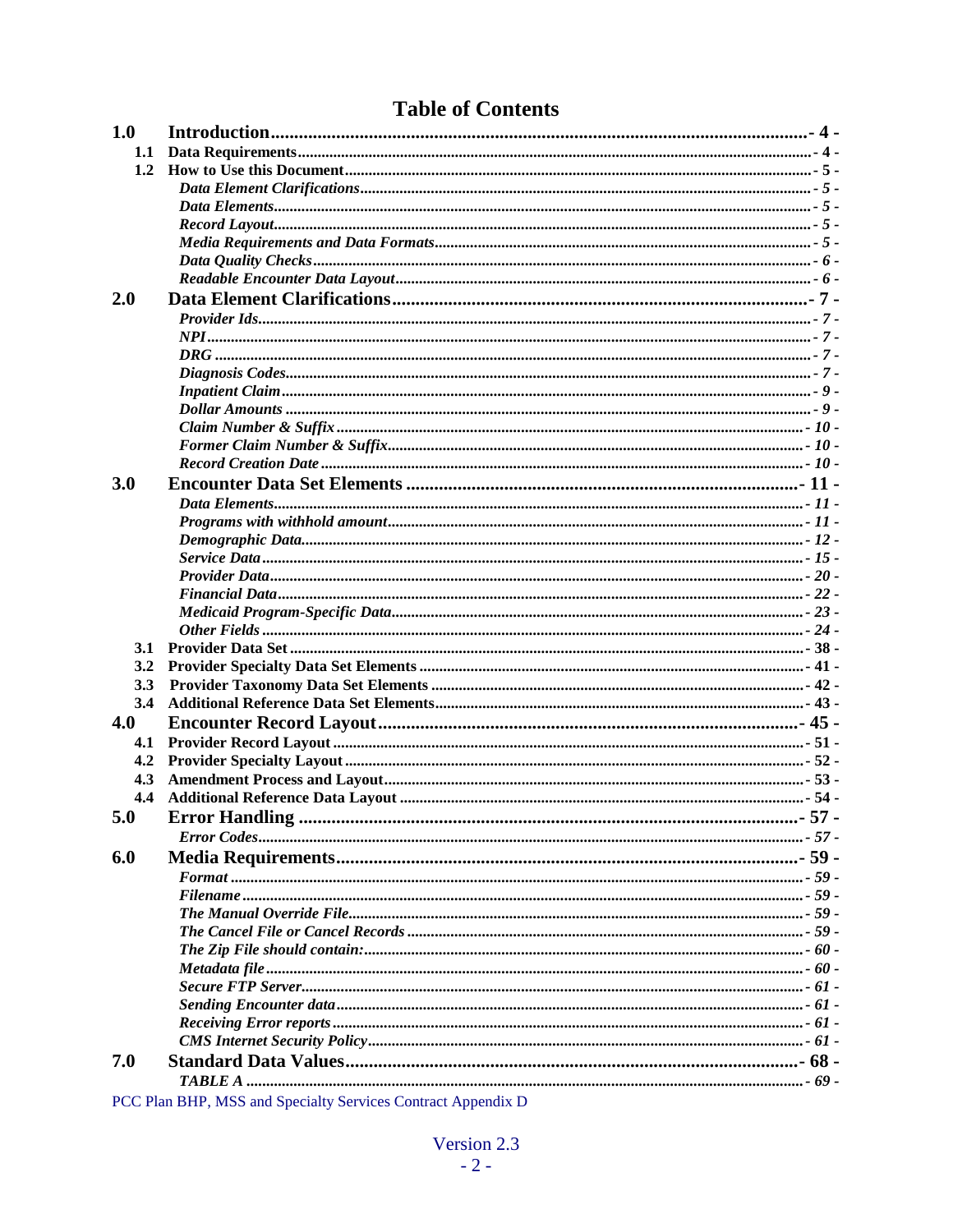$8.0$ 

 $9.0$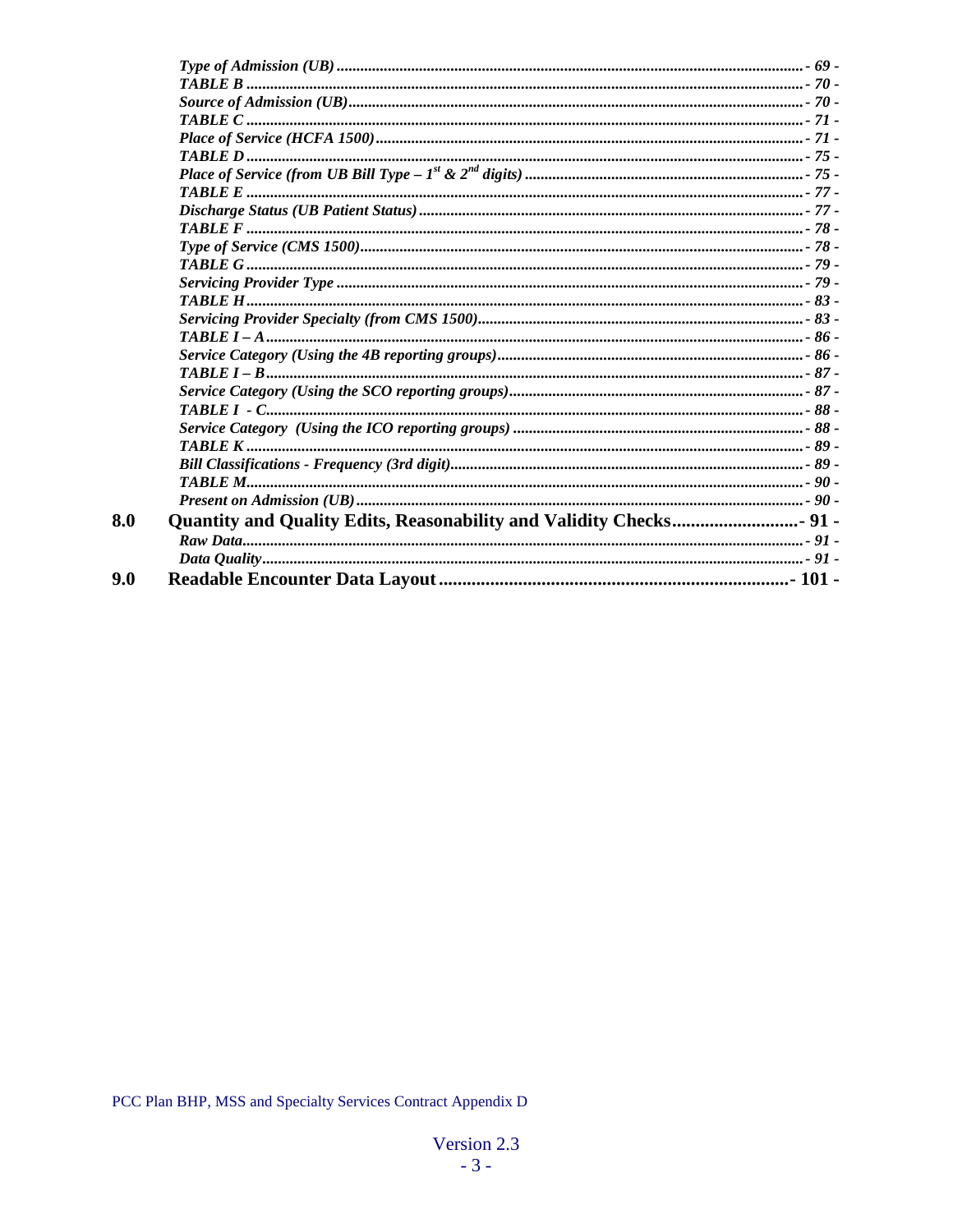### <span id="page-3-0"></span>**1.0 Introduction**

MassHealth is required to build and maintain a database of health care services provided to Massachusetts Medicaid recipients enrolled in managed care programs. MassHealth will be using the database for a number of different projects, including Centers for Medicare and Medicaid Services (CMS) formerly HCFA reporting, program evaluation, and rate development. It is critical that each Managed Care Entity (MCO, SCO, ICO – all referred to as MCO in this document) provide MassHealth with records accurately reflecting all encounters provided to Medicaid recipients enrolled in its managed care program. Only with complete and accurate encounter data will MassHealth be able to assess the effectiveness of the managed care program.

This Encounter Data Set Request contains information on the data elements, format, and media requirements for submitting data to MassHealth for this project. Because data submission schedules are subject to frequent revision, they are not included in this document. A separate schedule has been provided to each MCO outlining the expected dates for data submission as well as defining the data ranges of data to be included in each submission.

MassHealth will expect the MCOs and MBHP to provide new, replaced or voided claims in each feed. MassHealth will reject and return repeated claims to the MCOs and MBHP with the appropriate error codes. MCOs and MBHP will be expected to remove the offending claims from their next submission which will take place within a week. The submission-rejectionresubmission cycle will repeat iteratively until the number of rejected claims falls below a MassHealth defined threshold. If you cannot submit data in this fashion, or if you have any questions about any of these documents, please contact Prasad Balab 617-847-3360 (Email:*prasad.balab@state.ma.us)*

### <span id="page-3-1"></span>**1.1 Data Requirements**

- The data referred to in this document are encounter data, or records of health care services performed for Massachusetts Medicaid managed care beneficiaries. An encounter is defined as a unique service or procedure performed for the recipient. Multiple encounters can occur during a single visit to a provider, and each encounter should have a separate encounter record.
- Send all fully adjudicated paid claims. In the initialization feed, all claims should reflect the final status of the claim on the date it is pulled. All claims in the initialization feed should be marked as an Original claim.
- Submit one encounter record for each service performed (i.e., if a claim consisted of five services, each service should have a separate encounter record).
- Data should conform to the Record Layout specified later in this document. Any deviations from this format must be approved by MassHealth.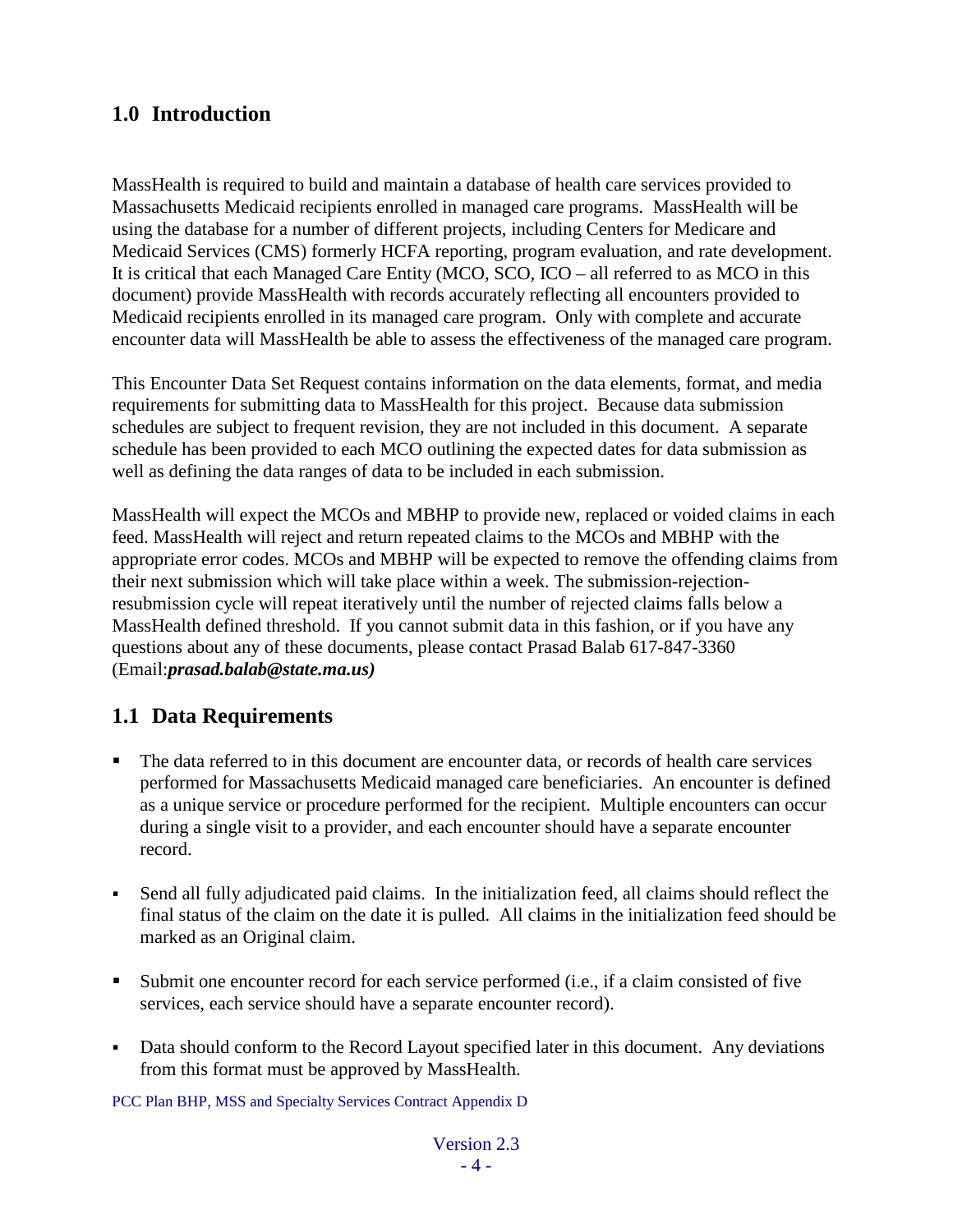- Each row in a feed file shall have a unique Claim Number + Suffix combination.
- Submit only new or changed claims per feed. A feed shall consist of new [original] claims, replacements and voids. The replacements and voids shall have a former claim number and former suffix to associate them with the claim+suffix they are voiding or replacing.
- On receipt of a feed file MassHealth will scan the file for errors and return a file in the same format as the input with two extra columns to indicate errors. Corrections to the data shall be made and resubmitted within a week after MassHealth returns the error file. This cycle shall repeat until the number of errors in the input file falls below a MassHealth defined threshold for each plan.
- If after MassHealth returns an error file to the plans, it is discovered that error records have changed due to voids or payment adjustments, a cancel record may be submitted. This will close all open errors associated with the claim number claim suffix combinations.

### <span id="page-4-0"></span>**1.2 How to Use this Document**

This *Encounter Data Set Request* is intended as a reference document. Its purpose is to identify the types of data that MassHealth needs to build an encounter database. The goal of this document is to clarify the standard record layout, format, and values that MassHealth will accept.

#### <span id="page-4-1"></span>*Data Element Clarifications*

MassHealth identified certain data elements that warranted further evaluation and clarification. These elements include: DRG, Diagnosis Codes, Procedure Codes, and Provider IDs. The information in the "Data Element Clarifications" section details what is currently expected for these data elements.

#### <span id="page-4-2"></span>*Data Elements*

The information contained in the Data Elements section defines each of the fields included in the record layout. When appropriate, a list of valid values is included here. Nationally recognized coding schemes have been used whenever they exist.

#### <span id="page-4-3"></span>*Record Layout*

This section details the record layout. The same record layout is to be used for each Claim Category (facility, professional, dental, etc.). We request that you provide only fixed length records, which means that each service line should be its own separate record. Any data collected at the summary or claim level shall necessitate the creation of an additional row with record indicator 0. All summary level dollar amounts and quantities for such a claim shall be reported on this detail line.

#### <span id="page-4-4"></span>*Media Requirements and Data Formats*

This section contains information on the types of data formats that MassHealth can accept. MCOs submit their data to MassHealth through a secure FTP server. Each MCO has a home directory on this server and will be given an ID with public key/private key based login.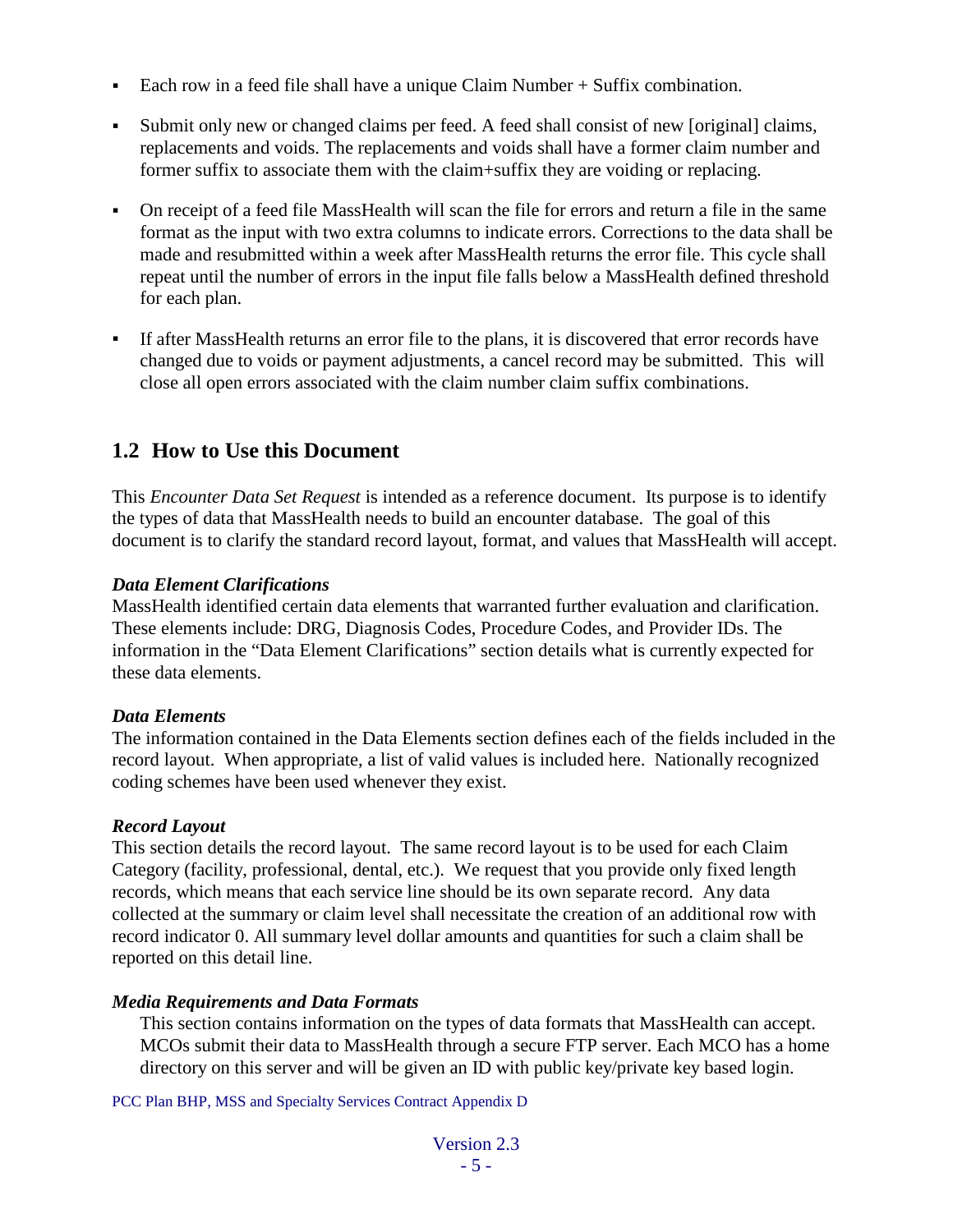Please also note the security requirements for Internet transmissions noted in the Media Requirements section.

#### *Standard Data Values*

This section contains the tables referenced in the specific fields of the Data Elements section (Tables A through H).

#### <span id="page-5-0"></span>*Data Quality Checks*

This section provides the validity and quality criteria that encounter data are expected to meet.

#### <span id="page-5-1"></span>*Readable Encounter Data Layout*

This section organizes all data elements to create a layout of all data elements in a logical order.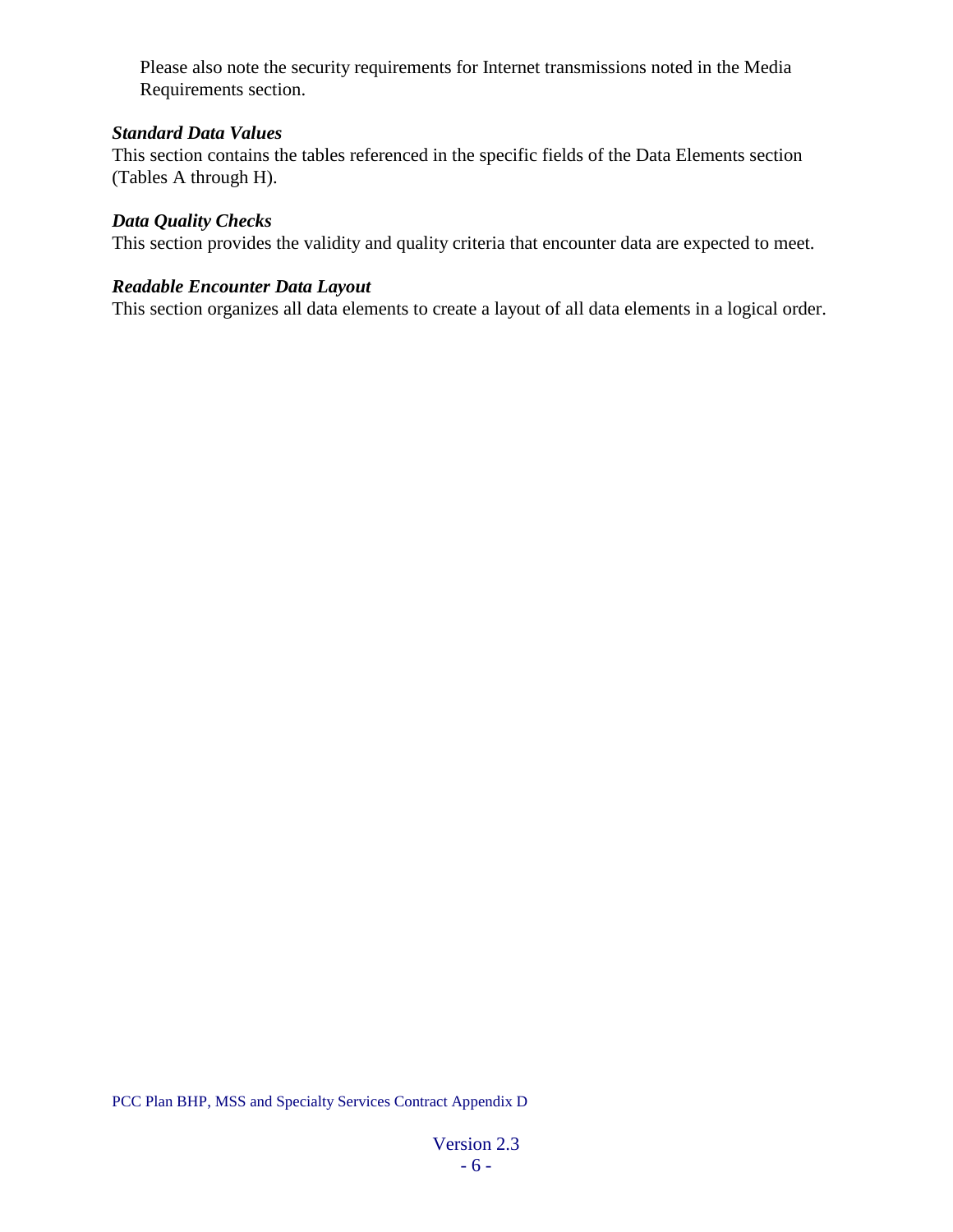### <span id="page-6-0"></span>**2.0 Data Element Clarifications**

MassHealth has identified several data elements that require further clarification with respect to the expectations for those elements. The information in this section details MassHealth's expectations for Recipient Identifiers, Provider IDs, DRG, Diagnosis Codes (primary through fifth), and Procedure Codes.

### <span id="page-6-1"></span>*Provider Ids*

MassHealth is asking plans to provide an identifier that is unique to the plan. The acceptable ID types are  $6 - MCO$  Internal ID,  $8 - DEA$  Number,  $9 - NABP$  Number. ID types 8 and 9 are to be used with pharmacy claims only. An ID type of 1 - NPI is acceptable for Referring Provider ID and Prescribing Provider ID. As many of the provider attributes, NPI, Tax ID etc., should be filled out in the provider file as possible.

### <span id="page-6-2"></span>*NPI*

The Centers for Medicare & Medicaid Services (CMS) require all Medicare and Medicaid providers and suppliers of medical services that qualify for a National Provider Identifier (NPI) to include NPI on all claims. Type 1 NPI is for Health care providers who are individuals, including physicians, psychiatrists and all sole proprietors. Type 2 NPI is for Health care providers that are organizations, including physician groups, hospitals, nursing homes, and the corporations formed when an individual incorporates him/herself.

#### <span id="page-6-3"></span>*DRG*

The DRG field (field #72) is a field requested by CMS. Not all plans collect DRGs so MassHealth has developed a preferred course of action:

- 1. If a plan does collect DRGs, that plan should provide it on its data submissions.
- 2. If a plan does not collect DRGs, that plan should ensure that their primary, secondary, and tertiary diagnosis information is as complete and accurate as possible so that MassHealth may use a DRG grouper if necessary. Accurate procedure codes are also required for DRG assignment.
- 3. In the future, MassHealth may request that all plans provide DRGs.
- 4. MassHealth requests MCOs reporting DRGs to also report DRG related fields such as DRG Type, DRG Version, Severity of Illness level, and Risk of Mortality.

#### <span id="page-6-4"></span>*Diagnosis Codes*

This clarification is based on current ICD-9 Diagnosis. An amendment to the specs with instructions on ICD-10 will be provided once MassHealth implements ICD-10.

Only header codes with five digits shall be used. For example, the fifth digit indicates if a convulsion was associated with a fever (780.31) or some other type of convulsion (780.39).

Requirements for validity and completeness are detailed in the ICD-9-CM clinical guide that is published by the American Medical Association. MassHealth's current validating process requires that diagnosis codes contain the required number of digits outlined in the ICD-9-CM code books.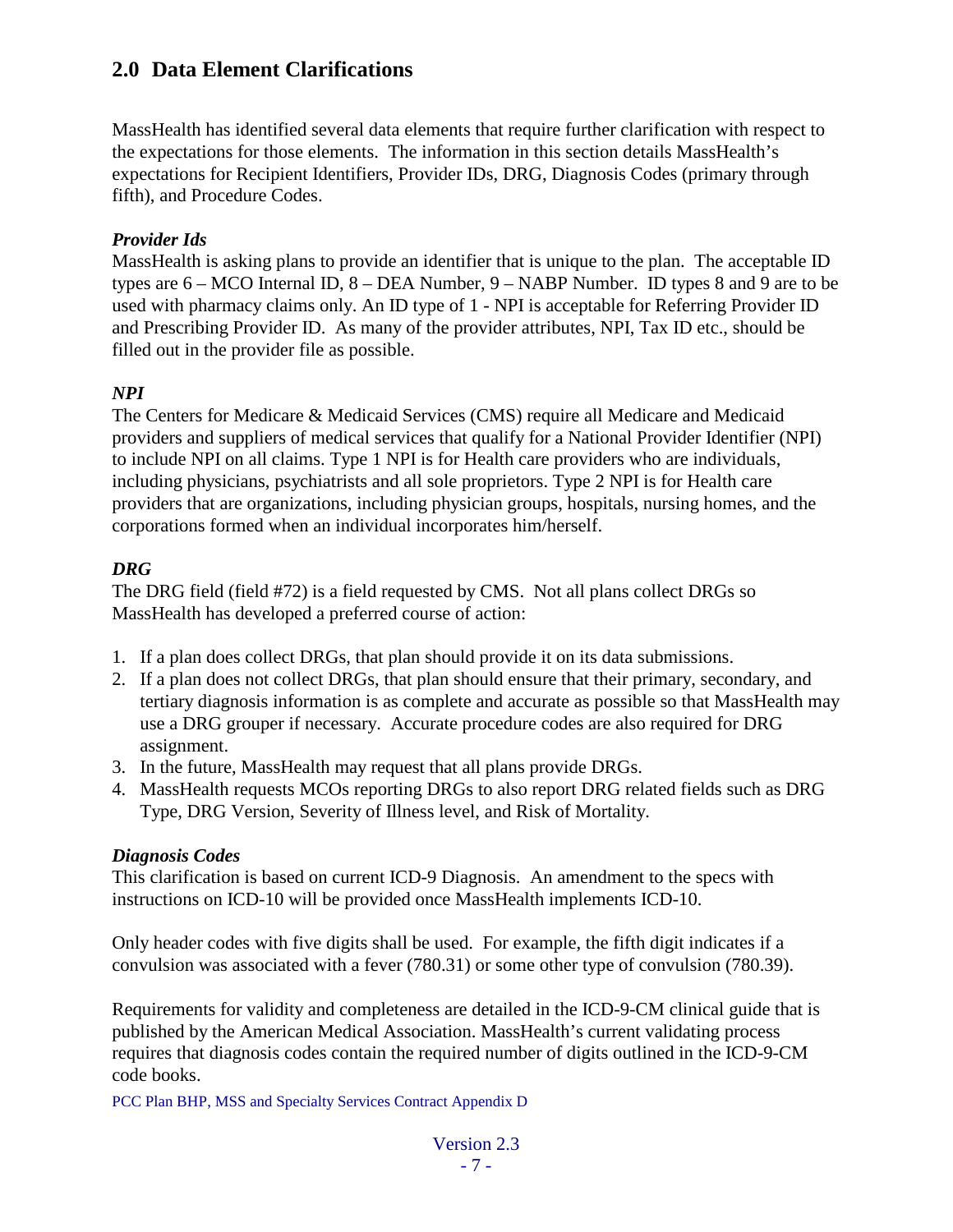Include in each Encounter Data submission the following diagnosis fields: Primary Diagnosis (field #19), Secondary Diagnosis (field #20), Tertiary Diagnosis (field #21), and all other Diagnosis listed in Data Elements.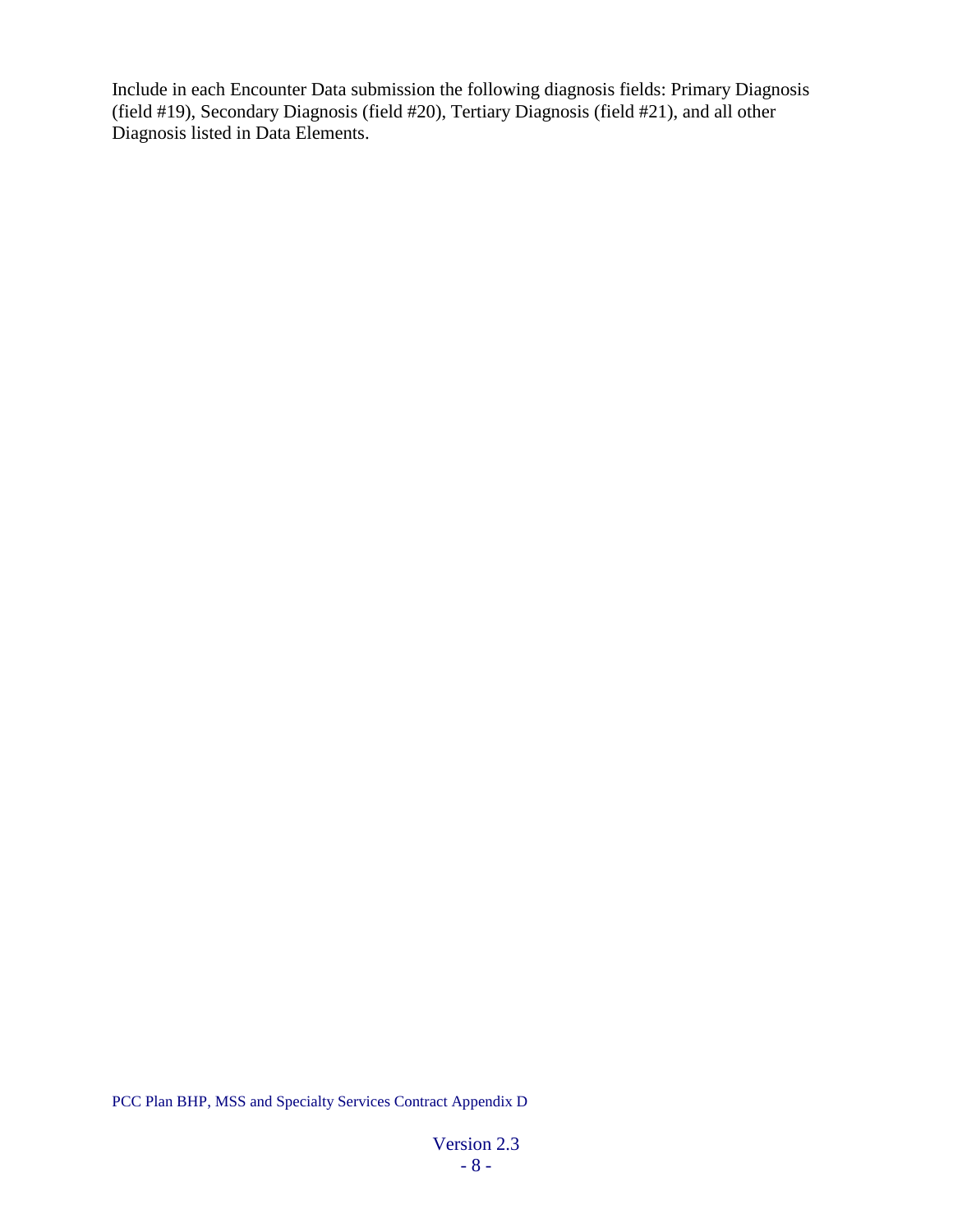#### *Procedure Code*

Many plans accept and use non-standard codes such as State specific and MCO specific codes. MassHealth's current validity process looks for standard codes only: CPT, ICD-9, HCPCS, and ADA. The non-standard codes are considered invalid by MassHealth.

HIPPA regulations require that only standard HCPCS Level I(CPT) and II be used for reporting and data exchange

The only field containing procedure codes is the Procedure Code field (field #26).

#### <span id="page-8-0"></span>*Inpatient Claim*

Inpatient Claim is defined based on the following logic:

When Claim Category  $= 1$  (Facility) and either one of the following:

- 1. Place Of Service Type = 1 (CMS 1500 Table C) AND Place of Service = 21 (Inpatient Hospital).
- 2. When Place of Service Type = 2 (UB Bill) AND First position of the Place of Service field (UB Bill) does NOT equal 7 (not equal Clinic) AND second position of Place of Service field (UB Bill) is 1 (Inpatient Medicare Part A), 2 (Inpatient Medicare Part B) or 6 (Complementary Inpatient)

#### <span id="page-8-1"></span>*Dollar Amounts*

MassHealth wants to ensure that the dollar amounts on the individual lines on the claim actually represent the actual or computed amount associated with each detail line. Therefore, whenever dollar amounts are not available at the detail level, the MCO shall add an extra detail line with a record indicator of 0 and report all summary-level amounts/quantities on that line.

| <b>Record Indicator</b>                  | <b>Dollar Amount Split</b>                    |
|------------------------------------------|-----------------------------------------------|
| 0: Artificial Line                       | Dollar amounts / quantities represent         |
|                                          | numbers that are available only at a          |
|                                          | summary level.                                |
| 1: Fee-For-Service                       | Dollar amounts should be available at the     |
|                                          | detail line level in the source system.       |
| 2: Encounter Record with FFS equivalent  | Dollar amounts should be available at the     |
|                                          | detail line level in the source system.       |
| 3: Encounter Record w/out FFS equivalent | Dollar amount, if any, as reported by the     |
|                                          | provider to the MCO.                          |
| 4: Per Diem Payment                      | Total dollar amount for the entire stay. This |
|                                          | is not the per-diem rate but the per-diem     |
|                                          | rate multiplied by the Quantity [numbers of   |
|                                          | days of inpatient admission. See Quantity.    |
|                                          | If the amount applies to all lines on the     |
|                                          | claim, the claim must bring in a record with  |
|                                          | indicator $= 0$ .                             |
| 5: DRG Payment                           | Total dollar amount for the entire stay. If   |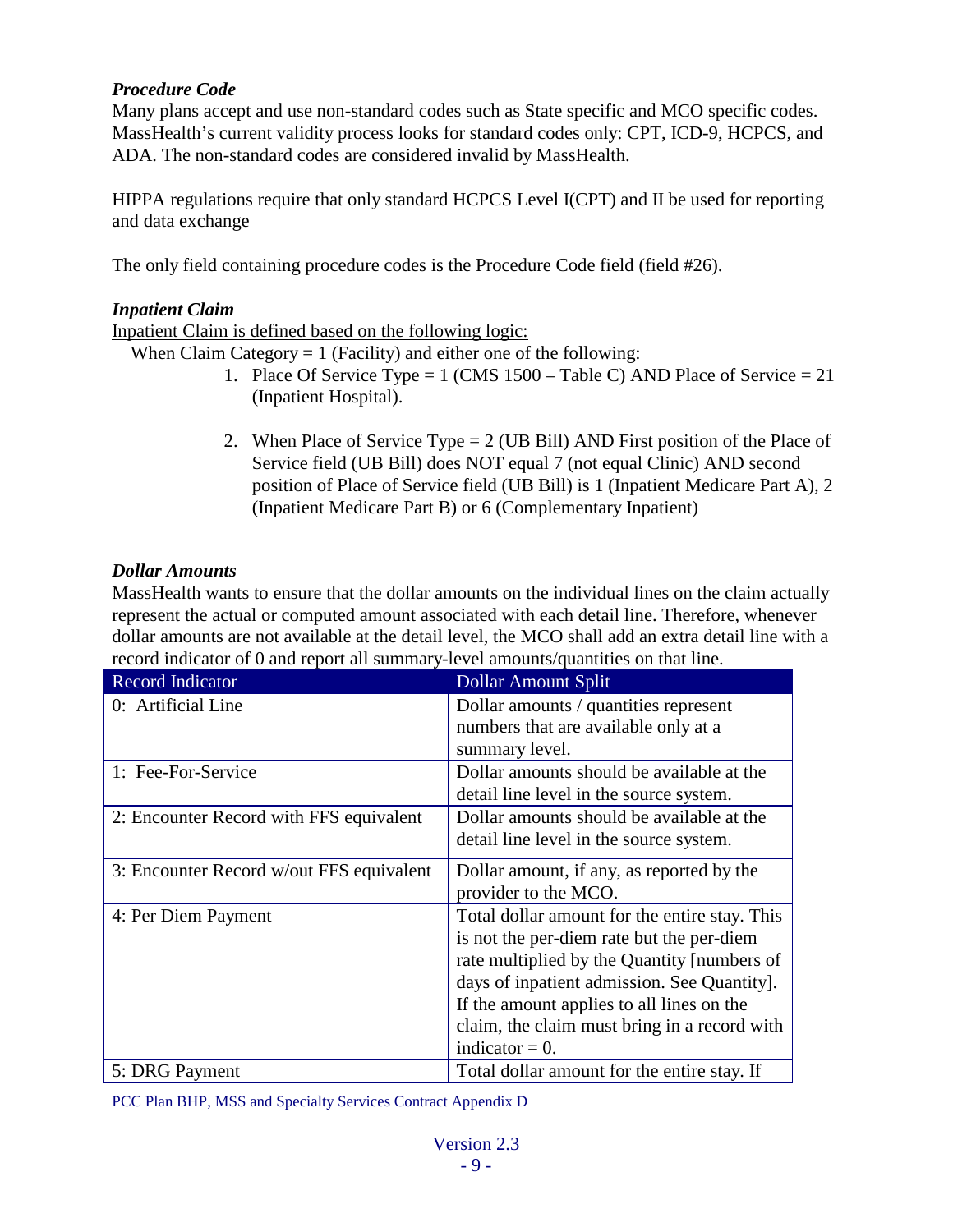|                   | the amount applies to all lines on the claim,<br>the claim must bring in a record with |
|-------------------|----------------------------------------------------------------------------------------|
|                   | indicator $= 0$ .                                                                      |
| 6. Global Payment | Dollar amount indicates a Global Payment                                               |
|                   | Amount                                                                                 |
| 7. P4P            | Dollar amount indicates a P4P Amount                                                   |

### <span id="page-9-0"></span>*Claim Number & Suffix*

Every Original / Void or Replacement claim submitted to MassHealth shall have a new claim number + suffix combination. All claims submitted to MassHealth in one feed shall have a unique claim number + suffix right across the historical database.

#### <span id="page-9-1"></span>*Former Claim Number & Suffix*

In order to void or replace old transactions, MassHealth is requiring the MCOs and MBHP to add the former claim number and suffix to the claim lines of record type 'R', 'V'. MassHealth's objective is to get a snapshot of the claims at the end of each period after all debit or credit transactions have been applied to them.

#### <span id="page-9-2"></span>*Record Creation Date*

This is the date on which the claim was created in the MCO's or MBHP's database. If a replacement record represents the final result of multiple adjustments to a claim between submissions this date shall be the date of the last adjustment to that claim. For encounter records [Record Indicator 2 or 3] this shall be the same as the [Paid Date.](#page-18-0)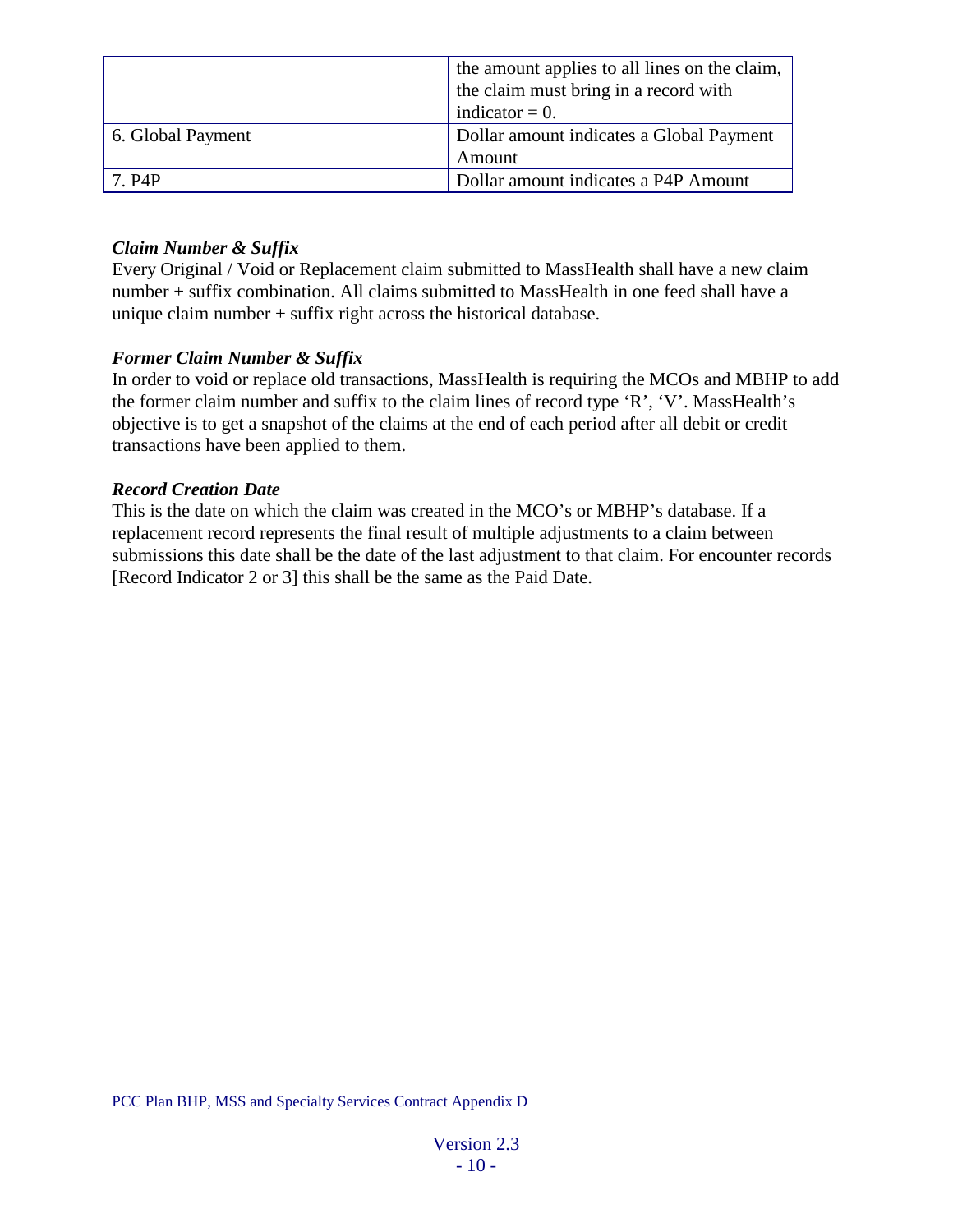### <span id="page-10-0"></span>**3.0 Encounter Data Set Elements**

#### <span id="page-10-1"></span>*Data Elements*

This section contains field names and definitions for the encounter record. It is divided into five sections:

- Demographic Data
- Service Data
- Provider Data
- Financial Data
- Medicaid Program-Specific Data

For fields which contain codified values (e.g., Patient Status), we have used values which are national standards (e.g., UB92 coding standards) whenever possible.

#### <span id="page-10-2"></span>*Programs with withhold amount*

If the managed care program includes a withhold risk-sharing arrangement with the providers such that a portion of the approved payment amount is withheld from the provider payment and placed in a risk-sharing pool for later distribution, then the withhold amount should be recorded as a separate field and also be included in the eligible charge and net payment fields.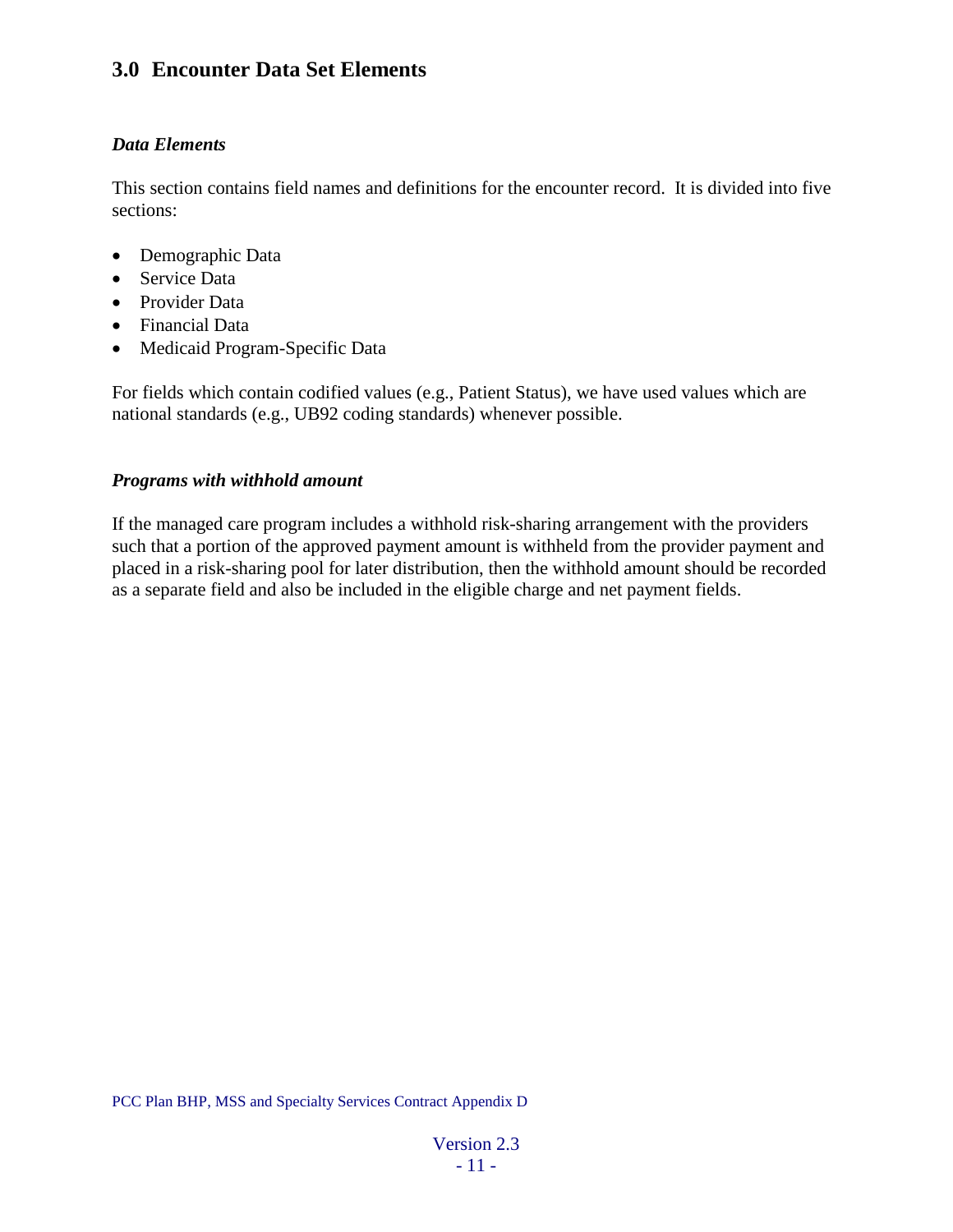#### <span id="page-11-0"></span>*Demographic Data* # **Field Name Definition/Description H P L R D** *1* | Claim Payer | This code identifies your MCO: 465 Fallon Community Health Plan 469 Neighborhood Health Plan 997 Boston Medical Center HealthNet Plan 998 Network Health 999 Massachusetts Behavioral Health Partnership 470 CeltiCare 471 Health New England xxxx MassHealth PCC Plan Additional codes will be created to identify ICOs and SCOs. SCOs: • Commonwealth Care Alliance • Evercare • NaviCare (HMO) – Fallon? Senior Whole Health  $X$   $X$   $X$   $X$ *2* Claim Category A code indicating the category of this claim. Valid values are: 1 = Facility (*except Long Term Care*)  $2 =$ Professional  $3 = \text{Dental}$  $4 = Vision$  $5$  = Prescription Drug 6 = Long Term Care *(Nursing Home, Chronic Care & Rehab)*  $7 = Other$  $X$  X X X X **3** Plan Identifier A code indicating the MCO or specific health plan within an MCO which is submitting the data. (Medicaid Provider ID)  $X$   $\mid$   $X$   $\mid$   $X$   $\mid$   $X$   $\mid$   $X$ *4* Record Indicator This information refers to the payment arrangement under which the rendering provider was paid. Value identifies whether the record was a fee-forservice claim, or a service provided under a capitation arrangement (encounter records). For encounter records, indicate whether or not there are Fee-For-Service (FFS) equivalents and payment amounts on the record. 0 Artificial record – Refers to a line item inserted to hold amounts / quantities available only at a claim level. 1 Claim Record – Refers to a claim paid on a Fee- $X$   $X$   $X$   $X$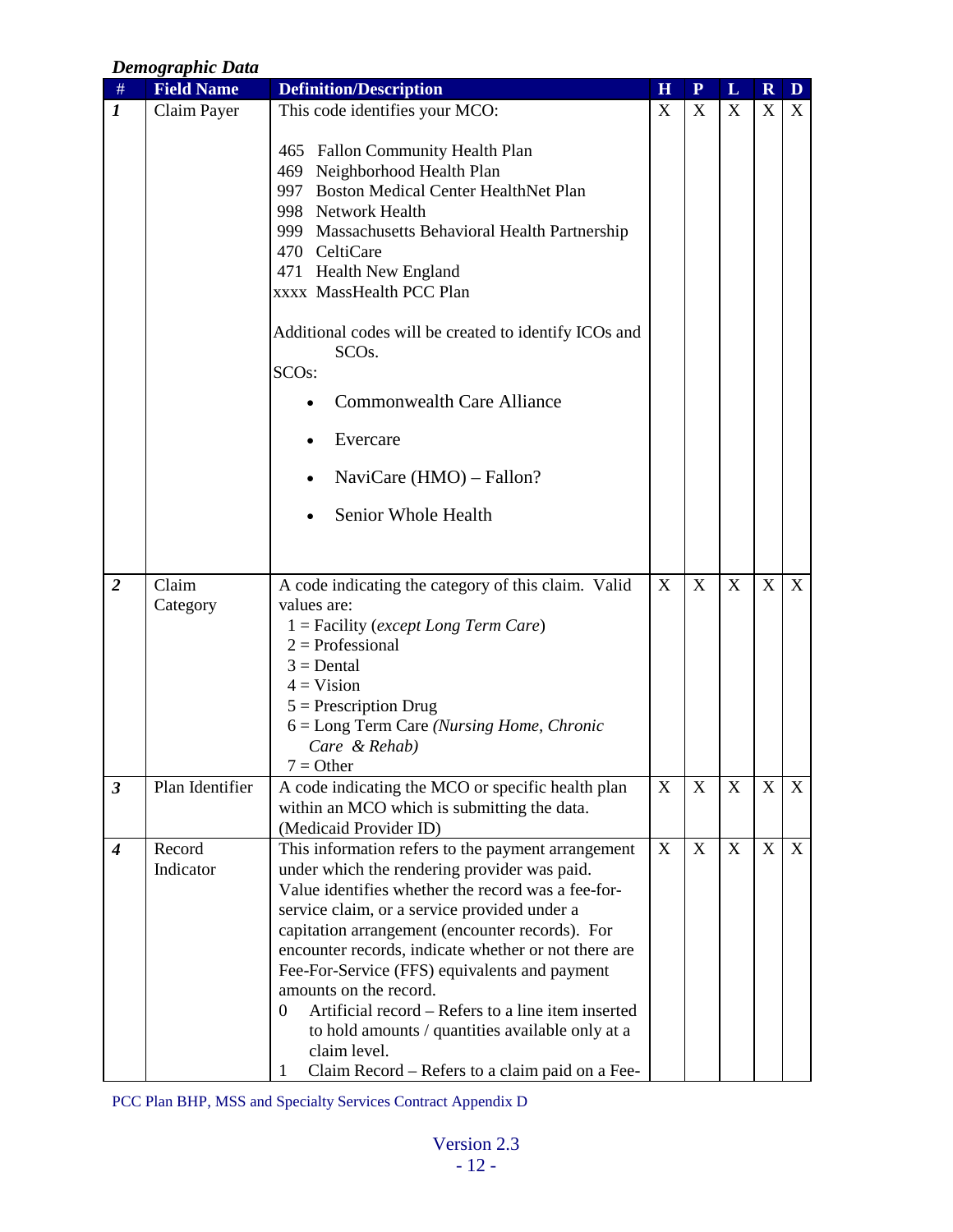|  | For-Service (FFS) basis |  |  |  |
|--|-------------------------|--|--|--|
|  |                         |  |  |  |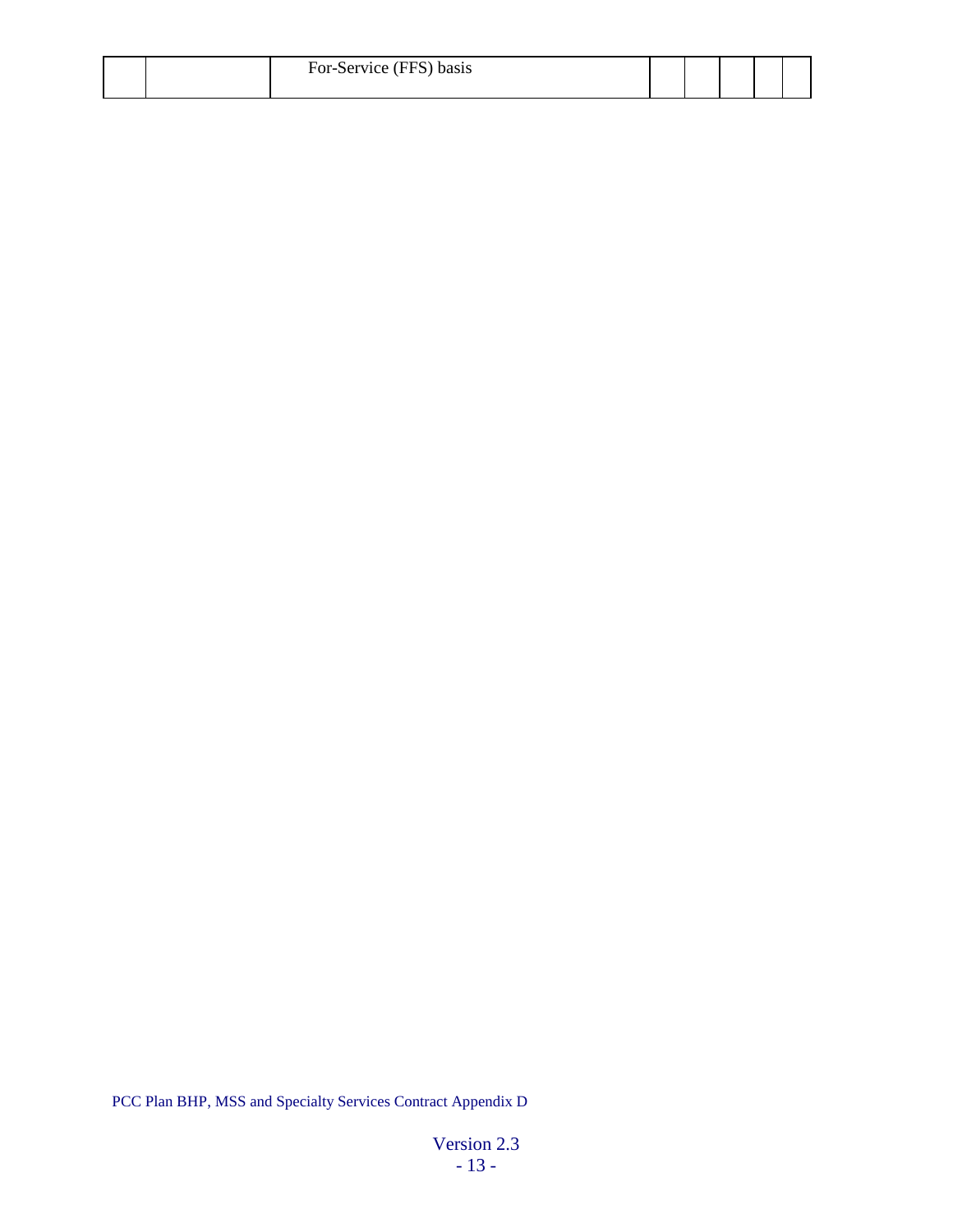### *Demographic Data (continued)*

| #              | <b>Field Name</b>     | <b>Definition/Description</b>                          | H           | $\overline{\mathbf{P}}$ | L           | $\mathbf R$               | D              |
|----------------|-----------------------|--------------------------------------------------------|-------------|-------------------------|-------------|---------------------------|----------------|
|                | Record                | Encounter Record with FFS equivalent - Refers<br>2     |             |                         |             |                           |                |
|                | Indicator             | to services provided under a capitation                |             |                         |             |                           |                |
|                | (Continued)           | arrangement and for which a FFS equivalent is          |             |                         |             |                           |                |
|                |                       | given                                                  |             |                         |             |                           |                |
|                |                       | 3<br>Encounter Record w/out FFS equivalent -           |             |                         |             |                           |                |
|                |                       | Refers to services provided under a capitation         |             |                         |             |                           |                |
|                |                       | arrangement but for which no FFS equivalent is         |             |                         |             |                           |                |
|                |                       | available                                              |             |                         |             |                           |                |
|                |                       | Per Diem Payment - Refers to a record for an<br>4      |             |                         |             |                           |                |
|                |                       | inpatient stay paid on a per diem basis.               |             |                         |             |                           |                |
|                |                       | DRG Payment - Refers to a record for an<br>5           |             |                         |             |                           |                |
|                |                       | inpatient stay paid on a DRG basis                     |             |                         |             |                           |                |
|                |                       | Global Payment - Refers to a record paid on<br>6       |             |                         |             |                           |                |
|                |                       | Global Payment basis                                   |             |                         |             |                           |                |
|                |                       | P4P Payment - Refers to a pay-for-performance<br>7     |             |                         |             |                           |                |
|                |                       | payment on the record                                  |             |                         |             |                           |                |
|                |                       | See discussion under <b>Dollar Amounts</b> in the Data |             |                         |             |                           |                |
|                |                       | <b>Elements Clarification Section.</b>                 |             |                         |             |                           |                |
| 5              | Claim Number          | A unique number assigned by the administrator to       | X           | X                       | X           | X                         | X              |
|                |                       | this claim (e.g., TCN, DCN). It is very important      |             |                         |             |                           |                |
|                |                       | to include a Claim Number on each record since         |             |                         |             |                           |                |
|                |                       | this will be the key to summarizing from the           |             |                         |             |                           |                |
|                |                       | service detail to the claim level.                     |             |                         |             |                           |                |
|                |                       | See discussion under Claim Number/Suffix in the        |             |                         |             |                           |                |
|                |                       | <b>Data Elements Clarification Section</b>             |             |                         |             |                           |                |
| 6              | Claim Suffix          | This field identifies the line or sequence number in   | X           | X                       | X           | $\boldsymbol{\mathrm{X}}$ | X              |
|                |                       | a claim with multiple service lines.                   |             |                         |             |                           |                |
|                |                       | See discussion under Claim Number/Suffix in the        |             |                         |             |                           |                |
|                |                       | <b>Data Elements Clarification Section</b>             |             |                         |             |                           |                |
| $\overline{7}$ | <b>FILLER</b>         |                                                        | $\mathbf X$ | $\mathbf X$             | $\mathbf X$ | $\mathbf X$               | X              |
| 8              | <b>Recipient DOB</b>  | The birth date of the patient expressed as             | X           | $\mathbf X$             | $\mathbf X$ | X                         | $\overline{X}$ |
|                |                       | YYYYMMDD. For example, August 31, 1954                 |             |                         |             |                           |                |
|                |                       | would be coded "19540831".                             |             |                         |             |                           |                |
| 9              | Recipient             | The gender of the patient:                             | X           | X                       | X           | X                         | X              |
|                | Gender                | $1 = Male$                                             |             |                         |             |                           |                |
|                |                       | $2 =$ Female                                           |             |                         |             |                           |                |
| 10             | <b>Recipient ZIP</b>  | The ZIP Code of the patient's residence as of the      | X           | X                       | X           | $\mathbf X$               | X              |
|                | Code                  | date of service.                                       |             |                         |             |                           |                |
| 11             | Medicare Code         | A code indicating if Medicare coverage applies and,    | X           | X                       | X           | X                         | $\mathbf X$    |
|                |                       | if so, the type of Medicare coverage.                  |             |                         |             |                           |                |
|                |                       | $0=$ No Medicare                                       |             |                         |             |                           |                |
|                |                       | $1 = Part A Only$                                      |             |                         |             |                           |                |
|                |                       | $2 = Part B Only$                                      |             |                         |             |                           |                |
|                |                       | $3 = Part A$ and B                                     |             |                         |             |                           |                |
| 12             | Other                 | A Yes/No flag that indicates whether or not third      | X           | $\mathbf X$             | $\mathbf X$ | X                         | X              |
|                | <b>Insurance Code</b> | party liability exists.                                |             |                         |             |                           |                |
|                |                       | $1 = Yes$                                              |             |                         |             |                           |                |
|                |                       | $2 = No$                                               |             |                         |             |                           |                |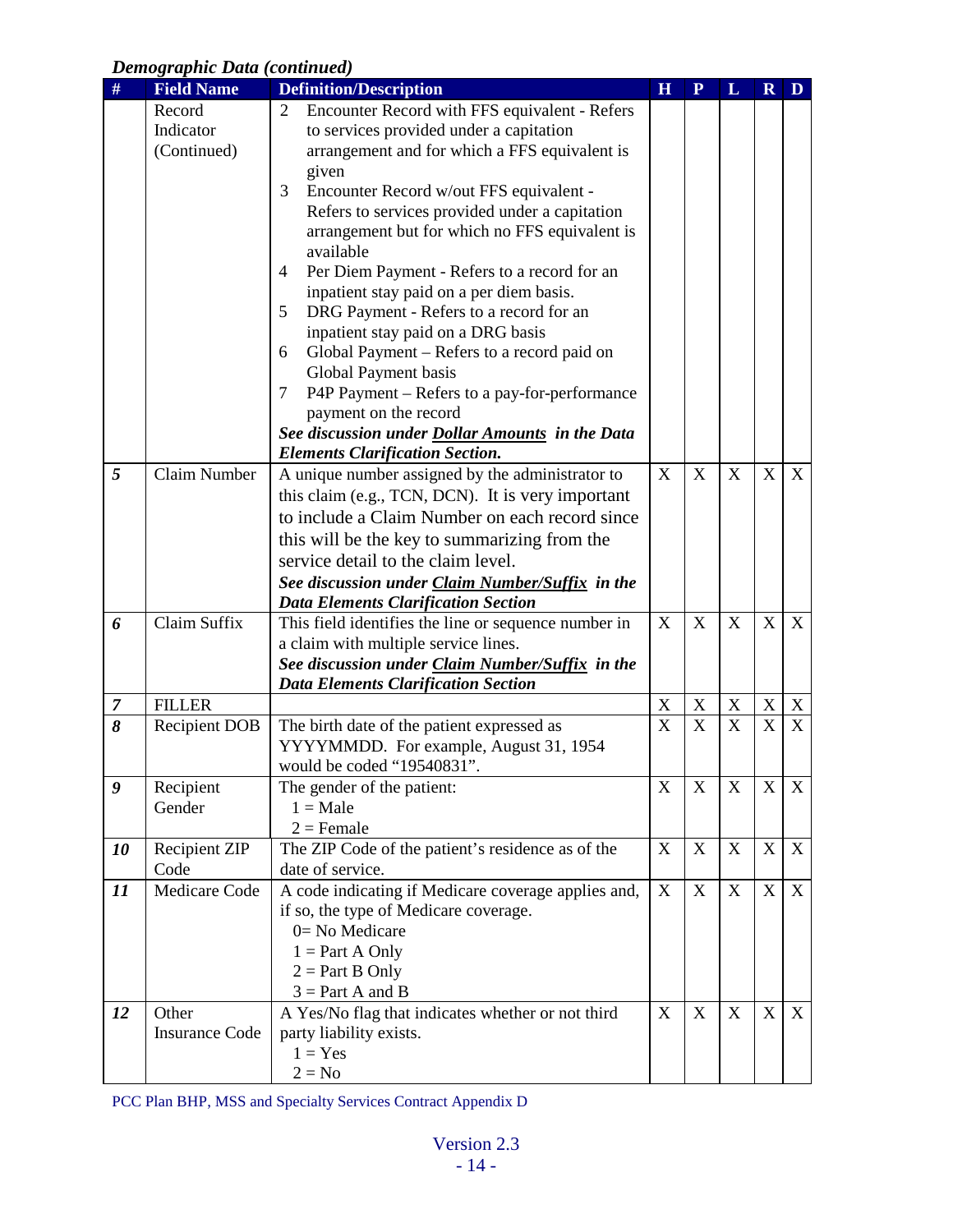| $\mathbf{z}$<br>Ψ   | יד                          |                                                               | $-$<br>. .                       | $\sim$ $\sim$<br>. . | $ -$<br><b>TX</b> | $\mathbf{v}$<br><br>$\overline{\phantom{a}}$<br>$\lambda$                 | . .         |
|---------------------|-----------------------------|---------------------------------------------------------------|----------------------------------|----------------------|-------------------|---------------------------------------------------------------------------|-------------|
| $\mathbf{1}$<br>1 T | $\sim$<br>—<br>vne<br>Aaim. | .<br>$\sim$<br>ЛD<br>MR<br>tield<br>Specific<br><b>INIDIH</b> | $ -$<br>$\overline{\phantom{a}}$ | $ -$<br>. .          | $-$<br><b>TX</b>  | $\mathbf{v}$<br>`<br>$\overline{\phantom{a}}$<br>$\overline{\phantom{a}}$ | $ -$<br>. . |

#### <span id="page-14-0"></span>*Service Data*

| $\#$ | <b>Field Name</b> | <b>Definition/Description</b>                                                                      | H | $\overline{\mathbf{P}}$   | L           | $\mathbf R$ | D |
|------|-------------------|----------------------------------------------------------------------------------------------------|---|---------------------------|-------------|-------------|---|
| 15   | Admission         | For inpatient facility services, the date the recipient                                            | X |                           | X           |             |   |
|      | Date              | was admitted to the facility. The format is                                                        |   |                           |             |             |   |
|      |                   | YYYYMMDD. If not an inpatient facility the value                                                   |   |                           |             |             |   |
|      |                   | should be missing                                                                                  |   |                           |             |             |   |
| 16   | Discharge Date    | For inpatient facility services, the date the recipient                                            | X |                           | X           |             |   |
|      |                   | was discharged from the facility. The format is                                                    |   |                           |             |             |   |
|      |                   | YYYYMMDD. Cannot be prior to Admission                                                             |   |                           |             |             |   |
|      |                   | Date. If not an inpatient facility the value should be                                             |   |                           |             |             |   |
|      |                   | missing                                                                                            |   |                           |             |             |   |
| 17   | From Service      | The actual date that the service was rendered. If                                                  | X | X                         | X           |             | X |
|      | Date              | services are rendered over a period of time, this is                                               |   |                           |             |             |   |
|      |                   | the date of the first service for this record. The                                                 |   |                           |             |             |   |
|      |                   | format is YYYYMMDD.                                                                                |   |                           |             |             |   |
| 18   | To Service        | The last date on which a service was rendered for                                                  | X | X                         | X           | X           | X |
|      | Date              | this record. The format is YYYYMMDD.                                                               |   |                           |             |             |   |
| 19   | Primary           | The ICD-9-CM diagnosis code chiefly responsible                                                    | X | X                         | $\mathbf X$ |             |   |
|      | Diagnosis         | for the hospital confinement or service provided.                                                  |   |                           |             |             |   |
|      |                   | The code should be left justified, coded to the fifth                                              |   |                           |             |             |   |
|      |                   | digit when applicable (blank filled when less than                                                 |   |                           |             |             |   |
|      |                   | five digits are applicable).                                                                       |   |                           |             |             |   |
|      |                   | DO NOT include decimal points in the code.<br><b>See discussion in Data Element Clarifications</b> |   |                           |             |             |   |
|      |                   | section, including clarification on ICD-10                                                         |   |                           |             |             |   |
| 20   | Secondary         | The ICD-9-CM diagnosis code explaining a                                                           | X | $\mathbf X$               | $\mathbf X$ |             |   |
|      | Diagnosis         | secondary or complicating condition for the service.                                               |   |                           |             |             |   |
|      |                   | See above for format.                                                                              |   |                           |             |             |   |
|      |                   | <b>See discussion in Data Element Clarifications</b>                                               |   |                           |             |             |   |
|      |                   | section, including clarification on ICD-10                                                         |   |                           |             |             |   |
| 21   | Tertiary          | The tertiary ICD-9-CM diagnosis code. See above                                                    | X | $\boldsymbol{\mathrm{X}}$ | X           |             |   |
|      | Diagnosis         | for format.                                                                                        |   |                           |             |             |   |
|      |                   | <b>See discussion in Data Element Clarifications</b>                                               |   |                           |             |             |   |
|      |                   | section, including clarification on ICD-10                                                         |   |                           |             |             |   |
| 22   | Diagnosis 4       | The fourth ICD-9-CM diagnosis code. See above                                                      | X | X                         | $\mathbf X$ |             |   |
|      |                   | for format.                                                                                        |   |                           |             |             |   |
|      |                   | <b>See discussion in Data Element Clarifications</b>                                               |   |                           |             |             |   |
|      |                   | section, including clarification on ICD-10                                                         |   |                           |             |             |   |
| 23   | Diagnosis 5       | The fifth ICD-9-CM diagnosis code. See above for                                                   | X | X                         | X           |             |   |
|      |                   | format. See above for format.                                                                      |   |                           |             |             |   |
|      |                   | <b>See discussion in Data Element Clarifications</b>                                               |   |                           |             |             |   |
|      |                   | section, including clarification on ICD-10                                                         |   |                           |             |             |   |
| 24   | Type of           | If this is an inpatient facility claim, the type of the                                            | X |                           |             |             |   |
|      | Admission         | admission.                                                                                         |   |                           |             |             |   |
|      |                   | (Use UB standard, see Table A)                                                                     |   |                           |             |             |   |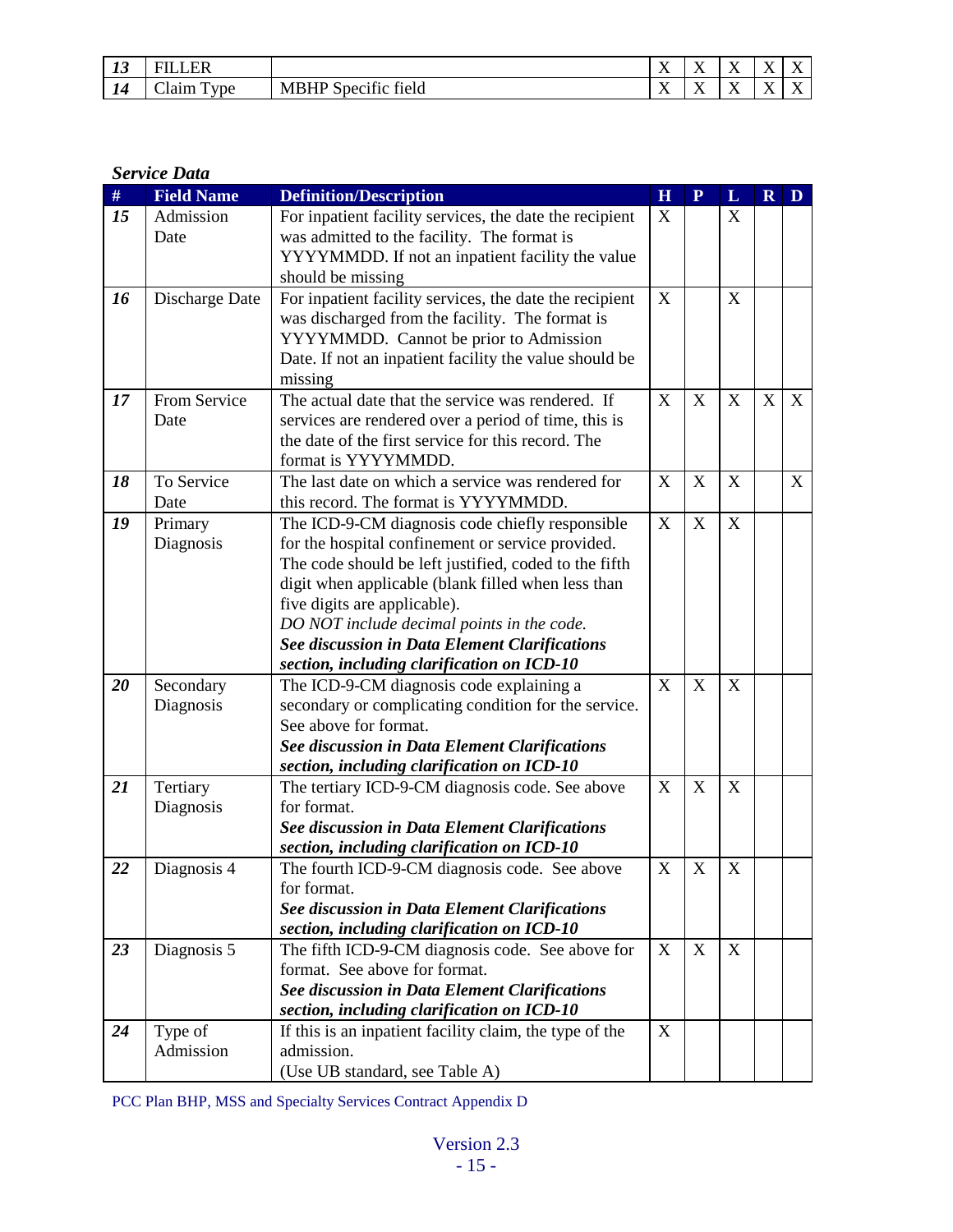| 25 | Source of | If this is an inpatient facility claim, the source of the $ X $ |  |  |  |
|----|-----------|-----------------------------------------------------------------|--|--|--|
|    | Admission | admission. (Use UB standard, see Table B)                       |  |  |  |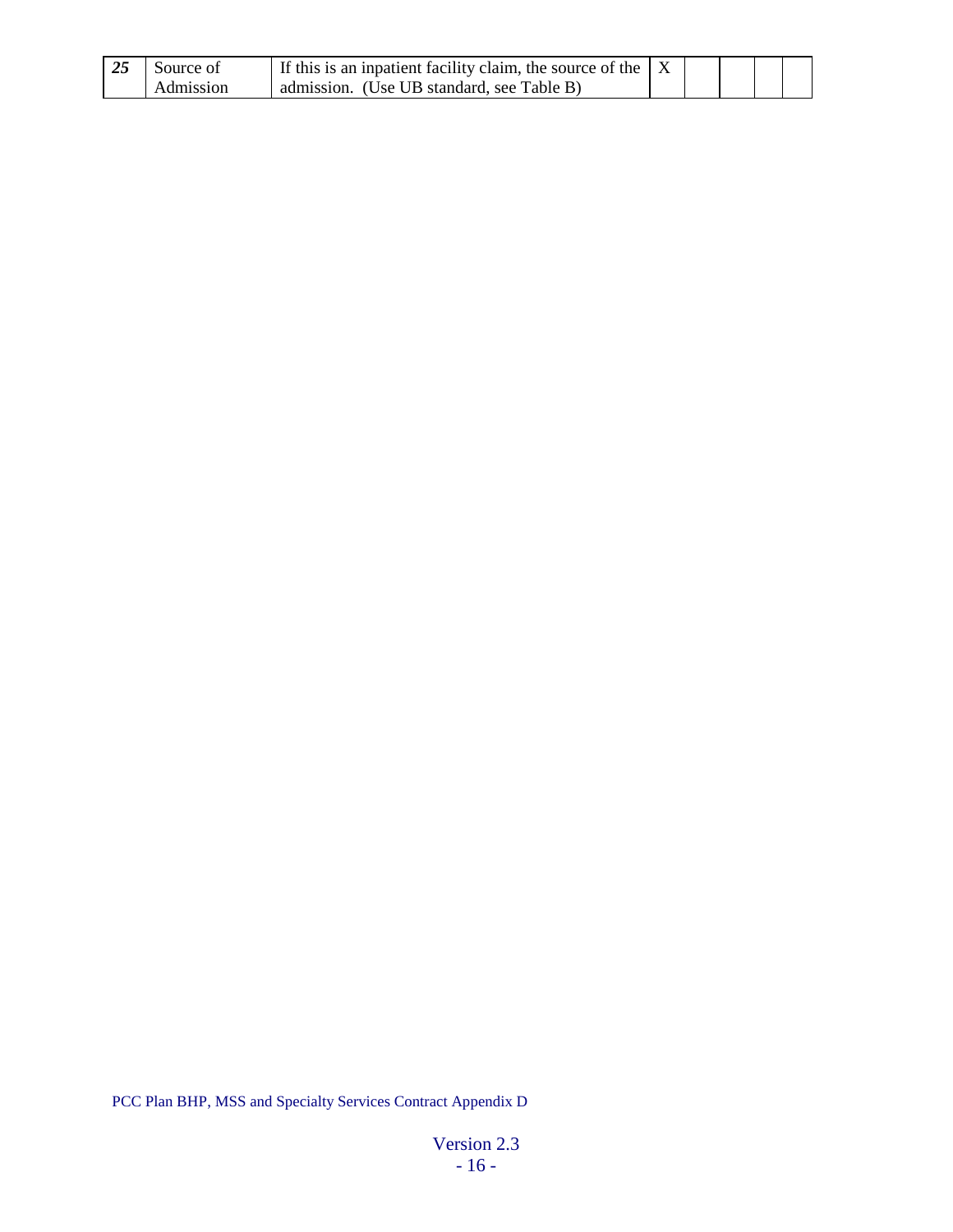### *Service Data (continued)*

| <b>Field Name</b> | <b>Definition/Description</b>                                   | H                                                                                                                                                                                                                                                                                                                                                                                                                                                                                                                                                                                                                                                                                                                                                                                                                                                                                                                                                                                                                                                                                                                                                                                                                                                         | ${\bf P}$ | L                         | $\mathbf R$      | D |
|-------------------|-----------------------------------------------------------------|-----------------------------------------------------------------------------------------------------------------------------------------------------------------------------------------------------------------------------------------------------------------------------------------------------------------------------------------------------------------------------------------------------------------------------------------------------------------------------------------------------------------------------------------------------------------------------------------------------------------------------------------------------------------------------------------------------------------------------------------------------------------------------------------------------------------------------------------------------------------------------------------------------------------------------------------------------------------------------------------------------------------------------------------------------------------------------------------------------------------------------------------------------------------------------------------------------------------------------------------------------------|-----------|---------------------------|------------------|---|
| Procedure         | A code explaining the procedure performed. This                 | X                                                                                                                                                                                                                                                                                                                                                                                                                                                                                                                                                                                                                                                                                                                                                                                                                                                                                                                                                                                                                                                                                                                                                                                                                                                         | X         | X                         |                  | X |
| Code              | code may be any valid code included in the coding               |                                                                                                                                                                                                                                                                                                                                                                                                                                                                                                                                                                                                                                                                                                                                                                                                                                                                                                                                                                                                                                                                                                                                                                                                                                                           |           |                           |                  |   |
|                   | systems identified in the Procedure Type field                  |                                                                                                                                                                                                                                                                                                                                                                                                                                                                                                                                                                                                                                                                                                                                                                                                                                                                                                                                                                                                                                                                                                                                                                                                                                                           |           |                           |                  |   |
|                   |                                                                 |                                                                                                                                                                                                                                                                                                                                                                                                                                                                                                                                                                                                                                                                                                                                                                                                                                                                                                                                                                                                                                                                                                                                                                                                                                                           |           |                           |                  |   |
|                   |                                                                 |                                                                                                                                                                                                                                                                                                                                                                                                                                                                                                                                                                                                                                                                                                                                                                                                                                                                                                                                                                                                                                                                                                                                                                                                                                                           |           |                           |                  |   |
|                   | decimal included in the code. Any internal coding               |                                                                                                                                                                                                                                                                                                                                                                                                                                                                                                                                                                                                                                                                                                                                                                                                                                                                                                                                                                                                                                                                                                                                                                                                                                                           |           |                           |                  |   |
|                   | systems used must be translated to one of the coding            |                                                                                                                                                                                                                                                                                                                                                                                                                                                                                                                                                                                                                                                                                                                                                                                                                                                                                                                                                                                                                                                                                                                                                                                                                                                           |           |                           |                  |   |
|                   | systems identified in field #30 below. See                      |                                                                                                                                                                                                                                                                                                                                                                                                                                                                                                                                                                                                                                                                                                                                                                                                                                                                                                                                                                                                                                                                                                                                                                                                                                                           |           |                           |                  |   |
|                   | discussion in Data Element Clarifications section.              |                                                                                                                                                                                                                                                                                                                                                                                                                                                                                                                                                                                                                                                                                                                                                                                                                                                                                                                                                                                                                                                                                                                                                                                                                                                           |           |                           |                  |   |
| Procedure         | A current procedure code modifier (CPT or                       | X                                                                                                                                                                                                                                                                                                                                                                                                                                                                                                                                                                                                                                                                                                                                                                                                                                                                                                                                                                                                                                                                                                                                                                                                                                                         | X         | $\mathbf X$               |                  | X |
| Modifier 1        |                                                                 |                                                                                                                                                                                                                                                                                                                                                                                                                                                                                                                                                                                                                                                                                                                                                                                                                                                                                                                                                                                                                                                                                                                                                                                                                                                           |           |                           |                  |   |
|                   |                                                                 |                                                                                                                                                                                                                                                                                                                                                                                                                                                                                                                                                                                                                                                                                                                                                                                                                                                                                                                                                                                                                                                                                                                                                                                                                                                           |           |                           |                  |   |
| Procedure         |                                                                 | X                                                                                                                                                                                                                                                                                                                                                                                                                                                                                                                                                                                                                                                                                                                                                                                                                                                                                                                                                                                                                                                                                                                                                                                                                                                         | X         | X                         |                  | X |
| Modifier 2        |                                                                 |                                                                                                                                                                                                                                                                                                                                                                                                                                                                                                                                                                                                                                                                                                                                                                                                                                                                                                                                                                                                                                                                                                                                                                                                                                                           |           |                           |                  |   |
|                   |                                                                 | X                                                                                                                                                                                                                                                                                                                                                                                                                                                                                                                                                                                                                                                                                                                                                                                                                                                                                                                                                                                                                                                                                                                                                                                                                                                         | X         | $\boldsymbol{\mathrm{X}}$ |                  | X |
|                   |                                                                 |                                                                                                                                                                                                                                                                                                                                                                                                                                                                                                                                                                                                                                                                                                                                                                                                                                                                                                                                                                                                                                                                                                                                                                                                                                                           |           |                           |                  |   |
|                   |                                                                 |                                                                                                                                                                                                                                                                                                                                                                                                                                                                                                                                                                                                                                                                                                                                                                                                                                                                                                                                                                                                                                                                                                                                                                                                                                                           |           |                           |                  | X |
| Code Indicator    | above:                                                          |                                                                                                                                                                                                                                                                                                                                                                                                                                                                                                                                                                                                                                                                                                                                                                                                                                                                                                                                                                                                                                                                                                                                                                                                                                                           |           |                           |                  |   |
|                   | $1 = ICD-9-CM$ Procedure Code                                   |                                                                                                                                                                                                                                                                                                                                                                                                                                                                                                                                                                                                                                                                                                                                                                                                                                                                                                                                                                                                                                                                                                                                                                                                                                                           |           |                           |                  |   |
|                   | $2 = CPT$ or HCPCS Level 1 Code                                 |                                                                                                                                                                                                                                                                                                                                                                                                                                                                                                                                                                                                                                                                                                                                                                                                                                                                                                                                                                                                                                                                                                                                                                                                                                                           |           |                           |                  |   |
|                   | $3 = HCPCS$ Level II Code                                       |                                                                                                                                                                                                                                                                                                                                                                                                                                                                                                                                                                                                                                                                                                                                                                                                                                                                                                                                                                                                                                                                                                                                                                                                                                                           |           |                           |                  |   |
|                   |                                                                 |                                                                                                                                                                                                                                                                                                                                                                                                                                                                                                                                                                                                                                                                                                                                                                                                                                                                                                                                                                                                                                                                                                                                                                                                                                                           |           |                           |                  |   |
|                   |                                                                 |                                                                                                                                                                                                                                                                                                                                                                                                                                                                                                                                                                                                                                                                                                                                                                                                                                                                                                                                                                                                                                                                                                                                                                                                                                                           |           |                           |                  |   |
|                   |                                                                 |                                                                                                                                                                                                                                                                                                                                                                                                                                                                                                                                                                                                                                                                                                                                                                                                                                                                                                                                                                                                                                                                                                                                                                                                                                                           |           |                           |                  |   |
|                   |                                                                 |                                                                                                                                                                                                                                                                                                                                                                                                                                                                                                                                                                                                                                                                                                                                                                                                                                                                                                                                                                                                                                                                                                                                                                                                                                                           |           |                           |                  |   |
|                   |                                                                 |                                                                                                                                                                                                                                                                                                                                                                                                                                                                                                                                                                                                                                                                                                                                                                                                                                                                                                                                                                                                                                                                                                                                                                                                                                                           |           |                           |                  |   |
|                   |                                                                 |                                                                                                                                                                                                                                                                                                                                                                                                                                                                                                                                                                                                                                                                                                                                                                                                                                                                                                                                                                                                                                                                                                                                                                                                                                                           |           |                           |                  |   |
|                   |                                                                 |                                                                                                                                                                                                                                                                                                                                                                                                                                                                                                                                                                                                                                                                                                                                                                                                                                                                                                                                                                                                                                                                                                                                                                                                                                                           |           |                           |                  |   |
|                   |                                                                 |                                                                                                                                                                                                                                                                                                                                                                                                                                                                                                                                                                                                                                                                                                                                                                                                                                                                                                                                                                                                                                                                                                                                                                                                                                                           |           |                           |                  |   |
|                   |                                                                 |                                                                                                                                                                                                                                                                                                                                                                                                                                                                                                                                                                                                                                                                                                                                                                                                                                                                                                                                                                                                                                                                                                                                                                                                                                                           |           |                           |                  |   |
|                   |                                                                 |                                                                                                                                                                                                                                                                                                                                                                                                                                                                                                                                                                                                                                                                                                                                                                                                                                                                                                                                                                                                                                                                                                                                                                                                                                                           |           |                           |                  |   |
|                   |                                                                 |                                                                                                                                                                                                                                                                                                                                                                                                                                                                                                                                                                                                                                                                                                                                                                                                                                                                                                                                                                                                                                                                                                                                                                                                                                                           |           |                           |                  |   |
|                   |                                                                 |                                                                                                                                                                                                                                                                                                                                                                                                                                                                                                                                                                                                                                                                                                                                                                                                                                                                                                                                                                                                                                                                                                                                                                                                                                                           |           |                           |                  |   |
|                   |                                                                 |                                                                                                                                                                                                                                                                                                                                                                                                                                                                                                                                                                                                                                                                                                                                                                                                                                                                                                                                                                                                                                                                                                                                                                                                                                                           |           |                           |                  |   |
|                   |                                                                 |                                                                                                                                                                                                                                                                                                                                                                                                                                                                                                                                                                                                                                                                                                                                                                                                                                                                                                                                                                                                                                                                                                                                                                                                                                                           |           |                           |                  |   |
|                   |                                                                 |                                                                                                                                                                                                                                                                                                                                                                                                                                                                                                                                                                                                                                                                                                                                                                                                                                                                                                                                                                                                                                                                                                                                                                                                                                                           |           |                           |                  |   |
|                   |                                                                 |                                                                                                                                                                                                                                                                                                                                                                                                                                                                                                                                                                                                                                                                                                                                                                                                                                                                                                                                                                                                                                                                                                                                                                                                                                                           |           |                           |                  |   |
| Place of          |                                                                 | X                                                                                                                                                                                                                                                                                                                                                                                                                                                                                                                                                                                                                                                                                                                                                                                                                                                                                                                                                                                                                                                                                                                                                                                                                                                         | X         | X                         |                  | X |
|                   |                                                                 |                                                                                                                                                                                                                                                                                                                                                                                                                                                                                                                                                                                                                                                                                                                                                                                                                                                                                                                                                                                                                                                                                                                                                                                                                                                           |           |                           |                  |   |
|                   |                                                                 |                                                                                                                                                                                                                                                                                                                                                                                                                                                                                                                                                                                                                                                                                                                                                                                                                                                                                                                                                                                                                                                                                                                                                                                                                                                           |           |                           |                  |   |
|                   |                                                                 |                                                                                                                                                                                                                                                                                                                                                                                                                                                                                                                                                                                                                                                                                                                                                                                                                                                                                                                                                                                                                                                                                                                                                                                                                                                           |           |                           |                  |   |
|                   |                                                                 |                                                                                                                                                                                                                                                                                                                                                                                                                                                                                                                                                                                                                                                                                                                                                                                                                                                                                                                                                                                                                                                                                                                                                                                                                                                           |           |                           |                  |   |
|                   |                                                                 |                                                                                                                                                                                                                                                                                                                                                                                                                                                                                                                                                                                                                                                                                                                                                                                                                                                                                                                                                                                                                                                                                                                                                                                                                                                           |           |                           |                  |   |
|                   |                                                                 |                                                                                                                                                                                                                                                                                                                                                                                                                                                                                                                                                                                                                                                                                                                                                                                                                                                                                                                                                                                                                                                                                                                                                                                                                                                           |           |                           |                  |   |
| Place of          | positions only.)                                                | X                                                                                                                                                                                                                                                                                                                                                                                                                                                                                                                                                                                                                                                                                                                                                                                                                                                                                                                                                                                                                                                                                                                                                                                                                                                         | X         | X                         |                  | X |
| Service Type      | A code identifying the type of code provided:<br>$1 = CMS 1500$ |                                                                                                                                                                                                                                                                                                                                                                                                                                                                                                                                                                                                                                                                                                                                                                                                                                                                                                                                                                                                                                                                                                                                                                                                                                                           |           |                           |                  |   |
|                   | Procedure<br>Modifier 3<br>Procedure<br>Revenue Code<br>Service | below. The code should be left justified and blank<br>filled (for ICD-9-CM procedure codes) with no<br>HCPCS) corresponding to the procedure coding<br>system used, when applicable.<br>Second procedure code modifier, required, if used.<br>Third procedure code modifier, required, if used.<br>A code identifying the type of procedure code used<br>$4 = HCPCS$ Level III Code (State Medicare code).<br>$5 =$ American Dental Association (ADA)<br>Procedure Code (Also referred to as CDT<br>code.)<br>$6 =$ State defined Procedure Code<br>$7 =$ Plan specific Procedure Code<br>State defined procedure codes should be used, when<br>coded, for services such as EPSDT procedures. See<br>discussion in the Data Element Clarifications<br>section.<br>For facility services, the UB Revenue Code<br>associated with the service. Only standard UB92<br>Revenue Codes are allowed; plans may not use "in<br>house" codes. For 3 digit Revenue codes, please<br>add the leading zero.<br>A code indicating the location in which the service<br>occurred.<br>(See Table C for CMS 1500 standard or<br>Table D for the UB Type of Bill values indicating<br>place. Note that for UB Type of Bill, use the 1 <sup>st</sup> and<br>2 <sup>nd</sup> | X<br>X    | $\mathbf X$               | $\mathbf X$<br>X |   |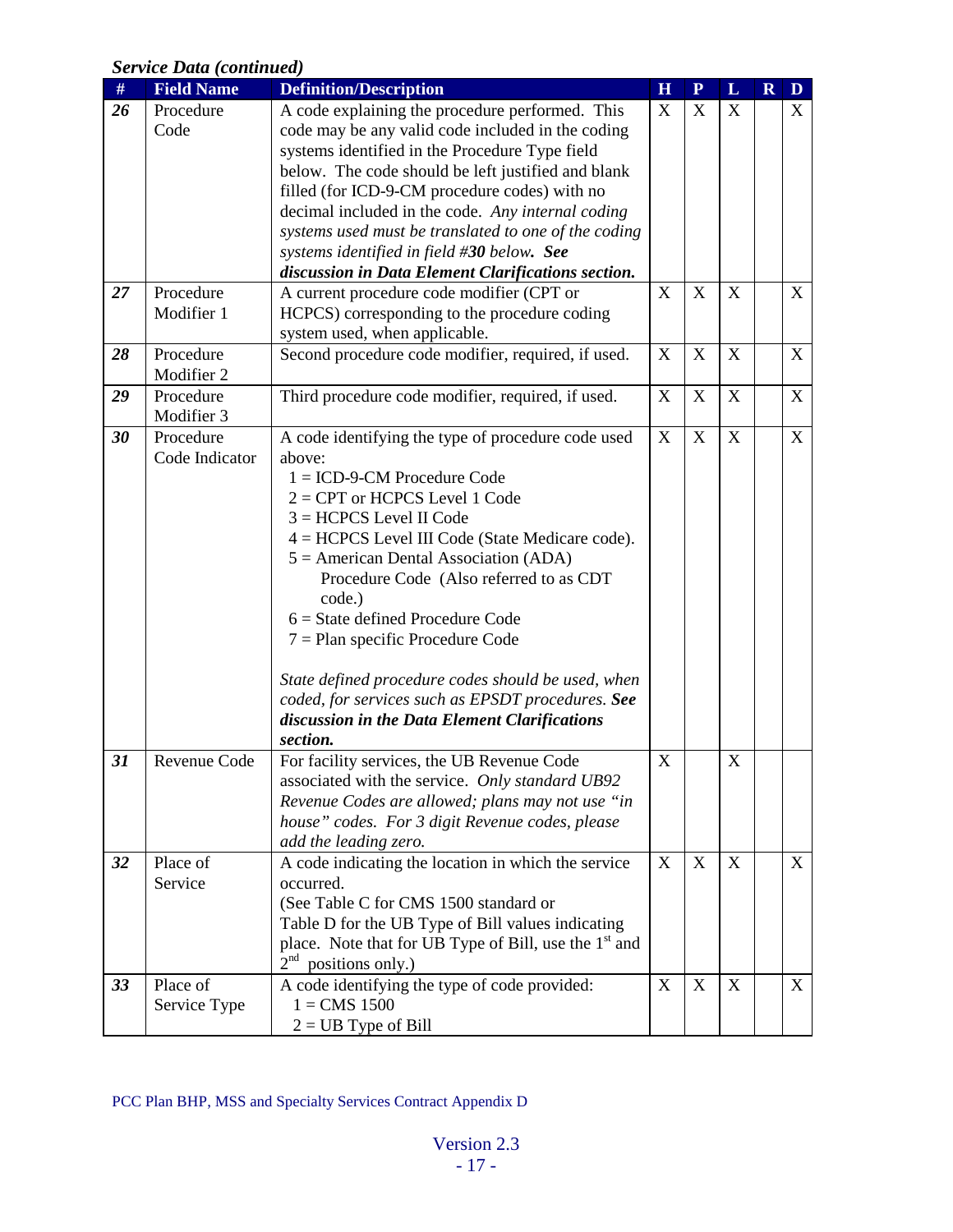<span id="page-17-0"></span>

| $\#$ | <b>Field Name</b> | <b>Definition/Description</b>                                                                     | $\overline{\mathbf{H}}$ | ${\bf P}$   | L           | $\mathbf R$ | D |
|------|-------------------|---------------------------------------------------------------------------------------------------|-------------------------|-------------|-------------|-------------|---|
| 34   | Patient           | For inpatient admissions, the UB Patient Status.                                                  | X                       |             | X           |             |   |
|      | Discharge         | (See Table E)                                                                                     |                         |             |             |             |   |
|      | <b>Status</b>     |                                                                                                   |                         |             |             |             |   |
| 35   | Type of           | A code indicating the type of service to which this                                               | X                       | X           | X           | X           | X |
|      | Service           | encounter or claim belongs. (Use CMS 1500                                                         |                         |             |             |             |   |
|      |                   | standard, see Table F)                                                                            |                         |             |             |             |   |
| 36   | Quantity          | For inpatient admissions, the number of days of                                                   | X                       | $\mathbf X$ | $\mathbf X$ |             | X |
|      |                   | confinement. Count the day of admission but not                                                   |                         |             |             |             |   |
|      |                   | the day of discharge. For all other procedures, the                                               |                         |             |             |             |   |
|      |                   | number of units performed for this procedure. For                                                 |                         |             |             |             |   |
|      |                   | most procedures, this number should be "1". In                                                    |                         |             |             |             |   |
|      |                   | some cases, a procedure may be repeated, in which                                                 |                         |             |             |             |   |
|      |                   | case this number should reflect the number of times                                               |                         |             |             |             |   |
|      |                   | the procedure was performed. For anesthesia                                                       |                         |             |             |             |   |
|      |                   | services, this should be the number of units of                                                   |                         |             |             |             |   |
|      |                   | anesthesia administered. Please make sure that the                                                |                         |             |             |             |   |
|      |                   | Quantity corresponds to the procedure code. For<br>example, if the psychiatric code 90844 is used |                         |             |             |             |   |
|      |                   | (Individual psychotherapy, 45-50 minutes), the                                                    |                         |             |             |             |   |
|      |                   | Quantity should be "1" NOT "45" or "50".                                                          |                         |             |             |             |   |
| 37   | <b>NDC</b> Number | For prescription drugs, the valid National Drug                                                   |                         |             |             | X           |   |
|      |                   | Code number assigned by the Food and Drug                                                         |                         |             |             |             |   |
|      |                   | Administration (FDA).                                                                             |                         |             |             |             |   |
| 38   | Metric            | For prescription drugs, the total number of units or                                              |                         |             |             | X           |   |
|      | Quantity          | volume (e.g., tablets, milligrams) dispensed.                                                     |                         |             |             |             |   |
|      |                   |                                                                                                   |                         |             |             |             |   |
| 39   | Days Supply       | The number of days of drug therapy covered by this                                                |                         |             |             | X           |   |
|      |                   | prescription.                                                                                     |                         |             |             |             |   |
| 40   | Refill Indicator  | A number indicating whether this is the original                                                  |                         |             |             | $\mathbf X$ |   |
|      |                   | prescription $(0)$ or the refill number (e.g., 1, 2, 3,                                           |                         |             |             |             |   |
|      |                   | $etc.$ )                                                                                          |                         |             |             |             |   |
| 41   | Dispense As       | An indicator specifying why the product dispensed                                                 |                         |             |             | X           |   |
|      | Written           | was selected by the pharmacist:                                                                   |                         |             |             |             |   |
|      | Indicator         | $0 = No$ DAW                                                                                      |                         |             |             |             |   |
|      |                   | $1 =$ Physician DAW                                                                               |                         |             |             |             |   |
|      |                   | $2 =$ Patient DAW<br>$3 =$ Pharmacist DAW                                                         |                         |             |             |             |   |
|      |                   | $4 =$ Generic Not In Stock                                                                        |                         |             |             |             |   |
|      |                   |                                                                                                   |                         |             |             |             |   |
|      |                   | $5 =$ Brand Dispensed as Generic<br>$6 =$ Override                                                |                         |             |             |             |   |
|      |                   | $7 =$ Brand Mandated by Law                                                                       |                         |             |             |             |   |
|      |                   | $8 = No$ Generic Available                                                                        |                         |             |             |             |   |
|      |                   | $9 = Other$                                                                                       |                         |             |             |             |   |
|      |                   |                                                                                                   |                         |             |             |             |   |

### *Service Data (continued)*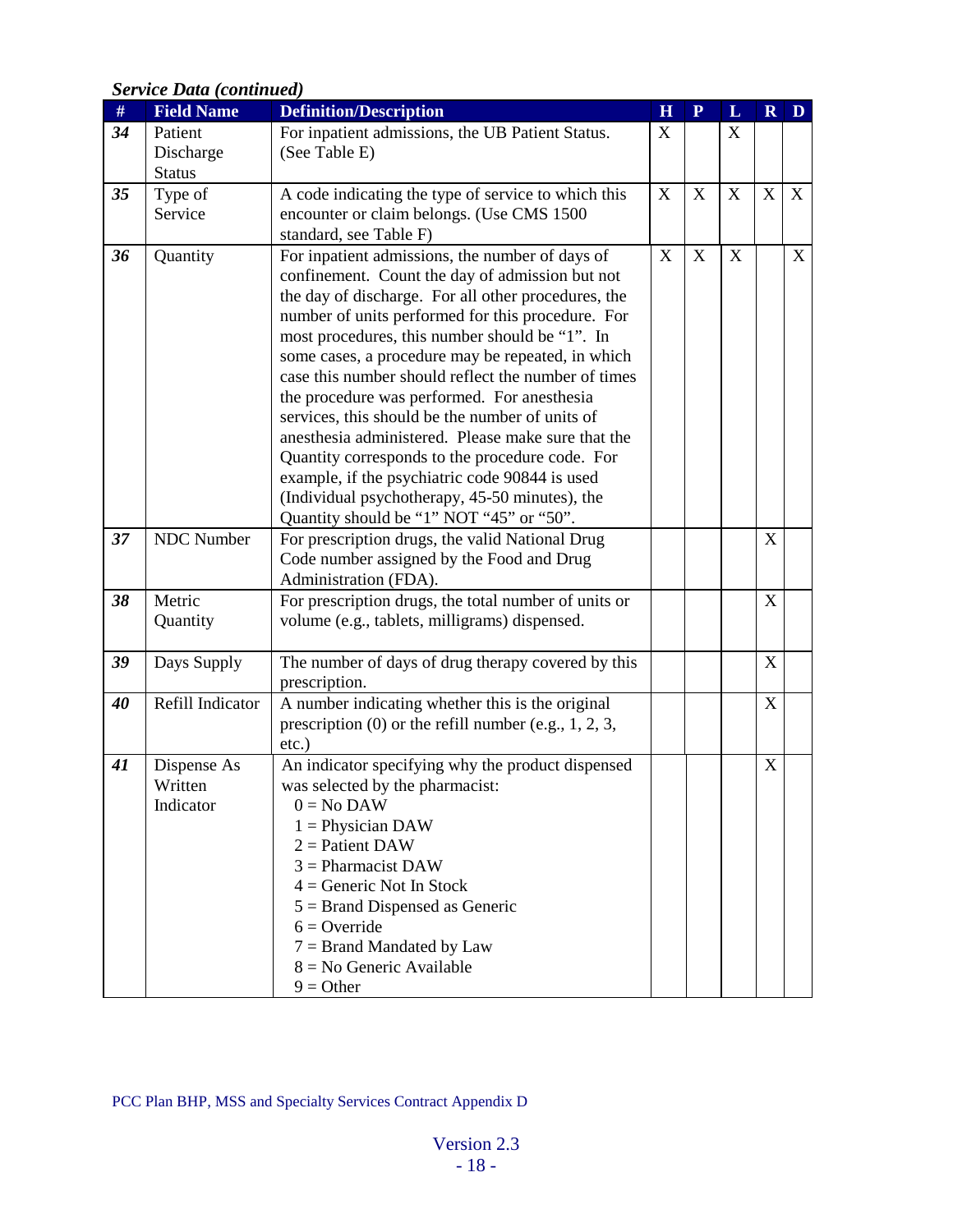### *Service Data (continued)*

<span id="page-18-0"></span>

| $\#$ | <b>Field Name</b>    | <b>Definition/Description</b>                         | $\overline{\mathbf{H}}$ | $\overline{\mathbf{P}}$ | L            | $\mathbf R$               | $\mathbf{D}$ |
|------|----------------------|-------------------------------------------------------|-------------------------|-------------------------|--------------|---------------------------|--------------|
| 42   | Dental               | One of the four equal sections into which the dental  |                         |                         |              |                           | X            |
|      | Quadrant             | arches can be divided; begins at the midline of the   |                         |                         |              |                           |              |
|      |                      | arch and extends distally to the last tooth.          |                         |                         |              |                           |              |
|      |                      | $1 = Upper Right$                                     |                         |                         |              |                           |              |
|      |                      | $2 = Upper Left$                                      |                         |                         |              |                           |              |
|      |                      | $3 =$ Lower Left                                      |                         |                         |              |                           |              |
|      |                      | $4 =$ Lower Right                                     |                         |                         |              |                           |              |
| 43   | Tooth                | The number or letter assigned to a tooth for          |                         |                         |              |                           | X            |
|      | Number               | identifications purposes as specified by the American |                         |                         |              |                           |              |
|      |                      | Dental Association.                                   |                         |                         |              |                           |              |
|      |                      | A - T (for primary teeth)                             |                         |                         |              |                           |              |
|      |                      | 1 - 32 (for secondary teeth)                          |                         |                         |              |                           |              |
| 44   | Tooth                | The tooth surface on which the service was            |                         |                         |              |                           | X            |
|      | Surface              | performed:                                            |                         |                         |              |                           |              |
|      |                      | $M = Mesial$                                          |                         |                         |              |                           |              |
|      |                      | $D = Distal$                                          |                         |                         |              |                           |              |
|      |                      | $O = Occlusal$                                        |                         |                         |              |                           |              |
|      |                      | $L =$ Lingual                                         |                         |                         |              |                           |              |
|      |                      | $I = Incisal$                                         |                         |                         |              |                           |              |
|      |                      | $F = Facial$                                          |                         |                         |              |                           |              |
|      |                      | $B = Buccal$                                          |                         |                         |              |                           |              |
|      |                      | $A = All 7 surfaces$                                  |                         |                         |              |                           |              |
|      |                      | This field can list up to six values. When multiple   |                         |                         |              |                           |              |
|      |                      | surfaces are involved, please list the value for each |                         |                         |              |                           |              |
|      |                      | surface without punctuation between values. For       |                         |                         |              |                           |              |
|      |                      | example, work on the mesial, occlusal, and lingual    |                         |                         |              |                           |              |
|      |                      | surfaces should be listed as "MOL " (two spaces       |                         |                         |              |                           |              |
|      |                      | following the third value).                           |                         |                         |              |                           |              |
| 45   | <b>Paid Date</b>     | For encounter records, the date on which the record   | $\overline{X}$          | $\overline{X}$          | $\mathbf{X}$ | X                         | $\mathbf{X}$ |
|      |                      | was processed. For services performed on a fee-for-   |                         |                         |              |                           |              |
|      |                      | service basis, the date on which the claim was paid.  |                         |                         |              |                           |              |
|      |                      | The format is YYYYMMDD.                               |                         |                         |              |                           |              |
|      |                      |                                                       |                         |                         |              |                           |              |
| 46   | <b>Service Class</b> | <b>MBHP</b> Specific field                            | X                       | $\boldsymbol{X}$        | X            | $\boldsymbol{\mathrm{X}}$ | X            |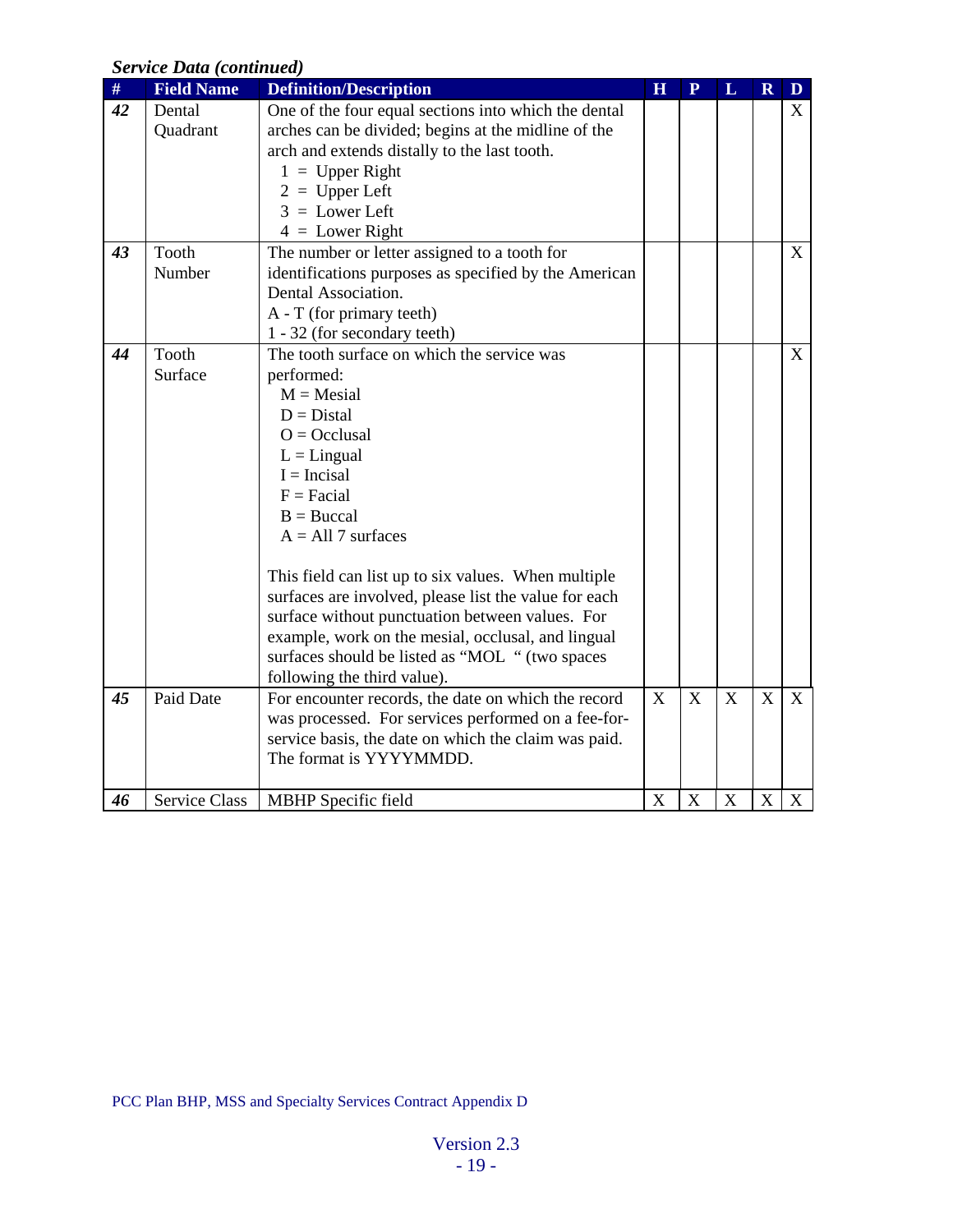<span id="page-19-0"></span>

|    | <b>Provider Data</b>           |                                                                                                         |             |                           |   |                           |             |
|----|--------------------------------|---------------------------------------------------------------------------------------------------------|-------------|---------------------------|---|---------------------------|-------------|
| #  | <b>Field Name</b>              | <b>Definition/Description</b>                                                                           | $\mathbf H$ | ${\bf P}$                 | L | $\mathbf R$               | $\mathbf D$ |
| 47 | <b>PCP</b> Provider            | A unique identifier for the Primary Care                                                                | X           | $\mathbf X$               | X |                           | X           |
|    | ID                             | Physician selected by the patient as of the date                                                        |             |                           |   |                           |             |
|    |                                | of service.                                                                                             |             |                           |   |                           |             |
|    |                                | See discussion in the Data Element Clarifications                                                       |             |                           |   |                           |             |
|    |                                | section.                                                                                                |             |                           |   |                           |             |
| 48 | <b>PCP</b> Provider<br>ID Type | A code identifying the type of ID provided in PCP<br>Provider ID above:                                 | X           | $\mathbf X$               | X |                           | X           |
|    |                                | $6 =$ Internal ID (Plan Specific)                                                                       |             |                           |   |                           |             |
| 49 | <b>IPA/PMG ID</b>              | The plan specific reference that identifies the                                                         | X           | $\mathbf X$               | X |                           | X           |
|    |                                | primary medical group or independent physician                                                          |             |                           |   |                           |             |
|    |                                | association with which the primary care provider is                                                     |             |                           |   |                           |             |
|    |                                | associated. If the PCP is a solo practitioner, please                                                   |             |                           |   |                           |             |
|    |                                | provide the internal plan ID.                                                                           |             |                           |   |                           |             |
| 50 | Servicing                      | A unique identifier for the provider performing the                                                     | X           | $\mathbf X$               | X | X                         | X           |
|    | Provider ID                    | service.                                                                                                |             |                           |   |                           |             |
|    |                                | See discussion in the Data Element Clarifications<br>section.                                           |             |                           |   |                           |             |
| 51 | Servicing                      | A code identifying the type of ID provided in Servicing                                                 | X           | $\mathbf X$               | X | $\mathbf X$               | X           |
|    | Provider ID                    | Provider ID above:                                                                                      |             |                           |   |                           |             |
|    | Type                           | $6 =$ Internal ID (Plan Specific)                                                                       |             |                           |   |                           |             |
|    |                                | $9 = \text{NAPB}$ Number (for pharmacy claims only)                                                     |             |                           |   |                           |             |
| 52 |                                |                                                                                                         | X           | $\mathbf X$               | X | $\boldsymbol{\mathrm{X}}$ | X           |
|    | Referring<br>Provider ID       | A unique identifier for the provider.<br>See discussion in the Data Element Clarifications              |             |                           |   |                           |             |
|    |                                | section.                                                                                                |             |                           |   |                           |             |
| 53 | Referring                      | A code identifying the type of ID provided in                                                           | X           | $\boldsymbol{\mathrm{X}}$ | X | X                         | X           |
|    | Provider ID                    | Referring Provider ID above:                                                                            |             |                           |   |                           |             |
|    | Type                           | $1 = NPI$                                                                                               |             |                           |   |                           |             |
|    |                                | $6 =$ Internal ID (Plan Specific)                                                                       |             |                           |   |                           |             |
|    |                                | $8 = DEA$ Number (for pharmacy claims only)                                                             |             |                           |   |                           |             |
| 54 | Servicing                      | A code indicating the class for this provider:                                                          | X           | X                         | X | X                         | X           |
|    | Provider Class                 | $1 =$ Primary Care Provider                                                                             |             |                           |   |                           |             |
|    |                                | $2 =$ In plan provider, non PCP                                                                         |             |                           |   |                           |             |
|    |                                | $3 = Out of plan provider$                                                                              |             |                           |   |                           |             |
|    |                                | 4 = Primary Care Provider - ACA Eligible                                                                |             |                           |   |                           |             |
|    |                                | Note: This code relates to the class of the provider                                                    |             |                           |   |                           |             |
|    |                                | and a PCP does not necessarily indicate the                                                             |             |                           |   |                           |             |
|    |                                | recipient's selected or assigned PCP. PCP class                                                         |             |                           |   |                           |             |
|    |                                | should be assigned only to those physicians whom                                                        |             |                           |   |                           |             |
|    |                                | the plan considers to be a participating PCP.                                                           |             |                           |   |                           |             |
| 55 | Servicing                      | A code indicating the type of provider rendering<br>the service represented by this encounter or claim. | X           | $\mathbf X$               | X | $\boldsymbol{\mathrm{X}}$ | X           |
|    | Provider Type                  | (Use Servicing Provider Type values, see Table G)                                                       |             |                           |   |                           |             |
| 56 | Servicing                      | The specialty code of the servicing provider.                                                           | X           | $\mathbf X$               | X |                           | X           |
|    | Provider                       | (Use CMS 1500 standard, see Table H)                                                                    |             |                           |   |                           |             |
|    | Specialty                      |                                                                                                         |             |                           |   |                           |             |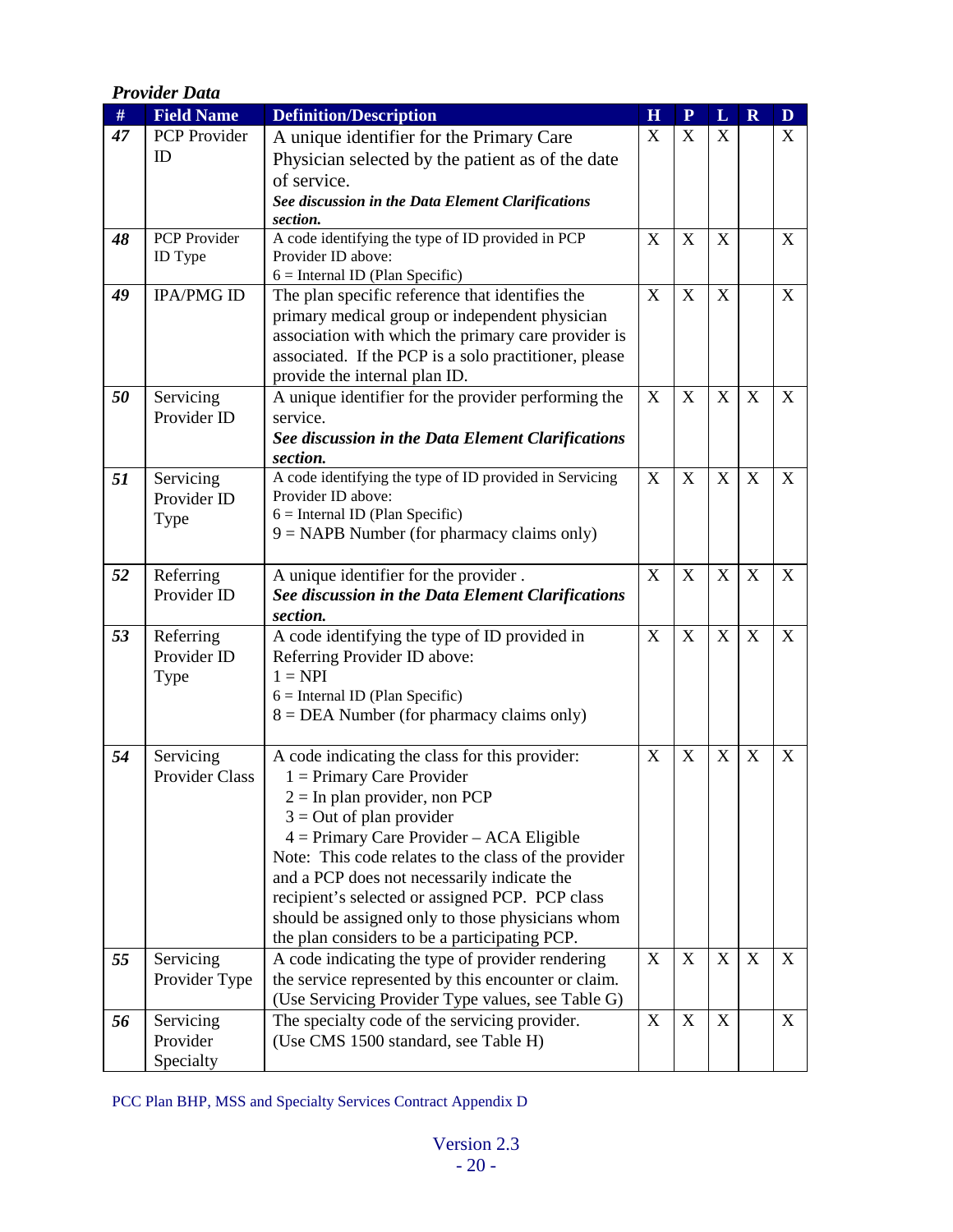### *Provider Data (continued)*

| #  | <b>Field Name</b> | <b>Definition/Description</b>                        | Н | $\mathbf P$      |   | R | D |
|----|-------------------|------------------------------------------------------|---|------------------|---|---|---|
| 57 | Servicing         | The servicing provider's ZIP code. The ZIP code      | X | X                | X |   |   |
|    | Provider ZIP      | where the service occurred is preferred.             |   |                  |   |   |   |
|    | Code              |                                                      |   |                  |   |   |   |
| 58 | <b>Billing</b>    | A unique identifier for the provider billing for the | X | $\boldsymbol{X}$ | X |   |   |
|    | Provider ID       | service.                                             |   |                  |   |   |   |
| 59 | Authorization     | MBHP Specific field                                  | X |                  | X |   |   |
|    | Type              |                                                      |   |                  |   |   |   |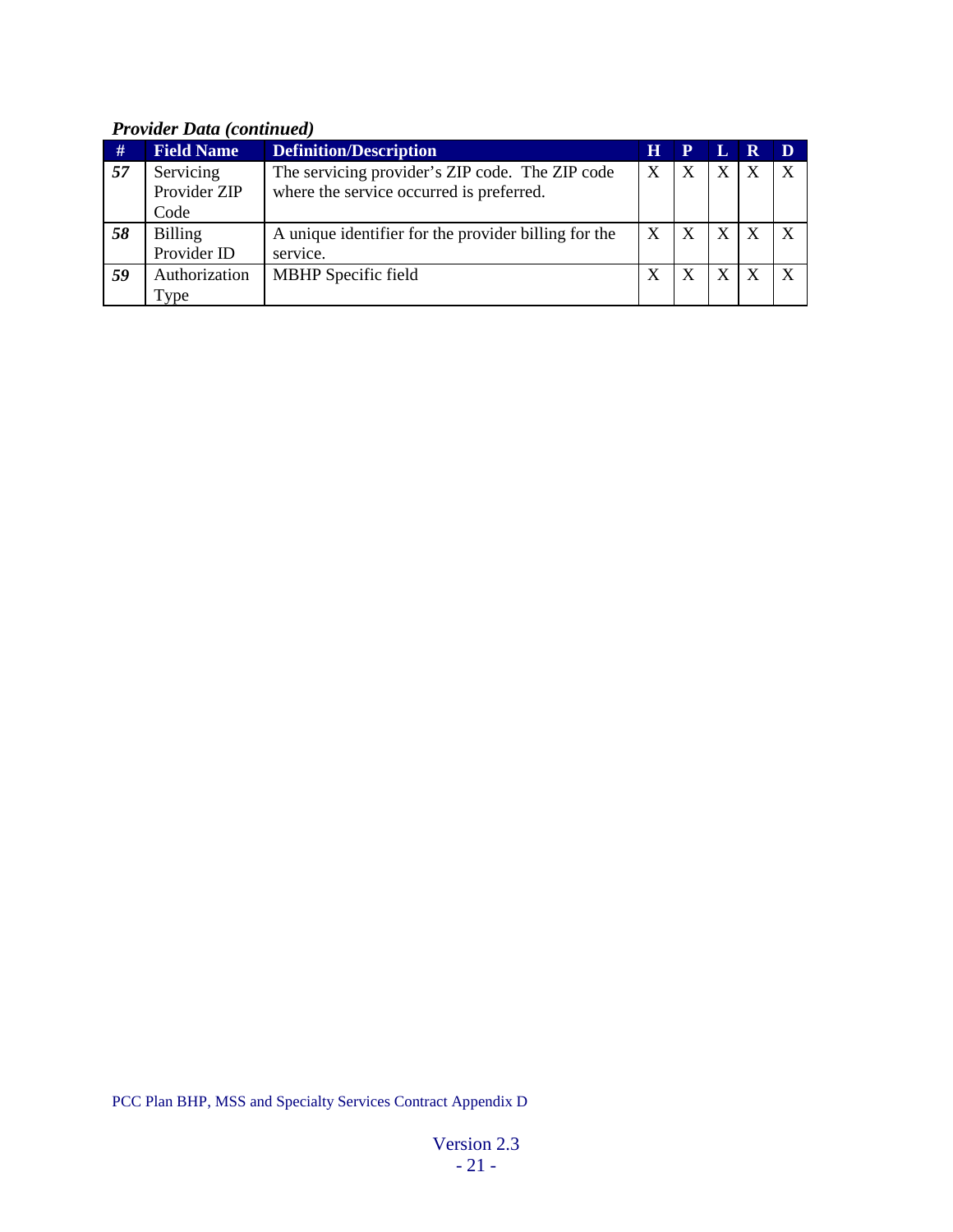#### <span id="page-21-0"></span>*Financial Data*

Most of the fields below apply to services for which reimbursement is made on a fee-for-service basis. For capitated services, the record should include fee-for-service equivalent information when available. Line item amounts are required for these fields.

| $\#$ | <b>Field Name</b>    | <b>Definition/Description</b>                               | $\overline{\mathbf{H}}$ | $\mathbf{P}$ | $\mathbf L$               | $\overline{\mathbf{R}}$   | D           |
|------|----------------------|-------------------------------------------------------------|-------------------------|--------------|---------------------------|---------------------------|-------------|
| 60   | <b>Billed Charge</b> | The amount the provider billed for the service.             | X                       | $\mathbf X$  | $\mathbf X$               | $\mathbf X$               | X           |
| 61   | Gross                | The amount that the provider was paid in total by           | X                       | X            | $\mathbf X$               | $\mathbf X$               | X           |
|      | Payment              | all sources for this service. NOTE: This field              |                         |              |                           |                           |             |
|      | Amount               | should include any withhold amount, if                      |                         |              |                           |                           |             |
|      |                      | applicable.                                                 |                         |              |                           |                           |             |
| 62   | <b>TPL Amount</b>    | Any amount of third party liability paid by another         | X                       | $\mathbf X$  | $\boldsymbol{\mathrm{X}}$ | X                         | X           |
|      |                      | medical coverage carrier for this service.                  |                         |              |                           |                           |             |
|      |                      |                                                             |                         |              |                           |                           |             |
|      |                      | If the TPL amount is available only at the summary          |                         |              |                           |                           |             |
|      |                      | level, it must be recorded on a special line on the         |                         |              |                           |                           |             |
|      |                      | claim which will have a record indicator value of 0.        |                         |              |                           |                           |             |
|      |                      | See Dollar Amounts.                                         |                         |              |                           |                           |             |
| 63   | Medicare             | Any amount paid by Medicare for this service.               | X                       | X            | $\boldsymbol{\mathrm{X}}$ |                           | X           |
|      | Amount               |                                                             |                         |              |                           |                           |             |
| 64   | Copay                | Any co-payment amount the member paid for this              | X                       | $\mathbf X$  | $\mathbf X$               | X                         | X           |
|      |                      | service.                                                    |                         |              |                           |                           |             |
| 65   | Deductible           | Any deductible amount the member paid for this              | X                       | X            | X                         | X                         | X           |
|      |                      | service.                                                    |                         |              |                           |                           |             |
| 66   | Ingredient           | The cost of the ingredients included in the                 |                         |              |                           | $\boldsymbol{\mathrm{X}}$ |             |
|      | Cost                 | prescription.                                               |                         |              |                           | $\mathbf X$               |             |
| 67   | Dispensing<br>Fee    | The dispensing fee charged for filling the<br>prescription. |                         |              |                           |                           |             |
| 68   | Net Payment          | The amount the Medicaid MCO paid for this                   | X                       | $\mathbf X$  | X                         | X                         | X           |
|      |                      | service. (Should equal Eligible Charges less COB,           |                         |              |                           |                           |             |
|      |                      | Medicare, Copay/Coinsurance, and Deductible.)               |                         |              |                           |                           |             |
| 69   | Withhold             | Any amount withheld from fee-for-service                    | $\mathbf X$             | $\mathbf X$  | $\boldsymbol{\mathrm{X}}$ |                           | $\mathbf X$ |
|      | Amount               | payments to the provider to cover performance               |                         |              |                           |                           |             |
|      |                      | guarantees or as incentives.                                |                         |              |                           |                           |             |
| 70   | Record Type          | A code indicating the type of record:                       | X                       | $\mathbf X$  | X                         | X                         | X           |
|      |                      | $O = Original$                                              |                         |              |                           |                           |             |
|      |                      | $V = Void$ or Back Out                                      |                         |              |                           |                           |             |
|      |                      | $R = Replacement$                                           |                         |              |                           |                           |             |
|      |                      | $C = C$ ancel                                               |                         |              |                           |                           |             |
|      |                      | $A =$ Amendment                                             |                         |              |                           |                           |             |
|      |                      | See discussion under 'Former Claim Number /                 |                         |              |                           |                           |             |
|      |                      | Suffix' in the Data Elements Clarification Section          |                         |              |                           |                           |             |
| 71   | Group                | For non-MHSA MCOS                                           | X                       | X            | X                         | $\boldsymbol{\mathrm{X}}$ | X           |
|      | Number               | $1 = MCO$ MassHealth                                        |                         |              |                           |                           |             |
|      |                      | $2 = MCO$ Commonwealth Care                                 |                         |              |                           |                           |             |
|      |                      | $3 = SCO$                                                   |                         |              |                           |                           |             |
|      |                      | $4 = ICO$                                                   |                         |              |                           |                           |             |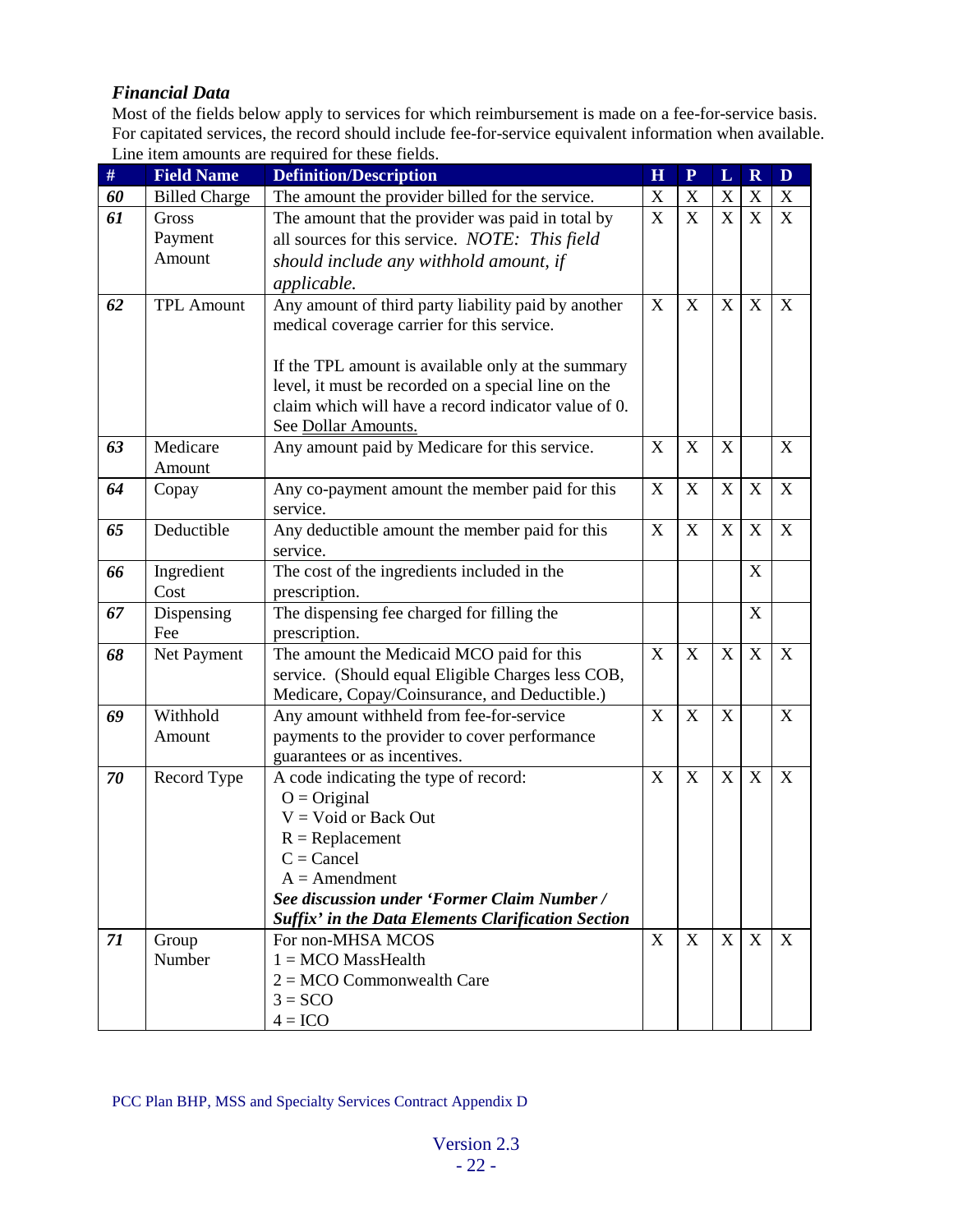### <span id="page-22-0"></span>*Medicaid Program-Specific Data*

| $\#$ | <b>Field Name</b> | <b>Definition/Description</b>                           | H | P | L | $\mathbf R$ | D |
|------|-------------------|---------------------------------------------------------|---|---|---|-------------|---|
| 72   | <b>DRG</b>        | The DRG code used to pay for an inpatient               | X |   |   |             |   |
|      |                   | confinement.                                            |   |   |   |             |   |
|      |                   | See discussion in the Data Element Clarifications       |   |   |   |             |   |
|      |                   | section.                                                |   |   |   |             |   |
| 73   | <b>EPSDT</b>      | A flag that indicates those services which are          |   | X |   |             | X |
|      | Indicator         | related to EPSDT:                                       |   |   |   |             |   |
|      |                   | $1 =$ EPSDT Screen                                      |   |   |   |             |   |
|      |                   | $2 = EPSDT Treatment$                                   |   |   |   |             |   |
|      |                   | $3 = EPSDT$ Referral                                    |   |   |   |             |   |
| 74   | Family            | A flag that indicates whether or not this service       | X | X |   | X           |   |
|      | Planning          | involved family planning services, which may be         |   |   |   |             |   |
|      | Indicator         | matched by CMS at a higher rate:                        |   |   |   |             |   |
|      |                   | $1 =$ Family planning services provided                 |   |   |   |             |   |
|      |                   | $2 =$ Abortion services provided                        |   |   |   |             |   |
|      |                   | $3$ = Sterilization services provided                   |   |   |   |             |   |
|      |                   | $4 =$ No family planning services provided              |   |   |   |             |   |
|      |                   | (see Table I)                                           |   |   |   |             |   |
| 75   | MSS/IS            | Please leave this field blank, it will be further       |   | X |   |             |   |
|      |                   | defined at a later date. A flag that indicates services |   |   |   |             |   |
|      |                   | related to MSS/IS:                                      |   |   |   |             |   |
|      |                   | $1 =$ Maternal Support Services                         |   |   |   |             |   |
|      |                   | $2 =$ Infant Support Services                           |   |   |   |             |   |
| 76   | New Member        | The current Medicaid identification number              | X | X | X | X           | X |
|      | ID                | assigned to the individual. This number is assigned     |   |   |   |             |   |
|      |                   | by MassHealth and may change.                           |   |   |   |             |   |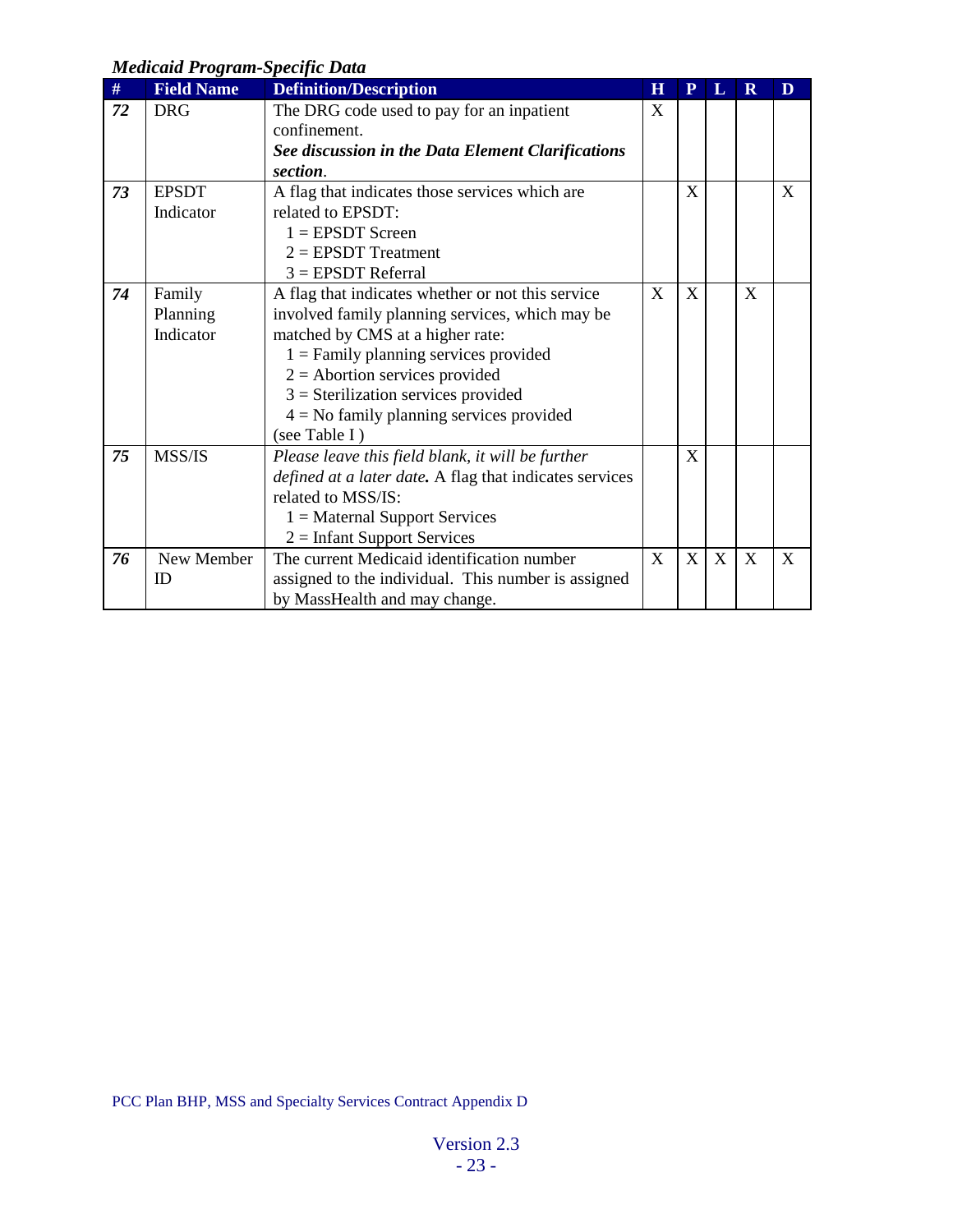### <span id="page-23-0"></span>*Other Fields*

| #  | <b>Field Name</b>             | <b>Definition/Description</b>                                                               | H           | $\overline{P}$ | L                         | $\mathbf R$      | $\mathbf{D}$     |
|----|-------------------------------|---------------------------------------------------------------------------------------------|-------------|----------------|---------------------------|------------------|------------------|
| 77 | Former Claim                  | If this is not an Original claim [Record Type = $'O'$ ],                                    | X           | X              | $\mathbf X$               | X                | X                |
|    | Number                        | then the previous claim number that this claim is                                           |             |                |                           |                  |                  |
|    |                               | replacing/voiding.                                                                          |             |                |                           |                  |                  |
|    |                               | See discussion under Former Claim Number /                                                  |             |                |                           |                  |                  |
|    |                               | <b>Suffix in the Data Elements Clarification Section</b>                                    |             |                |                           |                  |                  |
| 78 | Former Claim                  | If this is not an Original claim [Record Type = $'O'$ ],                                    | $\mathbf X$ | $\mathbf X$    | X                         | $\mathbf X$      | X                |
|    | Suffix                        | then the previous claim suffix that this claim is                                           |             |                |                           |                  |                  |
|    |                               | replacing/voiding.                                                                          |             |                |                           |                  |                  |
|    |                               | See discussion under Former Claim Number /                                                  |             |                |                           |                  |                  |
|    |                               | <b>Suffix in the Data Elements Clarification Section</b>                                    |             |                |                           |                  |                  |
| 79 | Record                        | The date on which the record was created. See                                               | X           | $\mathbf X$    | X                         | X                | $\boldsymbol{X}$ |
|    | <b>Creation Date</b>          | discussion under Record Creation Date in the<br><b>Data Elements Clarification Section.</b> |             |                |                           |                  |                  |
| 80 | Service                       | Service groupings from financial reports like 4B                                            | X           | $\mathbf X$    | X                         | X                | $\boldsymbol{X}$ |
|    | Category                      | (see Table I)                                                                               |             |                |                           |                  |                  |
|    |                               |                                                                                             |             |                |                           |                  |                  |
| 81 | Prescribing                   | Provider prescribing the script. Federal Tax ID or                                          |             |                |                           | $\mathbf X$      |                  |
|    | Prov. ID                      | UPIN or other State assigned provider ID.                                                   |             |                |                           |                  |                  |
| 82 | Date Script                   | Date prescribing provider issued the prescription.                                          |             |                |                           | X                |                  |
|    | Written                       |                                                                                             |             |                |                           |                  |                  |
| 83 | Compound                      | Indicates that the prescription was a compounded                                            |             |                |                           | X                |                  |
|    | Indicator                     | drug.                                                                                       |             |                |                           |                  |                  |
|    |                               | $1 = Yes$                                                                                   |             |                |                           |                  |                  |
|    |                               | $2 = No$                                                                                    |             |                |                           |                  |                  |
| 84 | Rebate                        | PBM received rebate for drug dispensed.                                                     |             |                |                           | X                |                  |
|    | Indicator                     | $1 = Yes$                                                                                   |             |                |                           |                  |                  |
|    |                               | $2 = No$                                                                                    |             |                |                           |                  |                  |
| 85 | Admitting                     | Diagnosis upon admission. May be different from                                             | X           |                | $\boldsymbol{\mathrm{X}}$ |                  |                  |
|    | Diagnosis                     | principal diagnosis. Should not be External Injury<br>codes.                                |             |                |                           |                  |                  |
|    |                               | See discussion in Data Element Clarifications                                               |             |                |                           |                  |                  |
|    |                               | section, including clarification on ICD-10                                                  |             |                |                           |                  |                  |
| 86 | Allowable                     | Amount allowed under the Health Plan formulary.                                             | X           | X              | $\mathbf X$               | $\boldsymbol{X}$ | X                |
|    | Amount                        |                                                                                             |             |                |                           |                  |                  |
| 87 | Attending                     | Provider ID of the provider who attended at facility.                                       | X           |                |                           |                  |                  |
|    | Prov. ID                      | Federal Tax ID or UPIN or other State assigned                                              |             |                |                           |                  |                  |
|    |                               | provider ID.                                                                                |             |                |                           |                  |                  |
| 88 | Non-covered                   | Days not covered by Health Plan.                                                            | X           |                | X                         |                  |                  |
|    | Days                          |                                                                                             |             |                |                           |                  |                  |
| 89 | External                      | If there is an External Injury Diagnosis code 1                                             | X           | X              | X                         |                  |                  |
|    | Injury                        | (ICD-9 E-Code) present on the claim, it should be                                           |             |                |                           |                  |                  |
|    | Diagnosis 1                   | submitted in this field. See above for format.                                              |             |                |                           |                  |                  |
|    |                               | See discussion in Data Element Clarifications                                               |             |                |                           |                  |                  |
|    |                               | section, including clarification on ICD-10                                                  |             |                |                           | X                |                  |
| 90 | Claim<br><b>Received Date</b> | Date claim received by Health Plan, if processed by<br>a PBM.                               |             |                |                           |                  |                  |
| 91 |                               | The third digit of the UB92 Bill Classification field                                       | $\mathbf X$ | $\mathbf X$    | $\mathbf X$               |                  | X                |
|    | Frequency                     |                                                                                             |             |                |                           |                  |                  |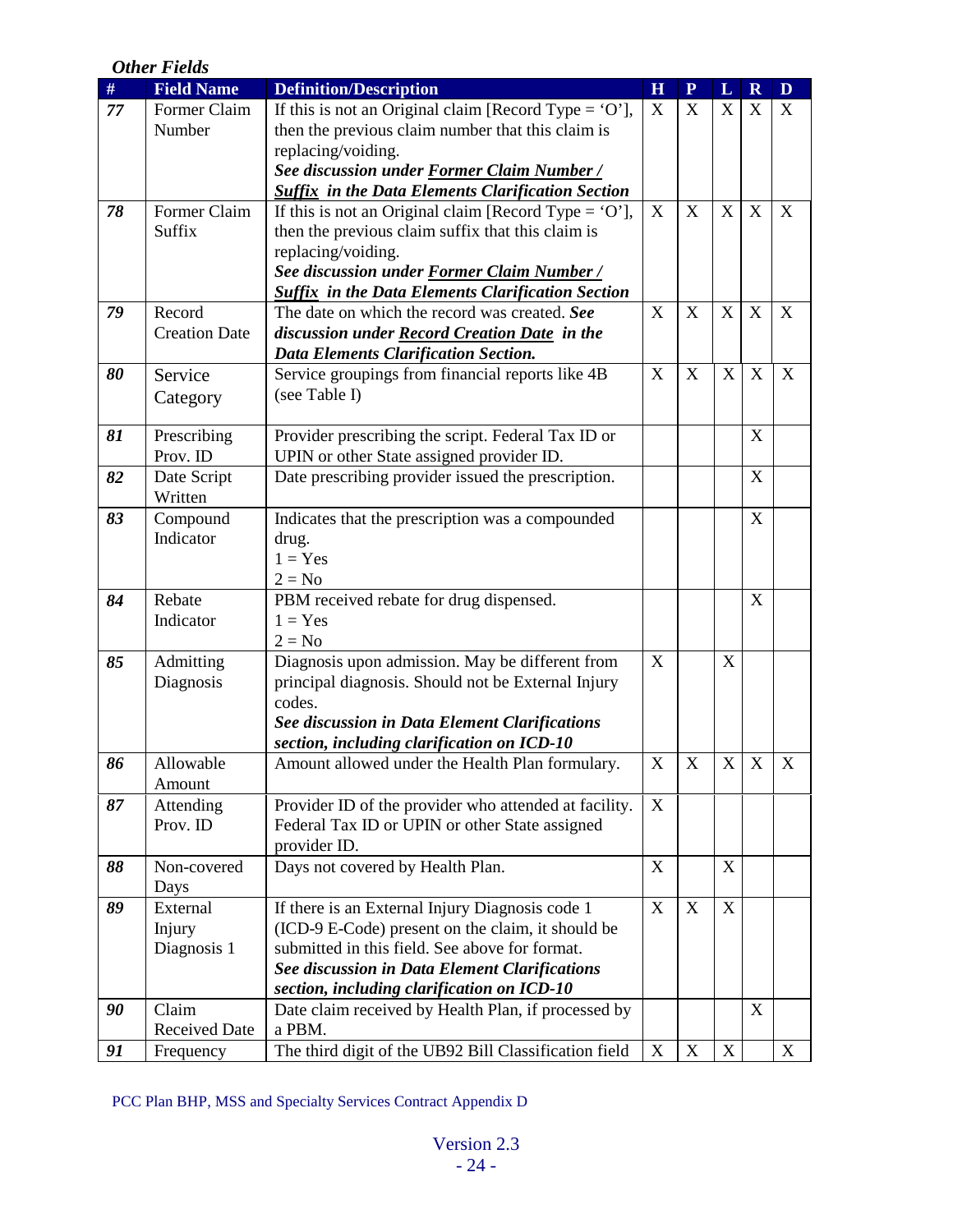| $\#$ | <b>Field Name</b> | <b>Definition/Description</b>                                                          | H              | $\mathbf{P}$ | $\mathbf L$      | $\overline{\mathbf{R}}$   | D |
|------|-------------------|----------------------------------------------------------------------------------------|----------------|--------------|------------------|---------------------------|---|
| 92   | IPA/PMG           | A code identifying the type of ID provided in                                          | X              | $\mathbf X$  | $\mathbf X$      | X                         | X |
|      | ID_Type           | IPA/PMG ID Provider ID above:                                                          |                |              |                  |                           |   |
|      |                   | $6 =$ Internal ID (Plan Specific)                                                      |                |              |                  |                           |   |
|      |                   |                                                                                        |                |              |                  |                           |   |
| 93   | <b>Billing</b>    | A code identifying the type of ID provided in                                          | X              | $\mathbf X$  | X                | X                         | X |
|      | Provider ID       | Billing Provider ID above:                                                             |                |              |                  |                           |   |
|      | $_T$ ype          | $6 =$ Internal ID (Plan Specific)                                                      |                |              |                  |                           |   |
|      |                   | $9 = NAPB$ Number (for pharmacy claims only)                                           |                |              |                  |                           |   |
| 94   | Prescribing       | A code identifying the type of ID provided in                                          |                |              |                  | $\boldsymbol{\mathrm{X}}$ |   |
|      | Prov. ID          | Prescribing Provider ID above:                                                         |                |              |                  |                           |   |
|      | $_T$ ype          | $1 = NPI$                                                                              |                |              |                  |                           |   |
|      |                   | $6 =$ Internal ID (Plan Specific)                                                      |                |              |                  |                           |   |
|      |                   | $8 = DEA$ Number                                                                       |                |              |                  |                           |   |
|      |                   |                                                                                        |                |              |                  |                           |   |
| 95   | Attending         | A code identifying the type of ID provided in                                          | X              |              | X                |                           |   |
|      | Prov. ID          | Attending Prov. ID above:                                                              |                |              |                  |                           |   |
|      | Type              | $6 = Internal ID (Plan Specific)$                                                      |                |              |                  |                           |   |
| 96   | Admission         | For inpatient facility services, the time the recipient                                | X              |              | X                |                           |   |
|      | Time              | was admitted to the facility. If not an inpatient                                      |                |              |                  |                           |   |
|      |                   | facility, the value should be missing. This field                                      |                |              |                  |                           |   |
|      |                   | should be in HH24MI format. For example,<br>10:30AM would be 1030 and 10:30PM would be |                |              |                  |                           |   |
|      |                   | 2230.                                                                                  |                |              |                  |                           |   |
| 97   | Discharge         | For inpatient facility services, the time the recipient                                | X              |              | X                |                           |   |
|      | Time              | was discharged from the facility. If not an inpatient                                  |                |              |                  |                           |   |
|      |                   | facility, the value should be missing. This field                                      |                |              |                  |                           |   |
|      |                   | should be in HH24MI format. For example,                                               |                |              |                  |                           |   |
|      |                   | 10:30AM would be 1030 and 10:30PM would be                                             |                |              |                  |                           |   |
|      |                   | 2230.                                                                                  |                |              |                  |                           |   |
| 98   | Diagnosis 6       | The ICD-9-CM diagnosis code.                                                           | X              | $\mathbf X$  | X                |                           |   |
|      |                   | See discussion in Data Element Clarifications                                          |                |              |                  |                           |   |
|      |                   | section, including clarification on ICD-10                                             |                |              |                  |                           |   |
| 99   | Diagnosis 7       | The ICD-9-CM diagnosis code.                                                           | $\overline{X}$ | X            | $\overline{X}$   |                           |   |
|      |                   | See discussion in Data Element Clarifications                                          |                |              |                  |                           |   |
| 100  | Diagnosis 8       | section, including clarification on ICD-10                                             | $\mathbf X$    | $\mathbf X$  | $\boldsymbol{X}$ |                           |   |
|      |                   | The ICD-9-CM diagnosis code.<br>See discussion in Data Element Clarifications          |                |              |                  |                           |   |
|      |                   | section, including clarification on ICD-10                                             |                |              |                  |                           |   |
| 101  | Diagnosis 9       | The ICD-9-CM diagnosis code.                                                           | $\mathbf X$    | X            | $\mathbf X$      |                           |   |
|      |                   | See discussion in Data Element Clarifications                                          |                |              |                  |                           |   |
|      |                   | section, including clarification on ICD-10                                             |                |              |                  |                           |   |
| 102  | Diagnosis 10      | The ICD-9-CM diagnosis code.                                                           | X              | X            | X                |                           |   |
|      |                   | See discussion in Data Element Clarifications                                          |                |              |                  |                           |   |
|      |                   | section, including clarification on ICD-10                                             |                |              |                  |                           |   |
| 103  | Surgical          | For surgical revenue codes, the ICD-9-CM surgical                                      | X              |              | X                |                           | X |
|      | Procedure         | procedure code. If a surgical revenue code is not                                      |                |              |                  |                           |   |
|      | code 1            | applicable, the value should be left blank.                                            |                |              |                  |                           |   |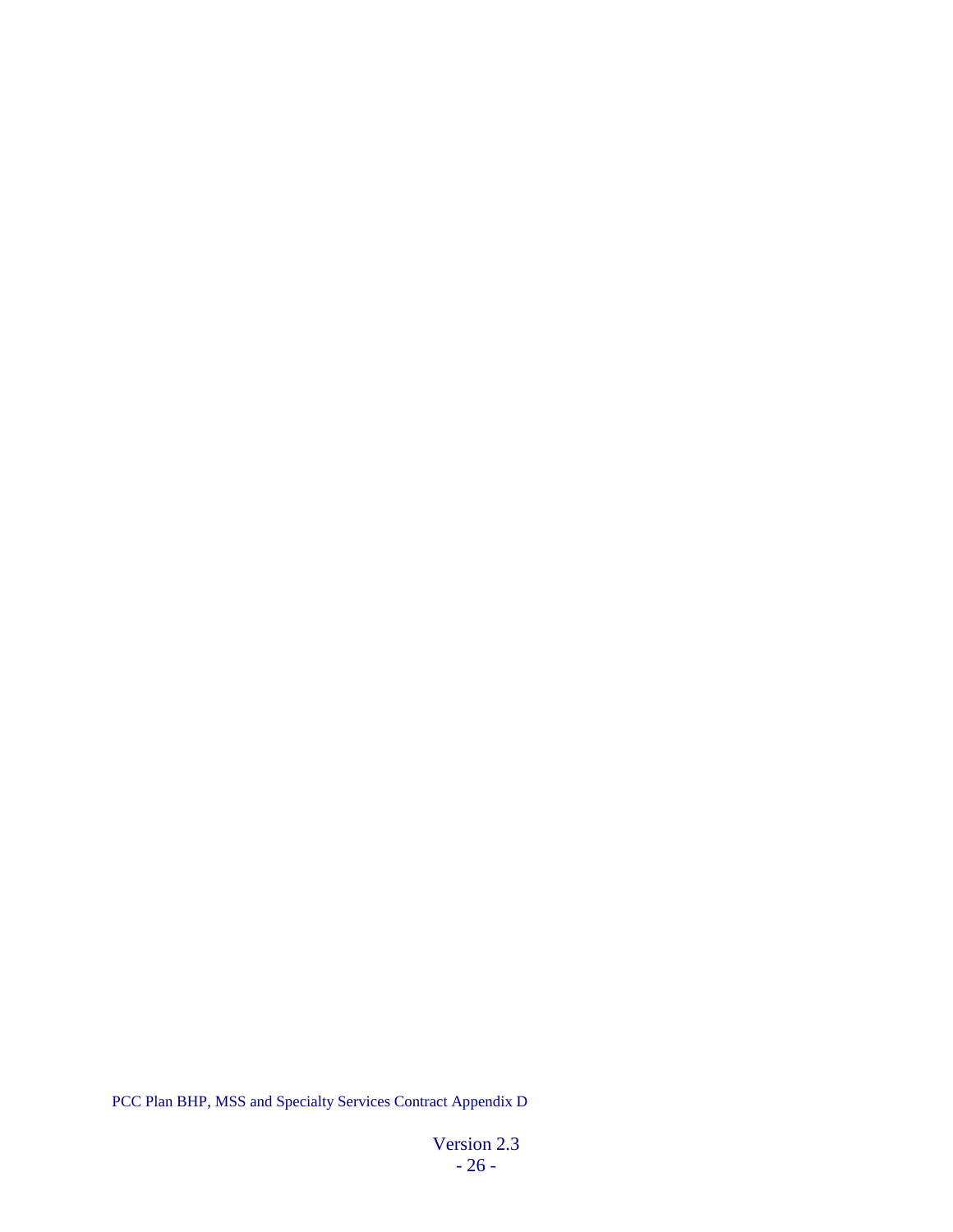| $\#$       | <b>Field Name</b>    | <b>Definition/Description</b>                         | H           | $\overline{\mathbf{P}}$ | L                         | $\mathbf R$      | D |
|------------|----------------------|-------------------------------------------------------|-------------|-------------------------|---------------------------|------------------|---|
| 104        | Surgical             | For surgical revenue codes, the ICD-9-CM surgical     | X           |                         | X                         |                  | X |
|            | Procedure            | procedure code. If a surgical revenue code is not     |             |                         |                           |                  |   |
|            | code 2               | applicable, the value should be left blank.           |             |                         |                           |                  |   |
| 105        | Surgical             | For surgical revenue codes, the ICD-9-CM surgical     | X           |                         | $\mathbf X$               |                  | X |
|            | Procedure            | procedure code. If a surgical revenue code is not     |             |                         |                           |                  |   |
|            | code 3               | applicable, the value should be left blank.           |             |                         |                           |                  |   |
| 106        | Surgical             | For surgical revenue codes, the ICD-9-CM surgical     | X           |                         | X                         |                  | X |
|            | Procedure            | procedure code. If a surgical revenue code is not     |             |                         |                           |                  |   |
|            | code 4               | applicable, the value should be left blank.           |             |                         |                           |                  |   |
| 107        | Surgical             | For surgical revenue codes, the ICD-9-CM surgical     | X           |                         | $\mathbf X$               |                  | X |
|            | Procedure            | procedure code. If a surgical revenue code is not     |             |                         |                           |                  |   |
|            | code 5               | applicable, the value should be left blank.           |             |                         |                           |                  |   |
| 108        | Surgical             | For surgical revenue codes, the ICD-9-CM surgical     | X           |                         | $\mathbf X$               |                  | X |
|            | Procedure            | procedure code. If a surgical revenue code is not     |             |                         |                           |                  |   |
|            | code 6               | applicable, the value should be left blank.           |             |                         |                           |                  |   |
| 109        | Surgical             | For surgical revenue codes, the ICD-9-CM surgical     | X           |                         | X                         |                  | X |
|            | Procedure            | procedure code. If a surgical revenue code is not     |             |                         |                           |                  |   |
|            | code 7               | applicable, the value should be left blank.           |             |                         |                           |                  |   |
| <i>110</i> | Surgical             | For surgical revenue codes, the ICD-9-CM surgical     | X           |                         | $\boldsymbol{\mathrm{X}}$ |                  | X |
|            | Procedure            | procedure code. If a surgical revenue code is not     |             |                         |                           |                  |   |
|            | code 8               | applicable, the value should be left blank.           |             |                         |                           |                  |   |
| 111        | Surgical             | For surgical revenue codes, the ICD-9-CM surgical     | $\mathbf X$ |                         | X                         |                  | X |
|            | Procedure            | procedure code. If a surgical revenue code is not     |             |                         |                           |                  |   |
|            | code 9               | applicable, the value should be left blank.           |             |                         |                           |                  |   |
| 112        | Employment           | Is the patient's condition related to Employment      | $\mathbf X$ | X                       | $\mathbf X$               | X                | X |
|            |                      | Y                                                     |             |                         |                           |                  |   |
|            |                      | $\overline{N}$                                        |             |                         |                           |                  |   |
| 113        | Auto Accident        | Is the patient's condition related to a Auto Accident | X           | X                       | $\boldsymbol{\mathrm{X}}$ | X                | X |
|            |                      | Y                                                     |             |                         |                           |                  |   |
|            |                      | N                                                     |             |                         |                           |                  |   |
| 114        | Other                | Is the patient's condition related to Other Accident  | X           | $\mathbf X$             | $\mathbf X$               | X                | X |
|            | Accident             | Y                                                     |             |                         |                           |                  |   |
|            |                      | $\mathbf N$                                           |             |                         |                           |                  |   |
| 115        | <b>Total Charges</b> | This field represents the total charges, covered and  | X           | X                       | X                         | X                | X |
|            |                      | uncovered related to the current billing period.      |             |                         |                           |                  |   |
| 116        | Non Covered          | This field represents the uncovered charges by the    | X           | X                       | $\mathbf X$               | X                | X |
|            | charges              | payer related to the revenue code. This is the        |             |                         |                           |                  |   |
|            |                      | amount, if any, that is not covered by the primary    |             |                         |                           |                  |   |
|            |                      | payer for this service.                               |             |                         |                           |                  |   |
| 117        | Coinsurance          | Any coinsurance amount the member paid for this       | X           | $\mathbf X$             | $\mathbf X$               | $\boldsymbol{X}$ | X |
|            |                      | service. This would be a secondary insurance.         |             |                         |                           |                  |   |
| 118        | Void Reason          | The reason the claim line was voided                  | X           | X                       | X                         | X                | X |
|            | Code                 | 1 TPL                                                 |             |                         |                           |                  |   |
|            |                      | 2 accident recovery                                   |             |                         |                           |                  |   |
|            |                      | 3 provider audit recoveries                           |             |                         |                           |                  |   |
|            |                      | 4 Other                                               |             |                         |                           |                  |   |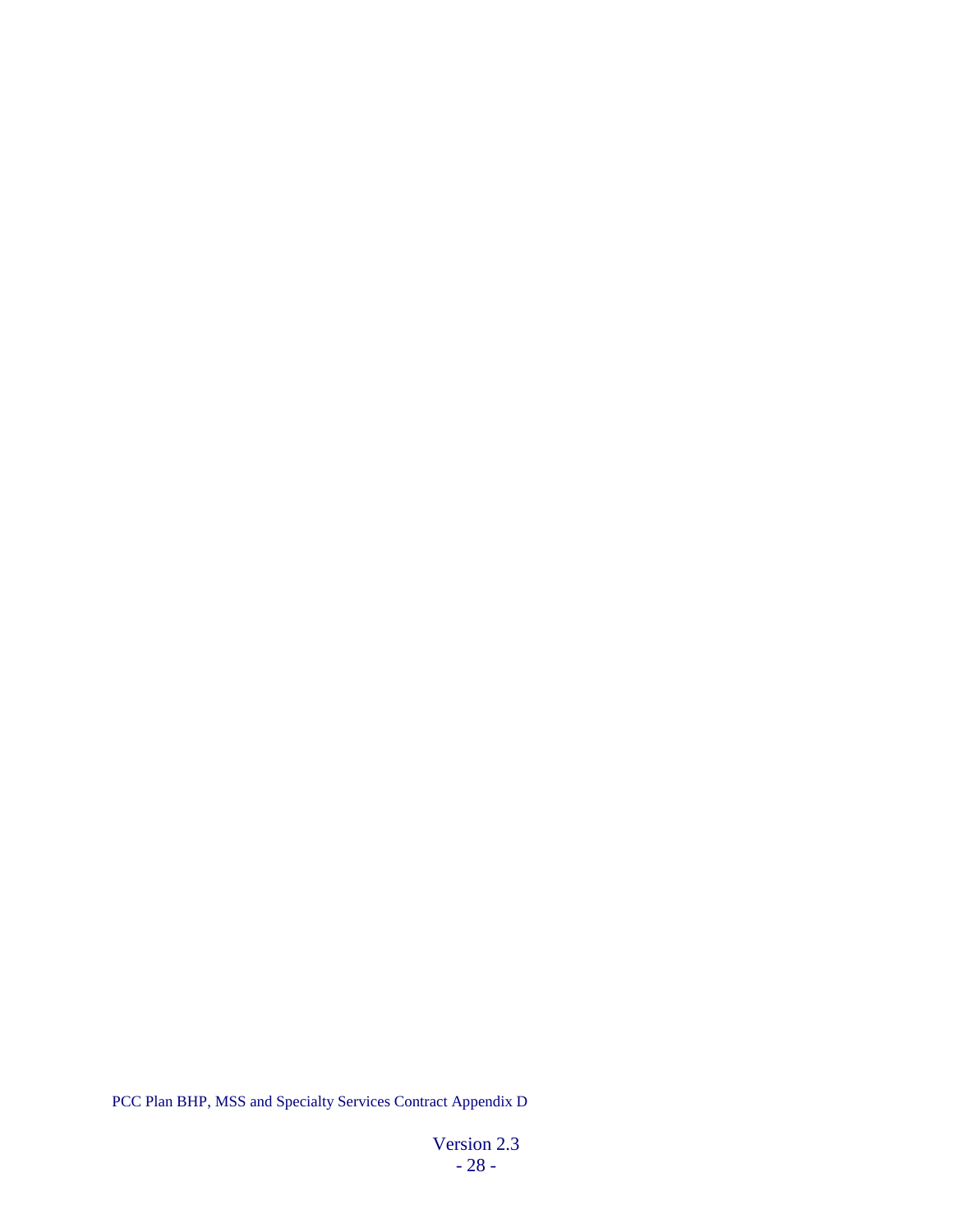| $\#$       | <b>Field Name</b>     | <b>Definition/Description</b>                                                                      | $\overline{\mathbf{H}}$   | ${\bf P}$ | L | $\mathbf R$ | D |
|------------|-----------------------|----------------------------------------------------------------------------------------------------|---------------------------|-----------|---|-------------|---|
| 119        | DRG type              | Values in development                                                                              | X                         |           |   |             |   |
|            |                       | 1=Medicare DRG (CMS-DRG & MS-DRG)                                                                  |                           |           |   |             |   |
|            |                       | 2=Refined DRGs (R-DRG)                                                                             |                           |           |   |             |   |
|            |                       | 3=All Patient DRGs (AP-DRG)                                                                        |                           |           |   |             |   |
|            |                       | 4=Severity DRGs (S-DRG)                                                                            |                           |           |   |             |   |
|            |                       | 5=All Patient, Severity-Adjusted DRGs (APS-DRG)<br>6=All Patient Refined DRGs (APR-DRG)            |                           |           |   |             |   |
|            |                       | 7=International-Refined DRGs (IR-DRG)                                                              |                           |           |   |             |   |
| <b>120</b> | <b>DRG</b> Version    | DRG Version number associated with DRG type                                                        | $\boldsymbol{\mathrm{X}}$ |           |   |             |   |
| 121        | <b>DRG</b> Severity   | A code that described the Severity of the claim with the                                           |                           |           |   |             |   |
|            | of Illness            | assigned DRG: Valid values are:                                                                    |                           |           |   |             |   |
|            | Level                 | $1 =$ minor                                                                                        |                           |           |   |             |   |
|            |                       | $2 =$ moderate                                                                                     |                           |           |   |             |   |
|            |                       | $3 = \text{major}$                                                                                 |                           |           |   |             |   |
|            |                       | $4 =$ extreme                                                                                      |                           |           |   |             |   |
| 122        | DRG Risk of           | A code that described the Mortality of the patient with the                                        |                           |           |   |             |   |
|            | Mortality             | assigned DRG code. Valid values are:                                                               |                           |           |   |             |   |
|            | Level                 | $1 =$ minor                                                                                        |                           |           |   |             |   |
|            |                       | $2 =$ moderate                                                                                     |                           |           |   |             |   |
|            |                       | $3 = \text{major}$                                                                                 |                           |           |   |             |   |
|            |                       | $4 =$ extreme                                                                                      |                           |           |   |             |   |
| 123        | Patient Pay           | Patient paid amount for nursing facility stays and                                                 |                           |           | X |             |   |
|            | Amount                | hospitals                                                                                          |                           |           |   |             |   |
| 124        | <b>Patient Reason</b> | ICD-9-CM diagnosis code describing the patient's (or                                               | X                         |           |   |             |   |
|            | for Visit             | patient representative's) stated reason for seeking care at                                        |                           |           |   |             |   |
|            | Diagnosis 1           | the time of outpatient (ER) visit                                                                  |                           |           |   |             |   |
|            |                       | See discussion in Data Element Clarifications                                                      |                           |           |   |             |   |
|            |                       | section, including clarification on ICD-10                                                         |                           |           |   |             |   |
| 125        | <b>Patient Reason</b> | ICD-9-CM diagnosis code describing the patient's (or                                               | X                         |           |   |             |   |
|            | for Visit             | patient representative's) stated reason for seeking care at                                        |                           |           |   |             |   |
|            | Diagnosis 2           | the time of outpatient (ER) visit                                                                  |                           |           |   |             |   |
|            |                       | See discussion in Data Element Clarifications                                                      |                           |           |   |             |   |
|            | <b>Patient Reason</b> | section, including clarification on ICD-10<br>ICD-9-CM diagnosis code describing the patient's (or | X                         |           |   |             |   |
| 126        | for Visit             | patient representative's) stated reason for seeking care at                                        |                           |           |   |             |   |
|            | Diagnosis 3           | the time of outpatient (ER) visit                                                                  |                           |           |   |             |   |
|            |                       | See discussion in Data Element Clarifications                                                      |                           |           |   |             |   |
|            |                       | section, including clarification on ICD-10                                                         |                           |           |   |             |   |
| 127        | Present on            | This is an indicator that clarifies if the diagnosis                                               | X                         |           | X |             |   |
|            | Admission             | was present at admission. This only applies to UB-                                                 |                           |           |   |             |   |
|            | $(POA)$ 1             | 04 claims (See Table M for values)                                                                 |                           |           |   |             |   |
| 128        | Present on            | This is an indicator that clarifies if the diagnosis                                               | X                         |           | X |             |   |
|            | Admission             | was present at admission. This only applies to UB-                                                 |                           |           |   |             |   |
|            | $(POA)$ 2             | 04 claims (See Table M for values)                                                                 |                           |           |   |             |   |
| 129        | Present on            | This is an indicator that clarifies if the diagnosis                                               | X                         |           | X |             |   |
|            | Admission             | was present at admission. This only applies to UB-                                                 |                           |           |   |             |   |
|            | $(POA)$ 3             | 04 claims (See Table M for values)                                                                 |                           |           |   |             |   |
| <b>130</b> | Present on            | This is an indicator that clarifies if the diagnosis                                               | X                         |           | X |             |   |
|            | Admission             | was present at admission. This only applies to UB-                                                 |                           |           |   |             |   |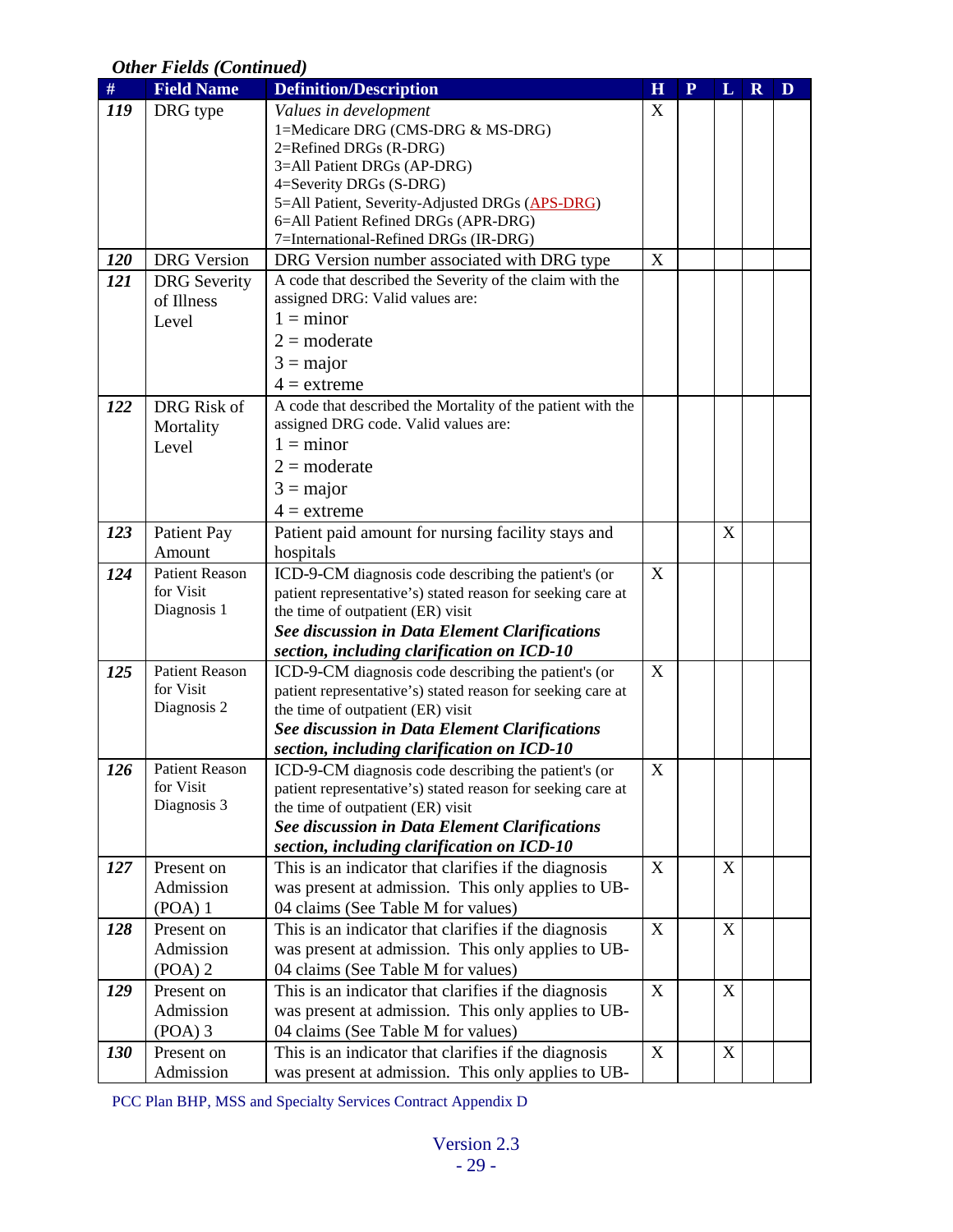| .<br>$\sqrt{ }$<br>- | `able<br>1 IZ<br>$\mathbf{A}$<br>œ<br>. | M<br>O1<br>. |  |  |  |
|----------------------|-----------------------------------------|--------------|--|--|--|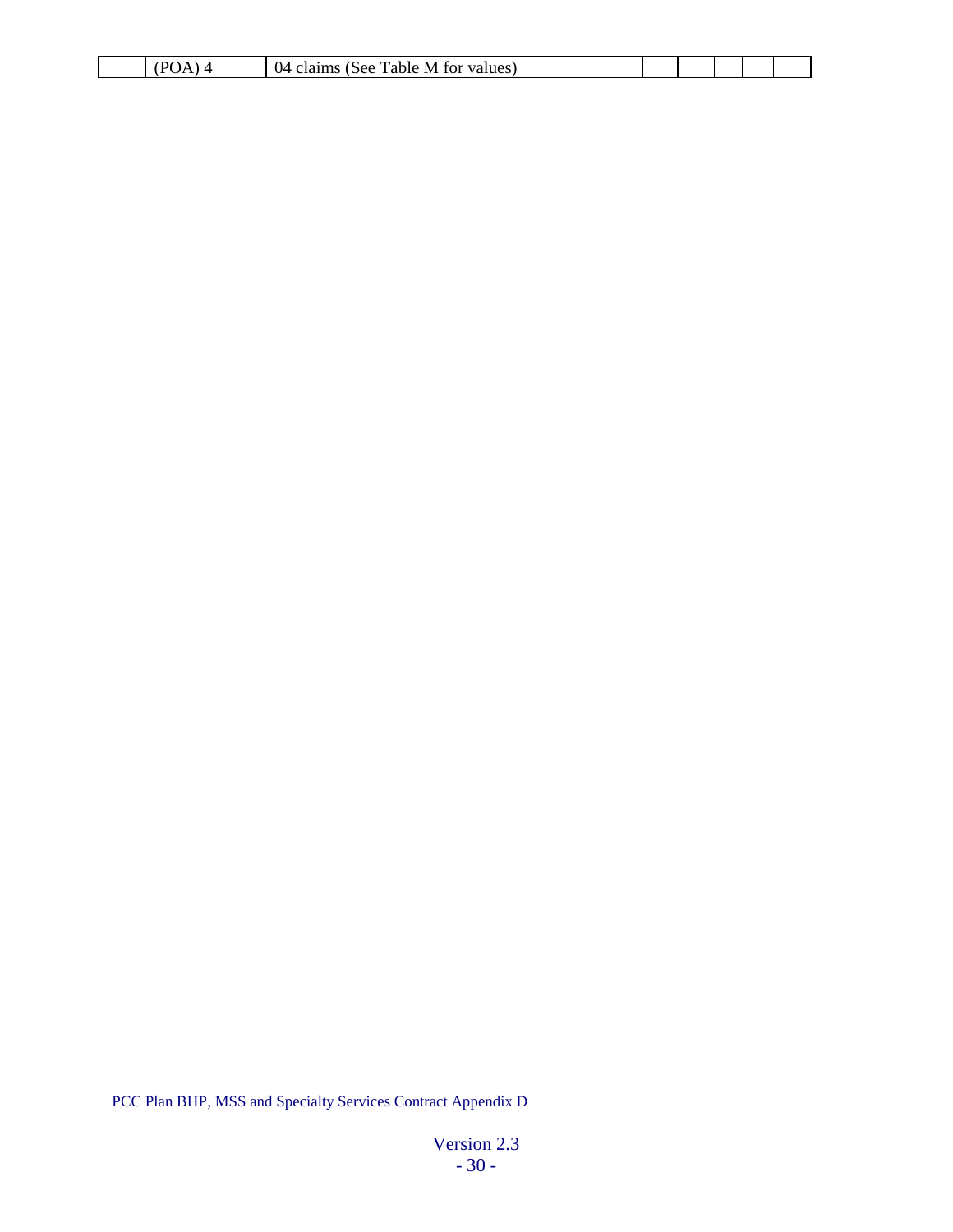| #   | <b>Field Name</b> | <b>Definition/Description</b>                                                               | H           | $\mathbf{P}$ | L                         | $\mathbf R$ | D |
|-----|-------------------|---------------------------------------------------------------------------------------------|-------------|--------------|---------------------------|-------------|---|
| 131 | Present on        | This is an indicator that clarifies if the diagnosis                                        | X           |              | X                         |             |   |
|     | Admission         | was present at admission. This only applies to UB-                                          |             |              |                           |             |   |
|     | (POA) 5           | 04 claims (See Table M for values)                                                          |             |              |                           |             |   |
| 132 | Present on        | This is an indicator that clarifies if the diagnosis                                        | X           |              | $\mathbf X$               |             |   |
|     | Admission         | was present at admission. This only applies to UB-                                          |             |              |                           |             |   |
|     | $(POA)$ 6         | 04 claims (See Table M for values)                                                          |             |              |                           |             |   |
| 133 | Present on        | This is an indicator that clarifies if the diagnosis                                        | X           |              | X                         |             |   |
|     | Admission         | was present at admission. This only applies to UB-                                          |             |              |                           |             |   |
|     | $(POA)$ 7         | 04 claims (See Table M for values)                                                          |             |              |                           |             |   |
| 134 | Present on        | This is an indicator that clarifies if the diagnosis                                        | X           |              | $\mathbf X$               |             |   |
|     | Admission         | was present at admission. This only applies to UB-                                          |             |              |                           |             |   |
|     | $(POA)$ 8         | 04 claims (See Table M for values)                                                          |             |              |                           |             |   |
| 135 | Present on        | This is an indicator that clarifies if the diagnosis                                        | X           |              | X                         |             |   |
|     | Admission         | was present at admission. This only applies to UB-                                          |             |              |                           |             |   |
|     | $(POA)$ 9         | 04 claims (See Table M for values)                                                          |             |              |                           |             |   |
| 136 | Present on        | This is an indicator that clarifies if the diagnosis                                        | X           |              | X                         |             |   |
|     | Admission         | was present at admission. This only applies to UB-                                          |             |              |                           |             |   |
|     | $(POA)$ 10        | 04 claims (See Table M for values)                                                          |             |              |                           |             |   |
| 137 | Diagnosis 11      | The ICD-9-CM diagnosis code.                                                                | X           | $\mathbf X$  | $\boldsymbol{\mathrm{X}}$ |             |   |
|     |                   | See discussion in Data Element Clarifications                                               |             |              |                           |             |   |
|     |                   | section, including clarification on ICD-10                                                  |             |              |                           |             |   |
| 138 | Present on        | This is an indicator that clarifies if the diagnosis                                        | X           |              | $\boldsymbol{\mathrm{X}}$ |             |   |
|     | Admission         | was present at admission. This only applies to UB-                                          |             |              |                           |             |   |
|     | $(POA)$ 11        | 04 claims (See Table M for values)                                                          |             |              |                           |             |   |
| 139 | Diagnosis 12      | The ICD-9-CM diagnosis code.                                                                | X           | X            | $\mathbf X$               |             |   |
|     |                   | See discussion in Data Element Clarifications                                               |             |              |                           |             |   |
|     |                   | section, including clarification on ICD-10                                                  |             |              |                           |             |   |
| 140 | Present on        | This is an indicator that clarifies if the diagnosis                                        | $\mathbf X$ |              | $\mathbf X$               |             |   |
|     | Admission         | was present at admission. This only applies to UB-                                          |             |              |                           |             |   |
|     | (POA) 12          | 04 claims (See Table M for values)                                                          | $\mathbf X$ |              |                           |             |   |
| 141 | Diagnosis 13      | The ICD-9-CM diagnosis code.                                                                |             |              | $\mathbf X$               |             |   |
|     |                   | See discussion in Data Element Clarifications<br>section, including clarification on ICD-10 |             |              |                           |             |   |
| 142 | Present on        | This is an indicator that clarifies if the diagnosis                                        | X           |              | X                         |             |   |
|     | Admission         | was present at admission. This only applies to UB-                                          |             |              |                           |             |   |
|     | (POA) 13          | 04 claims (See Table M for values)                                                          |             |              |                           |             |   |
| 143 | Diagnosis 14      | The ICD-9-CM diagnosis code.                                                                | X           |              | X                         |             |   |
|     |                   | See discussion in Data Element Clarifications                                               |             |              |                           |             |   |
|     |                   | section, including clarification on ICD-10                                                  |             |              |                           |             |   |
| 144 | Present on        | This is an indicator that clarifies if the diagnosis                                        | X           |              | X                         |             |   |
|     | Admission         | was present at admission. This only applies to UB-                                          |             |              |                           |             |   |
|     | (POA) 14          | 04 claims (See Table M for values)                                                          |             |              |                           |             |   |
| 145 | Diagnosis 15      | The ICD-9-CM diagnosis code.                                                                | X           |              | $\mathbf X$               |             |   |
|     |                   | See discussion in Data Element Clarifications                                               |             |              |                           |             |   |
|     |                   | section, including clarification on ICD-10                                                  |             |              |                           |             |   |
| 146 | Present on        | This is an indicator that clarifies if the diagnosis                                        | X           |              | $\boldsymbol{\mathrm{X}}$ |             |   |
|     | Admission         | was present at admission. This only applies to UB-                                          |             |              |                           |             |   |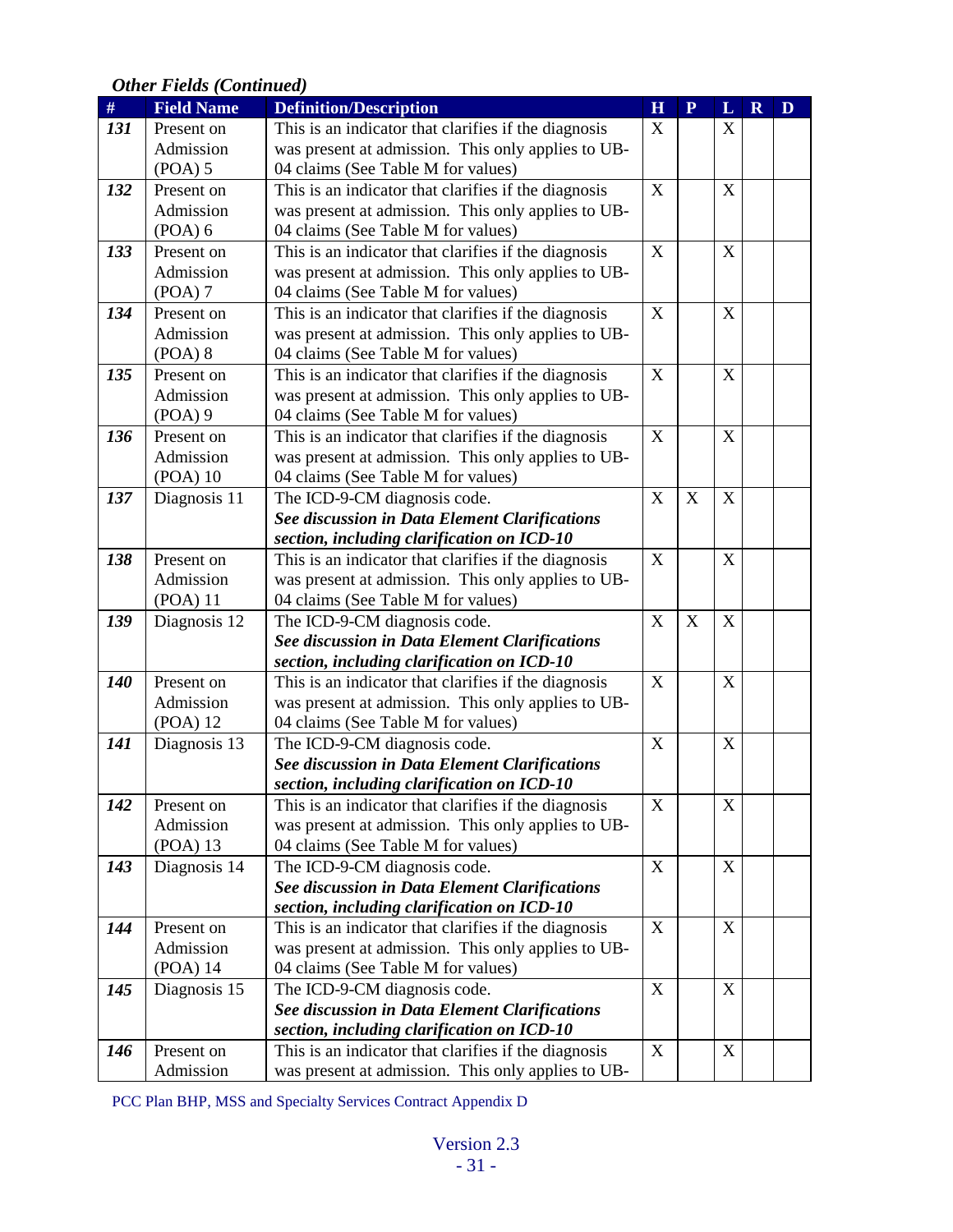| v<br>$\cdot$ $\prime$<br>. . | M<br>`able<br><u> ІИ</u><br>valuee.<br>$\cdots$<br><b>See</b><br>.<br>10.<br>ти |  |  |  |
|------------------------------|---------------------------------------------------------------------------------|--|--|--|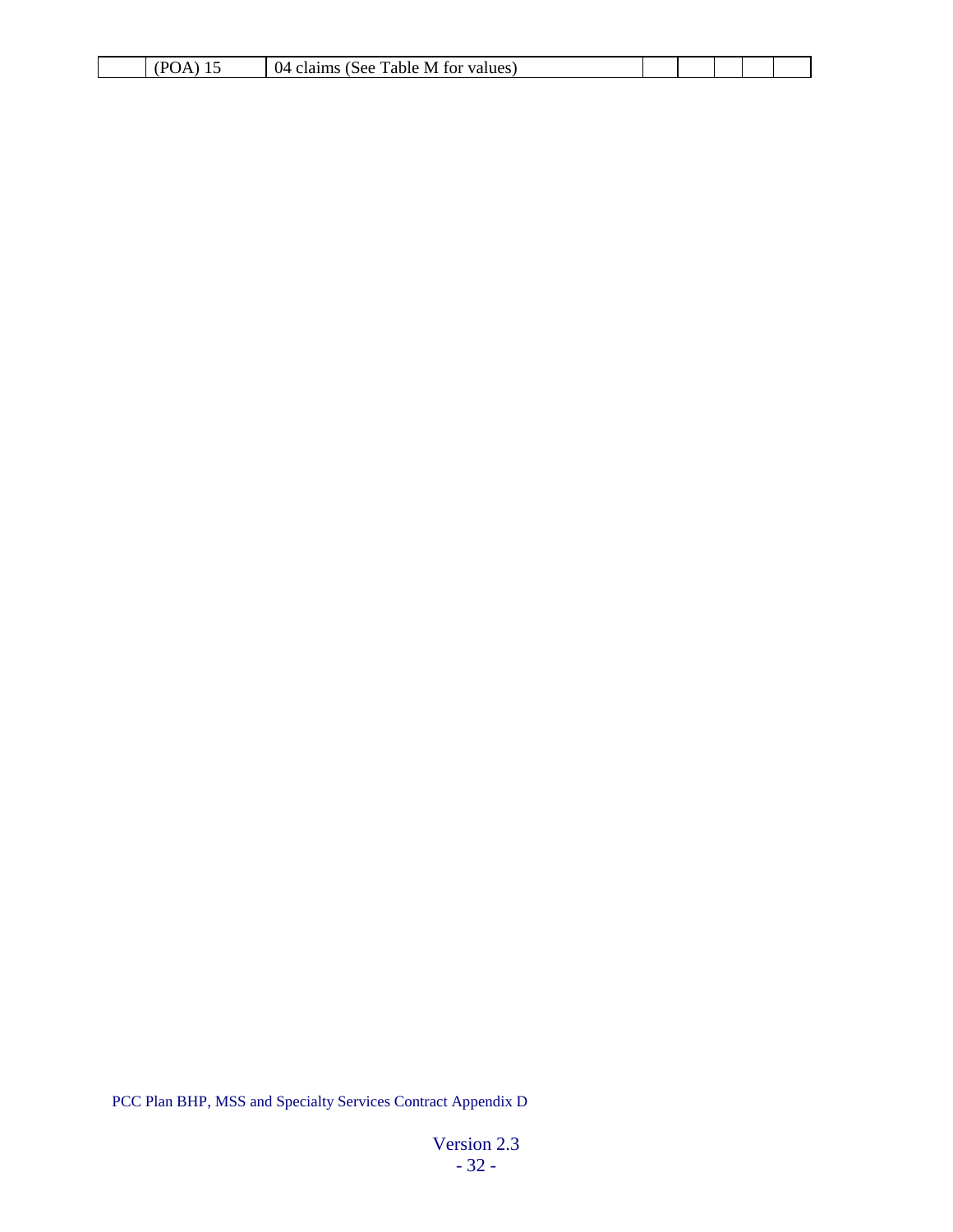| $\#$       | <b>Field Name</b> | <b>Definition/Description</b>                                                                      | H           | $\mathbf{P}$ | L                | $\mathbf R$ | D |
|------------|-------------------|----------------------------------------------------------------------------------------------------|-------------|--------------|------------------|-------------|---|
| 147        | Diagnosis 16      | The ICD-9-CM diagnosis code.                                                                       | X           |              | X                |             |   |
|            |                   | <b>See discussion in Data Element Clarifications</b>                                               |             |              |                  |             |   |
|            |                   | section, including clarification on ICD-10                                                         |             |              |                  |             |   |
| 148        | Present on        | This is an indicator that clarifies if the diagnosis                                               | $\mathbf X$ |              | $\mathbf X$      |             |   |
|            | Admission         | was present at admission. This only applies to UB-                                                 |             |              |                  |             |   |
|            | (POA) 16          | 04 claims (See Table M for values)                                                                 |             |              |                  |             |   |
| 149        | Diagnosis 17      | The ICD-9-CM diagnosis code.                                                                       | $\mathbf X$ |              | $\mathbf X$      |             |   |
|            |                   | See discussion in Data Element Clarifications                                                      |             |              |                  |             |   |
|            |                   | section, including clarification on ICD-10                                                         |             |              |                  |             |   |
| <b>150</b> | Present on        | This is an indicator that clarifies if the diagnosis                                               | $\mathbf X$ |              | $\boldsymbol{X}$ |             |   |
|            | Admission         | was present at admission. This only applies to UB-                                                 |             |              |                  |             |   |
|            | (POA) 17          | 04 claims (See Table M for values)                                                                 |             |              |                  |             |   |
| 151        | Diagnosis 18      | The ICD-9-CM diagnosis code.                                                                       | $\mathbf X$ |              | X                |             |   |
|            |                   | See discussion in Data Element Clarifications                                                      |             |              |                  |             |   |
|            |                   | section, including clarification on ICD-10                                                         |             |              |                  |             |   |
| 152        | Present on        | This is an indicator that clarifies if the diagnosis                                               | X           |              | X                |             |   |
|            | Admission         | was present at admission. This only applies to UB-                                                 |             |              |                  |             |   |
|            | (POA) 18          | 04 claims (See Table M for values)                                                                 |             |              |                  |             |   |
| 153        | Diagnosis 19      | The ICD-9-CM diagnosis code.                                                                       | $\mathbf X$ |              | X                |             |   |
|            |                   | <b>See discussion in Data Element Clarifications</b>                                               |             |              |                  |             |   |
|            |                   | section, including clarification on ICD-10                                                         |             |              |                  |             |   |
| 154        | Present on        | This is an indicator that clarifies if the diagnosis                                               | X           |              | X                |             |   |
|            | Admission         | was present at admission. This only applies to UB-                                                 |             |              |                  |             |   |
|            | (POA) 19          | 04 claims (See Table M for values)                                                                 |             |              |                  |             |   |
| 155        | Diagnosis 20      | The ICD-9-CM diagnosis code.                                                                       | X           |              | X                |             |   |
|            |                   | See discussion in Data Element Clarifications                                                      |             |              |                  |             |   |
| 156        | Present on        | section, including clarification on ICD-10<br>This is an indicator that clarifies if the diagnosis | $\mathbf X$ |              | X                |             |   |
|            | Admission         | was present at admission. This only applies to UB-                                                 |             |              |                  |             |   |
|            | (POA) 20          | 04 claims (See Table M for values)                                                                 |             |              |                  |             |   |
| 157        | Diagnosis 21      | The ICD-9-CM diagnosis code.                                                                       | $\mathbf X$ |              | X                |             |   |
|            |                   | See discussion in Data Element Clarifications                                                      |             |              |                  |             |   |
|            |                   | section, including clarification on ICD-10                                                         |             |              |                  |             |   |
| 158        | Present on        | This is an indicator that clarifies if the diagnosis                                               | X           |              | X                |             |   |
|            | Admission         | was present at admission. This only applies to UB-                                                 |             |              |                  |             |   |
|            | $(POA)$ 21        | 04 claims (See Table M for values)                                                                 |             |              |                  |             |   |
| 159        | Diagnosis 22      | The ICD-9-CM diagnosis code.                                                                       | X           |              | X                |             |   |
|            |                   | See discussion in Data Element Clarifications                                                      |             |              |                  |             |   |
|            |                   | section, including clarification on ICD-10                                                         |             |              |                  |             |   |
| <b>160</b> | Present on        | This is an indicator that clarifies if the diagnosis                                               | X           |              | $\mathbf X$      |             |   |
|            | Admission         | was present at admission. This only applies to UB-                                                 |             |              |                  |             |   |
|            | (POA) 22          | 04 claims (See Table M for values)                                                                 |             |              |                  |             |   |
| 161        | Diagnosis 23      | The ICD-9-CM diagnosis code.                                                                       | X           |              | X                |             |   |
|            |                   | See discussion in Data Element Clarifications                                                      |             |              |                  |             |   |
|            |                   | section, including clarification on ICD-10                                                         |             |              |                  |             |   |
| 162        | Present on        | This is an indicator that clarifies if the diagnosis                                               | $\mathbf X$ |              | X                |             |   |
|            | Admission         | was present at admission. This only applies to UB-                                                 |             |              |                  |             |   |
|            | (POA) 23          | 04 claims (See Table M for values)                                                                 |             |              |                  |             |   |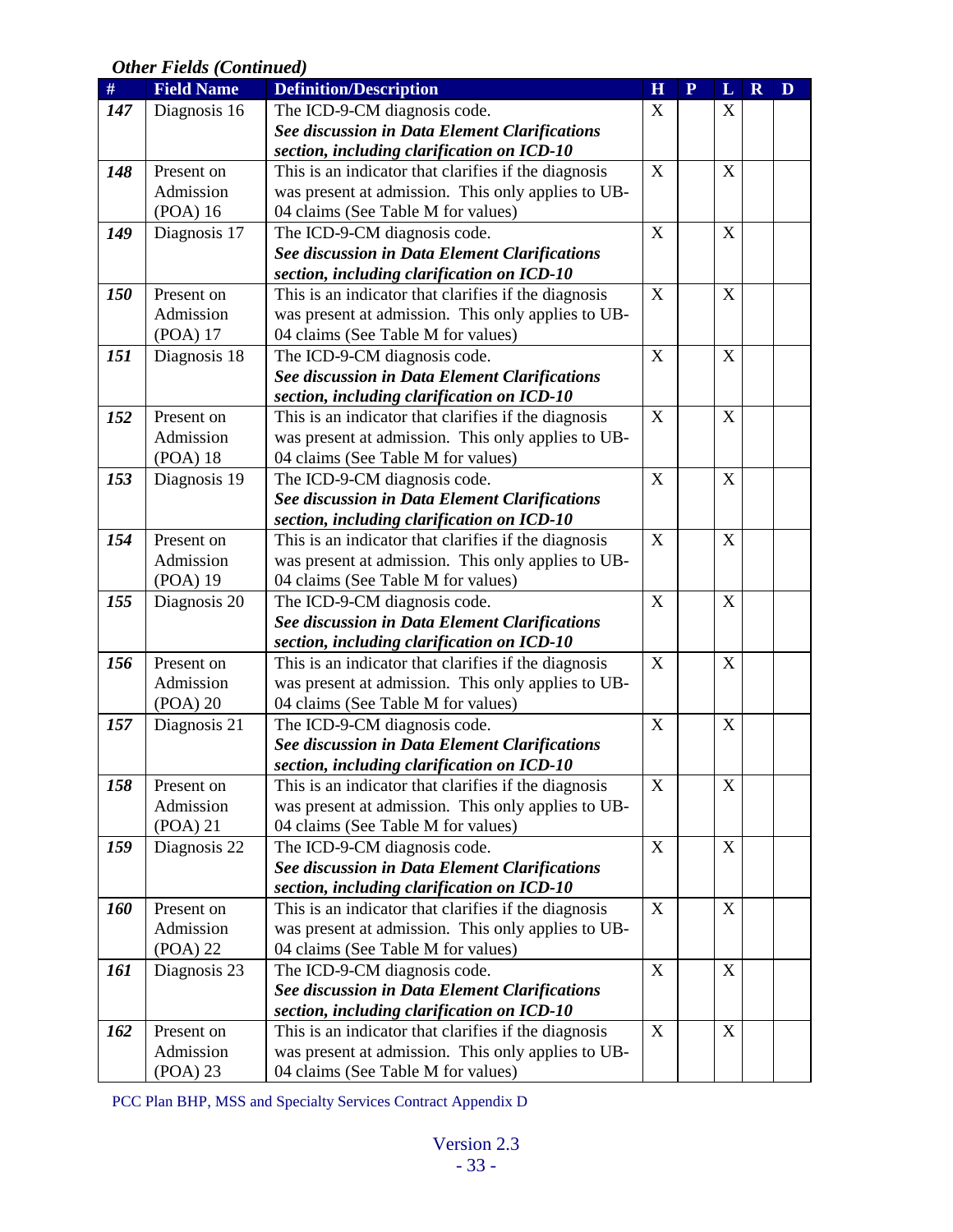| D | $\mathbf R$ | L                               | ${\bf P}$                      | H                     | <b>Field Name</b><br><b>Definition/Description</b>                                                                                                                                                                                                                                                                                                                                                                                                                                                                                                                                                                                                                                       | $\#$              |  |
|---|-------------|---------------------------------|--------------------------------|-----------------------|------------------------------------------------------------------------------------------------------------------------------------------------------------------------------------------------------------------------------------------------------------------------------------------------------------------------------------------------------------------------------------------------------------------------------------------------------------------------------------------------------------------------------------------------------------------------------------------------------------------------------------------------------------------------------------------|-------------------|--|
|   |             | X                               |                                | X                     | Diagnosis 24<br>The ICD-9-CM diagnosis code.                                                                                                                                                                                                                                                                                                                                                                                                                                                                                                                                                                                                                                             | 163               |  |
|   |             |                                 |                                |                       | See discussion in Data Element Clarifications                                                                                                                                                                                                                                                                                                                                                                                                                                                                                                                                                                                                                                            |                   |  |
|   |             |                                 |                                |                       | section, including clarification on ICD-10                                                                                                                                                                                                                                                                                                                                                                                                                                                                                                                                                                                                                                               |                   |  |
|   |             | X                               |                                | X                     | This is an indicator that clarifies if the diagnosis<br>Present on                                                                                                                                                                                                                                                                                                                                                                                                                                                                                                                                                                                                                       | 164               |  |
|   |             |                                 |                                |                       | Admission<br>was present at admission. This only applies to UB-                                                                                                                                                                                                                                                                                                                                                                                                                                                                                                                                                                                                                          |                   |  |
|   |             |                                 |                                |                       | (POA) 24<br>04 claims (See Table M for values)                                                                                                                                                                                                                                                                                                                                                                                                                                                                                                                                                                                                                                           |                   |  |
|   |             | $\mathbf X$                     |                                | X                     | Diagnosis 25<br>The ICD-9-CM diagnosis code.                                                                                                                                                                                                                                                                                                                                                                                                                                                                                                                                                                                                                                             | 165               |  |
|   |             |                                 |                                |                       | <b>See discussion in Data Element Clarifications</b>                                                                                                                                                                                                                                                                                                                                                                                                                                                                                                                                                                                                                                     |                   |  |
|   |             |                                 |                                |                       | section, including clarification on ICD-10                                                                                                                                                                                                                                                                                                                                                                                                                                                                                                                                                                                                                                               |                   |  |
|   |             | X                               |                                | X                     | This is an indicator that clarifies if the diagnosis<br>Present on                                                                                                                                                                                                                                                                                                                                                                                                                                                                                                                                                                                                                       | 166               |  |
|   |             |                                 |                                |                       | was present at admission. This only applies to UB-<br>Admission                                                                                                                                                                                                                                                                                                                                                                                                                                                                                                                                                                                                                          |                   |  |
|   |             |                                 |                                |                       | (POA) 25<br>04 claims (See Table M for values)                                                                                                                                                                                                                                                                                                                                                                                                                                                                                                                                                                                                                                           |                   |  |
|   |             | X                               |                                | X                     | Diagnosis 26<br>The ICD-9-CM diagnosis code.                                                                                                                                                                                                                                                                                                                                                                                                                                                                                                                                                                                                                                             | 167               |  |
|   |             |                                 |                                |                       | See discussion in Data Element Clarifications                                                                                                                                                                                                                                                                                                                                                                                                                                                                                                                                                                                                                                            |                   |  |
|   |             |                                 |                                |                       | section, including clarification on ICD-10                                                                                                                                                                                                                                                                                                                                                                                                                                                                                                                                                                                                                                               |                   |  |
|   |             | $\mathbf X$                     |                                | X                     | This is an indicator that clarifies if the diagnosis<br>Present on                                                                                                                                                                                                                                                                                                                                                                                                                                                                                                                                                                                                                       | 168               |  |
|   |             |                                 |                                |                       | was present at admission. This only applies to UB-<br>Admission                                                                                                                                                                                                                                                                                                                                                                                                                                                                                                                                                                                                                          |                   |  |
|   |             |                                 |                                |                       | (POA) 26<br>04 claims (See Table M for values)                                                                                                                                                                                                                                                                                                                                                                                                                                                                                                                                                                                                                                           |                   |  |
|   |             | $\mathbf X$                     |                                | $\mathbf X$           | Present on<br>This is an indicator associated with External Injury                                                                                                                                                                                                                                                                                                                                                                                                                                                                                                                                                                                                                       | 169               |  |
|   |             |                                 |                                |                       | Diagnosis 1 that clarifies if the diagnosis was<br>Admission                                                                                                                                                                                                                                                                                                                                                                                                                                                                                                                                                                                                                             |                   |  |
|   |             |                                 |                                |                       | present at admission. This only applies to UB-04<br>(POA) EI 1                                                                                                                                                                                                                                                                                                                                                                                                                                                                                                                                                                                                                           |                   |  |
|   |             |                                 |                                |                       | claims (See Table M for values)                                                                                                                                                                                                                                                                                                                                                                                                                                                                                                                                                                                                                                                          |                   |  |
|   |             | $\mathbf X$                     | X                              | X                     | External<br>If there is an External Injury Diagnosis code 2                                                                                                                                                                                                                                                                                                                                                                                                                                                                                                                                                                                                                              | 170               |  |
|   |             |                                 |                                |                       | (ICD-9 E-Code) present on the claim, it should be<br>Injury                                                                                                                                                                                                                                                                                                                                                                                                                                                                                                                                                                                                                              |                   |  |
|   |             |                                 |                                |                       | Diagnosis 2<br>submitted in this field.                                                                                                                                                                                                                                                                                                                                                                                                                                                                                                                                                                                                                                                  |                   |  |
|   |             |                                 |                                |                       | See discussion in Data Element Clarifications                                                                                                                                                                                                                                                                                                                                                                                                                                                                                                                                                                                                                                            |                   |  |
|   |             |                                 |                                |                       | section, including clarification on ICD-10                                                                                                                                                                                                                                                                                                                                                                                                                                                                                                                                                                                                                                               |                   |  |
|   |             | X                               |                                | X                     | This is an indicator associated with External Injury<br>Present on                                                                                                                                                                                                                                                                                                                                                                                                                                                                                                                                                                                                                       | 171               |  |
|   |             |                                 |                                |                       | Admission<br>Diagnosis 2 that clarifies if the diagnosis was                                                                                                                                                                                                                                                                                                                                                                                                                                                                                                                                                                                                                             |                   |  |
|   |             |                                 |                                |                       | present at admission. This only applies to UB-04<br>(POA) EI 2                                                                                                                                                                                                                                                                                                                                                                                                                                                                                                                                                                                                                           |                   |  |
|   |             |                                 |                                |                       | claims (See Table M for values)                                                                                                                                                                                                                                                                                                                                                                                                                                                                                                                                                                                                                                                          |                   |  |
|   |             |                                 |                                |                       |                                                                                                                                                                                                                                                                                                                                                                                                                                                                                                                                                                                                                                                                                          |                   |  |
|   |             |                                 |                                |                       |                                                                                                                                                                                                                                                                                                                                                                                                                                                                                                                                                                                                                                                                                          |                   |  |
|   |             |                                 |                                |                       |                                                                                                                                                                                                                                                                                                                                                                                                                                                                                                                                                                                                                                                                                          |                   |  |
|   |             |                                 |                                |                       |                                                                                                                                                                                                                                                                                                                                                                                                                                                                                                                                                                                                                                                                                          |                   |  |
|   |             |                                 |                                |                       |                                                                                                                                                                                                                                                                                                                                                                                                                                                                                                                                                                                                                                                                                          |                   |  |
|   |             |                                 |                                |                       |                                                                                                                                                                                                                                                                                                                                                                                                                                                                                                                                                                                                                                                                                          |                   |  |
|   |             |                                 |                                |                       |                                                                                                                                                                                                                                                                                                                                                                                                                                                                                                                                                                                                                                                                                          |                   |  |
|   |             |                                 |                                |                       |                                                                                                                                                                                                                                                                                                                                                                                                                                                                                                                                                                                                                                                                                          |                   |  |
|   |             |                                 |                                |                       |                                                                                                                                                                                                                                                                                                                                                                                                                                                                                                                                                                                                                                                                                          |                   |  |
|   |             |                                 |                                |                       |                                                                                                                                                                                                                                                                                                                                                                                                                                                                                                                                                                                                                                                                                          |                   |  |
|   |             |                                 |                                |                       |                                                                                                                                                                                                                                                                                                                                                                                                                                                                                                                                                                                                                                                                                          |                   |  |
|   |             |                                 |                                |                       |                                                                                                                                                                                                                                                                                                                                                                                                                                                                                                                                                                                                                                                                                          |                   |  |
|   |             |                                 |                                |                       | See discussion in Data Element Clarifications                                                                                                                                                                                                                                                                                                                                                                                                                                                                                                                                                                                                                                            |                   |  |
|   |             | $\mathbf X$<br>X<br>$\mathbf X$ | $\boldsymbol{\mathrm{X}}$<br>X | $\mathbf X$<br>X<br>X | If there is an External Injury Diagnosis code 3<br>External<br>(ICD-9 E-Code) present on the claim, it should be<br>Injury<br>Diagnosis 3<br>submitted in this field.<br>See discussion in Data Element Clarifications<br>section, including clarification on ICD-10<br>This is an indicator associated with External Injury<br>Present on<br>Admission<br>Diagnosis 3 that clarifies if the diagnosis was<br>(POA) EI 3<br>present at admission. This only applies to UB-04<br>claims (See Table M for values)<br>If there is an External Injury Diagnosis code 4<br>External<br>(ICD-9 E-Code) present on the claim, it should be<br>Injury<br>Diagnosis 4<br>submitted in this field. | 172<br>173<br>174 |  |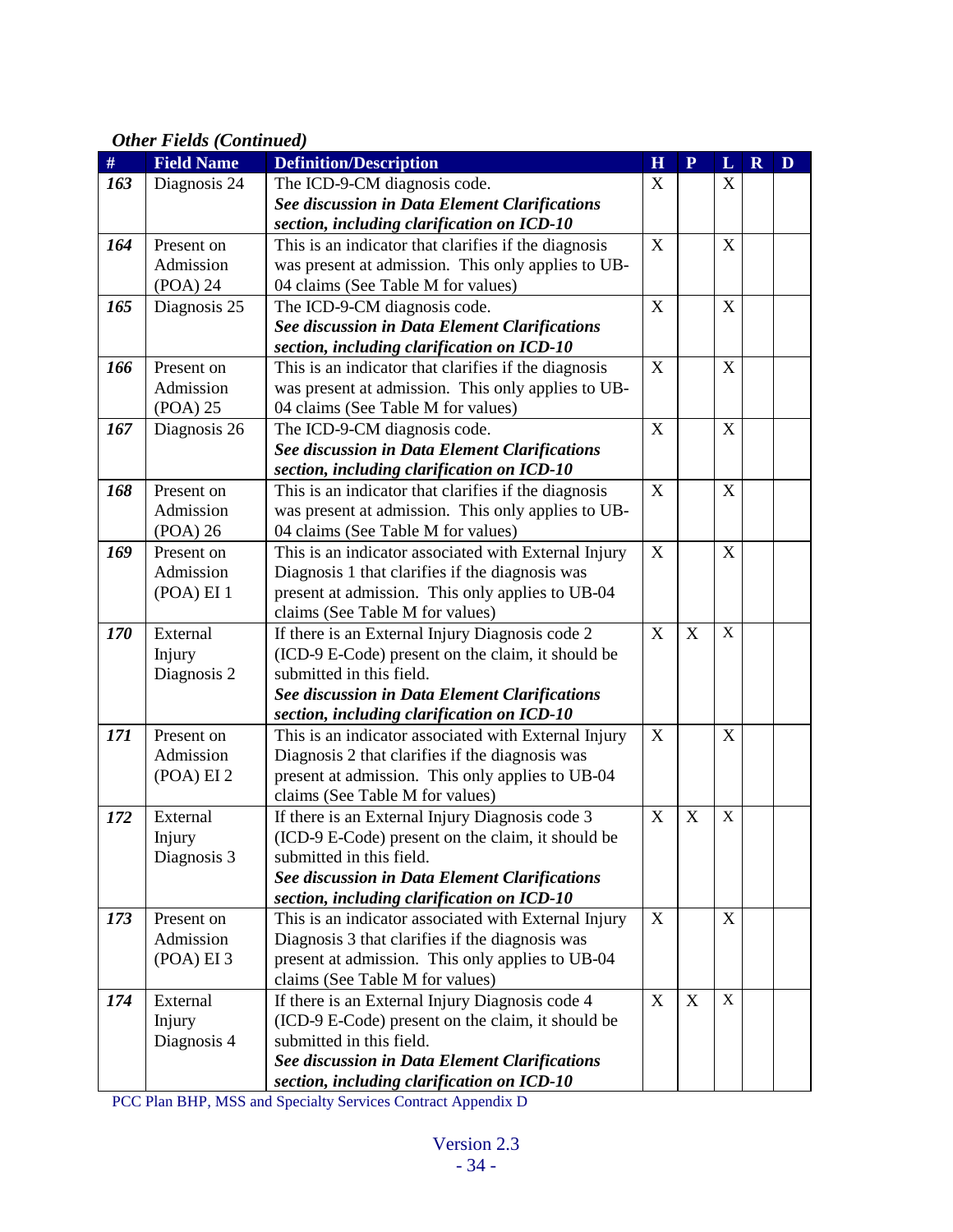| $\#$ | <b>Field Name</b> | <b>Definition/Description</b>                                                 | H | ${\bf P}$   | L                | $\mathbf R$ | D |
|------|-------------------|-------------------------------------------------------------------------------|---|-------------|------------------|-------------|---|
| 175  | Present on        | This is an indicator associated with External Injury                          | X |             | X                |             |   |
|      | Admission         | Diagnosis 4 that clarifies if the diagnosis was                               |   |             |                  |             |   |
|      | (POA) EI 4        | present at admission. This only applies to UB-04                              |   |             |                  |             |   |
|      |                   | claims (See Table M for values)                                               |   |             |                  |             |   |
| 176  | External          | If there is an External Injury Diagnosis code 5                               | X | X           | $\mathbf X$      |             |   |
|      | Injury            | (ICD-9 E-Code) present on the claim, it should be                             |   |             |                  |             |   |
|      | Diagnosis 5       | submitted in this field.                                                      |   |             |                  |             |   |
|      |                   | See discussion in Data Element Clarifications                                 |   |             |                  |             |   |
|      |                   | section, including clarification on ICD-10                                    |   |             |                  |             |   |
| 177  | Present on        | This is an indicator associated with External Injury                          | X |             | $\boldsymbol{X}$ |             |   |
|      | Admission         | Diagnosis 5 that clarifies if the diagnosis was                               |   |             |                  |             |   |
|      | (POA) EI 5        | present at admission. This only applies to UB-04                              |   |             |                  |             |   |
|      |                   | claims (See Table M for values)                                               |   |             |                  |             |   |
| 178  | External          | If there is an External Injury Diagnosis code 6                               | X | X           | $\mathbf X$      |             |   |
|      | Injury            | (ICD-9 E-Code) present on the claim, it should be<br>submitted in this field. |   |             |                  |             |   |
|      | Diagnosis 6       | See discussion in Data Element Clarifications                                 |   |             |                  |             |   |
|      |                   | section, including clarification on ICD-10                                    |   |             |                  |             |   |
| 179  | Present on        | This is an indicator associated with External Injury                          | X |             | $\mathbf X$      |             |   |
|      | Admission         | Diagnosis 6 that clarifies if the diagnosis was                               |   |             |                  |             |   |
|      | (POA) EI 6        | present at admission. This only applies to UB-04                              |   |             |                  |             |   |
|      |                   | claims (See Table M for values)                                               |   |             |                  |             |   |
| 180  | External          | If there is an External Injury Diagnosis code 7                               | X | X           | $\mathbf X$      |             |   |
|      | Injury            | (ICD-9 E-Code) present on the claim, it should be                             |   |             |                  |             |   |
|      | Diagnosis 7       | submitted in this field.                                                      |   |             |                  |             |   |
|      |                   | See discussion in Data Element Clarifications                                 |   |             |                  |             |   |
|      |                   | section, including clarification on ICD-10                                    |   |             |                  |             |   |
| 181  | Present on        | This is an indicator associated with External Injury                          | X |             | X                |             |   |
|      | Admission         | Diagnosis 7 that clarifies if the diagnosis was                               |   |             |                  |             |   |
|      | (POA) EI 7        | present at admission. This only applies to UB-04                              |   |             |                  |             |   |
|      |                   | claims (See Table M for values)                                               |   |             |                  |             |   |
| 182  | External          | If there is an External Injury Diagnosis code 8                               | X | $\mathbf X$ | $\mathbf X$      |             |   |
|      | Injury            | (ICD-9 E-Code) present on the claim, it should be                             |   |             |                  |             |   |
|      | Diagnosis 8       | submitted in this field.                                                      |   |             |                  |             |   |
|      |                   | See discussion in Data Element Clarifications                                 |   |             |                  |             |   |
|      |                   | section, including clarification on ICD-10                                    |   |             |                  |             |   |
| 183  | Present on        | This is an indicator associated with External Injury                          | X |             | X                |             |   |
|      | Admission         | Diagnosis 8 that clarifies if the diagnosis was                               |   |             |                  |             |   |
|      | (POA) EI 8        | present at admission. This only applies to UB-04                              |   |             |                  |             |   |
|      |                   | claims (See Table M for values)                                               |   |             |                  |             |   |
| 184  | External          | If there is an External Injury Diagnosis code 9                               | X | $\mathbf X$ | X                |             |   |
|      | Injury            | (ICD-9 E-Code) present on the claim, it should be                             |   |             |                  |             |   |
|      | Diagnosis 9       | submitted in this field.                                                      |   |             |                  |             |   |
|      |                   | See discussion in Data Element Clarifications                                 |   |             |                  |             |   |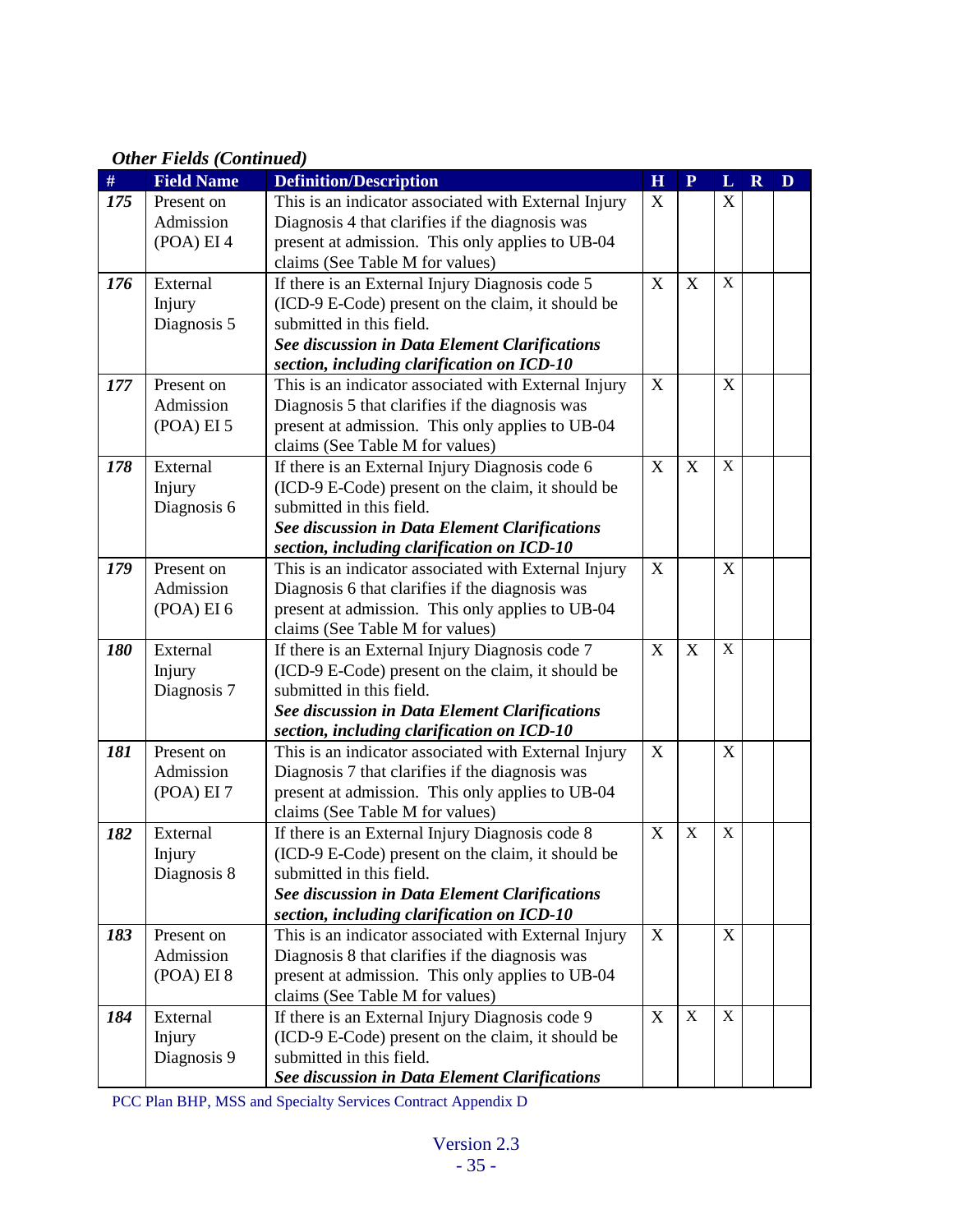|     |            | section, including clarification on ICD-10           |   |   |  |
|-----|------------|------------------------------------------------------|---|---|--|
| 185 | Present on | This is an indicator associated with External Injury | X | X |  |
|     | Admission  | Diagnosis 9 that clarifies if the diagnosis was      |   |   |  |
|     | (POA) EI 9 | present at admission. This only applies to UB-04     |   |   |  |
|     |            | claims (See Table M for values)                      |   |   |  |

| #   | $\cdots$<br><b>Field Name</b>                       | <b>Definition/Description</b>                                                                                                                                                                                                           | H | $\mathbf{P}$              | L           | $\overline{\mathbf{R}}$ | D           |
|-----|-----------------------------------------------------|-----------------------------------------------------------------------------------------------------------------------------------------------------------------------------------------------------------------------------------------|---|---------------------------|-------------|-------------------------|-------------|
| 186 | External<br>Injury<br>Diagnosis 10                  | If there is an External Injury Diagnosis code 10<br>(ICD-9 E-Code) present on the claim, it should be<br>submitted in this field.<br><b>See discussion in Data Element Clarifications</b><br>section, including clarification on ICD-10 | X | $\mathbf X$               | $\mathbf X$ |                         |             |
| 187 | Present on<br>Admission<br>(POA) EI 10              | This is an indicator associated with External Injury<br>Diagnosis 10 that clarifies if the diagnosis was<br>present at admission. This only applies to UB-04<br>claims (See Table M for values)                                         | X |                           | X           |                         |             |
| 188 | External<br>Injury<br>Diagnosis 11                  | If there is an External Injury Diagnosis code 11<br>(ICD-9 E-Code) present on the claim, it should be<br>submitted in this field.<br><b>See discussion in Data Element Clarifications</b><br>section, including clarification on ICD-10 | X | $\mathbf X$               | $\mathbf X$ |                         |             |
| 189 | Present on<br>Admission<br>(POA) EI 11              | This is an indicator associated with External Injury<br>Diagnosis 11 that clarifies if the diagnosis was<br>present at admission. This only applies to UB-04<br>claims (See Table M for values)                                         | X |                           | X           |                         |             |
| 190 | External<br>Injury<br>Diagnosis 12                  | If there is an External Injury Diagnosis code 12<br>(ICD-9 E-Code) present on the claim, it should be<br>submitted in this field.<br><b>See discussion in Data Element Clarifications</b><br>section, including clarification on ICD-10 | X | $\mathbf X$               | $\mathbf X$ |                         |             |
| 191 | Present on<br>Admission<br>(POA) EI 12              | This is an indicator associated with External Injury<br>Diagnosis 12 that clarifies if the diagnosis was<br>present at admission. This only applies to UB-04<br>claims (See Table M for values)                                         | X |                           | X           |                         |             |
| 192 | Diagnosis<br>Version                                | ICD9 or ICD10                                                                                                                                                                                                                           | X | X                         | $\mathbf X$ |                         | X           |
| 193 | Procedure<br>Modifier 4                             | Third procedure code modifier, required, if used.                                                                                                                                                                                       | X | $\mathbf X$               | $\mathbf X$ |                         | $\mathbf X$ |
| 194 | Service<br>Category Type<br>(4B, SCO,<br>$\ldots$ ? | This field describes the Type of Financial reports<br>the service category is based on. <i>i.e.</i> 4B reports,<br>SCO reports, etc.                                                                                                    | X | $\boldsymbol{\mathrm{X}}$ | $\mathbf X$ | X                       | X           |
| 195 | Ambulance<br><b>Patient Count</b>                   | AMBULANCE PATIENT COUNT. REQUIRED<br>WHEN MORE THAN ONE PATIENT IS<br>TRANSPORTED IN THE SAME VEHICLE FOR<br>AMBULANCE OR NON-EMERGENCY<br>TRANSPORTATION SERVICES.                                                                     |   | X                         |             |                         |             |
| 196 | APG Type                                            | Ambulatory Patient Group (APG, EAPG, APC)                                                                                                                                                                                               |   | $\mathbf X$               |             |                         |             |
| 197 | <b>APG Version</b>                                  | <b>Ambulatory Patient Group Version</b>                                                                                                                                                                                                 |   | $\mathbf X$               |             |                         |             |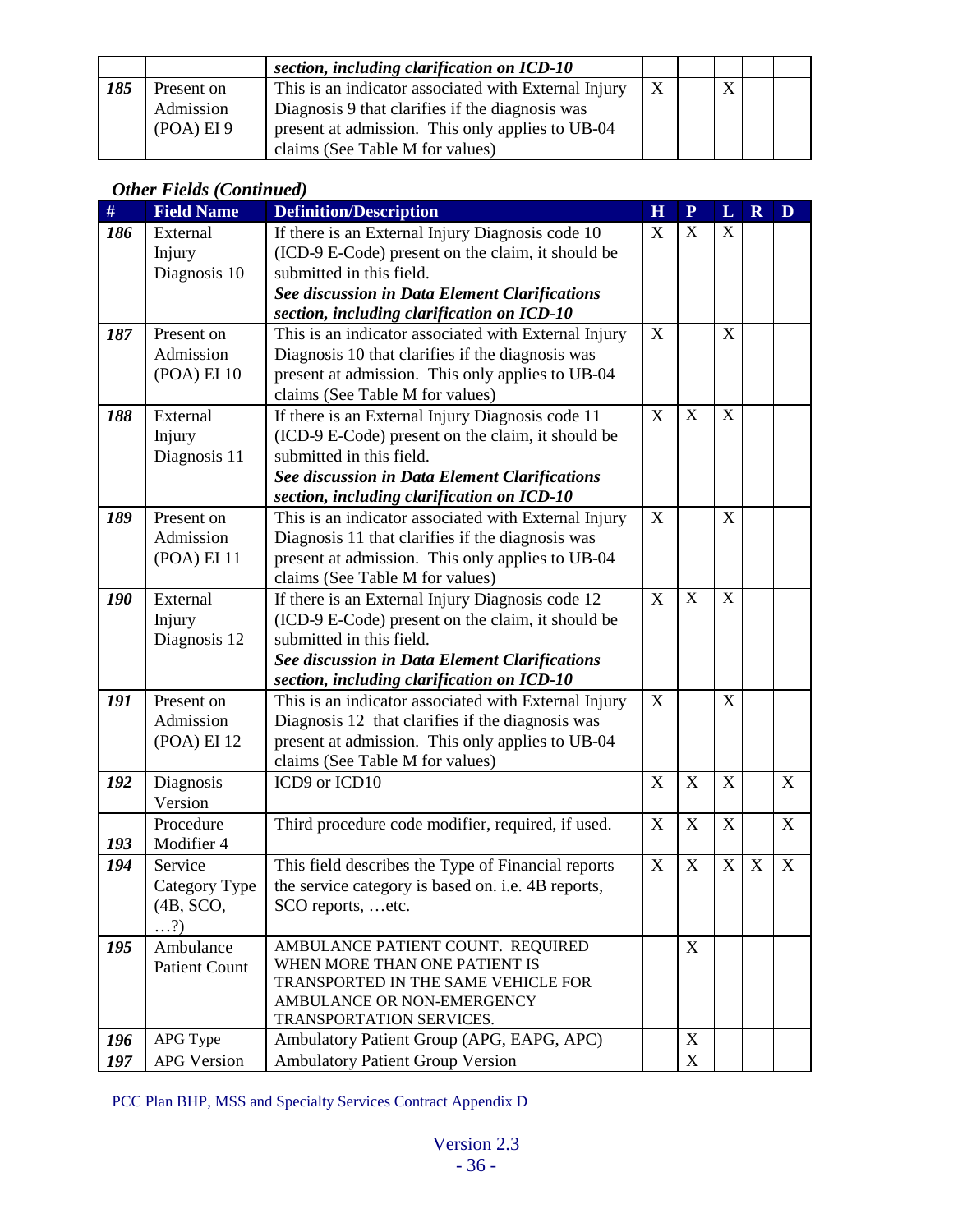| 198        | Prescription<br>Number   | Rx Number                                                                                                                                                                                                                                 |              |   |   | X |   |
|------------|--------------------------|-------------------------------------------------------------------------------------------------------------------------------------------------------------------------------------------------------------------------------------------|--------------|---|---|---|---|
| 199        | Taxonomy<br>Code         | This is the Taxonomy code identified on the claim.<br>Taxonomy codes are National specialty codes used by<br>providers to indicate their specialty. These codes can be<br>found on the Centers for Medicare & Medicaid Service<br>Website | $\mathbf{X}$ | X | X |   | X |
| 200        | <b>Recipient SSN</b>     | Recipient SSN identified on the claim                                                                                                                                                                                                     | X            | X | X | X | X |
| 201        | Subscriber<br><b>SSN</b> | Subscriber SSN identified on the claim                                                                                                                                                                                                    | X            | X | X | X | X |
| <b>202</b> | <b>PCP</b> Indicator     | Indicates if service is performed by PCP.<br>$1 = Yes$<br>$2=N0$<br>$3 =$ Unknown<br>4=Not Applicable                                                                                                                                     | X            | X |   |   |   |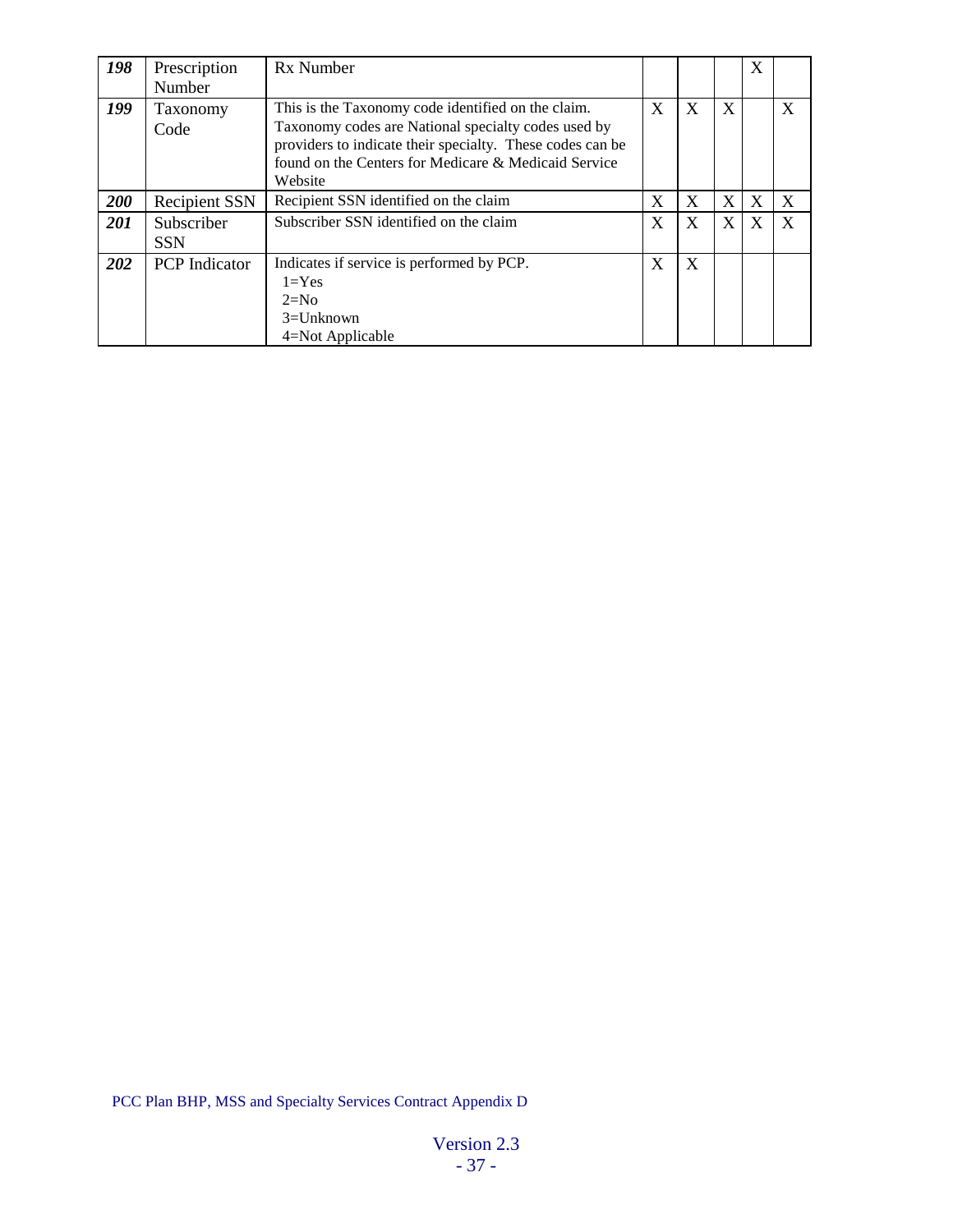# **3.1 Provider Data Set**

#### *Data Elements*

This section contains field names and definitions for the provider record. If necessary, due to changes in provider status, please provide multiple records per provider. To be able to link providers across MCOs, it is essential to accurately report data elements 2 through 6, 25, 27, 31.

| $\#$ | <b>Field Name</b>                                  | <b>Definition/Description</b>                                                                                                                                                                                        |
|------|----------------------------------------------------|----------------------------------------------------------------------------------------------------------------------------------------------------------------------------------------------------------------------|
| -1   | Claim Payer                                        | Unique ID assigned to each submitting organization.<br>(Claim Payer)                                                                                                                                                 |
| 2    | Provider ID                                        | Provider ID.                                                                                                                                                                                                         |
| 3    | Provider ID<br>Type                                | A code identifying the type of ID provided in the<br>Provider ID above:<br>$1 = NPI$<br>$6 =$ Internal Plan ID<br>$8 = DEA$ Number (For Pharmacy claims ONLY)<br>$9 = \text{NAPB Number}$ (For Pharmacy claims ONLY) |
| 4    | License<br>Number                                  | State license number.                                                                                                                                                                                                |
| 5    | Medicaid<br>Number                                 | State Medicaid number.                                                                                                                                                                                               |
| 6    | Provider Last<br>Name                              | Last name of provider.                                                                                                                                                                                               |
| 7    | <b>Provider First</b><br>Name                      | First name of provider.                                                                                                                                                                                              |
| 8    | Provider<br><b>Office Address</b><br><b>Street</b> | Street address where services were rendered. This field<br>has to be a street address. It cannot be a post office or<br>lock box if the provider is the billing provider                                             |
| 9    | Provider<br><b>Office Address</b><br>City          | City where services were rendered.                                                                                                                                                                                   |
| 10   | Provider<br><b>Office Address</b><br><b>State</b>  | State where services were rendered.                                                                                                                                                                                  |
| 11   | Provider<br><b>Office Address</b><br><b>ZIP</b>    | Zip where services were rendered. ZIP+4                                                                                                                                                                              |
| 12   | Provider<br>Mailing<br><b>Address Street</b>       | Street address where correspondence is received. This<br>field has to be a street address. It cannot be a post office<br>or lock box if the provider is the billing provider                                         |
| 13   | Provider<br>Mailing<br><b>Address City</b>         | City where correspondence is received.                                                                                                                                                                               |
| 14   | Provider<br>Mailing<br><b>Address State</b>        | State where correspondence is received.                                                                                                                                                                              |
| 15   | Provider<br>Mailing<br><b>Address ZIP</b>          | Zip where correspondence is received. ZIP+4                                                                                                                                                                          |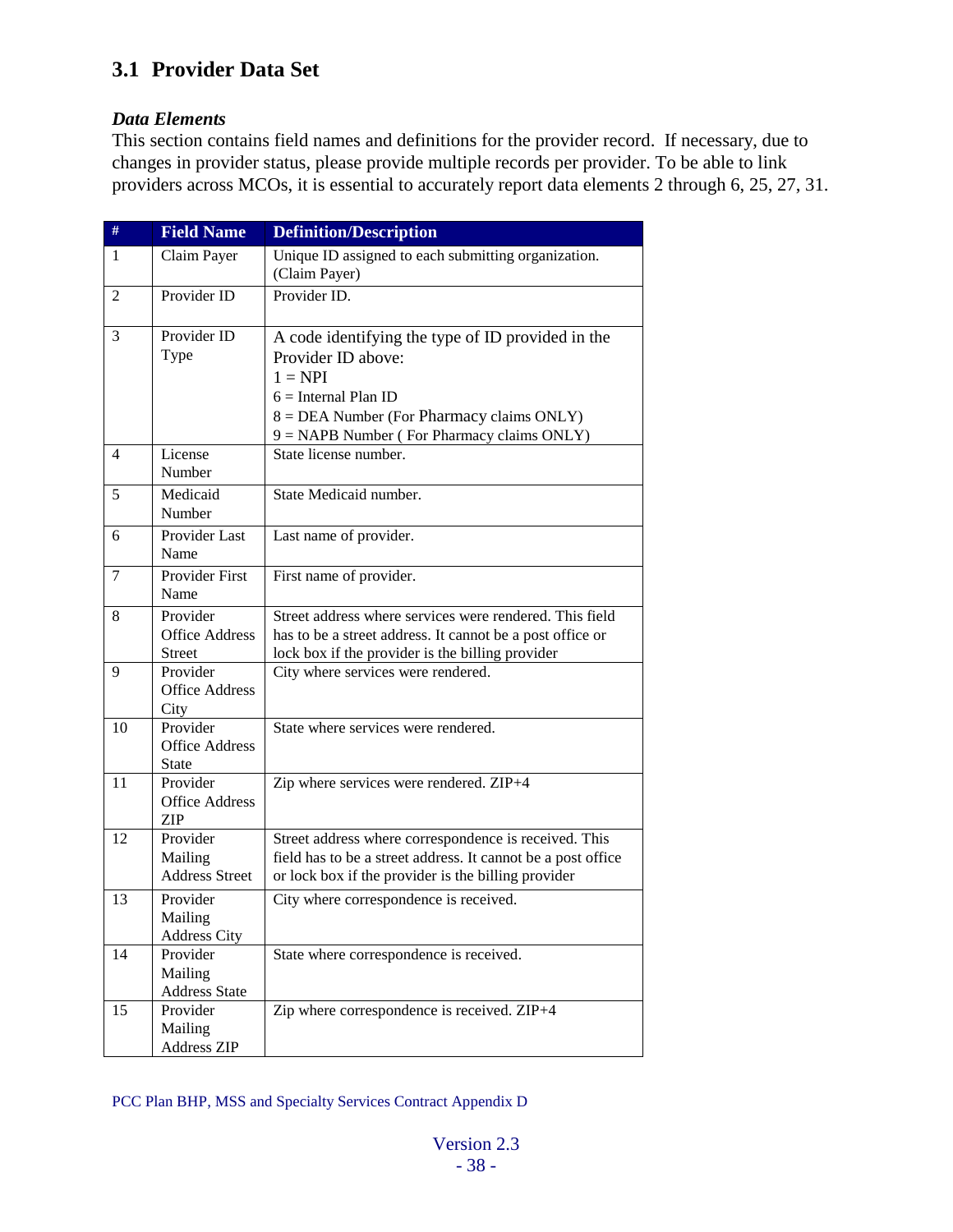# *Provider Data Set (Continued)*

| #  | <b>Field Name</b>                        | <b>Definition/Description</b>                                                                                                                                                                                                                                                                            |
|----|------------------------------------------|----------------------------------------------------------------------------------------------------------------------------------------------------------------------------------------------------------------------------------------------------------------------------------------------------------|
| 16 | Provider Type                            | Please use the values from table G                                                                                                                                                                                                                                                                       |
| 17 | Filler                                   |                                                                                                                                                                                                                                                                                                          |
| 18 | Provider<br><b>Effective Date</b>        | Date provider becomes eligible to perform services.                                                                                                                                                                                                                                                      |
| 19 | Provider Term<br>Date                    | Date provider is no longer eligible to perform services.                                                                                                                                                                                                                                                 |
| 20 | Indicator                                | Provider Non-par Non-participating provider indicator.<br>non-participating provider<br>1<br>participating provider                                                                                                                                                                                      |
| 21 | Provider<br>Network ID                   | The network the provider is affiliated to by the Health Plan<br>(internal plan ID).                                                                                                                                                                                                                      |
| 22 | <b>IPA/PMG ID</b>                        | The plan specific reference that identifies the primary<br>medical group or independent physician association<br>with which the primary care provider is associated. If<br>the PCP is a solo practitioner, please provide the<br>internal plan ID.<br>$IPA/PMGID$ Type $6 = Internal ID$ (Plan Specific) |
| 23 | <b>IPA/PMG</b><br>ID_Type                | A code identifying the type of ID provided in<br><b>IPA/PMG ID Provider ID above:</b><br><u> 6 = Internal ID  (Plan Specific)</u>                                                                                                                                                                        |
| 24 | Panel Open<br>Indicator                  | Is the provider accepting new patients?<br>1 Accepting new patients<br>2 Not accepting new patients                                                                                                                                                                                                      |
| 25 | Provider DEA<br>Number                   | Provider DEA Number                                                                                                                                                                                                                                                                                      |
| 26 | Provider Type<br>Description             | Description of the provider type                                                                                                                                                                                                                                                                         |
| 27 | National<br>Provider<br>Identifier (NPI) | National Provider Identifier issued by the National Plan and<br>Provider Enumeration System (NPPES). It is required on<br>all claims.                                                                                                                                                                    |
| 28 | Medicare ID<br>Number                    |                                                                                                                                                                                                                                                                                                          |
| 29 | Social Security<br>Number                |                                                                                                                                                                                                                                                                                                          |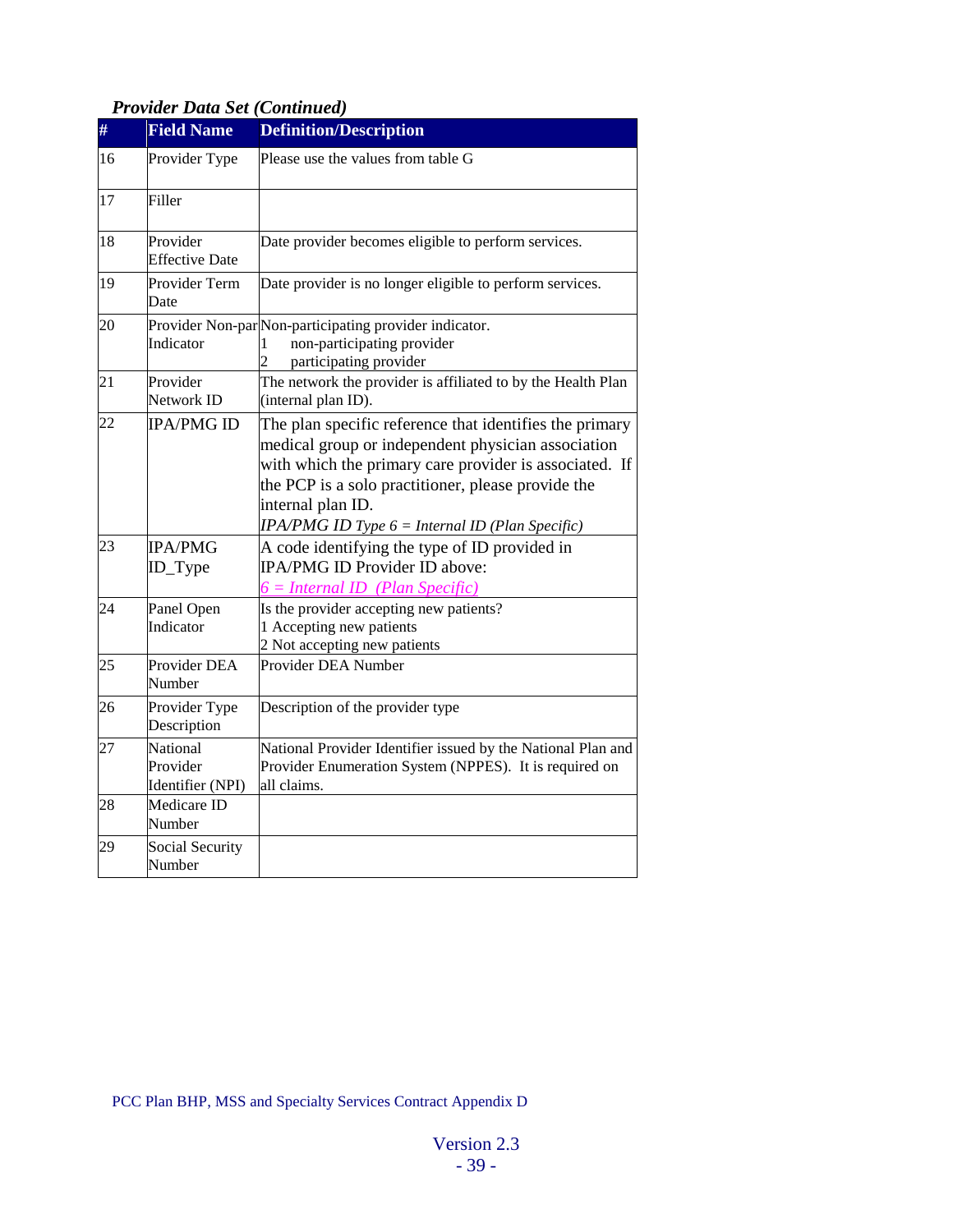*Provider Data Set (Continued)*

| #         | <b>Field Name</b> | <b>Definition/Description</b> |
|-----------|-------------------|-------------------------------|
| <b>30</b> | NAPB Number       |                               |
|           | Tax ID Number     |                               |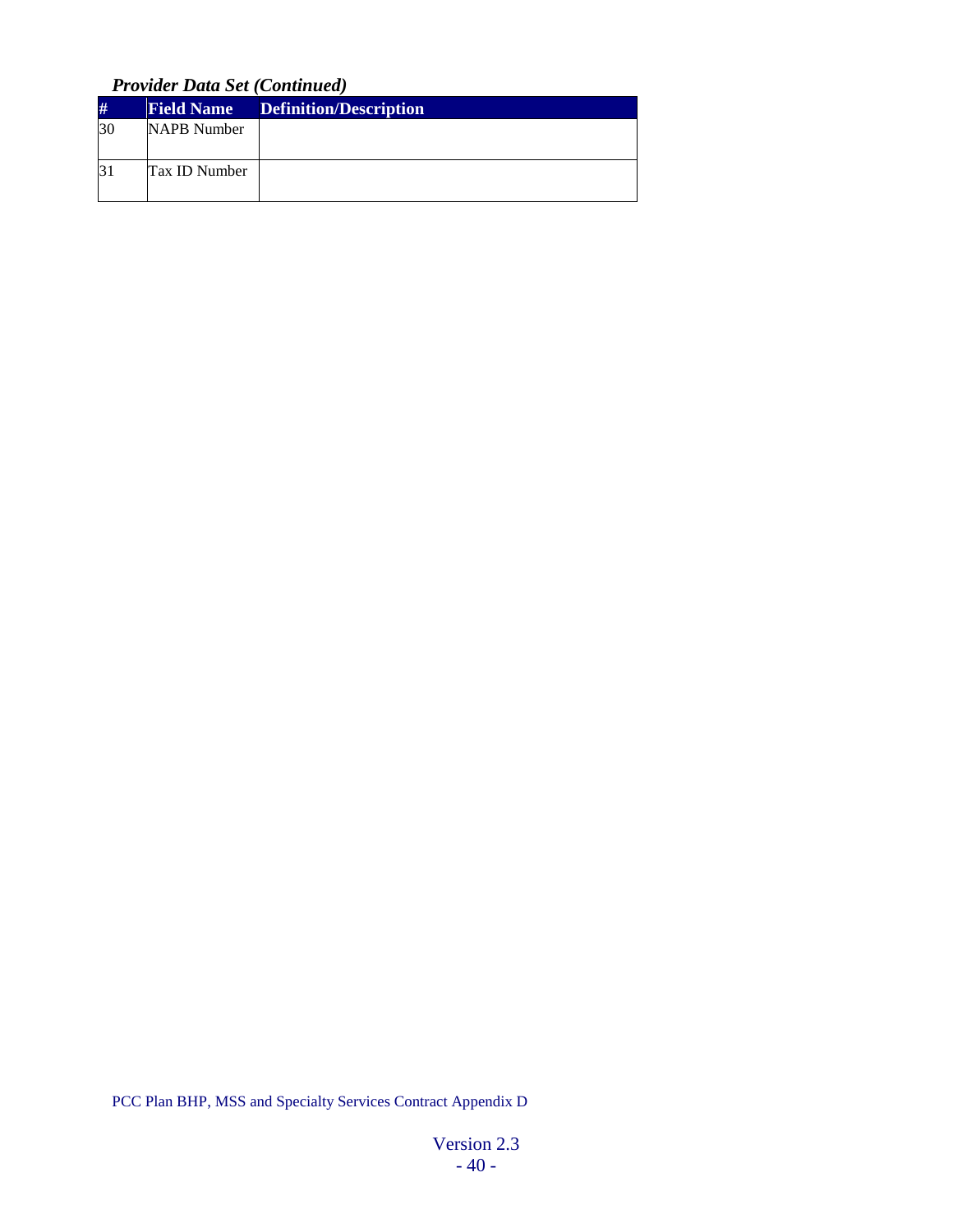# **3.2 Provider Specialty Data Set Elements**

### *Data Elements*

This section contains field names and definitions for the provider specialty record. If a provider has multiple specialties, please provide one record for each specialty per provider .

| # | <b>Field Name</b>                    | <b>Definition/Description</b>                                                                                                                                                                                                                        |
|---|--------------------------------------|------------------------------------------------------------------------------------------------------------------------------------------------------------------------------------------------------------------------------------------------------|
|   | Claim Payer                          | Unique ID assigned to each submitting organization. (Claim<br>Payer)                                                                                                                                                                                 |
| 2 | Provider ID                          | Provider ID. Federal Tax ID, UPIN or Health Plan ID.                                                                                                                                                                                                 |
| 3 | Provider<br>Specialty                | Please use the values contained in Table H. If there are<br>provider type specialties not contained in table H, assign<br>them a new three digit number. List the description of the<br>new values in the Provider Type Specialty Description field. |
| 4 | Provider<br><b>Specialty Date</b>    | Date provider becomes eligible to perform specialty<br>services.                                                                                                                                                                                     |
| 5 | Provider ID<br>Type                  | A code identifying the type of ID provided in Provider<br>ID above:<br>A code identifying the type of ID provided in the<br>Provider ID above:<br>$6 =$ Internal ID (Plan Specific))<br>$8 = DEA$ Number<br>$9 = \text{NAPB Number}$<br>$1 = NPI$    |
| 6 | Provider<br>Specialty<br>Description | Description of the Provider Specialty                                                                                                                                                                                                                |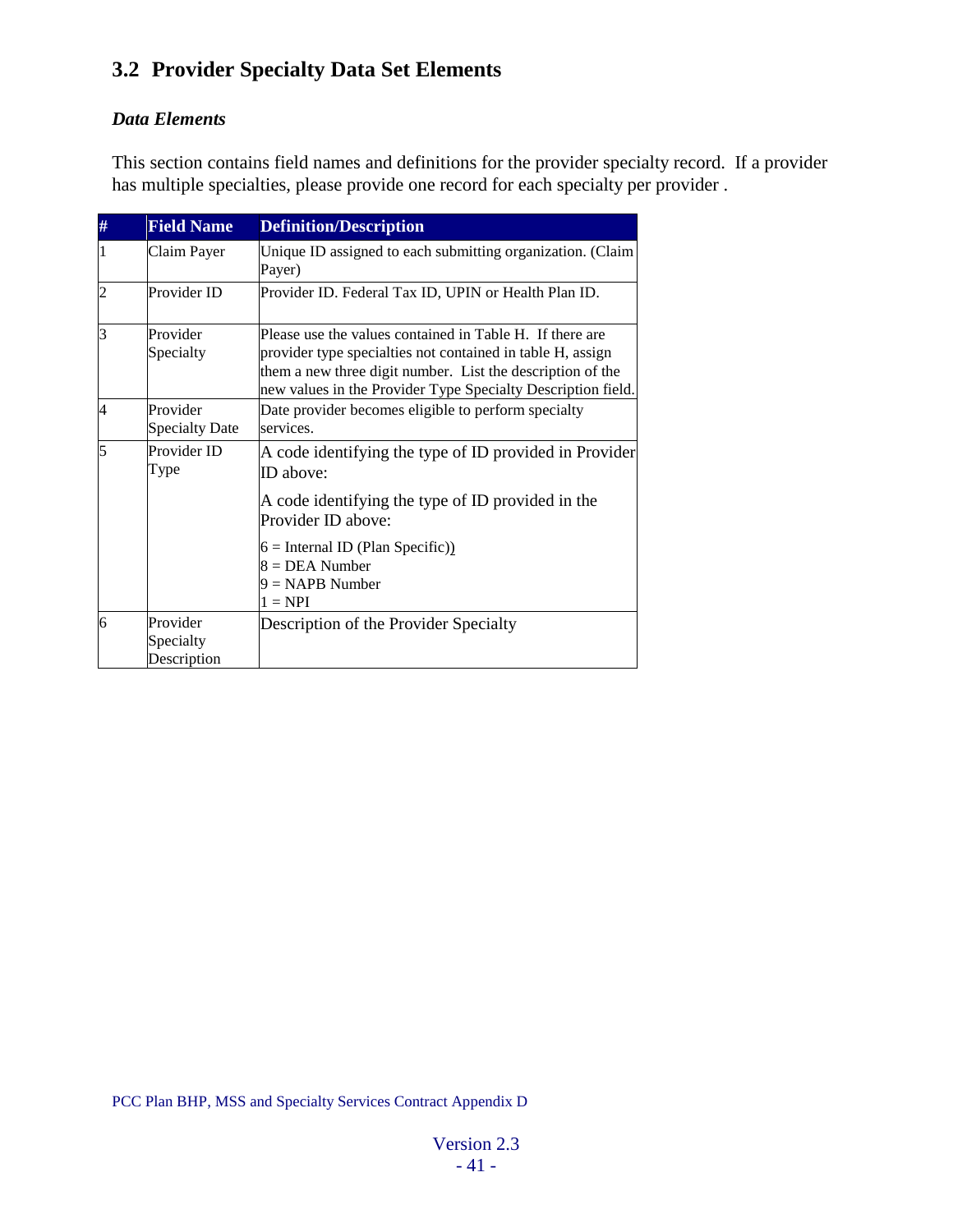# **3.3 Provider Taxonomy Data Set Elements**

### *Data Elements*

This section contains field names and definitions for the provider taxonomy record. If a provider has multiple taxonomies, please provide one record for each taxonomy per provider .

|                | <b>Field Name</b>                   | <b>Definition/Description</b>                                           |
|----------------|-------------------------------------|-------------------------------------------------------------------------|
|                | Claim Payer                         | Unique ID assigned to each submitting organization. (Claim<br>Payer)    |
| $\overline{2}$ | Provider ID                         | Provider ID. Federal Tax ID, UPIN or Health Plan ID.                    |
| l3             | Provider ID<br>Type                 | A code identifying the type of ID provided in Provider<br>ID above:     |
|                |                                     | A code identifying the type of ID provided in the<br>Provider ID above: |
|                |                                     | $6 =$ Internal ID (Plan Specific))<br>$8 = DEA$ Number                  |
|                |                                     | $9 = \text{NAPB Number}$<br>$1 = NPI$                                   |
| $\overline{4}$ | Provider<br>Taxonomy                | Provider Taxonomy Code.                                                 |
| 5              | Provider<br>Taxonomy<br>Description | Description of Provider Taxonomy                                        |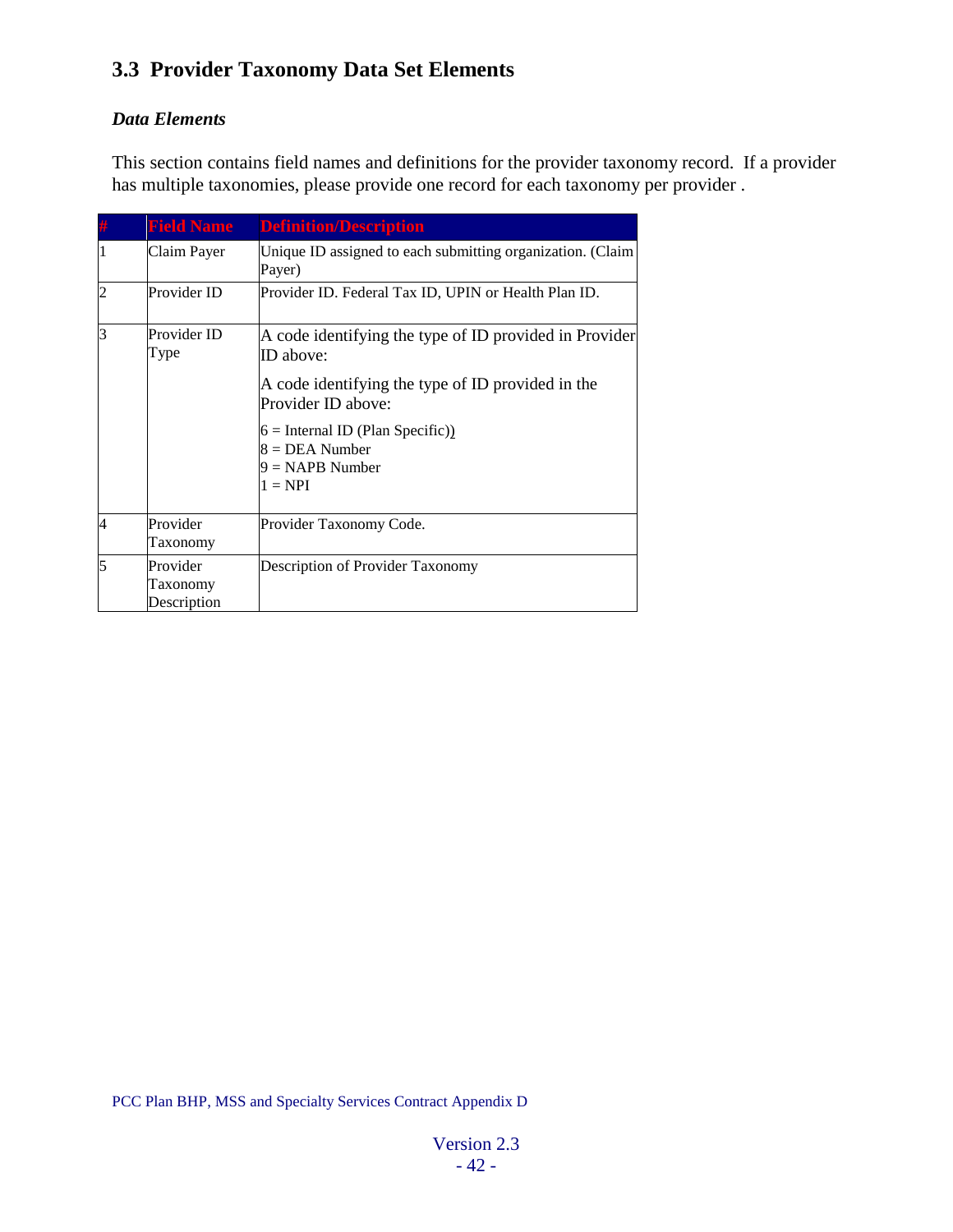# **3.4 Additional Reference Data Set Elements**

These files currently apply only to MBHP but might be extended to other MCOs to include additional Behavioral Health diversionary services not covered under other data elements.

|   | <b>Authorization Type Data Set Elements</b> |                                                                      |  |  |  |  |
|---|---------------------------------------------|----------------------------------------------------------------------|--|--|--|--|
| # | <b>Field Name</b>                           | <b>Description</b>                                                   |  |  |  |  |
|   | Claim Payer                                 | Unique ID assigned to each submitting<br>organization. (Claim Payer) |  |  |  |  |
|   | <b>ATHTYP</b>                               | Two digit code identifying the type of<br>service.                   |  |  |  |  |
| 3 | <b>ATHTYP DESCRIPTION</b>                   | Description for the ATHYTYP codes.                                   |  |  |  |  |

|   | <b>Claim Type Data Set Elements</b> |                                                                      |  |  |  |  |  |
|---|-------------------------------------|----------------------------------------------------------------------|--|--|--|--|--|
| # | <b>Field Name</b>                   | <b>Description</b>                                                   |  |  |  |  |  |
|   | Claim Payer                         | Unique ID assigned to each submitting<br>organization. (Claim Payer) |  |  |  |  |  |
|   | <b>CLATYP</b>                       | Code identifying a service.                                          |  |  |  |  |  |
| 3 | <b>CLATYP DESCRIPTION</b>           | Description for the CLATYP codes.                                    |  |  |  |  |  |

|   | <b>Group Number Data Set Elements</b> |                                                                      |  |  |  |  |
|---|---------------------------------------|----------------------------------------------------------------------|--|--|--|--|
| # | <b>Field Name</b>                     | <b>Description</b>                                                   |  |  |  |  |
| 1 | Claim Payer                           | Unique ID assigned to each submitting<br>organization. (Claim Payer) |  |  |  |  |
| 2 | <b>Member Rating Category</b>         | Description for the Member Rating<br>Category.                       |  |  |  |  |
| 3 | DMA/DMH Indicator                     | Description for the DMA/DMH Indicator.                               |  |  |  |  |
| 4 | <b>Eligibility Group Name</b>         | Description for the Eligibility Group<br>Name.                       |  |  |  |  |
| 5 | <b>Eligibility Group Number</b>       | Six digit number identifying the Eligibility<br>Group.               |  |  |  |  |
| 6 | <b>MMIS Plan Type</b>                 | Two digit code identifying the MMIS<br>Eligibility Plan Type.        |  |  |  |  |

| <b>Service Class Data Set Elements</b> |                      |                                                                      |  |  |  |
|----------------------------------------|----------------------|----------------------------------------------------------------------|--|--|--|
| #                                      | <b>Field Name</b>    | <b>Description</b>                                                   |  |  |  |
|                                        | Claim Payer          | Unique ID assigned to each submitting<br>organization. (Claim Payer) |  |  |  |
|                                        | <b>Service Class</b> | Code identifying a service class.                                    |  |  |  |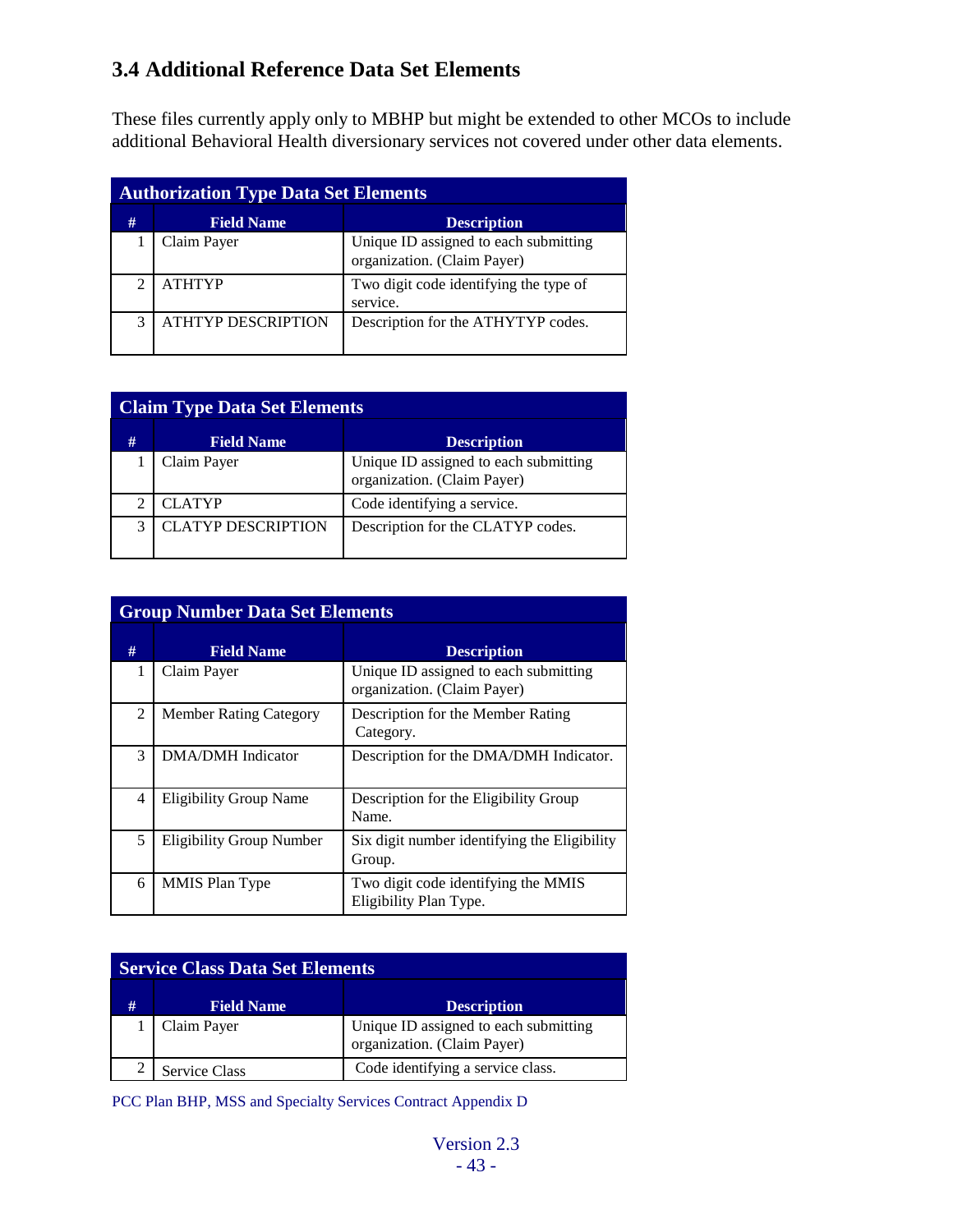|                | <b>Services Data Set Elements</b> |                                                                                               |
|----------------|-----------------------------------|-----------------------------------------------------------------------------------------------|
| #              | <b>Field Name</b>                 | <b>Description</b>                                                                            |
| 1              | Submitter/Plan ID                 | Unique ID assigned to each submitting<br>organization. (Claim Payer)                          |
| $\overline{2}$ | <b>SVCLVLE</b>                    | Description of Service Level I.                                                               |
| 3              | <b>SVCLVLMHSA</b>                 | Description of Service Level II.                                                              |
| 4              | <b>SVCGRP</b>                     | Description of Service Level III.                                                             |
| 5              | <b>SVCDESC</b>                    | Description of Service Level IV.                                                              |
| 6              | <b>UNITTYP</b>                    | Description of Unit Type.                                                                     |
| 7              | <b>UNITCONVE</b>                  | Unit Conversion Value. This must be a<br>positive number greater than zero.                   |
| 8              | <b>ATHTYP</b>                     | Authorization Type Code.                                                                      |
| 9              | <b>SVCCOD REFSERVICES</b>         | Service Code.                                                                                 |
| 10             | <b>CLATYP REFSERVICES</b>         | Claim Type Code.                                                                              |
| 11             | MOD1 REFSERVICES                  | Modifier Code.                                                                                |
| 12             | <b>ID_SERVICES</b>                | <b>ID</b> Services Value.                                                                     |
| 13             | <b>CBHI FLAG</b>                  | An indicator to distinguish CBHI<br><b>Services</b>                                           |
| 14             | <b>MHSAEM</b>                     | Indicates if the service is Mental<br>Health (MH), Substance Abuse (SA),<br>or Emergency (EM) |
|                | INTERMEDIATE_SVCLVLE              | $\overline{\mathcal{C}}$                                                                      |
|                | <b>SERVICE 24 HOUR</b>            | $\gamma$                                                                                      |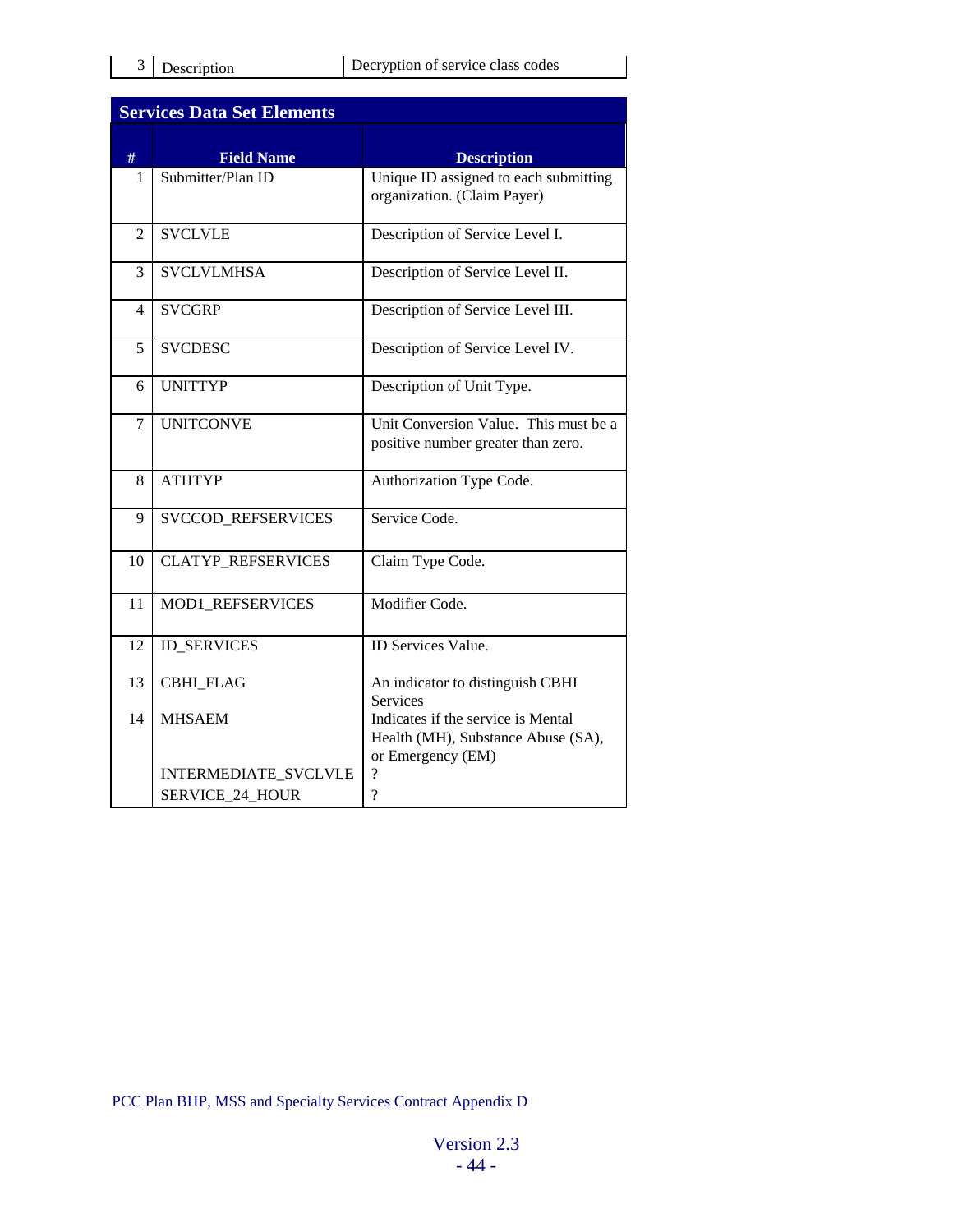# **4.0 Encounter Record Layout**

**(564 bytes)**

| #                       | <b>Field Name</b>               | $\mathbf H$               | $\mathbf{P}$              | L                          | $\mathbf R$             | D                         | start | length                           | type               |
|-------------------------|---------------------------------|---------------------------|---------------------------|----------------------------|-------------------------|---------------------------|-------|----------------------------------|--------------------|
|                         |                                 |                           |                           |                            |                         |                           |       |                                  |                    |
|                         | Demographic Data                |                           |                           |                            |                         |                           |       |                                  |                    |
| $\boldsymbol{l}$        | Claim Payer                     | $\boldsymbol{\mathrm{X}}$ | $\boldsymbol{\mathrm{X}}$ | X                          | $\mathbf X$             | X                         | 1     | $\overline{4}$                   | N                  |
| $\overline{\mathbf{c}}$ | Claim Category                  | $\overline{\mathbf{X}}$   | $\overline{X}$            | $\overline{X}$             | $\overline{\mathbf{X}}$ | $\mathbf X$               | 5     | $\mathbf{1}$                     | $\overline{C}$     |
| $\overline{\mathbf{3}}$ | Plan Identifier                 | X                         | X                         | X                          | X                       | $\boldsymbol{\mathrm{X}}$ | 6     | 9                                | $\overline{C}$     |
| $\boldsymbol{4}$        | Record Indicator                | $\overline{\text{X}}$     | $\overline{X}$            | $\overline{\mathbf{X}}$    | $\overline{X}$          | $\mathbf X$               | 15    | $\mathbf{1}$                     | $\overline{C}$     |
| $\overline{\mathbf{5}}$ | Claim Number                    | $\overline{X}$            | $\overline{X}$            | $\overline{\mathbf{X}}$    | $\overline{\mathbf{X}}$ | $\overline{\mathbf{X}}$   | 16    | $\overline{15}$                  | $\overline{C}$     |
| 6                       | Claim Suffix - HNE requested to | $\overline{\mathbf{X}}$   | $\overline{\text{X}}$     | $\bar{X}$                  | $\overline{\mathbf{X}}$ | $\mathbf X$               | 31    | $\overline{4}$                   | $\overline{C}$     |
|                         | increase to 4 digits            |                           |                           |                            |                         |                           |       |                                  |                    |
| $\overline{7}$          | <b>FILLER</b>                   | X                         | $\mathbf X$               | X                          | $\mathbf X$             | $\boldsymbol{\mathrm{X}}$ | 34    | 9                                | $\mathcal{C}$      |
| 8                       | <b>Recipient DOB</b>            | X                         | $\overline{X}$            | X                          | $\mathbf X$             | $\mathbf X$               | 43    | 8                                | D-YYYYMMDD         |
| 9                       | Recipient Gender                | X                         | X                         | X                          | X                       | $\mathbf X$               | 51    | 1                                | $\mathcal{C}$      |
| 10                      | Recipient ZIP Code              | X                         | $\mathbf X$               | $\mathbf X$                | X                       | $\mathbf X$               | 52    | 5                                | $\overline{N}$     |
| 11                      | Medicare Code                   | X                         | X                         | X                          | $\mathbf X$             | $\mathbf X$               | 57    | 1                                | $\overline{\rm N}$ |
| 12                      | Other Insurance Code            | X                         | X                         | X                          | $\mathbf X$             | $\mathbf X$               | 58    | $\mathbf{1}$                     | $\overline{C}$     |
| 13                      | <b>FILLER</b>                   | $\overline{X}$            | $\overline{X}$            | X                          | $\mathbf X$             | $\mathbf X$               | 59    | $\overline{7}$                   | $\mathbf N$        |
| 14                      | Claim Type                      | X                         | $\overline{X}$            | X                          | $\mathbf X$             | $\mathbf X$               | 66    | 18                               | $\overline{C}$     |
|                         | Service Data                    |                           |                           |                            |                         |                           |       |                                  |                    |
| 15                      | <b>Admission Date</b>           | $\boldsymbol{\mathrm{X}}$ |                           | $\mathbf X$                |                         |                           | 84    | $\,8$                            | D-YYYYMMDD         |
| 16                      | Discharge Date                  | $\overline{\mathbf{X}}$   |                           | $\overline{\mathrm{X}}$    |                         |                           | 92    | 8                                | D-YYYYMMDD         |
| 17                      | From Service Date               | X                         | X                         | X                          | X                       | $\boldsymbol{X}$          | 100   | 8                                | D-YYYYMMDD         |
| 18                      | To Service Date                 | $\overline{\mathbf{X}}$   | $\overline{X}$            | X                          |                         | X                         | 108   | 8                                | D-YYYYMMDD         |
| 19                      | Primary Diagnosis               | $\overline{\mathbf{X}}$   | $\overline{X}$            | X                          |                         |                           | 116   | $\overline{7}$                   | $\mathsf{C}$       |
| 20                      | <b>Secondary Diagnosis</b>      | X                         | X                         | X                          |                         |                           | 121   | $\overline{7}$                   | $\mathsf{C}$       |
| 21                      | <b>Tertiary Diagnosis</b>       | $\overline{\mathbf{X}}$   | $\overline{X}$            | $\overline{\mathbf{X}}$    |                         |                           | 126   | $\overline{7}$                   | $\overline{C}$     |
| 22                      | Diagnosis 4                     | X                         | $\mathbf X$               | X                          |                         |                           | 131   | $\overline{7}$                   | $\overline{C}$     |
| 23                      | Diagnosis 5                     | X                         | $\boldsymbol{X}$          | $\mathbf X$                |                         |                           | 136   | $\overline{7}$                   | $\mathcal{C}$      |
| 24                      | Type of Admission               | $\overline{X}$            |                           |                            |                         |                           | 141   | $\mathbf{1}$                     | $\overline{C}$     |
| 25                      | Source of Admission             | $\overline{X}$            |                           |                            |                         |                           | 142   | $\mathbf{1}$                     | $\overline{C}$     |
| 26                      | Procedure Code                  | $\overline{X}$            | $\boldsymbol{\mathrm{X}}$ | $\mathbf X$                |                         | $\boldsymbol{\mathrm{X}}$ | 143   | $\overline{7}$                   | $\overline{C}$     |
| 27                      | Procedure Modifier 1            | $\overline{\mathbf{X}}$   | $\overline{X}$            | $\overline{X}$             |                         | $\mathbf X$               | 149   | $\overline{2}$                   | $\overline{C}$     |
| 28                      | Procedure Modifier 2            | X                         | X                         | X                          |                         | X                         | 151   | $\overline{2}$                   | $\overline{C}$     |
| 29                      | Procedure Modifier 3            | $\overline{\mathbf{X}}$   | $\overline{X}$            | X                          |                         | X                         | 153   | $\overline{2}$                   | $\overline{C}$     |
| 30                      | Procedure Code Indicator        | $\overline{X}$            | $\overline{X}$            | $\overline{\mathbf{X}}$    |                         | X                         | 155   | $\mathbf{1}$                     | $\overline{N}$     |
| 31                      | Revenue Code                    | $\overline{\mathbf{X}}$   |                           | $\overline{\mathbf{X}}$    |                         |                           | 156   | $\overline{4}$                   | $\overline{C}$     |
| 32                      | Place of Service                | $\overline{\text{X}}$     | X                         | $\overline{\mathbf{X}}$    |                         | $\mathbf X$               | 160   | $\overline{2}$                   | $\overline{C}$     |
|                         | Place of Service Type           | $\mathbf X$               | $\mathbf X$               |                            |                         | $\mathbf X$               |       | $\overline{2}$                   | $\mathsf{C}$       |
| 33                      |                                 | $\mathbf X$               |                           | $\mathbf X$<br>$\mathbf X$ |                         |                           | 162   | $\overline{2}$                   | $\overline{C}$     |
| 34                      | <b>Patient Discharge Status</b> |                           |                           |                            |                         |                           | 164   |                                  | $\overline{C}$     |
| 35                      | Type of Service                 | $\mathbf X$               | X                         | $\mathbf X$                | $\boldsymbol{X}$        | $\mathbf X$               | 166   | $\overline{2}$<br>$\overline{5}$ |                    |
| 36                      | Quantity                        | $\mathbf X$               | $\mathbf X$               | $\mathbf X$                |                         | X                         | 168   |                                  | ${\rm SN}$         |
| 37                      | NDC Number                      |                           |                           |                            | $\mathbf X$             |                           | 173   | 11                               | ${\bf N}$          |
| 38                      | Metric Quantity                 |                           |                           |                            | $\mathbf X$             |                           | 184   | 5                                | ${\bf N}$          |
| 39                      | Days Supply                     |                           |                           |                            | $\mathbf X$             |                           | 189   | $\overline{3}$                   | $\mathbf N$        |
| 40                      | Refill Indicator                |                           |                           |                            | $\mathbf X$             |                           | 192   | $\overline{2}$                   | ${\bf N}$          |
| 41                      | Dispense As Written Indicator   |                           |                           |                            | $\overline{\textbf{X}}$ |                           | 194   | $\overline{2}$                   | ${\bf N}$          |

PCC Plan BHP, MSS and Specialty Services Contract Appendix D

Dental Quadrant X 196 1 N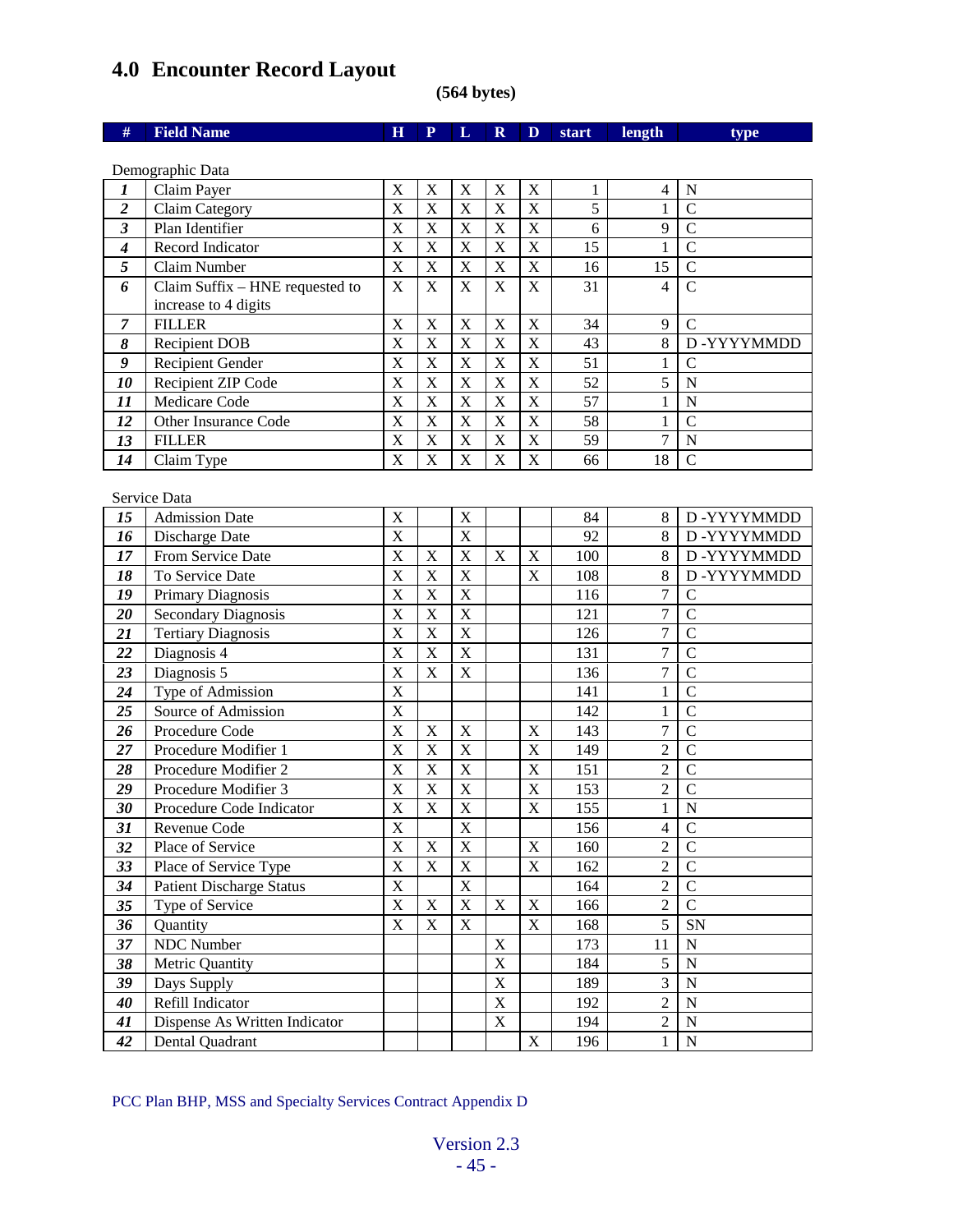*Service Data con't*

| #  | <b>Field Name</b>    | $\bf H$                              | ${\bf P}$                 | L                         | $\mathbf R$               | D                                    | start | length | type       |
|----|----------------------|--------------------------------------|---------------------------|---------------------------|---------------------------|--------------------------------------|-------|--------|------------|
| 43 | <b>Tooth Number</b>  |                                      |                           |                           |                           | $\mathbf{v}$<br>$\Lambda$            | 197   |        |            |
| 44 | <b>Tooth Surface</b> |                                      |                           |                           |                           | $\overline{\mathbf{x}}$<br>△         | 199   |        |            |
| 45 | Paid Date            | $\mathbf{v}$<br>$\Lambda$            | $\mathbf{v}$<br>$\Lambda$ | $\mathbf{v}$<br>$\Lambda$ | $\mathbf{v}$<br>$\Lambda$ | $\overline{\mathbf{v}}$<br>$\Lambda$ | 205   |        | D-YYYYMMDD |
| 46 | <b>Service Class</b> | $\overline{\mathbf{v}}$<br>$\Lambda$ | $\mathbf{v}$<br>∡         | $\mathbf{v}$              | $\mathbf{v}$<br>△         | $\mathbf{v}$<br>л                    | 213   | 23     |            |

#### *Provider Data*

| 47 | <b>PCP</b> Provider ID          | X            | X | X        |   | X | 236 | 10 | $\mathcal{C}$ |
|----|---------------------------------|--------------|---|----------|---|---|-----|----|---------------|
| 48 | PCP Provider ID Type            | $\mathbf{X}$ | X | $\bf{X}$ |   | X | 246 |    | N             |
| 49 | <b>IPA/PMG ID</b>               | $\mathbf{X}$ | X | $\bf{X}$ |   | X | 247 | 10 | $\mathcal{C}$ |
| 50 | Servicing Provider ID           | X            | X | $\bf{X}$ | X | X | 257 | 10 | $\mathcal{C}$ |
| 51 | Servicing Provider ID Type      | X            | X | X        | X | X | 267 |    | N             |
| 52 | Referring Provider ID           | $\mathbf{X}$ | X | X        | X | X | 268 | 10 | C             |
| 53 | Referring Provider ID Type      | X            | X | $\bf{X}$ | X | X | 278 |    | N             |
| 54 | <b>Servicing Provider Class</b> | X            | X | X        | X |   | 279 |    | C             |
| 55 | Servicing Provider Type         | X            | X | X        |   | X | 280 | 3  | N             |
| 56 | Servicing Provider Specialty    | X            | X | $\bf{X}$ |   | X | 283 | 3  | C             |
| 57 | Servicing Provider ZIP Code     | X            | X | $\bf{X}$ | X | X | 286 | 5  | N             |
| 58 | <b>Billing Provider ID</b>      | X            | X | $\bf{X}$ | X | X | 291 | 10 | $\mathcal{C}$ |
| 59 | <b>Authorization Type</b>       | X            | X | X        | X | X | 301 | 25 | $\mathcal{C}$ |

|    | <b>Financial Data</b>       |              |   |             |   |   |     |    |           |  |  |
|----|-----------------------------|--------------|---|-------------|---|---|-----|----|-----------|--|--|
| 60 | <b>Billed Charge</b>        | X            | X | X           | X | X | 326 | 9  | <b>SN</b> |  |  |
| 61 | <b>Gross Payment Amount</b> | X            | X | $\bf{X}$    | X | X | 335 | 9  | <b>SN</b> |  |  |
| 62 | <b>TPL Amount</b>           | X            | X | X           | X | X | 344 | 9  | <b>SN</b> |  |  |
| 63 | Medicare Amount             | X            | X | X           |   | X | 353 | 9  | <b>SN</b> |  |  |
| 64 | Copay                       | $\mathbf{X}$ | X | $\mathbf x$ | X | X | 362 | 9  | <b>SN</b> |  |  |
| 65 | Deductible                  | X            | X | X           | X | X | 371 | 9  | <b>SN</b> |  |  |
| 66 | <b>Ingredient Cost</b>      |              |   |             | X |   | 380 | 9  | <b>SN</b> |  |  |
| 67 | Dispensing Fee              |              |   |             | X |   | 389 | 9  | <b>SN</b> |  |  |
| 68 | Net Payment                 | X            | X | X           | X | X | 398 | 9  | <b>SN</b> |  |  |
| 69 | Withhold Amount             | X            | X | X           |   | X | 407 | 9  | <b>SN</b> |  |  |
| 70 | Record Type                 | X            | X | X           | X | X | 416 |    | C         |  |  |
| 71 | Group Number                | X            | X | X           | X | X | 417 | 25 | C         |  |  |

#### *MassHealth Specific Data*

| 71<br>ے ہ | DRG.                             | $\overline{\mathbf{x}}$<br>$\Lambda$ |                           |                           |                           |                           | 442 |            |  |
|-----------|----------------------------------|--------------------------------------|---------------------------|---------------------------|---------------------------|---------------------------|-----|------------|--|
| 73        | <b>EPSDT</b> Indicator           |                                      | $\mathbf{v}$<br>$\Lambda$ |                           |                           | xx.<br>$\Lambda$          | 445 |            |  |
| 74        | <b>Family Planning Indicator</b> | w.<br>$\Lambda$                      | $\mathbf{v}$<br>$\Lambda$ |                           | $\mathbf{v}$<br>$\Lambda$ |                           | 446 |            |  |
| 75        | MSS/IS                           |                                      | $\mathbf{v}$<br>$\Lambda$ |                           |                           |                           | 447 |            |  |
| 76        | New Member ID                    | $\mathbf{v}$<br>$\lambda$            | $\mathbf{x}$<br>$\Lambda$ | $\mathbf{x}$<br>$\Lambda$ | $\mathbf{v}$              | $\mathbf{v}$<br>$\Lambda$ | 448 | າະ<br>ل کے |  |

#### *Other Fields*

| 77 | Former Claim Number         | $\Lambda$                 | Х | Х |   | 473 |    |            |
|----|-----------------------------|---------------------------|---|---|---|-----|----|------------|
| 78 | Former Claim Suffix         | $\Lambda$                 | X | X |   | 488 | ⌒  |            |
| 79 | <b>Record Creation Date</b> | $\mathbf{v}$<br>$\Lambda$ | X | X | X | 491 |    |            |
| 80 | <b>Service Category</b>     | $\mathbf{v}$<br>Λ         | Х | X | X | 499 | ⌒  |            |
| 81 | Prescribing Prov. ID        |                           |   |   | X | 502 | 10 |            |
| 82 | Date Script Written         |                           |   |   | X | 512 |    | D-YYYYMMDD |
| 83 | Compound Indicator          |                           |   |   | X | 520 |    |            |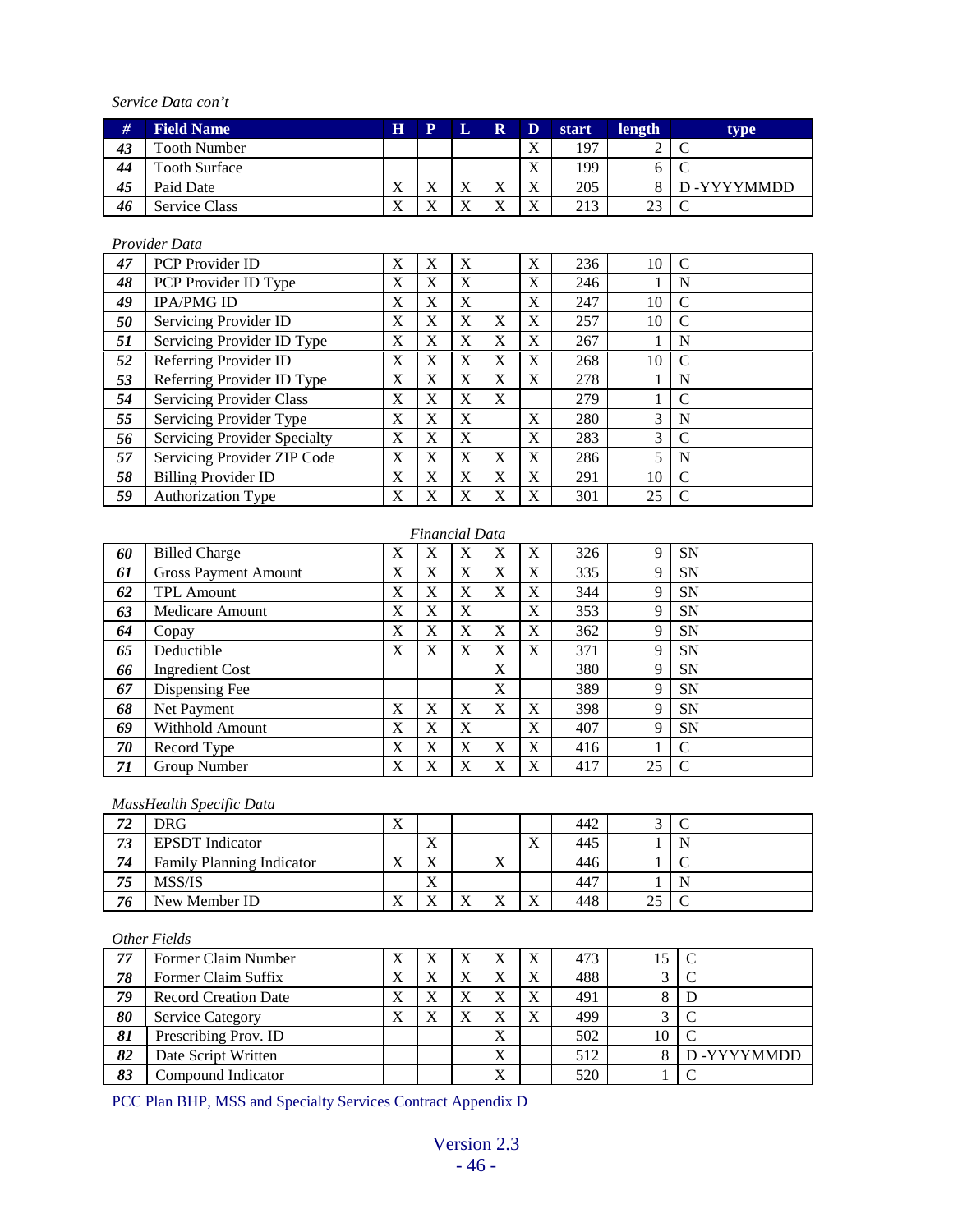| 84         | Rebate Indicator              |                                        |                               |                                        | $\mathbf X$                |                  | 521   | 1                | $\mathsf{C}$                  |
|------------|-------------------------------|----------------------------------------|-------------------------------|----------------------------------------|----------------------------|------------------|-------|------------------|-------------------------------|
| 85         | <b>Admitting Diagnosis</b>    | $\mathbf X$                            |                               | $\mathbf X$                            |                            |                  | 522   | $\overline{5}$   | $\overline{C}$                |
| 86         | Allowable Amount              | $\overline{X}$                         | X                             | $\mathbf X$                            | $\mathbf X$                | $\mathbf X$      | 527   | $8\,$            | $\overline{N}$                |
| 87         | Attending Prov. ID            | $\mathbf X$                            |                               |                                        |                            |                  | 535   | 10               | $\mathbf C$                   |
|            | Other Fields con't            |                                        |                               |                                        |                            |                  |       |                  |                               |
| $\#$       | <b>Field Name</b>             | H                                      | $\mathbf{P}$                  | L                                      | $\mathbf R$                | D                | start | length           | type                          |
| 88         | Non-covered Days              | X                                      |                               | X                                      |                            |                  | 545   | 3                | $\mathbf N$                   |
| 89         | External Injury Diagnosis 1   | X                                      | $\mathbf X$                   | $\mathbf X$                            |                            |                  | 548   | 5                | $\overline{C}$                |
| 90         | Claim Received Date           | X                                      | X                             | $\mathbf X$                            | $\mathbf X$                |                  | 553   | 8                | D-YYYYMMDD                    |
| 91         | Frequency                     | $\overline{\text{X}}$                  | X                             | $\overline{X}$                         |                            | $\mathbf X$      | 561   | 1                | $\overline{C}$                |
| 92         | IPA/PMG ID_Type               | $\mathbf X$<br>$\overline{\mathbf{X}}$ | $\mathbf X$<br>$\overline{X}$ | $\mathbf X$<br>$\overline{\mathbf{X}}$ |                            | $\mathbf X$<br>X | 562   | 1                | $\mathbf N$<br>$\overline{N}$ |
| 93         | Billing Provider ID _Type     |                                        |                               |                                        | $\mathbf X$<br>$\mathbf X$ |                  | 563   | $\mathbf{1}$     |                               |
| 94         | Prescribing Prov. ID_Type     |                                        |                               |                                        |                            |                  | 564   | $\mathbf{1}$     | $\mathbf N$                   |
| 95         | Attending Prov. ID_Type       | $\mathbf X$                            |                               |                                        |                            |                  | 565   | 1                | ${\bf N}$                     |
| 96         | <b>Admission Time</b>         | $\mathbf X$                            |                               |                                        |                            |                  | 566   | $\overline{4}$   | $N - HH24MI$                  |
| 97         | Discharge Time                | $\mathbf X$                            |                               |                                        |                            |                  | 570   | 4                | N - HH24MI                    |
| 98         | Diagnosis 6                   | $\mathbf X$                            | $\mathbf X$                   | $\mathbf X$                            |                            | $\mathbf X$      | 574   | 7                | $\overline{C}$                |
| 99         | Diagnosis 7                   | $\bar{X}$                              | $\mathbf X$                   | $\mathbf X$                            |                            | $\mathbf X$      | 579   | $\overline{7}$   | $\overline{C}$                |
| 100        | Diagnosis 8                   | X                                      | X                             | $\mathbf X$                            |                            | $\mathbf X$      | 584   | $\boldsymbol{7}$ | $\overline{C}$                |
| 101        | Diagnosis 9                   | X                                      | $\mathbf X$                   | $\mathbf X$                            |                            | $\mathbf X$      | 589   | $\overline{7}$   | $\overline{C}$                |
| 102        | Diagnosis 10                  | $\mathbf X$                            | $\mathbf X$                   | $\mathbf X$                            |                            | X                | 594   | $\overline{7}$   | $\mathcal{C}$                 |
| 103        | Surgical Procedure code 1     | $\mathbf X$                            |                               |                                        |                            |                  | 599   | $\overline{7}$   | $\overline{C}$                |
| 104        | Surgical Procedure code 2     | $\mathbf X$                            |                               |                                        |                            |                  | 604   | $\overline{7}$   | $\overline{C}$                |
| 105        | Surgical Procedure code 3     | X                                      |                               |                                        |                            |                  | 609   | $\overline{7}$   | $\mathcal{C}$                 |
| 106        | Surgical Procedure code 4     | X                                      |                               |                                        |                            |                  | 614   | $\overline{7}$   | $\mathcal{C}$                 |
| 107        | Surgical Procedure code 5     | $\mathbf X$                            |                               |                                        |                            |                  | 619   | $\overline{7}$   | $\mathcal{C}$                 |
| 108        | Surgical Procedure code 6     | $\mathbf X$                            |                               |                                        |                            |                  | 624   | 7                | $\overline{C}$                |
| 109        | Surgical Procedure code 7     | $\mathbf X$                            |                               |                                        |                            |                  | 629   | $\overline{7}$   | $\overline{C}$                |
| <b>110</b> | Surgical Procedure code 8     | $\bar{X}$                              |                               |                                        |                            |                  | 634   | 7                | $\mathcal{C}$                 |
| 111        | Surgical Procedure code 9     | X                                      |                               |                                        |                            |                  | 639   | 7                | $\mathcal{C}$                 |
| 112        | Employment                    | $\mathbf X$                            | $\mathbf X$                   | $\mathbf X$                            | $\mathbf X$                | X                | 644   | 1                | $\mathcal{C}$                 |
| 113        | Auto Accident                 | $\mathbf X$                            | X                             | $\mathbf X$                            | $\boldsymbol{\mathrm{X}}$  | X                | 645   | 1                | $\mathcal{C}$                 |
| 114        | Other Accident                | $\mathbf X$                            | $\mathbf X$                   | $\mathbf X$                            | $\mathbf X$                | $\mathbf X$      | 646   | $\mathbf 1$      | $\overline{C}$                |
| 115        | <b>Total Charges</b>          | $\mathbf X$                            | $\mathbf X$                   | $\mathbf X$                            | $\mathbf X$                | $\mathbf X$      | 647   | 9                | $\mathbf N$                   |
| 116        | Non Covered charges           | $\mathbf X$                            | $\mathbf X$                   | $\mathbf X$                            | $\mathbf X$                | $\mathbf X$      | 656   | 9                | $\mathbf N$                   |
| 117        |                               | $\mathbf X$                            | $\mathbf X$                   | $\mathbf X$                            | $\mathbf X$                | $\mathbf X$      |       | 9                | ${\bf N}$                     |
| 118        | Coinsurance                   | $\mathbf X$                            | $\mathbf X$                   | $\mathbf X$                            | $\mathbf X$                | $\mathbf X$      | 665   |                  | $\mathcal{C}$                 |
|            | Void Reason Code              |                                        |                               |                                        |                            |                  | 674   | 1                |                               |
| 119        | DRG Type                      | $\mathbf X$                            |                               |                                        |                            |                  | 675   | 1                | $\mathcal{C}$                 |
| 120        | <b>DRG</b> Version            | $\mathbf X$                            |                               |                                        |                            |                  | 676   | $\overline{2}$   | $\mathbf C$                   |
| 121        | DRG Severity of Illness Level | $\mathbf X$                            |                               |                                        |                            |                  |       |                  |                               |
| 122        | DRG Risk of Mortality Level   | $\mathbf X$                            |                               |                                        |                            |                  |       |                  |                               |
| 123        | <b>Patient Pay Amount</b>     |                                        |                               | X                                      |                            |                  | 678   | 9                | ${\rm SN}$                    |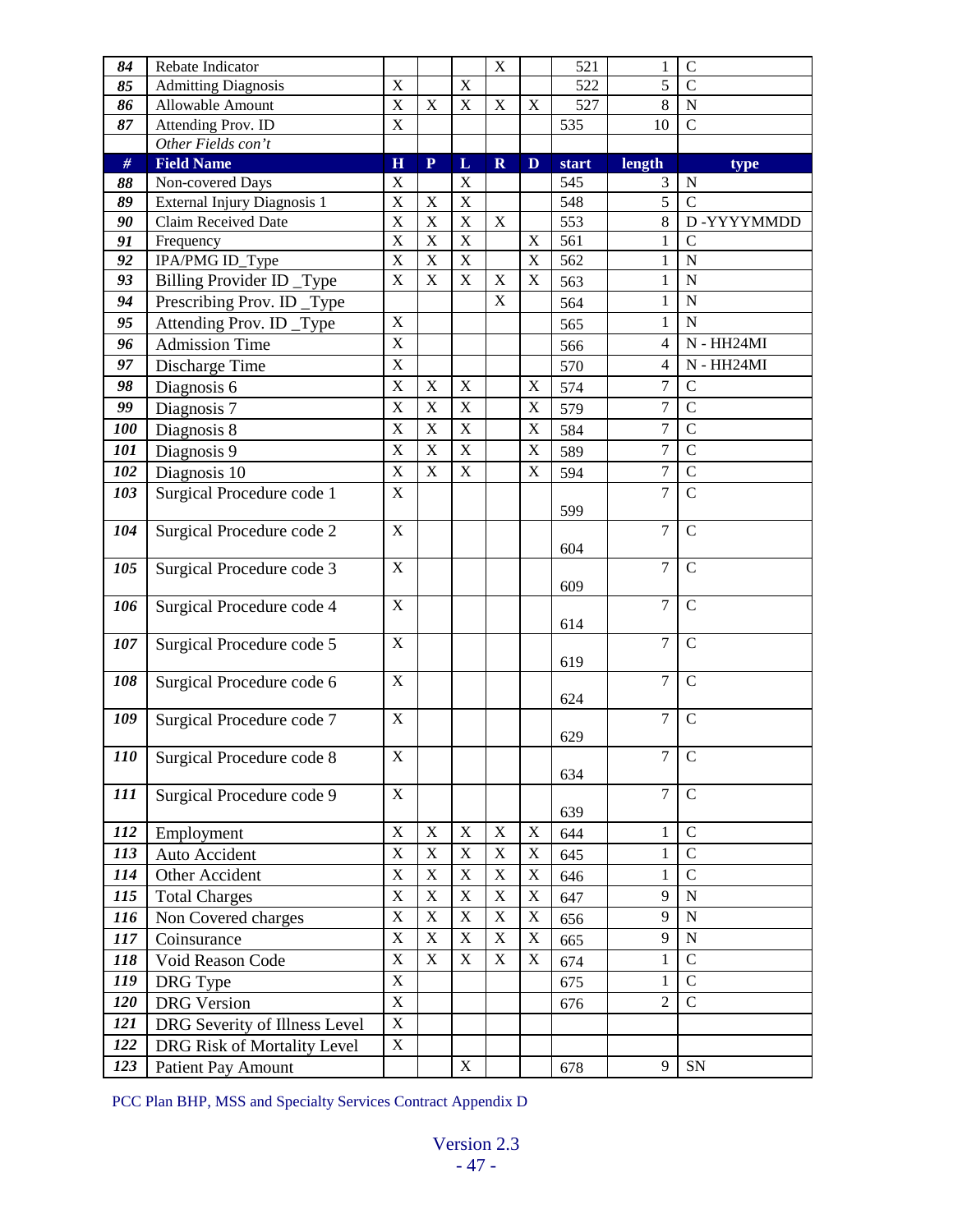| 124 | Patient Reason for Visit Diagnosis |  |  |     |  |
|-----|------------------------------------|--|--|-----|--|
|     |                                    |  |  | 685 |  |
| 125 | Patient Reason for Visit Diagnosis |  |  |     |  |

#### *OtherFields Cont.*

| #   | <b>Field Name</b>          | $\mathbf H$               | $\mathbf{P}$ | L           | $\mathbf R$ | D | start | length           | type           |
|-----|----------------------------|---------------------------|--------------|-------------|-------------|---|-------|------------------|----------------|
| 126 | Patient Reason for Visit   | $\mathbf{X}$              |              |             |             |   |       |                  | C              |
|     | Diagnosis 3                |                           |              |             |             |   |       |                  |                |
| 127 | Present on Admission (POA) | X                         |              | $\mathbf X$ |             |   |       | 1                | $\mathbf C$    |
|     | 1                          |                           |              |             |             |   |       |                  |                |
| 128 | Present on Admission (POA) | X                         |              | X           |             |   |       | 1                | $\mathcal{C}$  |
|     | 2                          |                           |              |             |             |   |       |                  |                |
| 129 | Present on Admission (POA) | X                         |              | X           |             |   |       | $\mathbf{1}$     | $\mathbf C$    |
|     | 3                          |                           |              |             |             |   |       |                  |                |
| 130 | Present on Admission (POA) | X                         |              | $\mathbf X$ |             |   |       | 1                | $\mathcal{C}$  |
|     | 4                          |                           |              |             |             |   |       |                  |                |
| 131 | Present on Admission (POA) | $\mathbf X$               |              | $\mathbf X$ |             |   |       | $\mathbf{1}$     | $\mathsf{C}$   |
|     | 5.                         |                           |              |             |             |   |       |                  |                |
| 132 | Present on Admission (POA) | $\mathbf X$               |              | X           |             |   |       | $\mathbf{1}$     | $\mathcal{C}$  |
|     | 6                          |                           |              |             |             |   |       |                  |                |
| 133 | Present on Admission (POA) | X                         |              | $\mathbf X$ |             |   |       | $\mathbf{1}$     | $\mathsf{C}$   |
|     | 7                          |                           |              |             |             |   |       |                  |                |
| 134 | Present on Admission (POA) | X                         |              | $\mathbf X$ |             |   |       | 1                | $\mathsf{C}$   |
|     | 8                          |                           |              |             |             |   |       |                  |                |
| 135 | Present on Admission (POA) | X                         |              | $\mathbf X$ |             |   |       | 1                | $\mathsf{C}$   |
|     | 9                          |                           |              |             |             |   |       |                  |                |
| 136 | Present on Admission (POA) | X                         |              | $\mathbf X$ |             |   |       | $\mathbf{1}$     | $\mathcal{C}$  |
|     | 10                         |                           |              |             |             |   |       |                  |                |
| 137 | Diagnosis 11               | $\mathbf X$               | $\mathbf X$  | $\mathbf X$ |             |   |       | $\tau$           | $\mathcal{C}$  |
| 138 | Present on Admission (POA) | X                         |              | X           |             |   |       | $\mathbf{1}$     | $\overline{C}$ |
|     | 11                         |                           |              |             |             |   |       |                  |                |
| 139 | Diagnosis 12               | $\mathbf X$               | $\mathbf X$  | $\mathbf X$ |             |   |       | $\boldsymbol{7}$ | $\mathbf C$    |
| 140 | Present on Admission (POA) | X                         |              | $\mathbf X$ |             |   |       | $\mathbf{1}$     | $\mathcal{C}$  |
|     | 12                         |                           |              |             |             |   |       |                  |                |
| 141 | Diagnosis 13               | $\mathbf X$               |              | X           |             |   |       | $\tau$           | $\mathbf C$    |
| 142 | Present on Admission (POA) | X                         |              | X           |             |   |       | 1                | $\mathsf{C}$   |
|     | 13                         |                           |              |             |             |   |       |                  |                |
| 143 | Diagnosis 14               | $\mathbf X$               |              | $\mathbf X$ |             |   |       | $\boldsymbol{7}$ | $\mathsf{C}$   |
| 144 | Present on Admission (POA) | $\mathbf X$               |              | $\mathbf X$ |             |   |       | $\mathbf{1}$     | $\mathcal{C}$  |
|     | 14                         |                           |              |             |             |   |       |                  |                |
| 145 | Diagnosis 15               | $\mathbf X$               |              | $\mathbf X$ |             |   |       | 7                | C              |
| 146 | Present on Admission (POA) | X                         |              | $\mathbf X$ |             |   |       | $\mathbf{1}$     | $\overline{C}$ |
|     | 15                         |                           |              |             |             |   |       |                  |                |
| 147 | Diagnosis 16               | $\boldsymbol{\mathrm{X}}$ |              | $\mathbf X$ |             |   |       | $\tau$           | $\mathcal{C}$  |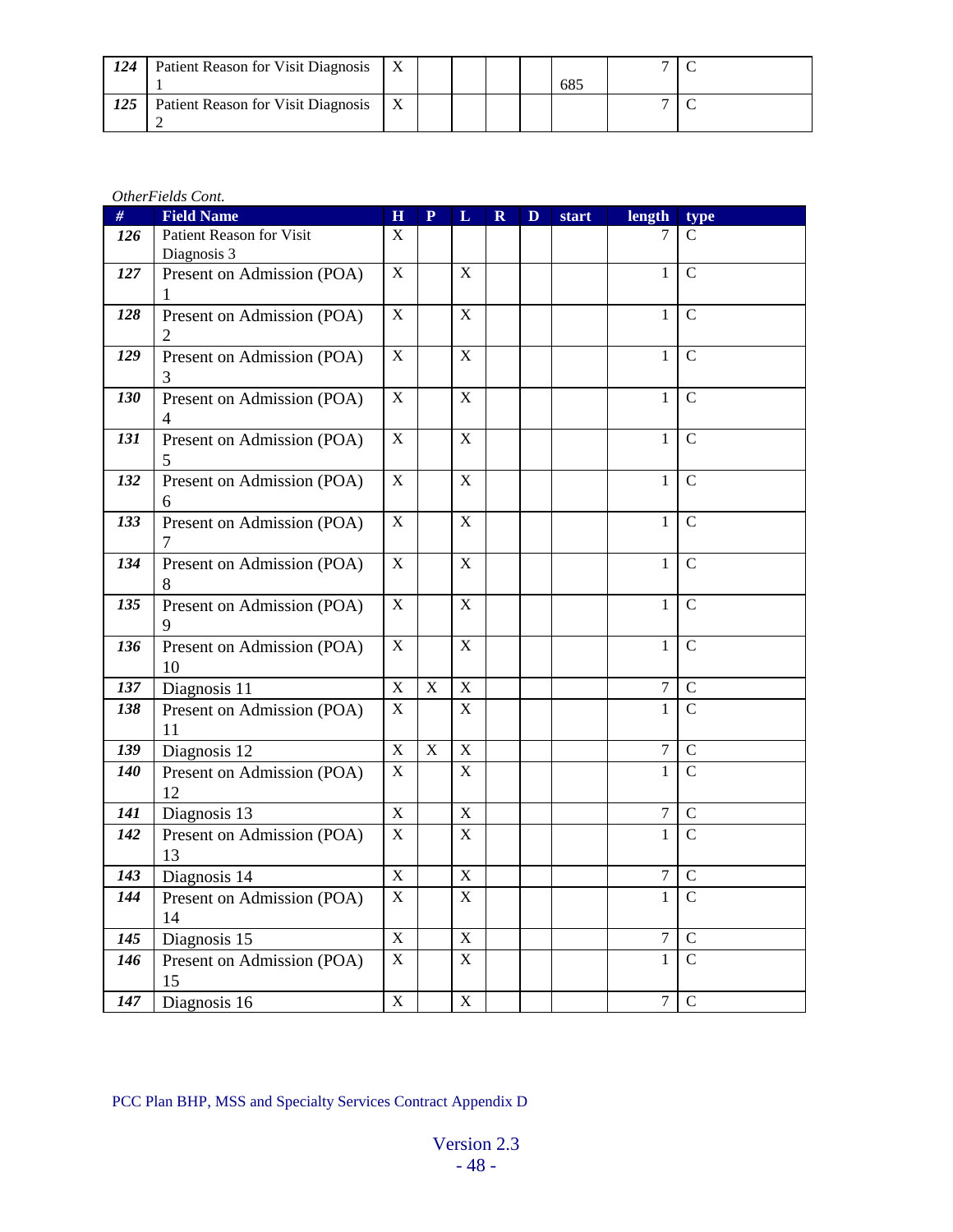*OtherFields Cont.*

| #   | <b>Field Name</b>                  | $\mathbf H$             | $\mathbf{P}$ | L                         | $\mathbf R$ | D | start | length           | type           |
|-----|------------------------------------|-------------------------|--------------|---------------------------|-------------|---|-------|------------------|----------------|
| 148 | Present on Admission (POA)         | X                       |              | X                         |             |   |       | 1                | $\mathsf{C}$   |
|     | 16                                 |                         |              |                           |             |   |       |                  |                |
| 149 | Diagnosis 17                       | $\mathbf X$             |              | $\mathbf X$               |             |   |       | $\tau$           | $\mathcal{C}$  |
| 150 | Present on Admission (POA)         | X                       |              | X                         |             |   |       | $\mathbf 1$      | $\mathsf{C}$   |
|     | 17                                 |                         |              |                           |             |   |       |                  |                |
| 151 | Diagnosis 18                       | X                       |              | $\boldsymbol{\mathrm{X}}$ |             |   |       | $\boldsymbol{7}$ | $\mathcal{C}$  |
| 152 | Present on Admission (POA)         | X                       |              | $\mathbf X$               |             |   |       | 1                | $\overline{C}$ |
|     | 18                                 |                         |              |                           |             |   |       |                  |                |
| 153 | Diagnosis 19                       | X                       |              | $\mathbf X$               |             |   |       | 7                | $\mathcal{C}$  |
| 154 | Present on Admission (POA)         | X                       |              | X                         |             |   |       | $\mathbf{1}$     | $\mathbf C$    |
|     | 19                                 |                         |              |                           |             |   |       |                  |                |
| 155 | Diagnosis 20                       | X                       |              | $\mathbf X$               |             |   |       | $\tau$           | $\mathcal{C}$  |
| 156 | Present on Admission (POA)         | $\mathbf X$             |              | $\mathbf X$               |             |   |       | 1                | $\mathbf C$    |
|     | 20                                 |                         |              |                           |             |   |       |                  |                |
| 157 | Diagnosis 21                       | $\mathbf X$             |              | $\mathbf X$               |             |   |       | $\overline{7}$   | $\mathcal{C}$  |
| 158 | Present on Admission (POA)<br>21   | X                       |              | $\mathbf X$               |             |   |       | 1                | $\mathbf C$    |
| 159 | Diagnosis 22                       | X                       |              | $\mathbf X$               |             |   |       | $\tau$           | $\mathbf C$    |
| 160 | Present on Admission (POA)         | X                       |              | $\mathbf X$               |             |   |       | $\mathbf 1$      | $\mathcal{C}$  |
|     | 22                                 |                         |              |                           |             |   |       |                  |                |
| 161 | Diagnosis 23                       | X                       |              | $\mathbf X$               |             |   |       | $\tau$           | $\mathsf{C}$   |
| 162 | Present on Admission (POA)         | $\mathbf X$             |              | $\boldsymbol{\mathrm{X}}$ |             |   |       | $\mathbf{1}$     | $\mathcal{C}$  |
|     | 23                                 |                         |              |                           |             |   |       |                  |                |
| 163 | Diagnosis 24                       | $\mathbf X$             |              | $\mathbf X$               |             |   |       | $\tau$           | $\mathbf C$    |
| 164 | Present on Admission (POA)         | $\mathbf X$             |              | $\mathbf X$               |             |   |       | 1                | $\mathcal{C}$  |
|     | 24                                 |                         |              |                           |             |   |       |                  |                |
| 165 | Diagnosis 25                       | X                       |              | $\boldsymbol{\mathrm{X}}$ |             |   |       | $\tau$           | $\mathcal{C}$  |
| 166 | Present on Admission (POA)         | $\mathbf X$             |              | $\mathbf X$               |             |   |       | $\mathbf{1}$     | $\mathcal{C}$  |
|     | 25                                 |                         |              |                           |             |   |       |                  |                |
| 167 | Diagnosis 26                       | $\mathbf X$             |              | $\mathbf X$               |             |   |       | $\tau$           | $\mathbf C$    |
| 168 | Present on Admission (POA)         | X                       |              | $\boldsymbol{\mathrm{X}}$ |             |   |       | $\mathbf{1}$     | $\overline{C}$ |
|     | 26                                 |                         |              |                           |             |   |       |                  |                |
| 169 | Present on Admission (POA)         | $\overline{\textbf{X}}$ |              | $\overline{X}$            |             |   |       | $\mathbf{1}$     | ${\bf C}$      |
|     | EI <sub>1</sub>                    |                         |              |                           |             |   |       |                  |                |
| 170 | External Injury Diagnosis 2        | $\mathbf X$             | $\mathbf X$  | $\mathbf X$               |             |   |       | $\tau$           | $\mathbf C$    |
| 171 | Present on Admission (POA)         | X                       |              | $\boldsymbol{\mathrm{X}}$ |             |   |       | $\mathbf{1}$     | $\mathsf{C}$   |
|     | EI <sub>2</sub>                    |                         |              |                           |             |   |       |                  |                |
| 172 | External Injury Diagnosis 3        | $\mathbf X$             | $\mathbf X$  | $\mathbf X$               |             |   |       | $\overline{7}$   | $\mathbf C$    |
| 173 | Present on Admission (POA)         | X                       |              | X                         |             |   |       | 1                | $\mathcal{C}$  |
|     | EI <sub>3</sub>                    | $\mathbf X$             | $\mathbf X$  | $\mathbf X$               |             |   |       | $\overline{7}$   | $\mathsf{C}$   |
| 174 | <b>External Injury Diagnosis 4</b> | X                       |              |                           |             |   |       |                  | $\mathsf{C}$   |
| 175 | Present on Admission (POA)<br>EI4  |                         |              | X                         |             |   |       | 1                |                |
| 176 | External Injury Diagnosis 5        | $\mathbf X$             | $\mathbf X$  | $\mathbf X$               |             |   |       | $\overline{7}$   | $\mathcal{C}$  |
| 177 | Present on Admission (POA)         | X                       |              | $\mathbf X$               |             |   |       | $\mathbf{1}$     | $\overline{C}$ |
|     | EI <sub>5</sub>                    |                         |              |                           |             |   |       |                  |                |
|     |                                    |                         |              |                           |             |   |       |                  |                |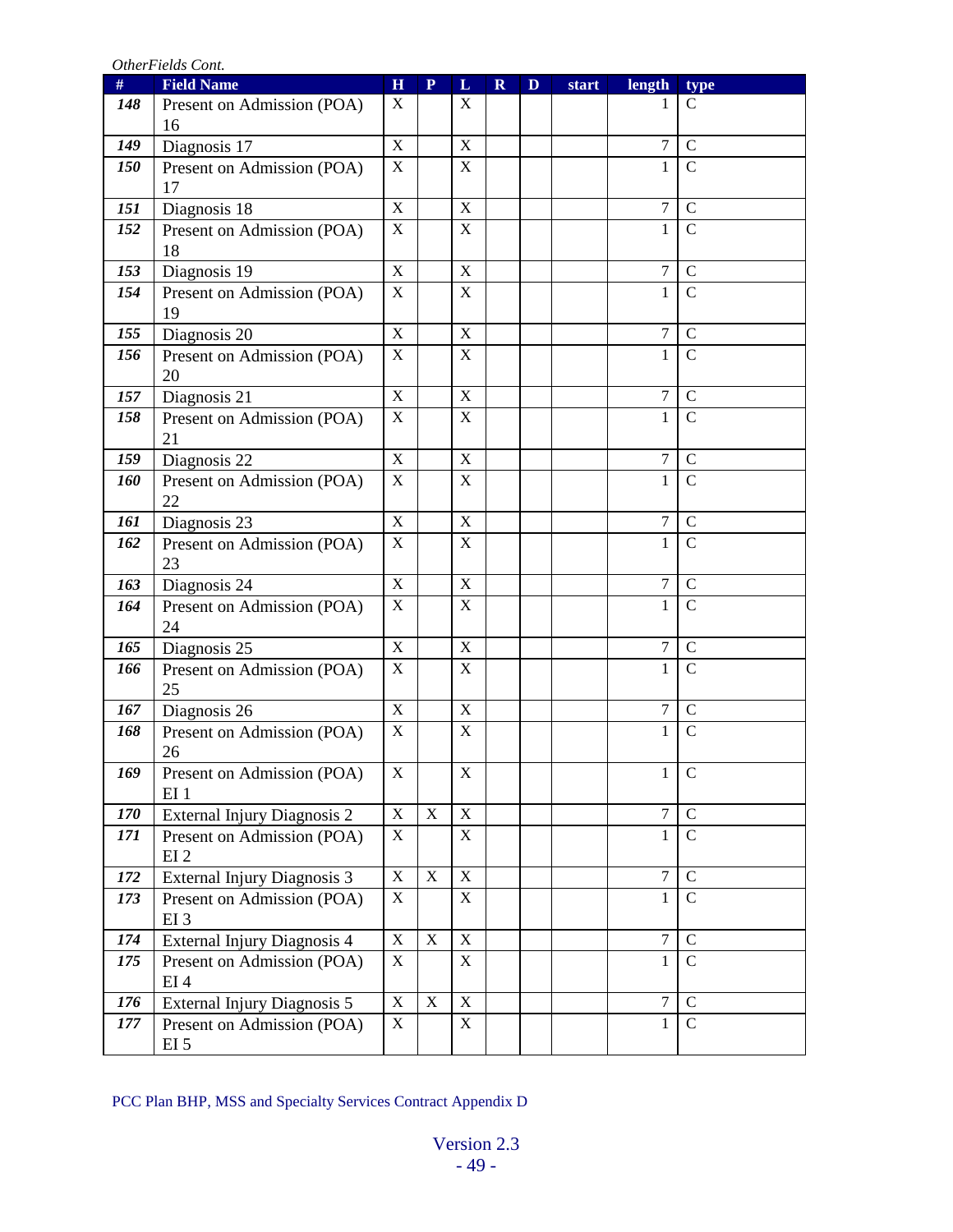| #   | <i>Omen was com.</i><br><b>Field Name</b> | $\overline{\mathbf{H}}$ | $\mathbf{P}$              | L           | $\mathbf R$               | D           | start | length           | type           |
|-----|-------------------------------------------|-------------------------|---------------------------|-------------|---------------------------|-------------|-------|------------------|----------------|
| 178 | External Injury Diagnosis 6               | $\mathbf X$             | $\mathbf X$               | $\mathbf X$ |                           |             |       | 7                | $\mathbf C$    |
| 179 | Present on Admission (POA)                | $\mathbf X$             |                           | X           |                           |             |       | $\mathbf{1}$     | $\mathsf{C}$   |
|     | EI6                                       |                         |                           |             |                           |             |       |                  |                |
| 180 | External Injury Diagnosis 7               | $\mathbf X$             | $\mathbf X$               | $\mathbf X$ |                           |             |       | $\tau$           | $\mathbf C$    |
|     | Present on Admission (POA)                | $\mathbf X$             |                           | $\mathbf X$ |                           |             |       | $\mathbf{1}$     | $\mathsf{C}$   |
| 181 | EI7                                       |                         |                           |             |                           |             |       |                  |                |
| 182 | External Injury Diagnosis 8               | $\mathbf X$             | $\mathbf X$               | $\mathbf X$ |                           |             |       | $\overline{7}$   | $\mathsf{C}$   |
|     | Present on Admission (POA)                | $\mathbf X$             |                           | $\mathbf X$ |                           |             |       | $\mathbf{1}$     | $\mathsf{C}$   |
| 183 | EI <sub>8</sub>                           |                         |                           |             |                           |             |       |                  |                |
| 184 | External Injury Diagnosis 9               | $\mathbf X$             | $\mathbf X$               | $\mathbf X$ |                           |             |       | $\boldsymbol{7}$ | $\mathbf C$    |
|     | Present on Admission (POA)                | X                       |                           | $\mathbf X$ |                           |             |       | $\mathbf{1}$     | $\mathbf C$    |
| 185 | EI <sub>9</sub>                           |                         |                           |             |                           |             |       |                  |                |
| 186 | External Injury Diagnosis 10              | $\mathbf X$             | $\mathbf X$               | $\mathbf X$ |                           |             |       | $\overline{7}$   | $\mathsf{C}$   |
| 187 | Present on Admission (POA)                | X                       |                           | $\mathbf X$ |                           |             |       | $\mathbf{1}$     | $\mathsf{C}$   |
|     | <b>EI</b> 10                              |                         |                           |             |                           |             |       |                  |                |
| 188 | External Injury Diagnosis 11              | $\mathbf X$             | X                         | X           |                           |             |       | 7                | $\mathsf{C}$   |
|     | Present on Admission (POA)                | X                       |                           | $\mathbf X$ |                           |             |       | $\mathbf{1}$     | $\overline{C}$ |
| 189 | <b>EI11</b>                               |                         |                           |             |                           |             |       |                  |                |
| 190 | External Injury Diagnosis 12              | $\mathbf X$             | X                         | $\mathbf X$ |                           |             |       | $\overline{7}$   | $\mathsf{C}$   |
|     | Present on Admission (POA)                | X                       |                           | X           |                           |             |       | $\mathbf{1}$     | $\overline{C}$ |
| 191 | <b>EI12</b>                               |                         |                           |             |                           |             |       |                  |                |
| 192 | Diagnosis Version                         | $\mathbf X$             | $\boldsymbol{\mathrm{X}}$ | X           |                           | $\mathbf X$ |       | 5                | $\mathbf C$    |
| 193 | Procedure Modifier 4                      | $\mathbf X$             | $\mathbf X$               | $\mathbf X$ |                           | $\mathbf X$ |       |                  |                |
|     | Service Category Type (4B,                | X                       | $\mathbf X$               | $\mathbf X$ | $\mathbf X$               | $\mathbf X$ |       | 3                | $\mathsf{C}$   |
| 194 | $SCO, ICO, \ldots$                        |                         |                           |             |                           |             |       |                  |                |
| 195 | <b>Ambulance Patient Count</b>            |                         | $\mathbf X$               |             |                           |             |       | 3                | ${\bf N}$      |
| 196 | <b>EAPG</b>                               |                         | $\mathbf X$               |             |                           |             |       | $\overline{4}$   | $\mathbf C$    |
| 197 | <b>EAPG Version</b>                       |                         | $\mathbf X$               |             |                           |             |       | $\overline{2}$   | $\overline{C}$ |
| 198 | <b>Prescription Number</b>                |                         |                           |             | $\mathbf X$               |             |       | $\gamma$         | $\overline{C}$ |
| 199 | <b>Taxonomy Code</b>                      | $\mathbf X$             | $\mathbf X$               | $\mathbf X$ |                           | $\mathbf X$ |       | $\overline{?}$   | $\overline{C}$ |
| 200 | <b>Recipient SSN</b>                      | $\mathbf X$             | $\mathbf X$               | $\mathbf X$ | $\mathbf X$               | $\mathbf X$ |       | 9                | $\mathbf C$    |
| 201 | Subscriber SSN?                           | $\mathbf X$             | $\mathbf X$               | $\mathbf X$ | $\boldsymbol{\mathrm{X}}$ | $\mathbf X$ |       | 9                | $\mathbf C$    |
| 202 | <b>PCP</b> Indicator                      |                         | X                         |             |                           |             |       | $\mathbf{1}$     | $\mathbf C$    |

*OtherFields Cont.*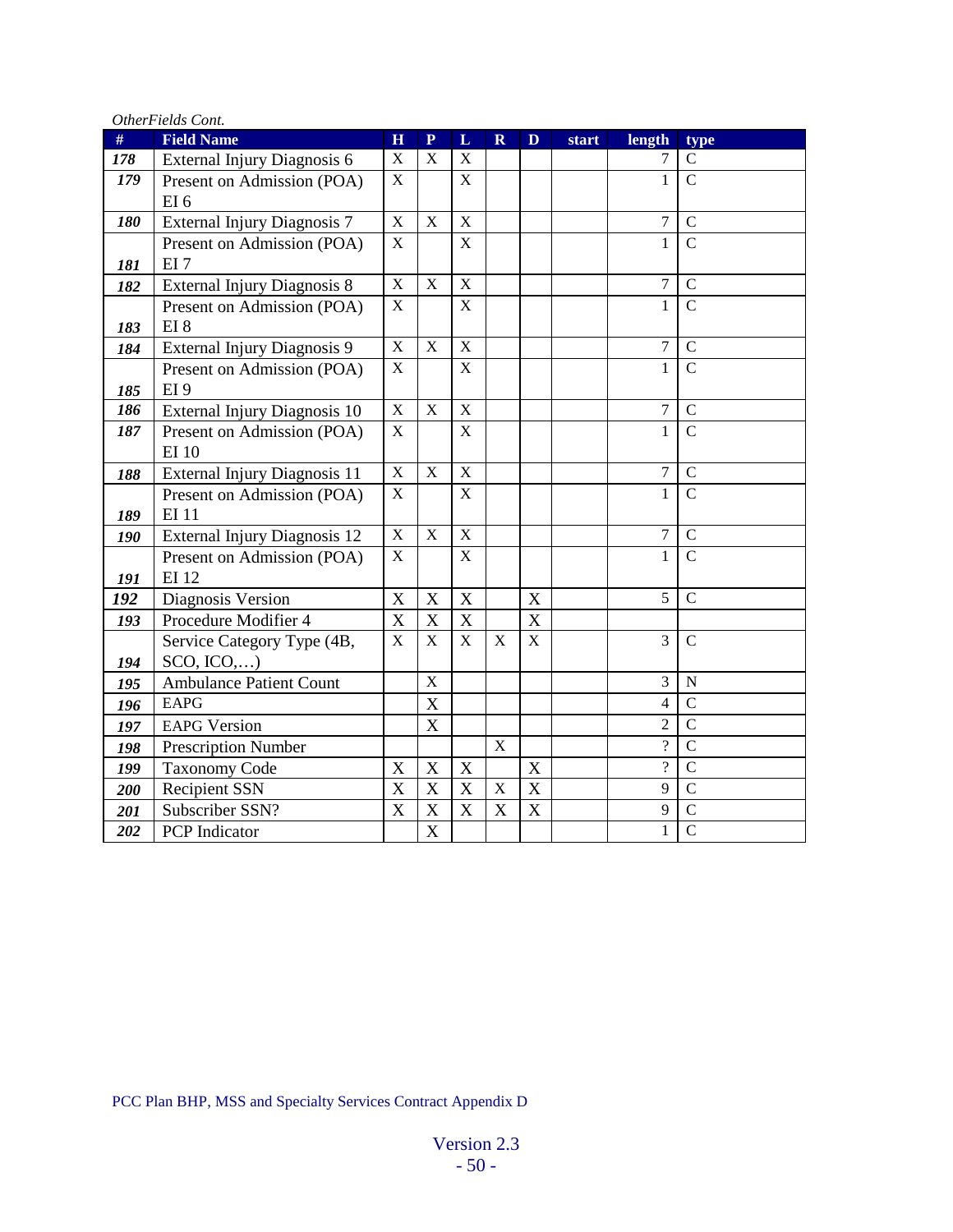# **4.1 Provider Record Layout**

| $\#$           | <b>Field Name</b>                  | <b>start</b> | length         | type           |
|----------------|------------------------------------|--------------|----------------|----------------|
| 1              | Submitter/Plan ID                  | 1            | 9              | C              |
| $\overline{c}$ | Provider ID                        | 10           | 10             | $\overline{C}$ |
| 3              | <b>ID</b> Type                     | 20           | 1              | $\mathcal{C}$  |
| 4              | <b>State License Number</b>        | 21           | 9              | $\overline{C}$ |
| 5              | Medicaid Number                    | 30           | 9              | $\overline{C}$ |
| 6              | Provider Last Name                 | 39           | 30             | $\overline{C}$ |
| 7              | <b>Provider First Name</b>         | 69           | 30             | $\mathcal{C}$  |
| 8              | Provider Office Address Street     | 99           | 45             | $\overline{C}$ |
| 9              | Provider Office Address City       | 144          | 20             | $\overline{C}$ |
| 10             | Provider Office Address State      | 164          | $\overline{2}$ | $\overline{C}$ |
| 11             | Provider Office Address ZIP        | 166          | 9              | $\mathcal{C}$  |
| 12             | Provider Mailing Address Street    | 171          | 45             | $\overline{C}$ |
| 13             | Provider Mailing Address City      | 216          | 20             | $\mathcal{C}$  |
| 14             | Provider Mailing Address State     | 236          | $\overline{c}$ | $\overline{C}$ |
| 15             | Provider Mailing Address ZIP       | 238          | 9              | C              |
| 16             | Provider Type                      | 243          | 3              | N              |
| 17             | Filler                             | 246          | 3              | $\mathcal{C}$  |
| 18             | <b>Provider Effective Date</b>     | 249          | 8              | D              |
| 19             | Provider Term Date                 | 257          | 8              | D              |
| 20             | Provider Non-par Indicator         | 265          | 1              | $\mathcal{C}$  |
| 21             | Provider Network ID                | 266          | 9              | $\mathcal{C}$  |
| 22             | <b>IPA/PMG ID</b>                  | 275          | 9              | $\overline{C}$ |
| 23             | IPA/PMG ID Type                    |              | 1              | C              |
| 23             | Panel Open Indicator               | 284          | 1              | $\mathcal{C}$  |
| 24             | Provider DEA Number                | 285          | 11             | $\overline{C}$ |
| 25             | Provider Type Description          | 296          | 50             | $\mathcal{C}$  |
| 26             | National Provider Identifier (NPI) | 346          | 10             | $\mathcal{C}$  |
| 27             | Medicare ID Number                 | 356          | 9              | $\mathcal{C}$  |
| 28             | Social Security Number             | 365          | 9              | $\overline{C}$ |
| 29             | <b>NAPB</b> Number                 | 374          | 9              | $\mathcal{C}$  |
| 30             | Tax ID                             | 383          | 9              | $\overline{C}$ |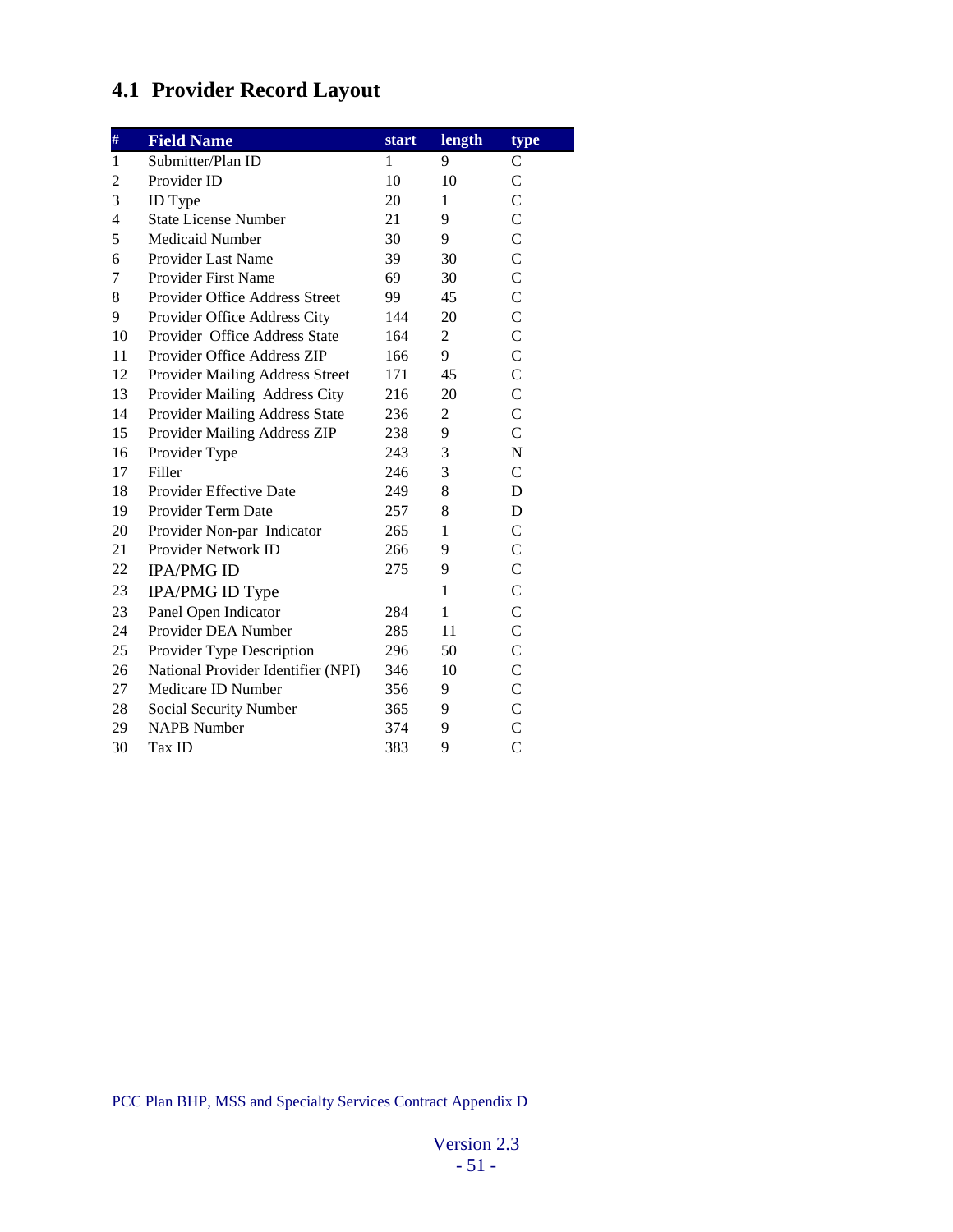# **4.2 Provider Specialty Layout**

| # | <b>Field Name</b>                     | start | length | type |
|---|---------------------------------------|-------|--------|------|
|   | Submitter/Plan ID                     |       |        |      |
|   | Provider ID                           | 10    | 10     |      |
|   | <b>Provider Specialty</b>             | 20    |        |      |
|   | <b>Provider Specialty Date</b>        | 23    |        |      |
|   | Provider ID Type                      |       |        |      |
|   | <b>Provider Specialty Description</b> | 32    | 50     |      |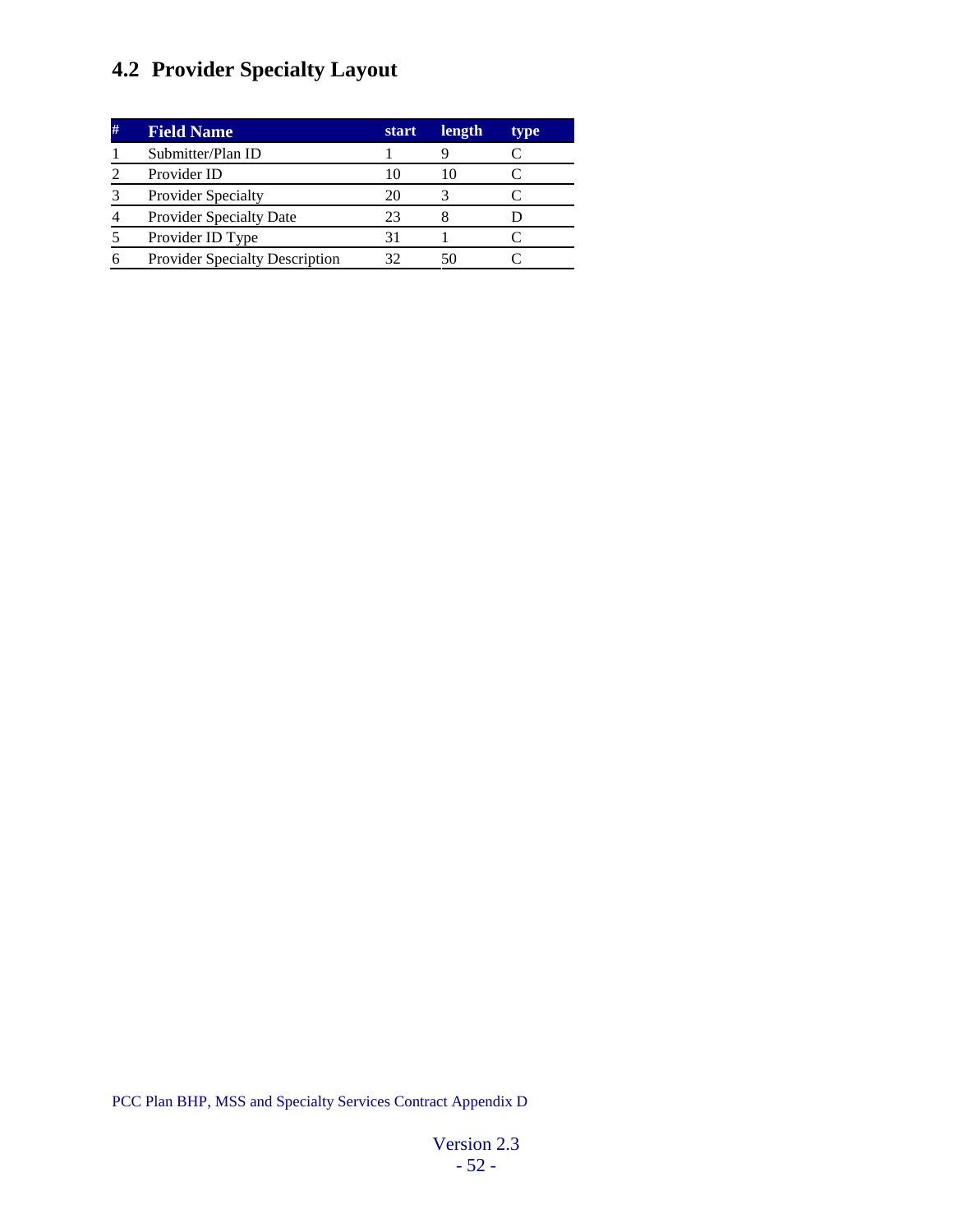### **4.3 Amendment Process and Layout**

- 1. There are no constraints on timing of the submission of amendment feeds. We will be able to handle amendments sent as part of a regular submission in a quarterly/monthly cycle or as one-off submissions outside the schedule. The format of this file is the same as the Encounter Data file. All columns should represent the "after-snap-shot" – i.e. data should be post-changes. This feed should be submitted with the standard metadata file.
- 2. Record type 'A' is used to identify an amendment record. While the record type of an amendment record will be 'A', it will inherit the record type of the record it is amending when it is inserted into our database.
- 3. Amendment processing has been created to allow MCOs to make retroactive changes to existing claims. By existing claims, we mean those that have been accepted by Masshealth after they either passed the weeding logic or were manually overridden.
- 4. Dollar amount changes on the claim happening on the source system like adjustments, voids – should still be handled via existing process set up to handle those kinds of transactions.
- 5. Amendment claims must be submitted in a format that reflects the current processing logic. A claim submitted prior to the introduction of Commonwealth Care, when amended must have valid data in the Group Number field. In addition, all provider data must point to the current provider reference data.
- 6. We expect that this will primarily be used to reflect retroactive dimension changes such as RHN, Servicing Category etc. If MCOs have issues with constructing original claim, they can send Masshealth a list of claim number/suffixes and we can send a copy of the latest version of the data for that claim as exists in our data-warehouse - back to the MCO.
- 7. The primary key for the amendment file will be the combination of claim number/suffix and former claim number/suffix. This combination must exist in our encounter database. If the claim number  $+$  claim suffix of the  $A'$  record is not found in our database, the record will be rejected with error code 11--Active Original Claim No-Claim Suffix Not Found.
- 8. Multiple amendments to the same record in the same feed will not be allowed and will be rejected with error code 10--Duplicate Claim No-Claim Suffix -- in same feed.
- 9. The amendment process will have the same iterative error process as the regular submission.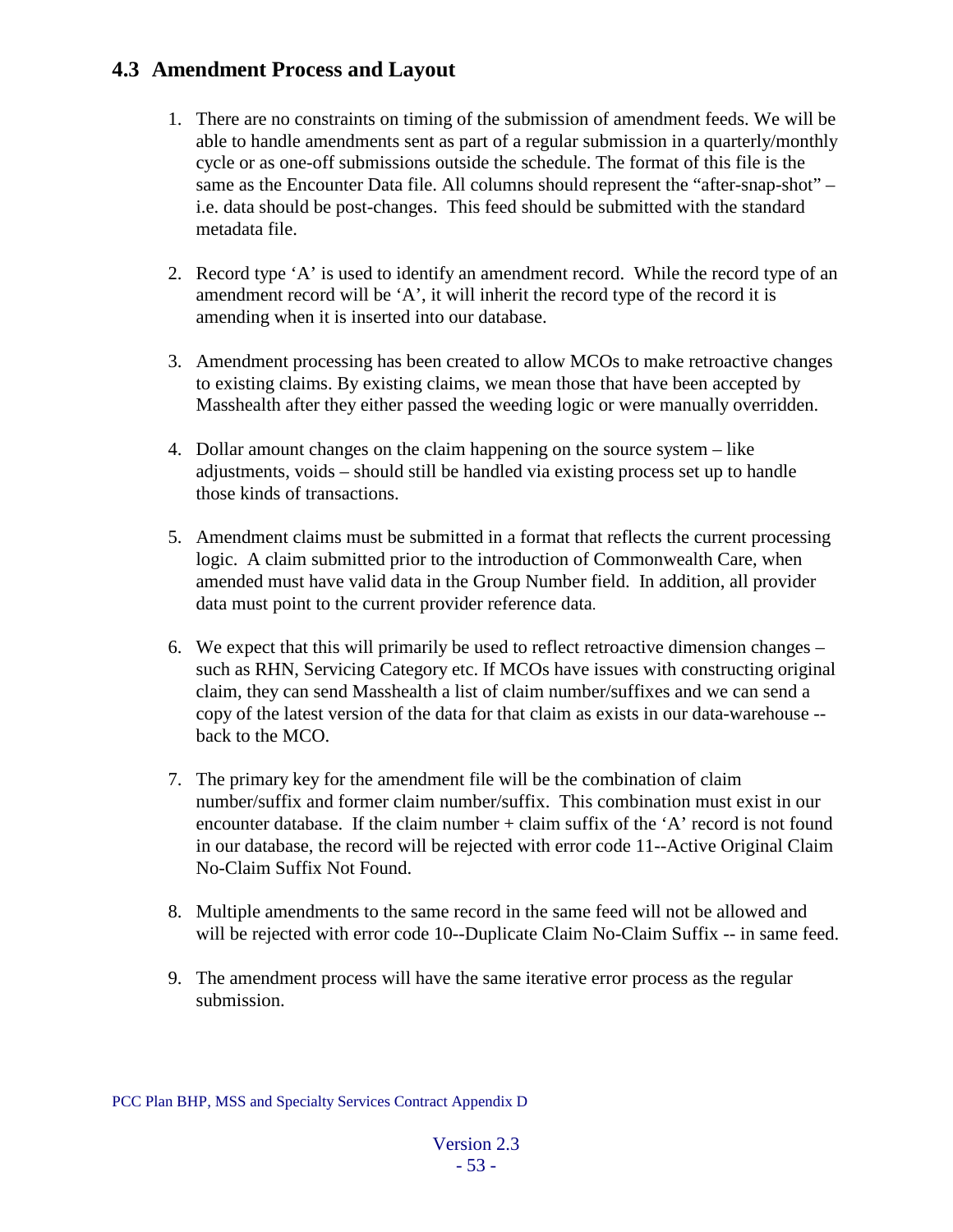# **4.4 Additional Reference Data Layout**

These files currently apply only to MBHP but might be extended to other MCOs to include additional Behavioral Health diversionary services not covered under other data elements.

#### **Authorization Type Data Set Layout**

| # | <b>Field Name</b>  | start | length | type |
|---|--------------------|-------|--------|------|
|   | Claim Payer        |       |        |      |
| 2 | <b>ATHTYP</b>      |       |        |      |
| 3 | <b>DESCRIPTION</b> |       | 100    |      |

#### **Claim Type Data Set Layout**

| # | <b>Field Name</b>  | <b>start</b> | length | type |
|---|--------------------|--------------|--------|------|
|   | Claim Payer        |              |        |      |
|   |                    |              |        |      |
| 2 | <b>CLATYP</b>      |              |        |      |
|   | <b>DESCRIPTION</b> |              | 100    |      |
|   |                    |              |        |      |

#### **Group Number Data Set Layout**

| #<br><b>Field Name</b> |                                 | start | length         | type                        |
|------------------------|---------------------------------|-------|----------------|-----------------------------|
|                        | Claim Payer                     |       | 4              | $\subset$                   |
| $\overline{c}$         | <b>Member Rating Category</b>   | 5     | 50             | $\mathcal{C}_{\mathcal{C}}$ |
| 3                      | <b>DMA/DMH</b> Indicator        | 55    | 50             | $\mathcal{C}_{\mathcal{C}}$ |
| 4                      | <b>Eligibility Group Name</b>   | 105   | 100            | $\mathcal{C}_{\mathcal{C}}$ |
| 5                      | <b>Eligibility Group Number</b> | 205   | 10             | N                           |
| 6                      | <b>MMIS Plan Type</b>           | 215   | $\overline{c}$ | $\mathcal{C}_{\mathcal{C}}$ |

#### **Service Class Data Set Layout**

| # | <b>Field Name</b> | <b>start</b> | length | type |
|---|-------------------|--------------|--------|------|
|   | Claim Payer       |              |        |      |
|   | Service Class     |              |        |      |
|   |                   |              | 100    |      |
|   | Description       | 15           |        |      |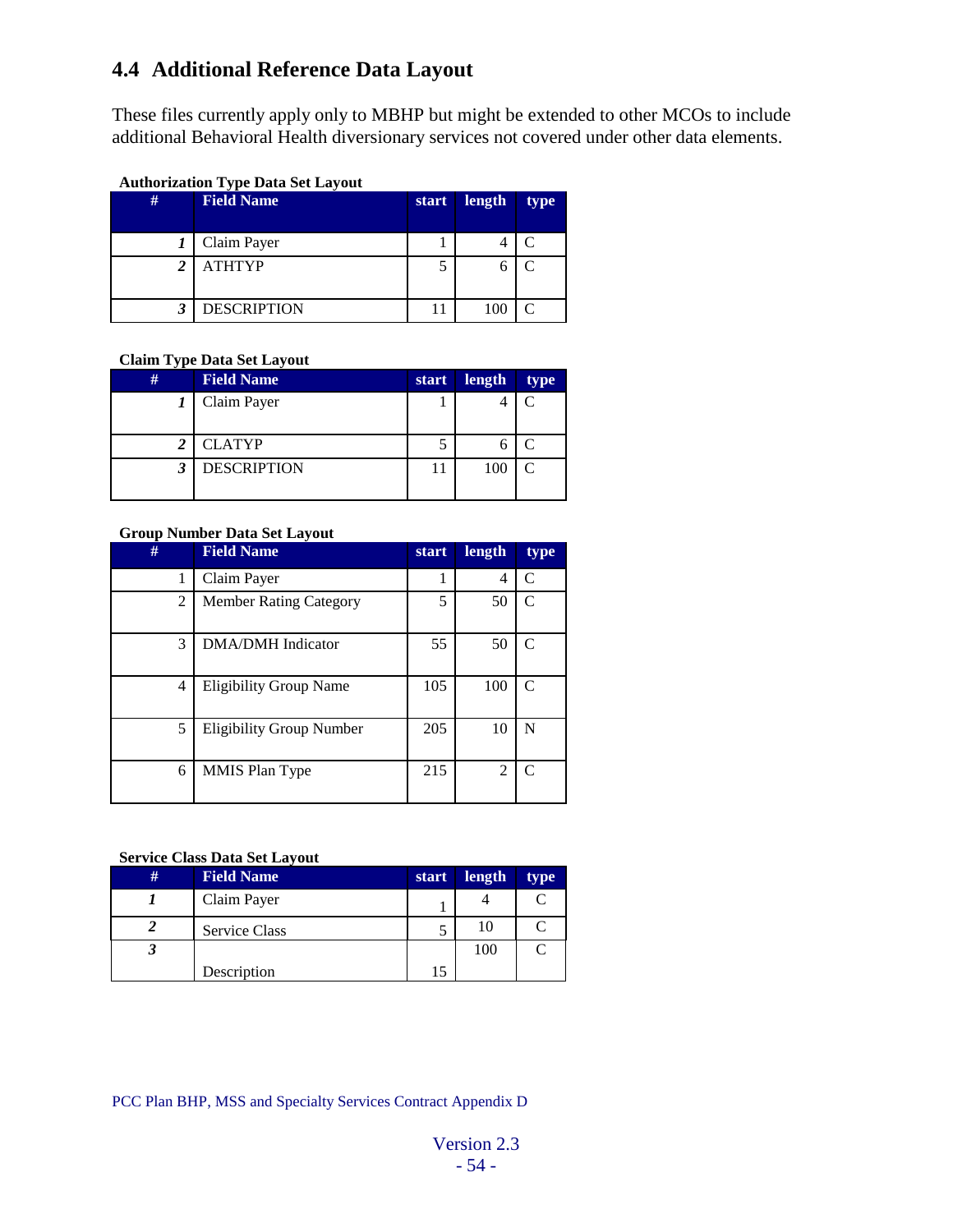#### **Additional Reference Data Layout (cont.)**

.

# **Services Data Set Layout # Field Name start length type** 1 Claim Payer 1 4 C  $2 \mid$  SVCLVLE  $\mid$  5 60 C 3 SVCLVLMHSA 65 90 C 4 SVCGRP 155 100 C 5 SVCDESC 255 120 C 6 UNITTYP 375 4 C 7 UNITCONVE 379 12 N 8 ATHTYP 391 1 C 9 SVCCOD\_REFSERVICES 392 6 C 10 CLATYP\_REFSERVICES 398 2 C 11 MOD1\_REFSERVICES 400 2 C  $12$  ID\_SERVICES 402 3 N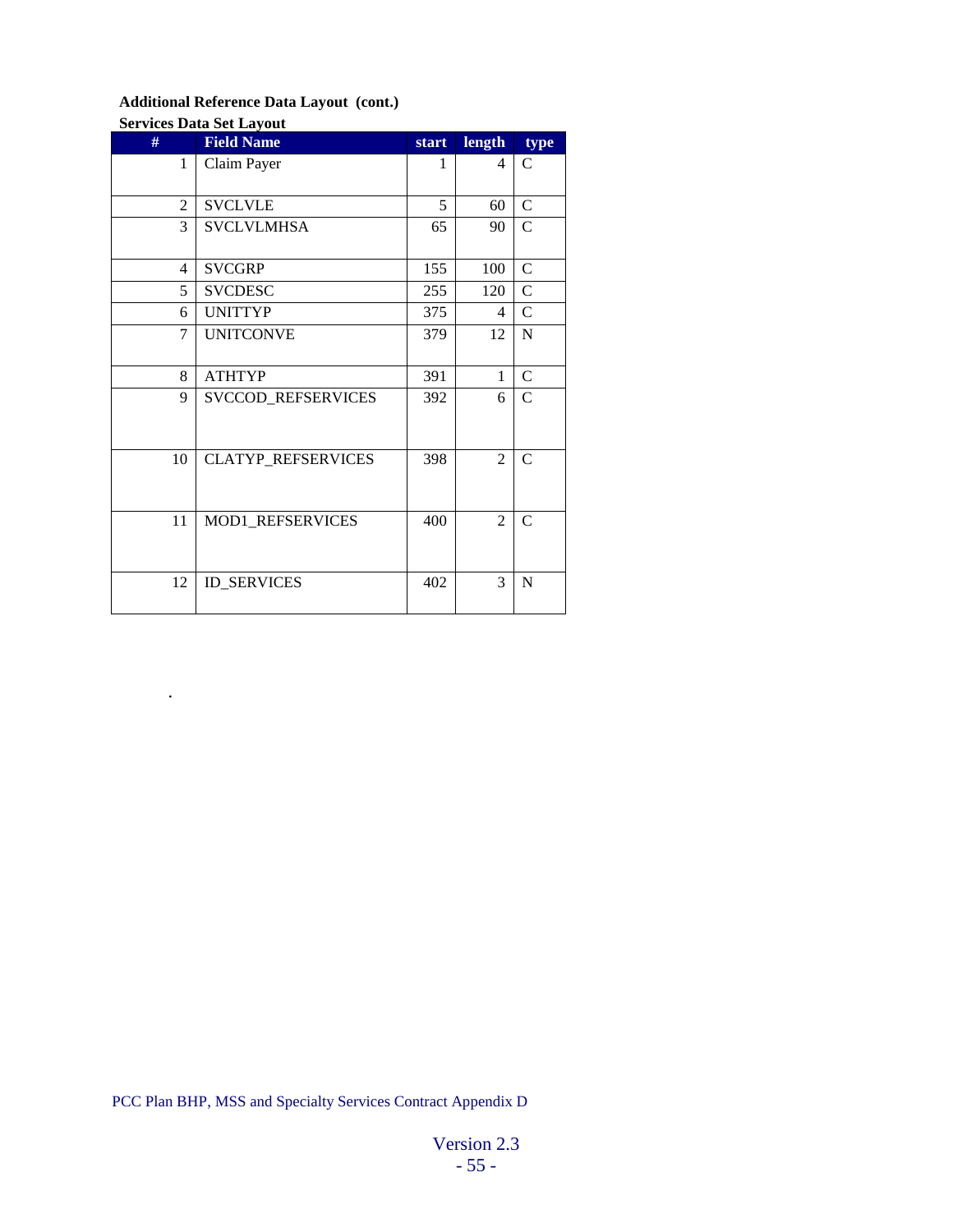#### \* **Key to Data Types**

C Character

Includes space, A-Z (upper or lower case), 0-9 Left justified with trailing blanks. Unrecorded or missing values are blank

N Numeric

Include 0-9. Right justified, lead-zero filled. Unrecorded or missing values are blank

D Date Fields

Dates should be in a numeric format. The format for all dates is eight digits in YYYYMMDD format, where YYYY represents a four digit year, MM = numeric month indicator (01 - 12);  $DD =$  numeric day indicator (01 - 31).

For example: November 22, 1963 = 19631122

#### **Financial Fields**

MassHealth prefers to receive both dollars and cents, with an **implied decimal point** before the last two digits in the data.

For example, the data string "1234567" would represent \$12,345.67

Please do not include the actual decimal point in the data.

*H – Facility (Inpatient and Outpatient Hospital); P – Professional and Other Providers (including vision); L – Long Term Care, residential treatment Facility; R – Prescription drug; D - Dental*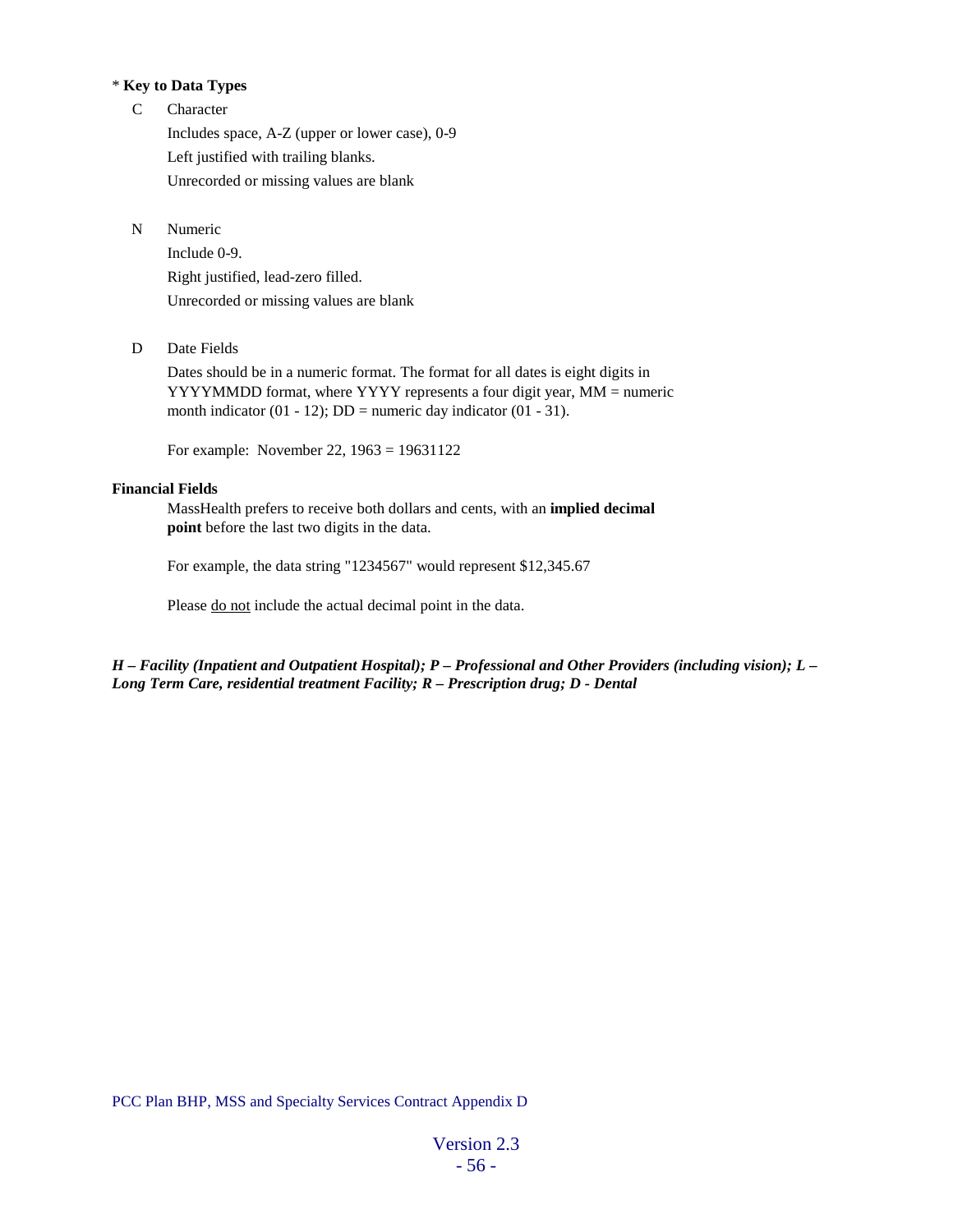# **5.0 Error Handling**

MassHealth will validate the feeds received from the MCOs and MBHP and return files containing erroneous records back to the MCOs and MBHP for correction and resubmission. The error rate in the initial submission should be no more than 3% for the data to be considered complete and accurate. The format of the error files will be the same as the input record layout described above with 2 fields appended as the last 2 fields on the record layout. These will be the erroneous field number and the error code for that field. Section [8.0 Quantity & Quality Edits](#page-89-0) lays out the expectation for each field in the record format for the feed. In addition to these edits, MassHealth will also subject the records to some intra-record validation tests. These may include validation checks like "net amount  $\leq$  gross amount", "non-unique claim number + claim suffix combination", etc. Error checking is likely to evolve with time therefore a complete list of all pseudo-columns and error codes will accompany the rejected records returned to the MCOs and MBHP. A list is published below.

| <b>Error</b><br>Code    | <b>Description</b>                                                         |
|-------------------------|----------------------------------------------------------------------------|
| 1                       | Incorrect Data Type                                                        |
| $\overline{2}$          | <b>Invalid Format</b>                                                      |
| 3                       | Missing value                                                              |
|                         | Missing Medicaid ID                                                        |
| $\overline{\mathbf{4}}$ | Code missing from reference data                                           |
| 5                       | Invalid Date.                                                              |
| 6                       | Admissions Date is greater than Discharge Date                             |
| $\overline{7}$          | Discharge Date is less than Admissions Date                                |
| 8                       | Paid Date is less than Admission or Discharge or Service Dates             |
| 9                       | Date is prior to Birth Date                                                |
| 10                      | Duplicate Claim No-Claim Suffix -- in same feed                            |
| 11                      | Active Original Claim No-Claim Suffix Not Found                            |
| 12                      | <b>Bad Zip Code</b>                                                        |
| 13                      | Replacement received for a voided record                                   |
| 14                      | Date is in the future                                                      |
| 15                      | From Service Date is greater than To Service Date                          |
| 16                      | To Service Date is less than From Service Date                             |
| 17                      | Cannot be Negative                                                         |
| 18                      | Non HIPAA/Standard code.                                                   |
| 19                      | Bad Metadata File.                                                         |
| 20                      | Local Code Not present in Masshealth DW.                                   |
|                         | Gender-based procedure codes are inconsistent with gender                  |
|                         | Date span between date of service and paid date is over one year           |
| 21                      | Cannot be Zero.                                                            |
| 22                      | Former Claim No-Claim Suffix fields should not contain data for Orig Claim |
| 23                      | Only Original claims allowed in the Init feed                              |
| 24                      | Duplicate Claim No-Claim Suffix -- from prior submission                   |

#### *Error Codes*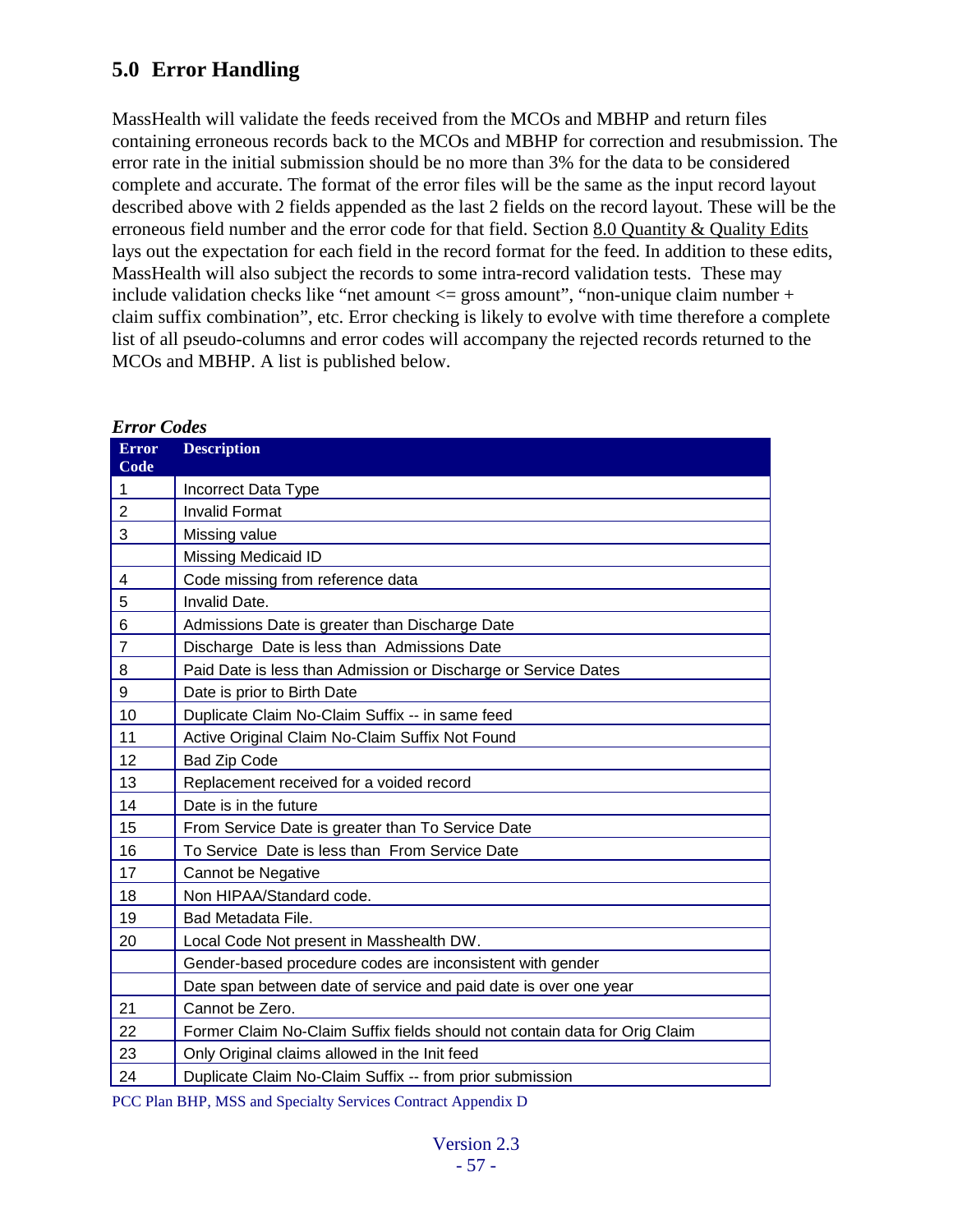25 | No open error found for this Cancel Record

Original Claim No-Claim Suffix, Former Claim No-Claim Suffix -- in same feed

|  | <b>Error Codes (Continued):</b> |
|--|---------------------------------|

| <b>Error</b><br>Code | <b>Description</b>                                                                  |
|----------------------|-------------------------------------------------------------------------------------|
| 27                   | Metadata - No metadata file found or file is empty.                                 |
| 28                   | Metadata - MCO_Id incorrect for the plan.                                           |
| 29                   | Metadata - MCO ID not found in metadata file.                                       |
| 30                   | Metadata - Date_Created not found in metadata file.                                 |
| 31                   | Metadata - Date_Created is not a valid date.                                        |
| 32                   | Metadata - Data File Name not found in metadata file.                               |
| 33                   | Metadata - Data_File_Name does not exist or is not a regular file.                  |
| 34                   | Metadata - Pro_file_Name not found in metadata file.                                |
| 35                   | Metadata - Pro_file_Name does not exist or is not a regular file.                   |
| 36                   | Metadata - Pro_Spec_Name not found in metadata file.                                |
| 37                   | Metadata - Pro_Spec_Name does not exist or is not a regular file.                   |
| 38                   | Metadata - Total_Records not found in metadata file.                                |
| 39                   | Metadata - Total_Records does not match actual record count.                        |
| 40                   | Metadata - Total_Net_Payments not found in metadata file.                           |
| 41                   | Metadata - Total_Net_Payments does not match actual sum of dollar amount.           |
| 42                   | Metadata - Time_Period_From not found in metadata file.                             |
| 43                   | Metadata - Time_Period_From is not a valid date.                                    |
| 44                   | Metadata - Time_Period_To not found in metadata file.                               |
| 45                   | Metadata - Time_Period_To is not a valid date.                                      |
| 46                   | Metadata - Return_To not found in metadata file.                                    |
| 47                   | Metadata - Type_Of_Feed not found in metadata file.                                 |
| 48                   | Metadata - Type_Of_Feed contains invalid value. Refer to the spec for valid values. |
| 49                   | Metadata - Metadata - Ref_Services_File_Name not found in metadata file.            |
| 50                   | Metadata - Ref_Services_File_Name does not exist or is not a regular file.          |
| 51                   | Metadata - ATHTYP_File_Name not found in metadata file.                             |
| 52                   | Metadata - ATHTYP_File_Name does not exist or is not a regular file.                |
| 53                   | Metadata - GRPNUM_File_Name not found in metadata file.                             |
| 54                   | Metadata - GRPNUM_File_Name does not exist or is not a regular file.                |
| 55                   | Metadata - SVCCLS_File_Name not found in metadata file.                             |
| 56                   | Metadata - SVCCLS_File_Name does not exist or is not a regular file.                |
| 57                   | Metadata - CLATYP_File_Name not found in metadata file.                             |
| 58                   | Metadata - CLATYP_File_Name does not exist or is not a regular file.                |
| 59                   | RefService not found.                                                               |

The MCOs and MBHP shall resubmit corrected records within a week of receiving the error files from MassHealth. This process will be repeated until the number of validation errors falls below a MassHealth defined threshold (1%?) for each MCO. Refer to the "Encounter Data" section in the MassHealth Managed Care Organization Contract, for more details on the action required when data submission is not in compliance with Encounter Data requirements.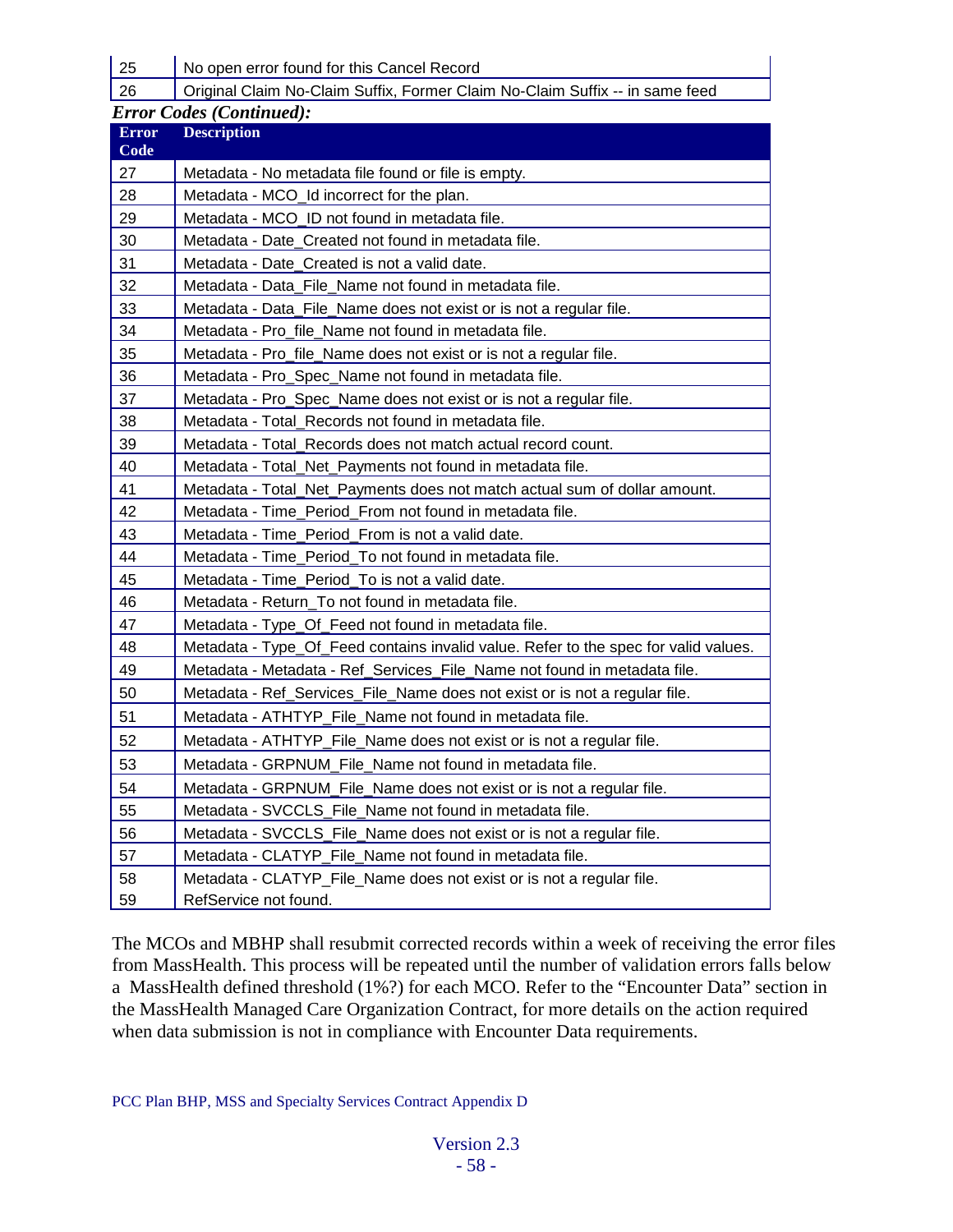## **6.0 Media Requirements**

#### *Format*

| File Type:            | PKZIP/WINZIP compressed plain text file |
|-----------------------|-----------------------------------------|
| <b>Character Set:</b> | ASCII                                   |

Please compress the data file using PKZIP/WINZIP or compatible program. All records in the data file should be the same length, and each record should end with the standard MS Windows text file end-of-line marker (" $\vert r \vert n$ " - a carriage control followed by a new line).

#### *Filename*

The Zipfile name should conform to the following naming convention:

#### PPPYYYYMMDD.zip

Where "YYYYMMDD" is the date of file creation (4 digit year, 2 digit month, 2 digit day) and PPP identifies the MCO according to the following:

BMC - Boston Health Net CHA - Cambridge Network Health PCC - MassHealth PCC Plan FLN - Fallon Community Health Plan MBH - Massachusetts Behavioral Health Partnership NHP - Neighborhood Health Plan HNE - Health New England CAR - CeltiCare

For example, the Boston Medical Center submission created on 7/1/2001 would have the name BMC20010701.zip

#### *The Manual Override File*

The manual override file should be named PPPYYYYMMDD\_MO. The \_MO files should be sent only after the second round of errors have been returned to the plan. The manual override file should have a file type of EMO in the metadata file.

#### *The Cancel File or Cancel Records*

The cancel file should conform to the standard encounter layout. All records should have a record indicator with a value of "C". The record indicator of "C" will be used to handle records that void or adjust during the error fix process. A "C" record would cancel any open errors in the MassHealth encounter error tables. Records that voided during the process could be canceled in this fashion. After closing the open errors for a claim line that was adjusted, new record could then be submitted. Cancel records can also be submitted in an initial submission or error submission file.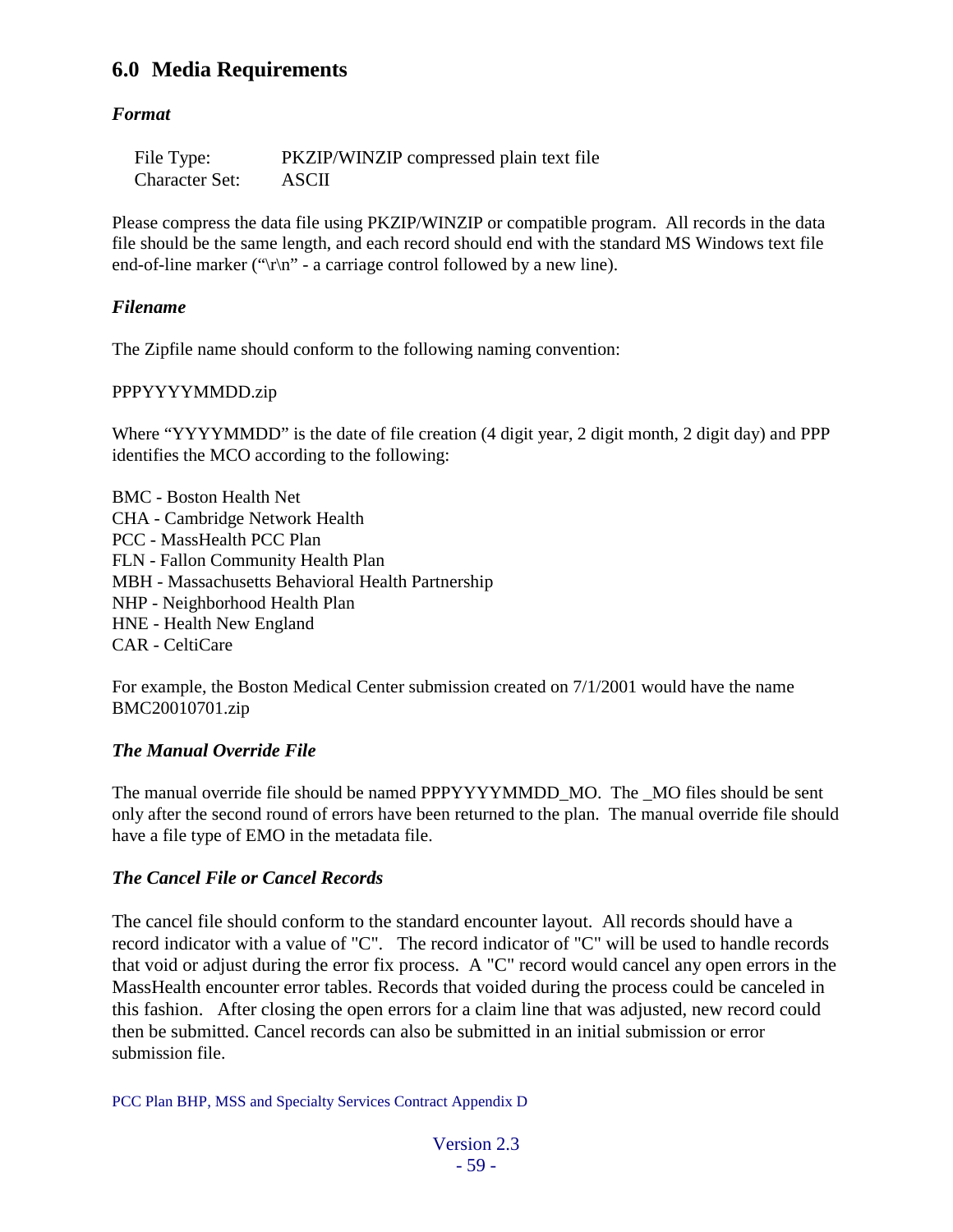#### *The Zip File should contain:*

The Encounter Data file The Provider data file The Provider specialty file The Manual Override file (if applicable) The Cancel file (if applicable) The Service Reference file (MBHP Only) The Service Class Codes file (MBHP Only) The Authorization Type Codes file (MBHP Only) The Claim Type Codes file (MBHP Only) The Group Number Codes file (MBHP Only)

Additional Documentation File or Metadata file

#### *Metadata file*

Please include an additional file on the CD called **metadata.txt** which contains the following Key Value Pairs. A regular submission, error submission or cancel file should have a file type of ENC. The manual override file should have a file type of EMO in the metadata file.

|                                                        | <b>ENC/EMO</b> |
|--------------------------------------------------------|----------------|
| Mco $Id = "Value"$ (FLN, NHP, BMC, CHA, MBH, HNE, CAR) | Mandatory      |
| Date Created=" YYYYMMDD"                               | Mandatory      |
| Data File Name="Value"                                 | Mandatory      |
| Pro File Name="Value"                                  | Mandatory      |
| Pro Spec Name="Value"                                  | Mandatory      |
| Total Records="Value"                                  | Mandatory      |
| Total Net Payments="Value"                             | Mandatory      |
| Time Period From="Value"<br>(YYYYMMDD)                 | Mandatory      |
| Time Period To="Value" (YYYYMMDD)                      | Mandatory      |
| Return_To="email address"                              | Mandatory      |
| Type_Of_Feed="Value" (ENC/EMO)                         | Mandatory      |
| Ref_Services_File_Name ="Value"                        | Optional       |
| SVCCLS File Name = "Value"                             | Optional       |
| ATHTYP File Name = "Value"                             | Optional       |
| CLATYP File Name = "Value"                             | Optional       |
| GRPNUM File Name = "Value"                             | Optional       |
|                                                        |                |

- a) Files in the metadata file must match actual files in the archive in case and extension.
- b) Send a zero byte None.txt for missing files provider or specialty and set corresponding field value to "None.txt"
- c) Make sure that archive file sent down each time has a unique name this is because -- if the job that we will run to pick up the files -- does not run on a day for some reason, there is a risk of losing the original file.
- d) Discrepancy between actual feed and Metadata file fields: Total\_Net\_Payments and or Total\_Records would result in entire feed being rejected.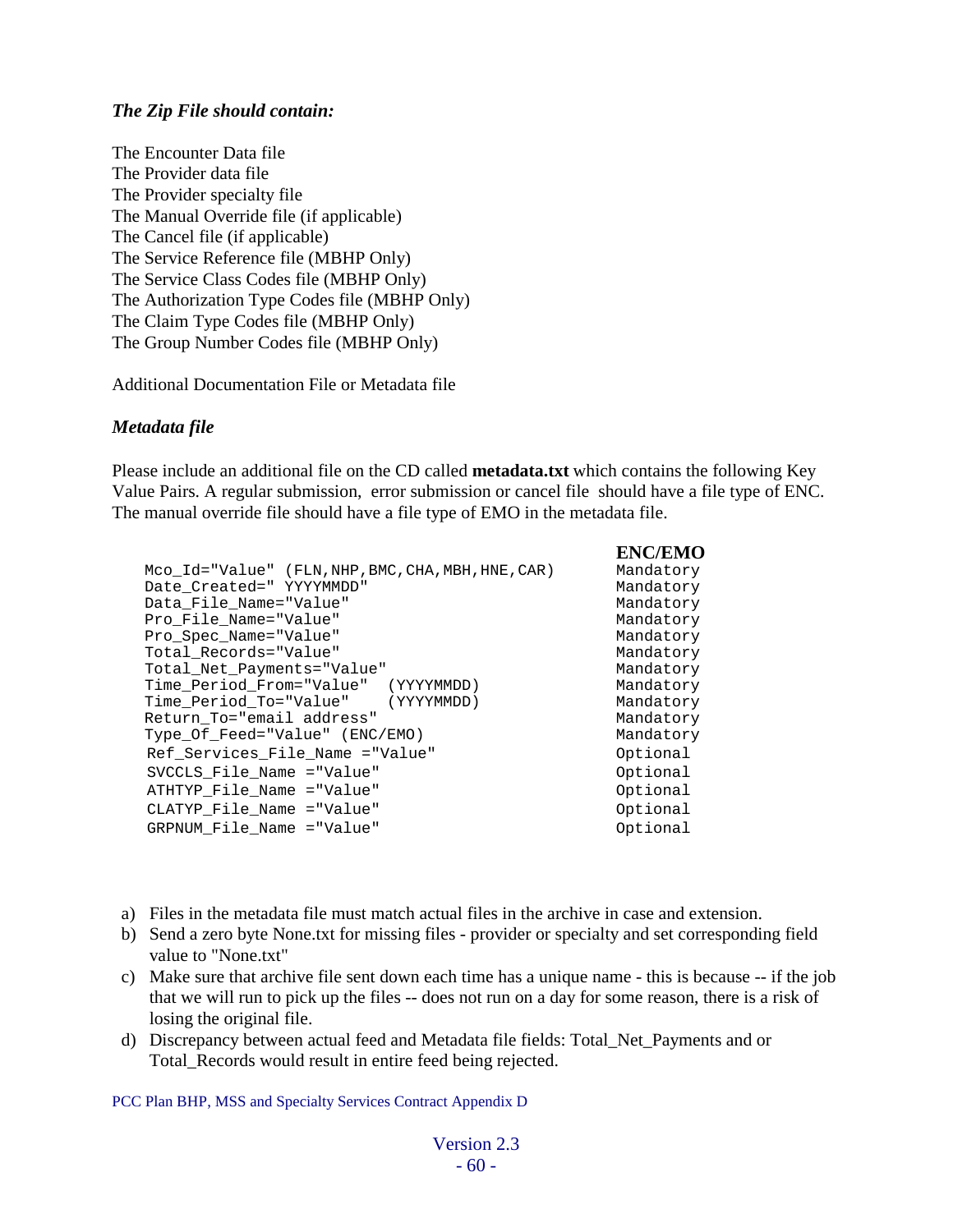- e) The key in the key-value pair (example Total\_Net\_Payments) must match in spelling to what is on the spec.
- f) From a processing perspective there is no difference between the original submission, an error file, a Cancel file or an Amendment file. All these types of submissions should use ENC as the type of feed.

#### *Secure FTP Server*

MassHealth has set up a Secure FTP server for exchanging data with the MCOs. Please follow procedures in SecFTPClient\_guide.doc for setting up the client. Details of the server are below:

Sever: virtualgateway01.ehs.state.ma.us ID currently set up: FLN, NHP, BMC, CHA & MBHP. Home directory: /home/<mco> : example /home/nhp Each home directory contains following sub directories:

- *ehs dw* : production folder for exchanging encounter data and error reports.
- *test\_masshealth*: used by MassHealth for testing purpose.
- *test mco* : available for mco to send any test files or adhoc data to MassHealth.

#### *Sending Encounter data*

Transfer encounter data with format and content as described in sections above -- to the production folder on the server. After the data transfer is complete, include a zero byte file called *mco\_done.txt.*. MassHealth jobs that will sweep the server looking for new data will first look for the existence of this done file, move data files and rename the done file to *mco\_done.txt.old*. Please refrain from sending file with the same name more than once to the server.

#### *Receiving Error reports*

After the data has been processed, an error zip file (beginning with err) will be posted to the production folder. A notification email will be sent to the email address provided in the Metadata feed. Please note that the error file will be available on the server for a period of 30 days. MassHealth may need to revise the retention period in the future, based on available disk space on the server. Due to occasional issues with email system, if you post a file and do not receive email message about the error file back in 3 business days, please contact MassHealth.

#### *CMS Internet Security Policy*

DATE OF ISSUANCE: November 24, 1998

#### SUBJECT:

 Internet Communications Security and Appropriate Use Policy and Guidelines for CMS Privacy Act-protected and other Sensitive CMS Information.

1. Purpose.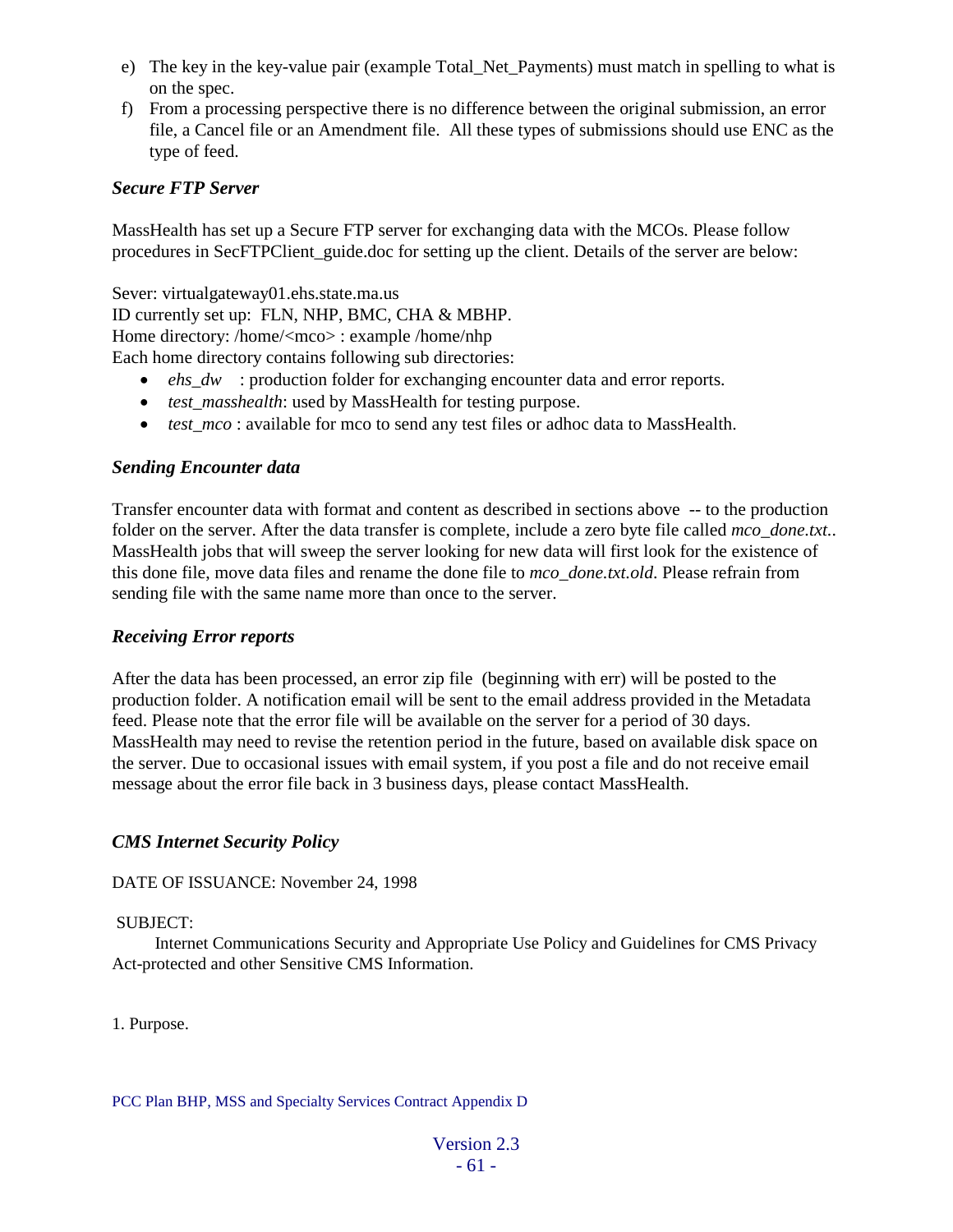This bulletin formalizes the policy and guidelines for the security and appropriate use of the Internet to transmit CMS Privacy Act-protected and other sensitive CMS information.

#### 2. Effective Date.

This bulletin is effective as of the date of issuance.

#### 3. Expiration Date.

This bulletin remains in effect until superseded or canceled.

4. Introduction.

The Internet is the fastest growing telecommunications medium in our history. This growth and the easy access it affords has significantly enhanced the opportunity to use advanced information technology for both the public and private sectors. It provides unprecedented opportunities for interaction and data sharing among health care providers, CMS contractors, CMS components, State agencies acting as CMS agents, Medicare and Medicaid beneficiaries, and researchers.

However, the advantages provided by the Internet come with a significantly greater element of risk to the confidentiality and integrity of information. The very nature of the Internet communication mechanisms means that security risks cannot be totally eliminated. Up to now, because of these security risks and the need to research security requirements vis-a-vis the Internet, CMS has prohibited the use of the Internet for the transmission of all CMS Privacy Act-protected and other sensitive CMS information by its components and Medicare/Medicaid partners, as well as other entities authorized to use this data.

The Privacy Act of 1974 mandates that federal information systems must protect the confidentiality of individually-identifiable data. Section 5 U.S.C. 552a (e) (10) of the Act is very clear; federal systems must: "...establish appropriate administrative, technical, and physical safeguards to insure the security and confidentiality of records and to protect against any anticipated threats or hazards to their security or integrity which could result in substantial harm, embarrassment, inconvenience, or unfairness to any individual on whom information is maintained." One of CMS's primary responsibilities is to assure the security of the Privacy Act-protected and other sensitive information it collects, produces, and disseminates in the course of conducting its operations. CMS views this responsibility as a covenant with its beneficiaries, personnel, and health care providers. This responsibility is also assumed by CMS's contractors, State agencies acting as CMS agents, other government organizations, as well as any entity that has been authorized access to CMS information resources as a party to a Data Release Agreement with CMS.

However, CMS is also aware that there is a growing demand for use of the Internet for inexpensive transmission of Privacy Act-protected and other sensitive information. CMS has a responsibility to accommodate this desire as long as it can be assured that proper steps are being taken to maintain an acceptable level of security for the information involved.

This issuance is intended to establish the basic security requirements that must be addressed for use of the Internet to transmit CMS Privacy Act-protected and/or other sensitive CMS information.

The term "CMS Privacy Act-protected Data and other sensitive CMS information" is used throughout this document. This phrase refers to data which, if disclosed, could result in harm to the agency or individual persons. Examples include: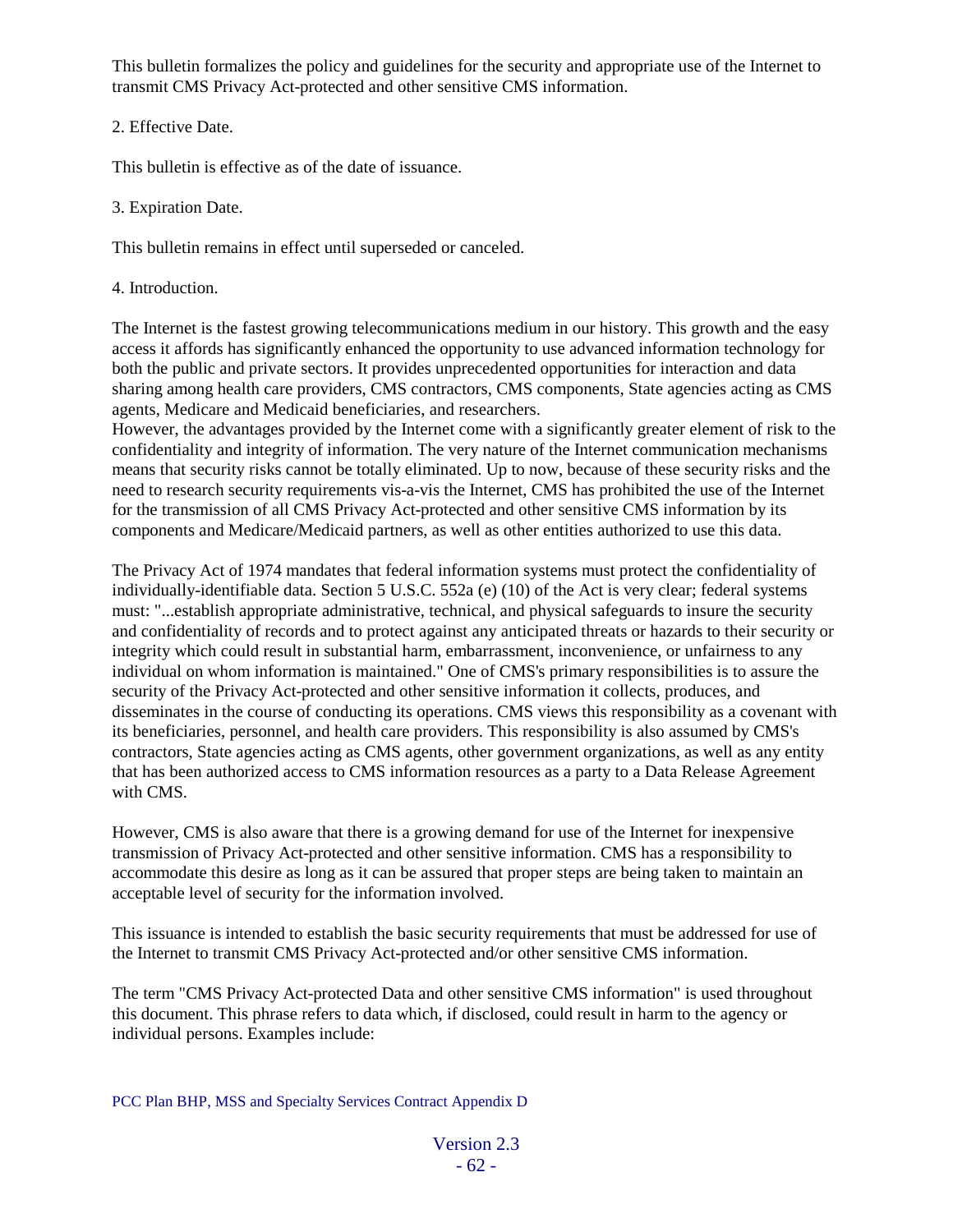All individually identifiable data held in systems of records. Also included are automated systems of records subject to the Privacy Act, which contain information that meets the qualifications for Exemption 6 of the Freedom of Information Act; i.e., for which unauthorized disclosure would constitute a "clearly unwarranted invasion of personal privacy" likely to lead to specific detrimental consequences for the individual in terms of financial, employment, medical, psychological, or social standing.

Payment information that is used to authorize or make cash payments to individuals or organizations. These data are usually stored in production application files and systems, and include benefits information, such as that found at the Social Security Administration (SSA), and payroll information. Such information also includes databases that the user has the authority and capability to use and/or alter. As modification of such records could cause an improper payment, these records must be adequately protected.

Proprietary information that has value in and of itself and which must be protected from unauthorized disclosure.

Computerized correspondence and documents that are considered highly sensitive and/or critical to an organization and which must be protected from unauthorized alteration and/or premature disclosure.

#### 5. Policy

This Guide establishes the fundamental rules and systems security requirements for the use of the Internet to transmit CMS Privacy Act-protected and other sensitive CMS information collected, maintained, and disseminated by CMS, its contractors, and agents.

It is permissible to use the Internet for transmission of CMS Privacy Act-protected and/or other sensitive CMS information, as long as an acceptable method of encryption is utilized to provide for confidentiality and integrity of this data, and that authentication or identification procedures are employed to assure that both the sender and recipient of the data are known to each other and are authorized to receive and decrypt such information. Detailed guidance is provided below in item 7.

#### 6. Scope.

This policy covers all systems or processes which use the Internet, or interface with the Internet, to transmit CMS Privacy Act-protected and/or other sensitive CMS information, including Virtual Private Network (VPN) and tunneling implementations over the Internet. Non-Internet Medicare/Medicaid data communications processes (e.g., use of private or value added networks) are not changed or affected by the Internet Policy.

This policy covers Internet data transmission only. It does not cover local data-at-rest or local host or network protections. Sensitive data-at-rest must still be protected by all necessary measures, in conformity with the guidelines/rules which govern the entity's possession of the data. Entities must use due diligence in exercising this responsibility.

Local site networks must also be protected against attack and penetration from the Internet with the use of firewalls and other protections. Such protective measures are outside the scope of this document, but are essential to providing adequate local security for data and the local networks and ADP systems which support it.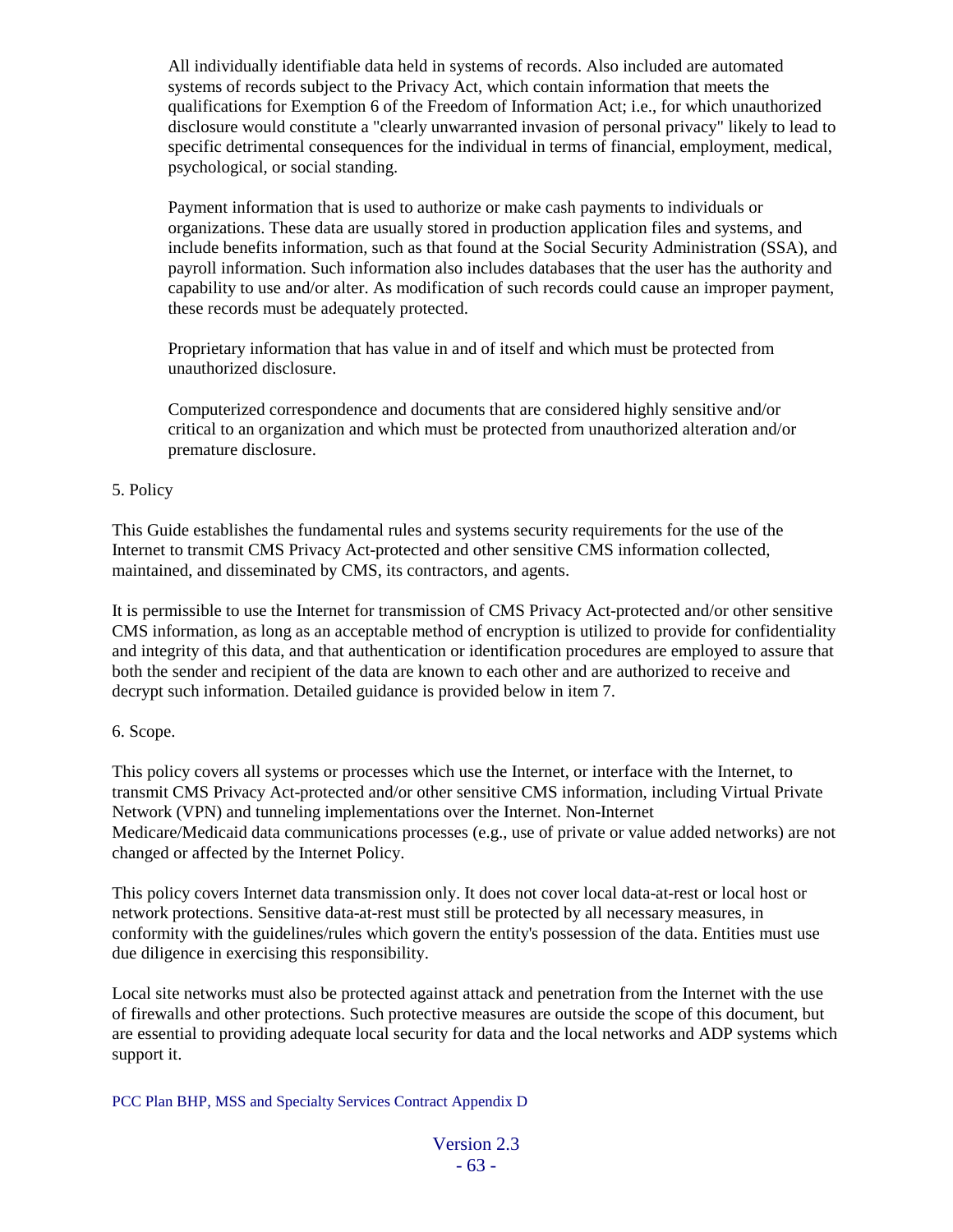#### 7. Acceptable Methods

CMS Privacy Act-protected and/or other sensitive CMS information sent over the Internet must be accessed only by authorized parties. Technologies that allow users to prove they are who they say they are (authentication or identification) and the organized scrambling of data (encryption) to avoid inappropriate disclosure or modification must be used to insure that data travels safely over the Internet and is only disclosed to authorized parties. Encryption must be at a sufficient level of security to protect against the cipher being readily broken and the data compromised. The length of the key and the quality of the encryption framework and algorithm must be increased over time as new weaknesses are discovered and processing power increases.

User authentication or identification must be coupled with the encryption and data transmission processes to be certain that confidential data is delivered only to authorized parties. There are a number of effective means for authentication or identification which are sufficiently trustworthy to be used, including both in-band authentication and out-of-band identification methods. Passwords may be sent over the Internet only when encrypted.

(footnote)1 We note that the Health Insurance Portability and Accountability Act of 1966 (HIPAA) calls for stringent security protection for electronic health information both while maintained and while in transmission. The proposed Security Standard called for by HIPAA was published in the Federal Register on August 12, 1998. The public had until October 13, 1998, to comment on the proposed regulation. Based on public comments, a final regulation is planned for late 1999. Policy guidance contained in this bulletin is consistent with the proposed HIPAA security requirements.

#### ENCRYPTION MODELS AND APPROACHES

Figure 1 depicts three generalized configurations of connectivity to the Internet. The generic model is not intended to be a literal mirror of the actual Internet interface configuration, but is intended to show that the encryption process takes place prior to information being presented to the Internet for transmission, and the decryption process after reception from the Internet. A large organization would be very likely to have the Internet Server/Gateway on their premises while a small organization would likely have only the Internet Client, e.g., a browser, on premises with the Internet Server at an Internet Service Provider (ISP). The Small User and Large User examples offer a more detailed depiction of the functional relationships involved.

The Encryption/Decryption process depicted graphically represents a number of different approaches. This process could involve encryption of files prior to transmittal, or it could be implemented through hardware or software functionality. The diagram does not intend to dictate how the process is to be accomplished, only that it must take place prior to introduction to the Internet. The "Boundary" on the diagrams represents the point at which security control passes from the local user. It lies on the user side of the Internet Server and may be at a local site or at an Internet Service Provider depending upon the configuration.

#### FIGURE 1: INTERNET COMMUNICATIONS EXAMPLES in PDF.

#### Acceptable Approaches to Internet Usage

The method(s) employed by all users of CMS Privacy Act-protected and/or other sensitive CMS information must come under one of the approaches to encryption and at least one of the authentication or identification approaches. The use of multiple authentication or identification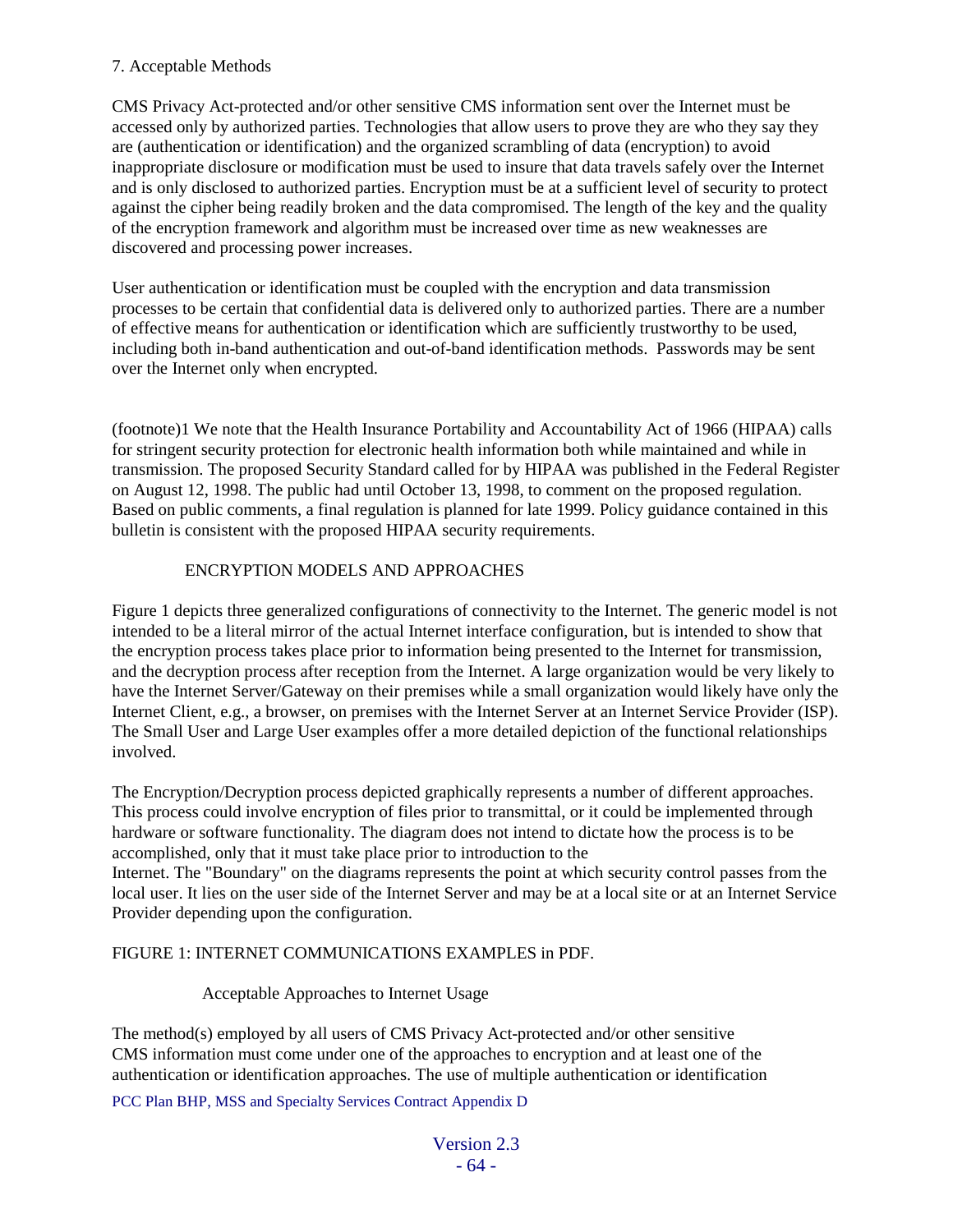approaches is also permissible. These approaches are as generic as possible and as open to specific implementations as possible, to provide maximum user flexibility within the allowable limits of security and manageability.

Note the distinction that is made between the processes of "authentication" and "identification". In this Internet Policy, the terms "Authentication" and "Identification" are used in the following sense. They should not be interpreted as terms of art from any other source. Authentication refers to generally automated and formalized methods of establishing the authorized nature of a communications partner over the Internet communications data channel itself, generally called an "in-band process." Identification refers to less formal methods of establishing the authorized nature of a

communications partner, which are usually manual, involve human interaction, and do not use the Internet data channel itself, but another "out-of-band" path such as the telephone or US mail.

The listed approaches provide encryption and authentication/identification techniques which are acceptable for use in safeguarding CMS Privacy Act-protected and/or other sensitive CMS information when it is transmitted over the Internet.

In summary, a complete Internet communications implementation must include adequate encryption, employment of authentication or identification of communications partners, and a management scheme to incorporate effective password/key management systems.

#### ACCEPTABLE ENCRYPTION APPROACHES

Note: As of November 1998, a level of encryption protection equivalent to that provided by an algorithm such as Triple 56 bit DES (defined as 112 bit equivalent) for symmetric encryption, 1024 bit algorithms for asymmetric systems, and 160 bits for the emerging Elliptical Curve systems is recognized by CMS as minimally acceptable. CMS reserves the right to increase these minimum levels when deemed necessary by advances in techniques and capabilities associated with the processes used by attackers to break encryption (for example, a brute-force exhaustive search).

#### HARDWARE-BASED ENCRYPTION:

1.Hardware encryptors - While likely to be reserved for the largest traffic volumes to a very limited number of Internet sites, such symmetric password "private" key devices (such as link encryptors) are acceptable.

SOFTWARE-BASED ENCRYPTION:

- 2.Secure Sockets Layer (SSL) (Sometimes referred to as Transport Layer Security TLS) implementations - At a minimum SSL level of Version 3.0, standard commercial implementations of PKI, or some variation thereof, implemented in the Secure Sockets Layer are acceptable.
- 3.S-MIME Standard commercial implementations of encryption in the e-mail layer are acceptable.
- 4.In-stream Encryption implementations in the transport layer, such as pre-agreed passwords, are acceptable.
- 5.Offline Encryption/decryption of files at the user sites before entering the data communications process is acceptable. These encrypted files would then be attached to or enveloped (tunneled) within an unencrypted header and/or transmission.

#### ACCEPTABLE AUTHENTICATION APPROACHES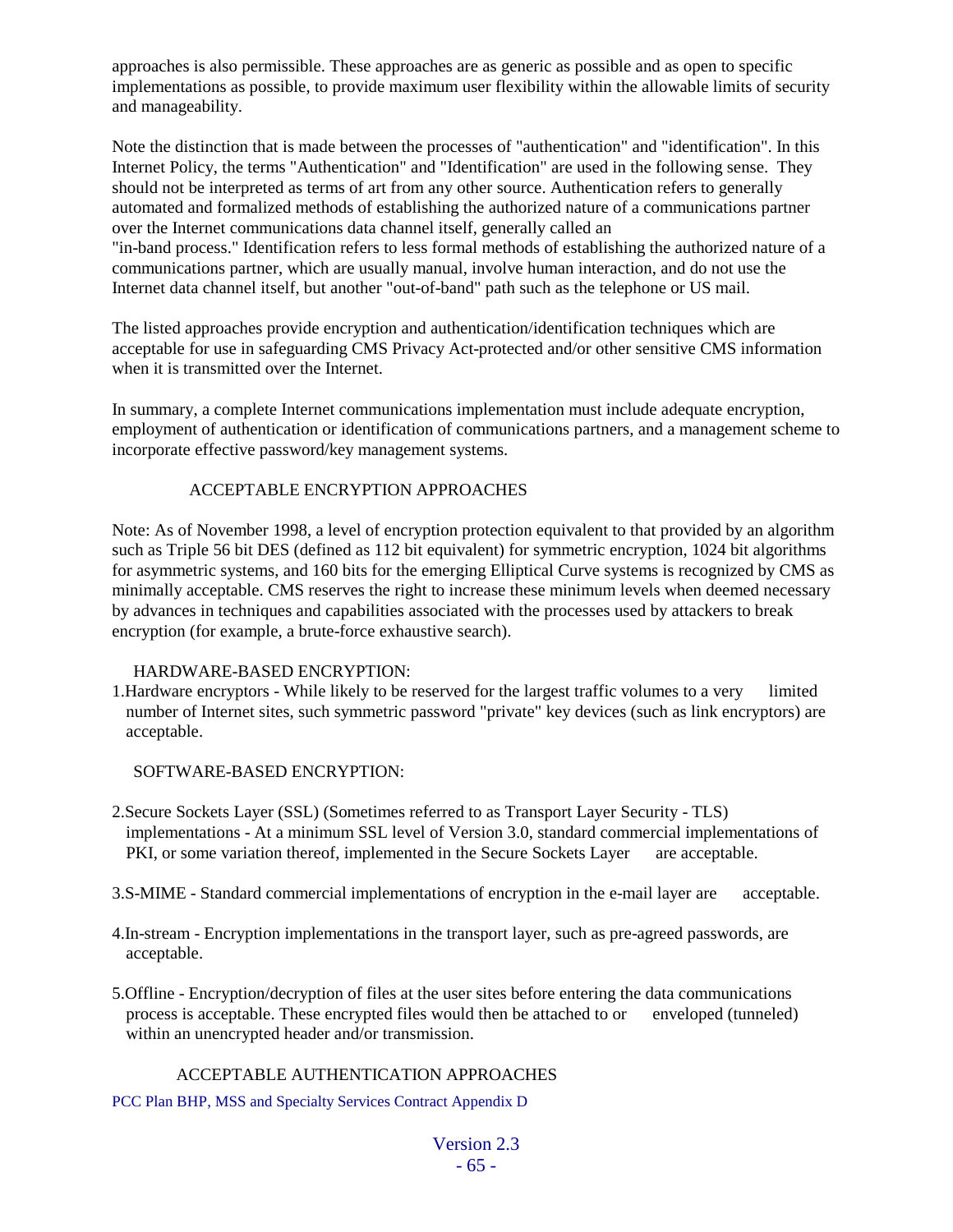AUTHENTICATION (This function is accomplished over the Internet, and is referred to as an "in-band" process.)

- 1. Formal Certificate Authority-based use of digital certificates is acceptable.
- 2. Locally-managed digital certificates are acceptable, providing all parties to the communication are covered by the certificates.
- 3. Self-authentication, as in internal control of symmetric "private" keys, is acceptable.
- 4. Tokens or "smart cards" are acceptable for authentication. In-band tokens involve overall network control of the token database for all parties.

#### ACCEPTABLE IDENTIFICATION APPROACHES

IDENTIFICATION (The process of identification takes place outside of the Internet connection and is referred to as an "out-of-band" process.)

- 1. 1.Telephonic identification of users and/or password exchange is acceptable.
- 2. Exchange of passwords and identities by U.S. Certified Mail is acceptable.
- 3. Exchange of passwords and identities by bonded messenger is acceptable.
- 4. Direct personal contact exchange of passwords and identities between users is acceptable.
- 5. Tokens or "smart cards" are acceptable for identification. Out-of-band tokens involve local control of the token databases with the local authenticated server vouching for specific local users.

#### 8. REQUIREMENTS AND AUDITS

Each organization that uses the Internet to transmit CMS Privacy Act-protected and/or other sensitive CMS information will be expected to meet the stated requirements set forth in this document.

All organizations subject to OMB Circular A-130 are required to have a Security Plan. All such organizations must modify their Security Plan to detail the methodologies and protective measures if they decide to use the Internet for transmittal of CMS Privacy Act-protected and/or other sensitive CMS information, and to adequately test implemented measures.

CMS reserves the right to audit any organization's implementation of, and/or adherence to the requirements, as stated in this policy. This includes the right to require that any organization utilizing the Internet for transmission of CMS Privacy Act-protected and/or other sensitive information submit documentation to demonstrate that they meet these requirements.

#### 9. ACKNOWLEDGMENT OF INTENT

Organizations desiring to use the Internet for transmittal of CMS Privacy Act-protected and/or other sensitive CMS information must notify CMS of this intent. An e-mail address is provided below to be used for this acknowledgment. An acknowledgment must include the following information: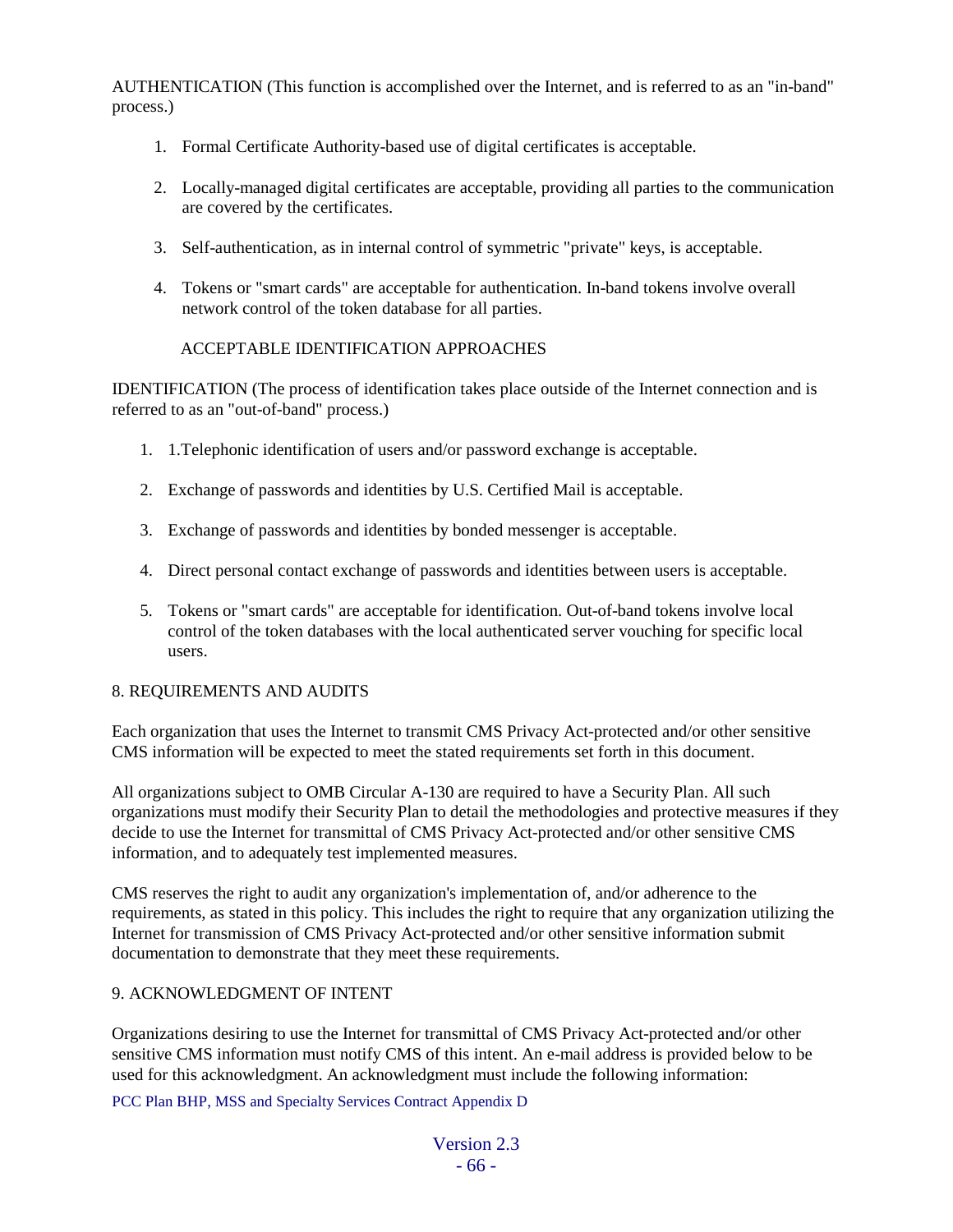Name of Organization Address of Organization Type/Nature of Information being transmitted Name of Contact (e.g., CIO or accountable official) Contact's telephone number and e-mail address

For submission of acknowledgment of intent, send an e-mail to: internetsecurity@CMS.gov. Internal CMS elements must proceed through the usual CMS system and project development process.

#### 10. POINT OF CONTACT

For questions or comment, write to:

 Office of Information Services, CMS Security and Standards Group Division of CMS Enterprise Standards -Internet 7500 Security Boulevard Baltimore, MD 21244

Also, check out the Security Policy FAQs

Return to Information Clearinghouse Listing

Last Updated January 31, 2001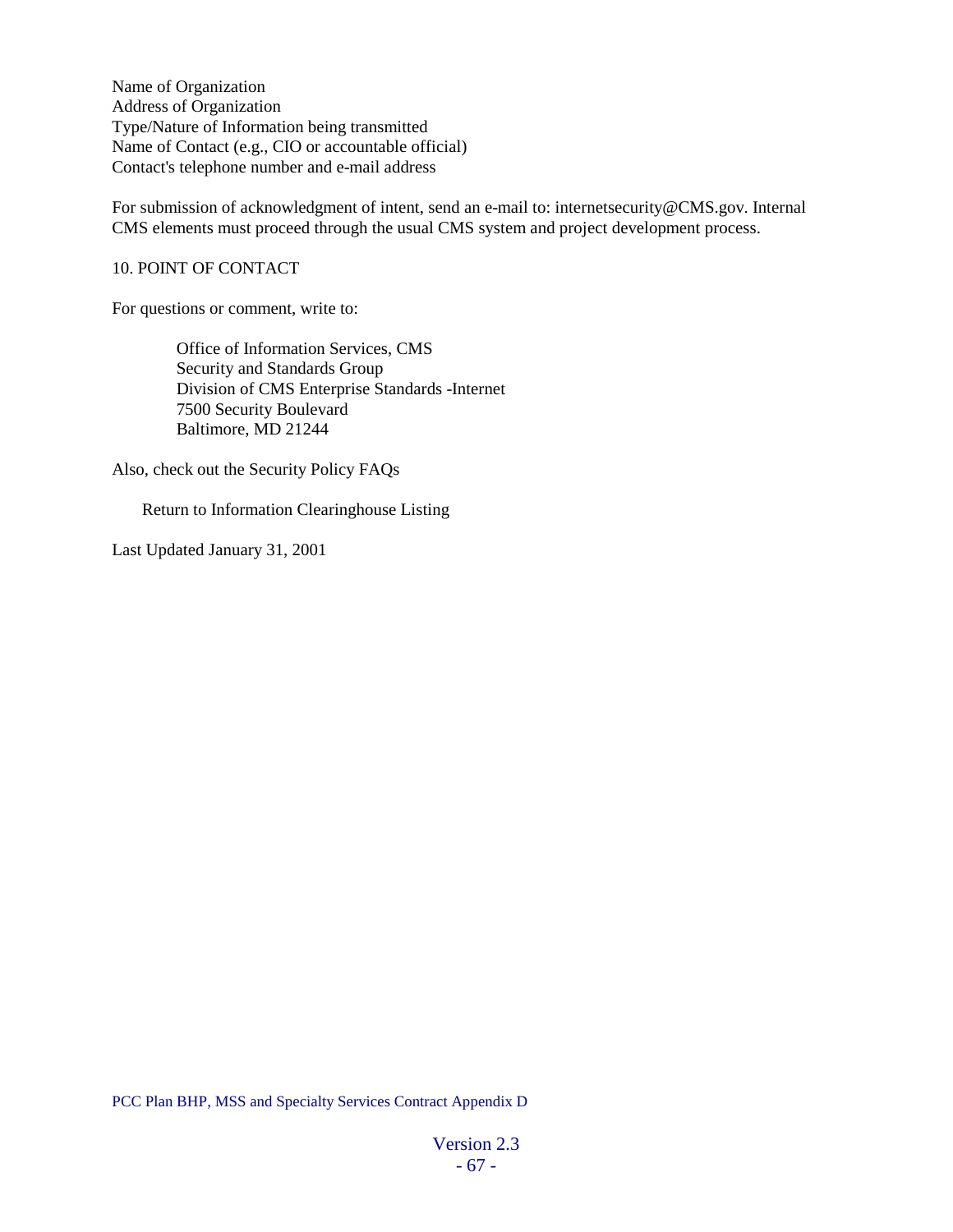## **7.0 Standard Data Values**

#### *Contents*

This section contains tables that identify the standard coding structures for several of the encounter data fields.

#### *Use of Standard Data Values*

The tables list all of the standard data values for the fields, with descriptions.

Standard data values are given for the following tables:

|         | Table A | Admit Type (UB)                                                                                                         |       |
|---------|---------|-------------------------------------------------------------------------------------------------------------------------|-------|
|         | Table B | Admit Source (UB)                                                                                                       |       |
|         | Table C | Place of Service (CMS 1500)                                                                                             |       |
|         | Table D | Place of Service (from UB Type of Bill)                                                                                 |       |
|         | Table E | Discharge Status (UB Patient Status)                                                                                    |       |
|         | Table F | Type of Service (CMS 1500)                                                                                              |       |
|         | Table G | Servicing Provider Type                                                                                                 |       |
|         | Table H | Servicing Provider Specialty (CMS 1500)                                                                                 |       |
|         | Table I | <b>Service Category</b><br>I-A: MCO<br>$I-B:SCO$<br>I-D: ICO                                                            |       |
| Table K |         | Bill Classifications – (UB Bill Classification, $3rd$ digit)<br>The abbreviation NEC after a description stands for Not | Note: |

**Elsewhere Classified**.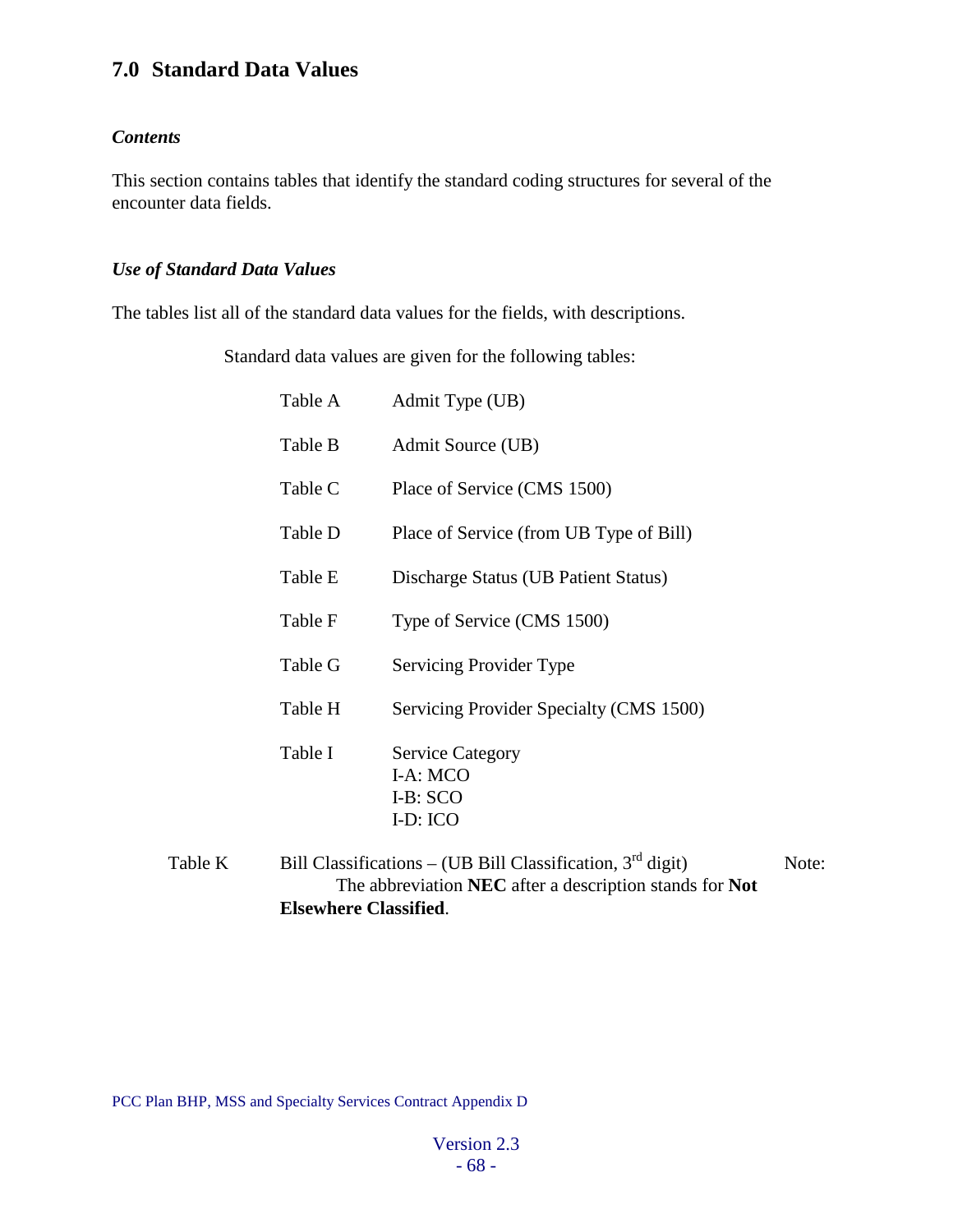### **TABLE A Type of Admission (UB)**

| Value                    | <b>Definition</b>                       |
|--------------------------|-----------------------------------------|
|                          | Emergency                               |
| 2                        | Urgent                                  |
| 3                        | Elective                                |
| 4                        | Newborn                                 |
| $\overline{\phantom{1}}$ | <b>Trauma Center</b>                    |
| 6-8                      | <b>Reserved for National Assignment</b> |

9 Information not available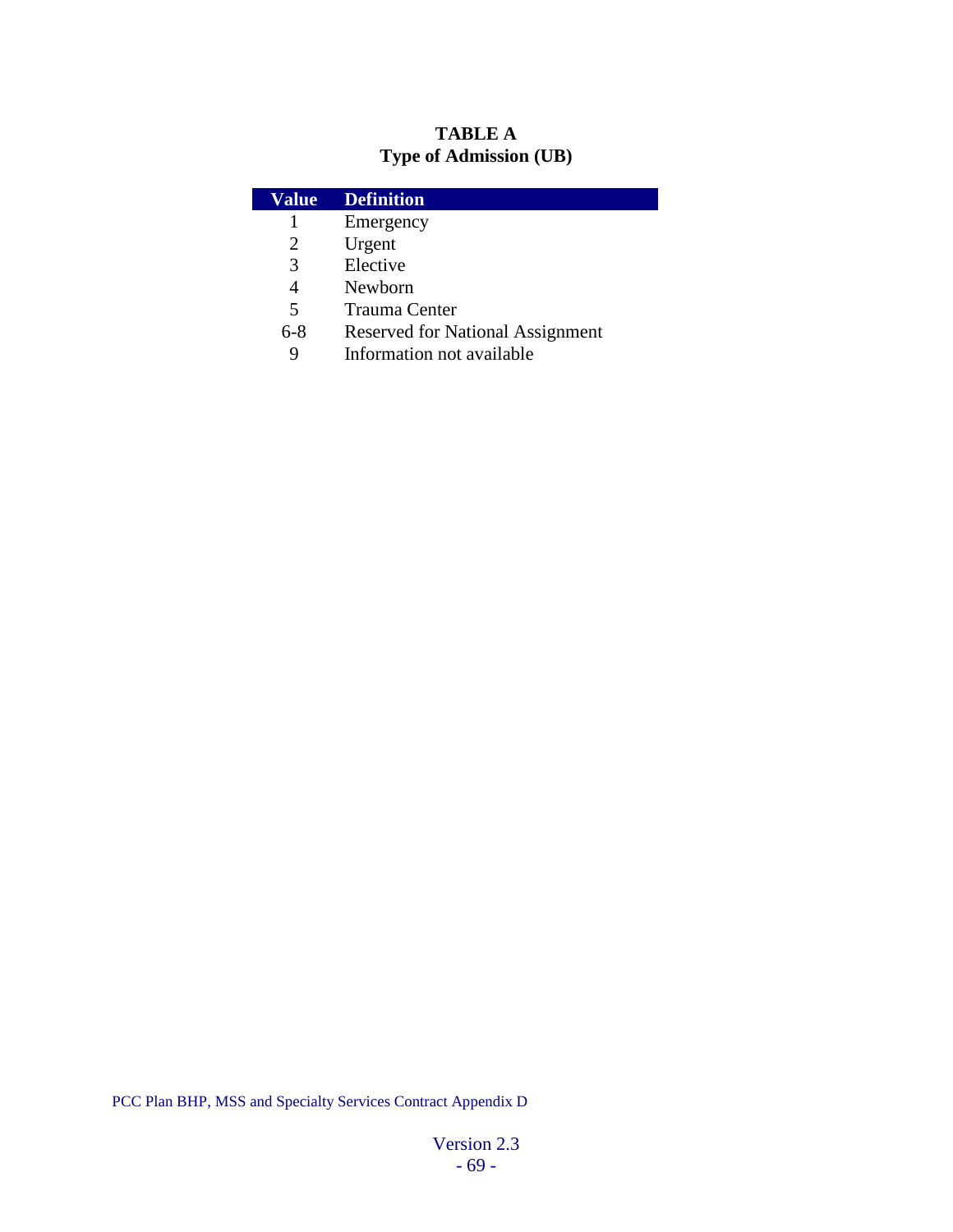#### **TABLE B Source of Admission (UB)**

| Value | <b>Description</b>                    |
|-------|---------------------------------------|
| 1     | Physician Referral                    |
| 2     | <b>Clinic/Outpatient Referral</b>     |
| 3     | <b>HMO</b> Referral                   |
| 4     | <b>Transfer from Hospital</b>         |
| 5     | <b>Transfer from SNF</b>              |
| 6     | <b>Transfer from another Facility</b> |
| 7     | <b>Emergency Room</b>                 |
| 8     | Court/Law Enforcement                 |
| 9     | Information not available             |
|       |                                       |

### **For Newborns**

# **Value Description**

- 1 Normal Delivery<br>2 Premature Deliver
- 2 Premature Delivery<br>3 Sick Baby
- Sick Baby
- 4 Extramural Birth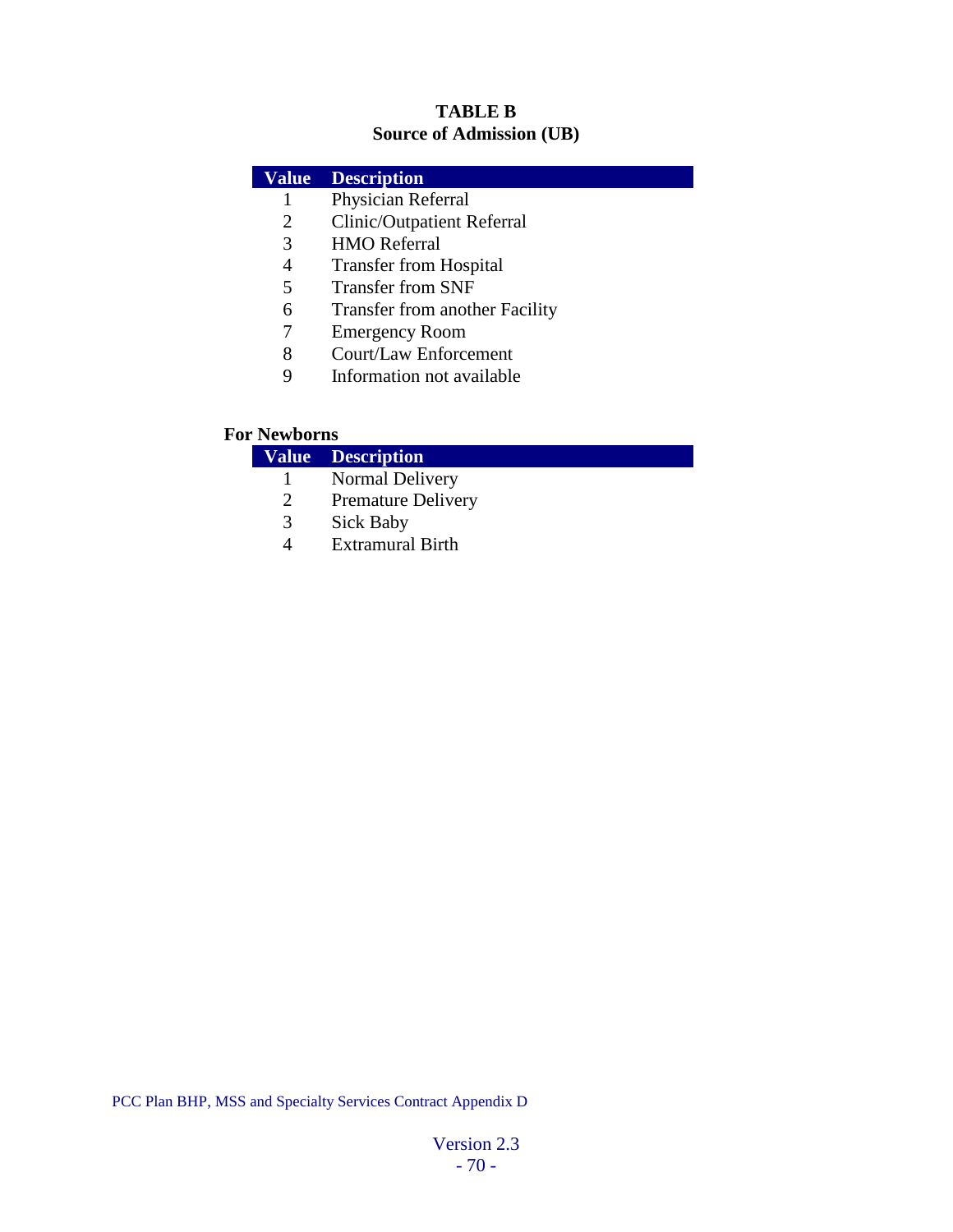### **TABLE C Place of Service (HCFA 1500)** last updated November 1, 2009

| Value  | Place of<br><b>Service Name</b>                             | <b>Place of Service Description</b>                                                                                                                                                                                                                                                                                                                      |
|--------|-------------------------------------------------------------|----------------------------------------------------------------------------------------------------------------------------------------------------------------------------------------------------------------------------------------------------------------------------------------------------------------------------------------------------------|
| 01     | Pharmacy**                                                  | A facility or location where drugs and other medically related items and<br>services are sold, dispensed, or otherwise provided directly to patients.<br>(effective $10/1/05$ )                                                                                                                                                                          |
| 02     | Unassigned                                                  | N/A                                                                                                                                                                                                                                                                                                                                                      |
| 03     | School                                                      | A facility whose primary purpose is education.                                                                                                                                                                                                                                                                                                           |
| 04     | Homeless Shelter                                            | A facility or location whose primary purpose is to provide temporary<br>housing to homeless individuals (e.g., emergency shelters, individual or<br>family shelters).                                                                                                                                                                                    |
| 05     | <b>Indian Health</b><br>Service Free-<br>standing Facility  | A facility or location, owned and operated by the Indian Health Service,<br>which provides diagnostic, therapeutic (surgical and non-surgical), and<br>rehabilitation services to American Indians and Alaska Natives who do not<br>require hospitalization.                                                                                             |
| 06     | <b>Indian Health</b><br>Service Provider-<br>based Facility | A facility or location, owned and operated by the Indian Health Service,<br>which provides diagnostic, therapeutic (surgical and non-surgical), and<br>rehabilitation services rendered by, or under the supervision of, physicians<br>to American Indians and Alaska Natives admitted as inpatients or<br>outpatients.                                  |
| 07     | Tribal 638<br>Free-standing<br>Facility                     | A facility or location owned and operated by a federally recognized<br>American Indian or Alaska Native tribe or tribal organization under a 638<br>agreement, which provides diagnostic, therapeutic (surgical and non-<br>surgical), and rehabilitation services to tribal members who do not require<br>hospitalization.                              |
| 08     | Tribal 638<br>Provider-based<br>Facility                    | A facility or location owned and operated by a federally recognized<br>American Indian or Alaska Native tribe or tribal organization under a 638<br>agreement, which provides diagnostic, therapeutic (surgical and non-<br>surgical), and rehabilitation services to tribal members admitted as<br>inpatients or outpatients.                           |
| 09     | Prison-<br>Correctional<br>Facility                         | A prison, jail, reformatory, work farm, detention center, or any other similar<br>facility maintained by either Federal, State or local authorities for the<br>purpose of confinement or rehabilitation of adult or juvenile criminal<br>offenders. (effective 7/1/06)                                                                                   |
| $10\,$ | Unassigned                                                  | N/A                                                                                                                                                                                                                                                                                                                                                      |
| 11     | Office                                                      | Location, other than a hospital, skilled nursing facility (SNF), military<br>treatment facility, community health center, State or local public health<br>clinic, or intermediate care facility (ICF), where the health professional<br>routinely provides health examinations, diagnosis, and treatment of illness<br>or injury on an ambulatory basis. |
| 12     | Home                                                        | Location, other than a hospital or other facility, where the patient receives<br>care in a private residence.                                                                                                                                                                                                                                            |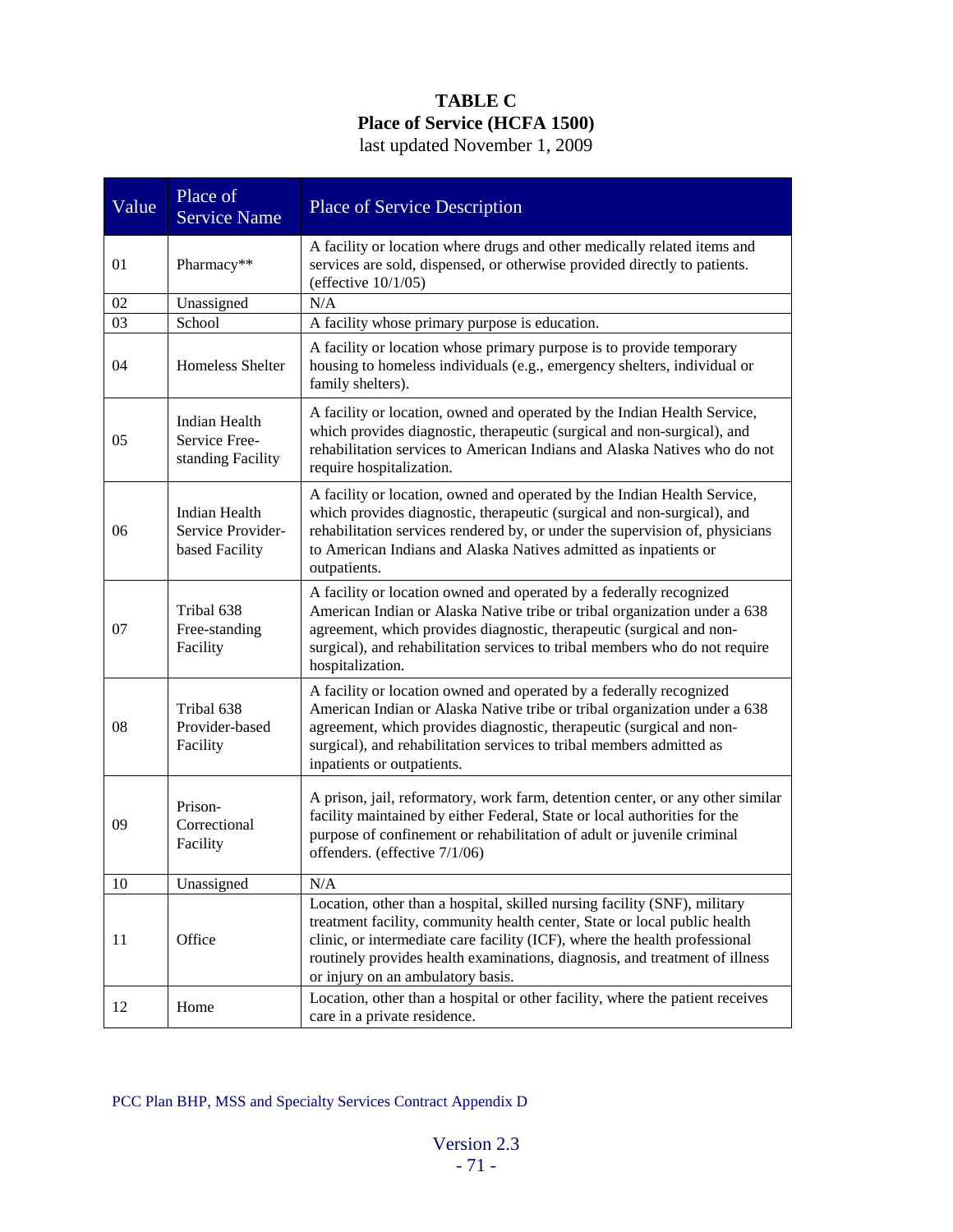| 13    | <b>Assisted Living</b><br>Facility            | Congregate residential facility with self-contained living units providing<br>assessment of each resident's needs and on-site support 24 hours a day, 7<br>days a week, with the capacity to deliver or arrange for services including<br>some health care and other services. (effective 10/1/03)                                                                                     |
|-------|-----------------------------------------------|----------------------------------------------------------------------------------------------------------------------------------------------------------------------------------------------------------------------------------------------------------------------------------------------------------------------------------------------------------------------------------------|
| Value | Place of<br><b>Service Name</b>               | <b>Place of Service Description</b>                                                                                                                                                                                                                                                                                                                                                    |
| 14    | Group Home*                                   | A residence, with shared living areas, where clients receive supervision and<br>other services such as social and/or behavioral services, custodial service,<br>and minimal services (e.g., medication administration).                                                                                                                                                                |
| 15    | Mobile Unit                                   | A facility/unit that moves from place-to-place equipped to provide<br>preventive, screening, diagnostic, and/or treatment services.                                                                                                                                                                                                                                                    |
| 16    | Temporary<br>Lodging                          | A short term accommodation such as a hotel, camp ground, hostel,<br>cruise ship or resort where the patient receives care, and which is not<br>identified by any other POS code.                                                                                                                                                                                                       |
| 17    | <b>Walk-in Retail</b><br><b>Health Clinic</b> | A walk-in health clinic, other than an office, urgent care facility,<br>pharmacy or independent clinic and not described by any other Place of<br>Service code, that is located within a retail operation and provides, on<br>an ambulatory basis, preventive and primary care services. (This code<br>is available for use immediately with a final effective date of May 1,<br>2010) |
| 18-19 | Unassigned                                    | N/A                                                                                                                                                                                                                                                                                                                                                                                    |
| 20    | <b>Urgent Care</b><br>Facility                | Location, distinct from a hospital emergency room, an office, or a clinic,<br>whose purpose is to diagnose and treat illness or injury for unscheduled,<br>ambulatory patients seeking immediate medical attention.                                                                                                                                                                    |
| 21    | <b>Inpatient Hospital</b>                     | A facility, other than psychiatric, which primarily provides diagnostic,<br>therapeutic (both surgical and nonsurgical), and rehabilitation services by,<br>or under, the supervision of physicians to patients admitted for a variety of<br>medical conditions.                                                                                                                       |
| 22    | Outpatient<br>Hospital                        | A portion of a hospital which provides diagnostic, therapeutic (both surgical<br>and nonsurgical), and rehabilitation services to sick or injured persons who<br>do not require hospitalization or institutionalization.                                                                                                                                                               |
| 23    | <b>Emergency Room</b><br>- Hospital           | A portion of a hospital where emergency diagnosis and treatment of illness<br>or injury is provided.                                                                                                                                                                                                                                                                                   |
| 24    | Ambulatory<br><b>Surgical Center</b>          | A freestanding facility, other than a physician's office, where surgical and<br>diagnostic services are provided on an ambulatory basis.                                                                                                                                                                                                                                               |
| 25    | <b>Birthing Center</b>                        | A facility, other than a hospital's maternity facilities or a physician's office,<br>which provides a setting for labor, delivery, and immediate post-partum<br>care as well as immediate care of new born infants.                                                                                                                                                                    |
| 26    | Military<br><b>Treatment Facility</b>         | A medical facility operated by one or more of the Uniformed Services.<br>Military Treatment Facility (MTF) also refers to certain former U.S. Public<br>Health Service (USPHS) facilities now designated as Uniformed Service<br>Treatment Facilities (USTF).                                                                                                                          |
| 27-30 | Unassigned                                    | N/A                                                                                                                                                                                                                                                                                                                                                                                    |
| 31    | <b>Skilled Nursing</b><br>Facility            | A facility which primarily provides inpatient skilled nursing care and<br>related services to patients who require medical, nursing, or rehabilitative<br>services but does not provide the level of care or treatment available in a<br>hospital.                                                                                                                                     |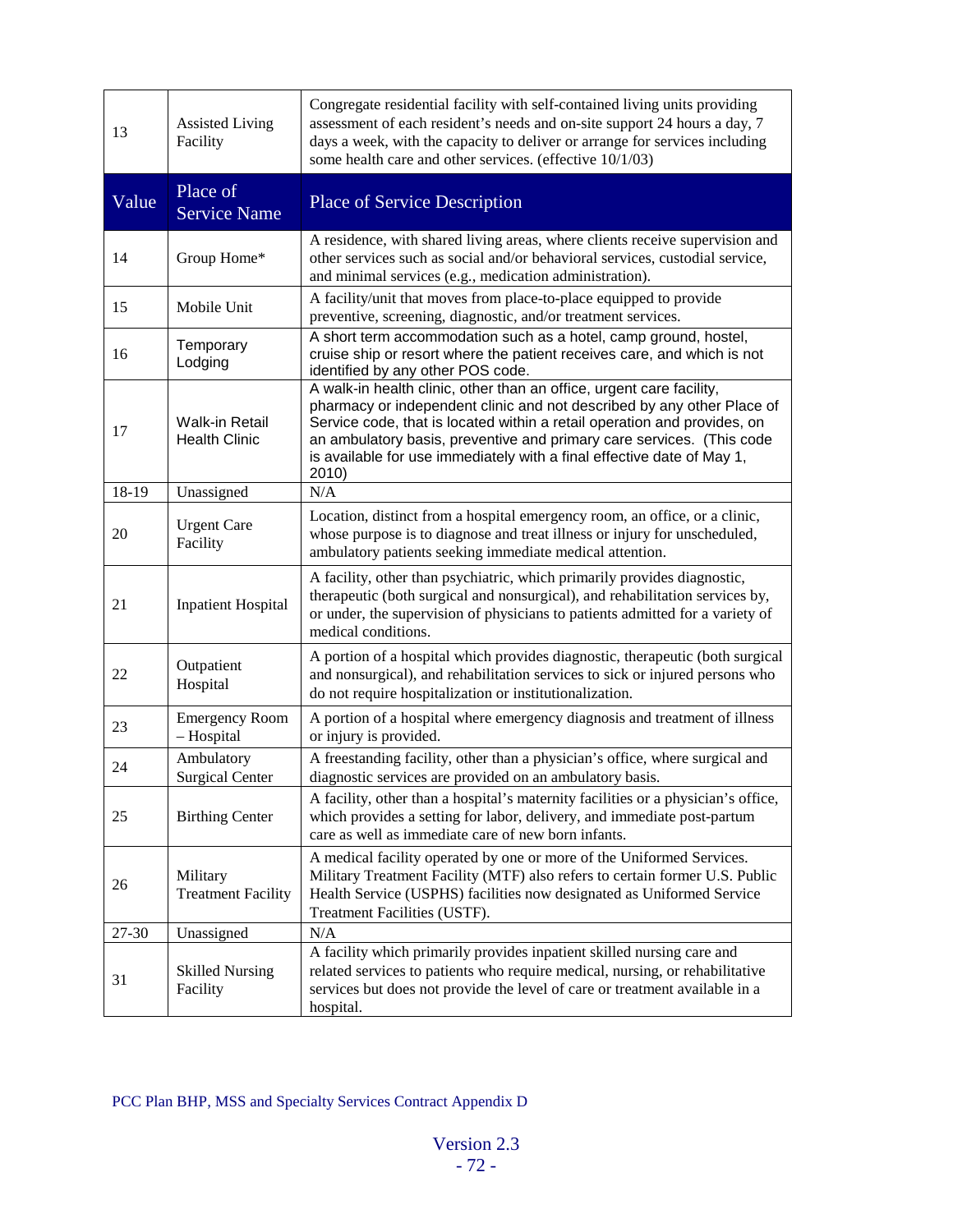| 32    | <b>Nursing Facility</b>                                | A facility which primarily provides to residents skilled nursing care and<br>related services for the rehabilitation of injured, disabled, or sick persons,<br>or, on a regular basis, health-related care services above the level of<br>custodial care to other than mentally retarded individuals.                                                                                                                                                                                                                                                                                                                                                                      |
|-------|--------------------------------------------------------|----------------------------------------------------------------------------------------------------------------------------------------------------------------------------------------------------------------------------------------------------------------------------------------------------------------------------------------------------------------------------------------------------------------------------------------------------------------------------------------------------------------------------------------------------------------------------------------------------------------------------------------------------------------------------|
| 33    | <b>Custodial Care</b><br>Facility                      | A facility which provides room, board and other personal assistance<br>services, generally on a long-term basis, and which does not include a<br>medical component.                                                                                                                                                                                                                                                                                                                                                                                                                                                                                                        |
| 34    | Hospice                                                | A facility, other than a patient's home, in which palliative and supportive<br>care for terminally ill patients and their families are provided.                                                                                                                                                                                                                                                                                                                                                                                                                                                                                                                           |
| Value | Place of<br><b>Service Name</b>                        | <b>Place of Service Description</b>                                                                                                                                                                                                                                                                                                                                                                                                                                                                                                                                                                                                                                        |
| 35-40 | Unassigned                                             | N/A                                                                                                                                                                                                                                                                                                                                                                                                                                                                                                                                                                                                                                                                        |
| 41    | Ambulance -<br>Land                                    | A land vehicle specifically designed, equipped and staffed for lifesaving<br>and transporting the sick or injured.                                                                                                                                                                                                                                                                                                                                                                                                                                                                                                                                                         |
| 42    | Ambulance – Air<br>or Water                            | An air or water vehicle specifically designed, equipped and staffed for<br>lifesaving and transporting the sick or injured.                                                                                                                                                                                                                                                                                                                                                                                                                                                                                                                                                |
| 43-48 | Unassigned                                             | N/A                                                                                                                                                                                                                                                                                                                                                                                                                                                                                                                                                                                                                                                                        |
| 49    | Independent<br>Clinic                                  | A location, not part of a hospital and not described by any other Place of<br>Service code, that is organized and operated to provide preventive,<br>diagnostic, therapeutic, rehabilitative, or palliative services to outpatients<br>only. (effective 10/1/03)                                                                                                                                                                                                                                                                                                                                                                                                           |
| 50    | Federally<br>Qualified Health<br>Center                | A facility located in a medically underserved area that provides Medicare<br>beneficiaries preventive primary medical care under the general direction of<br>a physician.                                                                                                                                                                                                                                                                                                                                                                                                                                                                                                  |
| 51    | Inpatient<br>Psychiatric<br>Facility                   | A facility that provides inpatient psychiatric services for the diagnosis and<br>treatment of mental illness on a 24-hour basis, by or under the supervision<br>of a physician.                                                                                                                                                                                                                                                                                                                                                                                                                                                                                            |
| 52    | Psychiatric<br>Facility-Partial<br>Hospitalization     | A facility for the diagnosis and treatment of mental illness that provides a<br>planned therapeutic program for patients who do not require full time<br>hospitalization, but who need broader programs than are possible from<br>outpatient visits to a hospital-based or hospital-affiliated facility.                                                                                                                                                                                                                                                                                                                                                                   |
| 53    | Community<br>Mental Health<br>Center                   | A facility that provides the following services: outpatient services, including<br>specialized outpatient services for children, the elderly, individuals who are<br>chronically ill, and residents of the CMHC's mental health services area<br>who have been discharged from inpatient treatment at a mental health<br>facility; 24 hour a day emergency care services; day treatment, other partial<br>hospitalization services, or psychosocial rehabilitation services; screening<br>for patients being considered for admission to State mental health facilities<br>to determine the appropriateness of such admission; and consultation and<br>education services. |
| 54    | Intermediate Care<br>Facility/Mentally<br>Retarded     | A facility which primarily provides health-related care and services above<br>the level of custodial care to mentally retarded individuals but does not<br>provide the level of care or treatment available in a hospital or SNF.                                                                                                                                                                                                                                                                                                                                                                                                                                          |
| 55    | Residential<br>Substance<br>AbuseTreatment<br>Facility | A facility which provides treatment for substance (alcohol and drug) abuse<br>to live-in residents who do not require acute medical care. Services include<br>individual and group therapy and counseling, family counseling, laboratory<br>tests, drugs and supplies, psychological testing, and room and board.                                                                                                                                                                                                                                                                                                                                                          |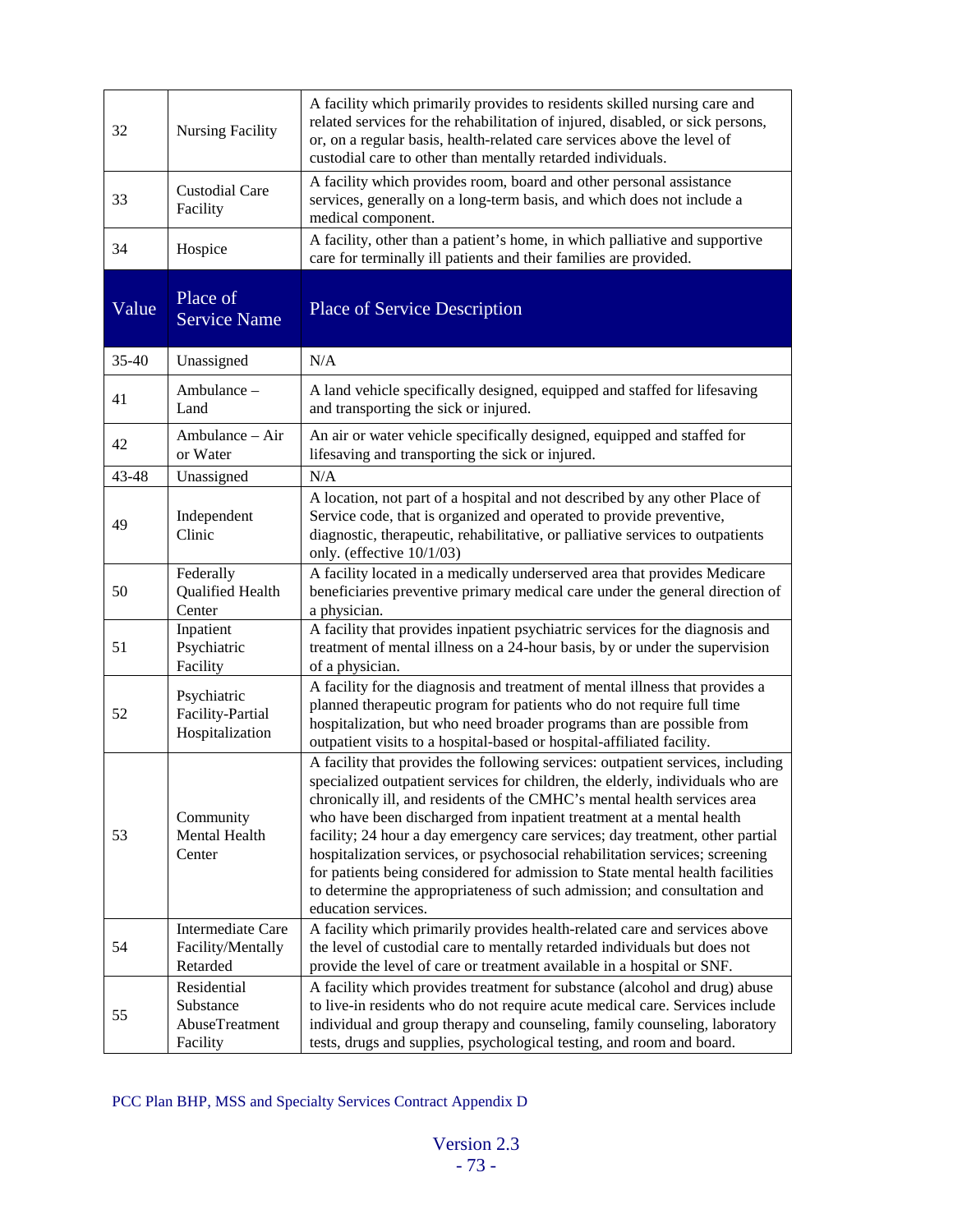| 56    | Psychiatric<br>Residential<br><b>Treatment Center</b>          | A facility or distinct part of a facility for psychiatric care which provides a<br>total 24-hour therapeutically planned and professionally staffed group living<br>and learning environment.                                                                                                                                                                               |
|-------|----------------------------------------------------------------|-----------------------------------------------------------------------------------------------------------------------------------------------------------------------------------------------------------------------------------------------------------------------------------------------------------------------------------------------------------------------------|
| 57    | Non-residential<br>Substance<br>AbuseTreatment<br>Facility     | A location which provides treatment for substance (alcohol and drug) abuse<br>on an ambulatory basis. Services include individual and group therapy and<br>counseling, family counseling, laboratory tests, drugs and supplies, and<br>psychological testing. (effective 10/1/03)                                                                                           |
| 58-59 | Unassigned                                                     | N/A                                                                                                                                                                                                                                                                                                                                                                         |
| 60    | <b>Mass</b><br>Immunization<br>Center                          | A location where providers administer pneumococcal pneumonia and<br>influenza virus vaccinations and submit these services as electronic media<br>claims, paper claims, or using the roster billing method. This generally<br>takes place in a mass immunization setting, such as, a public health center,<br>pharmacy, or mall but may include a physician office setting. |
| Value | Place of<br><b>Service Name</b>                                | <b>Place of Service Description</b>                                                                                                                                                                                                                                                                                                                                         |
| 61    | Comprehensive<br>Inpatient<br>Rehabilitation<br>Facility       | A facility that provides comprehensive rehabilitation services under the<br>supervision of a physician to inpatients with physical disabilities. Services<br>include physical therapy, occupational therapy, speech pathology, social or<br>psychological services, and orthotics and prosthetics services.                                                                 |
| 62    | Comprehensive<br>Outpatient<br>Rehabilitation<br>Facility      | A facility that provides comprehensive rehabilitation services under the<br>supervision of a physician to outpatients with physical disabilities. Services<br>include physical therapy, occupational therapy, and speech pathology<br>services.                                                                                                                             |
| 63-64 | Unassigned                                                     | N/A                                                                                                                                                                                                                                                                                                                                                                         |
| 65    | <b>End-Stage Renal</b><br><b>Disease Treatment</b><br>Facility | A facility other than a hospital, which provides dialysis treatment,<br>maintenance, and/or training to patients or caregivers on an ambulatory or<br>home-care basis.                                                                                                                                                                                                      |
| 66-70 | Unassigned                                                     | N/A                                                                                                                                                                                                                                                                                                                                                                         |
| 71    | Public Health<br>Clinic                                        | A facility maintained by either State or local health departments that<br>provides ambulatory primary medical care under the general direction of a<br>physician. (effective 10/1/03)                                                                                                                                                                                       |
| 72    | <b>Rural Health</b><br>Clinic                                  | A certified facility which is located in a rural medically underserved area<br>that provides ambulatory primary medical care under the general direction<br>of a physician.                                                                                                                                                                                                 |
| 73-80 | Unassigned                                                     | N/A                                                                                                                                                                                                                                                                                                                                                                         |
| 81    | Independent<br>Laboratory                                      | A laboratory certified to perform diagnostic and/or clinical tests<br>independent of an institution or a physician's office.                                                                                                                                                                                                                                                |
| 82-98 | Unassigned                                                     | N/A                                                                                                                                                                                                                                                                                                                                                                         |
| 99    | Other Place of<br>Service                                      | Other place of service not identified above.                                                                                                                                                                                                                                                                                                                                |

• Revised, effective April 1, 2004.

\*\* Revised, effective October 1, 2005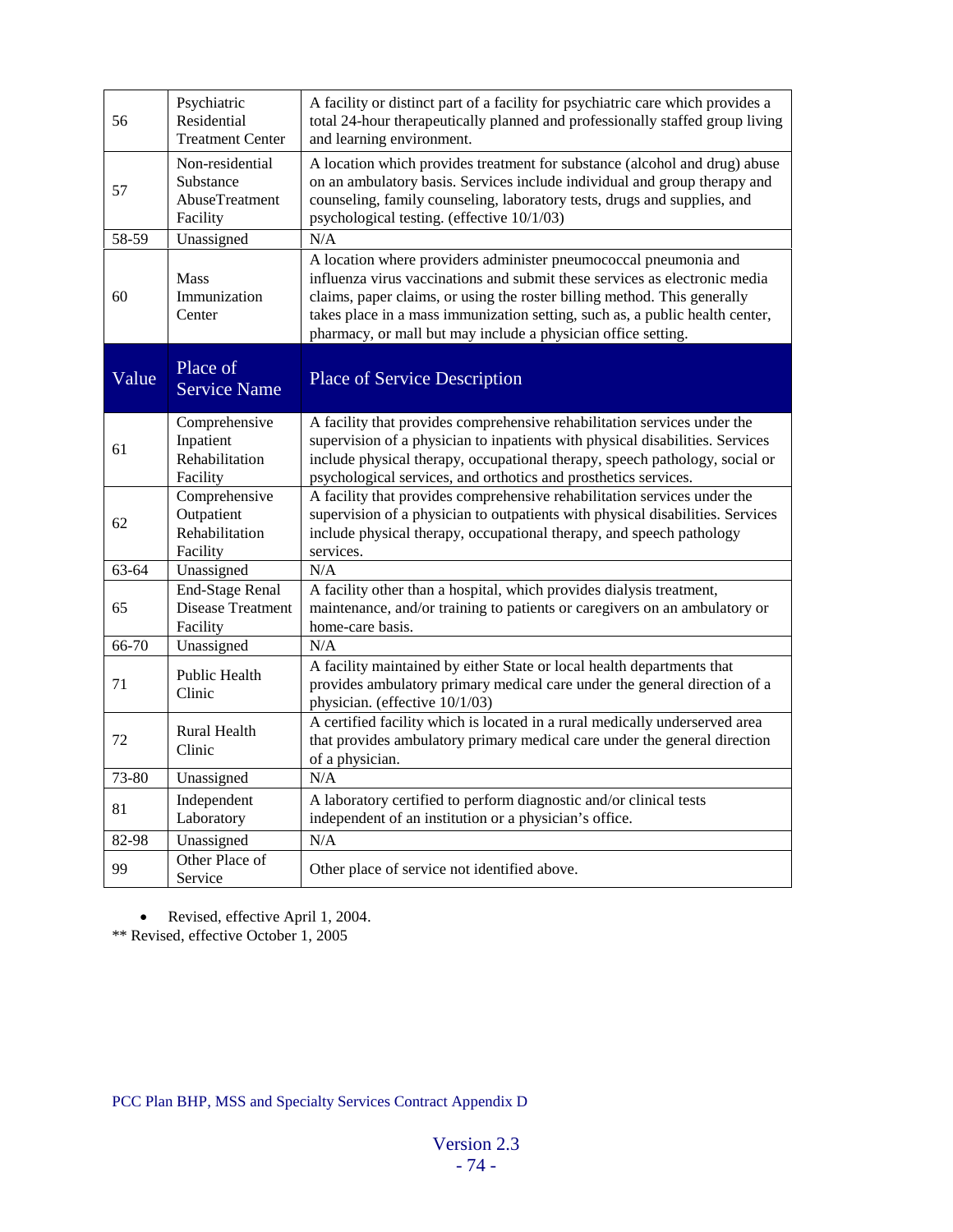#### **TABLE D Place of Service (from UB Bill Type –**  $1^{\text{st}}$  &  $2^{\text{nd}}$  digits)

## **Type of Facility (1st digit)**

### **Value Description**

- Hospital
- Skilled Nursing Facility (SNF)
- Home Health Agency (HHA)
- Christian Science (Hospital)
- Christian Science (Extended Care)
- Intermediate Care
- Clinic (refer to *Clinics Only* for 2nd digit)
- Substance Abuse or Specialty Facility
- Halfway House

### **Bill Classifications – Facilities (2nd digit)**

| Value  | <b>Description</b>                    |
|--------|---------------------------------------|
|        | Inpatient (including Medicare Part A) |
| 2      | Inpatient (Medicare Part B only)      |
| 3      | Outpatient                            |
| 4      | Other                                 |
| 5      | <b>Basic Care</b>                     |
| 6      | Complementary Inpatient               |
|        | <b>Complementary Outpatient</b>       |
| 8      | <b>Swing Beds</b>                     |
| $\sim$ | <b>TT 10</b><br>$\mathbf{r}$          |

Halfway House

## **Bill Classifications – Clinics only (2nd digit)**

# **Value Description**

- Rural Health Clinic
- Hospital-based or Freestanding End State Renal Dialysis Facility
- Freestanding Clinic
- Other Rehab Facility (ORF) or Community Mental Health Center
- Comprehensive Outpatient Rehab Facility (CORF)
- 6-8 Reserved for national assignment
	- Other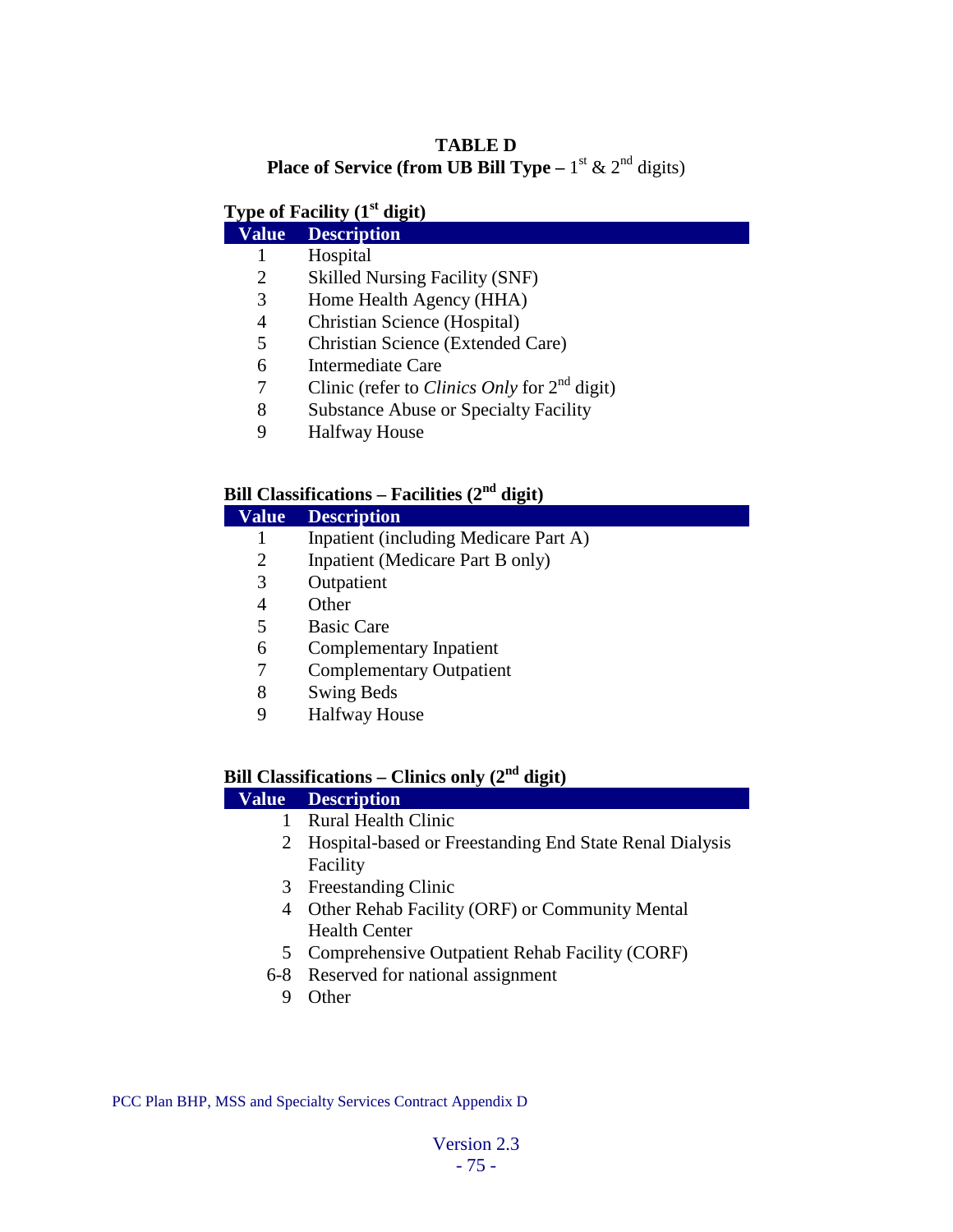#### **TABLE D (continued)**

# **Place of Service (from UB Bill Type –**  $1^{\text{st}}$  &  $2^{\text{nd}}$  digits)

# **Bill Classifications – Specialty Facility (2nd digit)**

## **Value Description**

- 1 Hospice (non-hospital based)
- 2 Hospice (hospital based)
- 3 Ambulatory Surgery Center
- 4 Free Standing Birthing Center
- 5 Critical Access Hospital
- 6 Residential Facility
- 7-8 Reserved for national assignment
	- 9 Other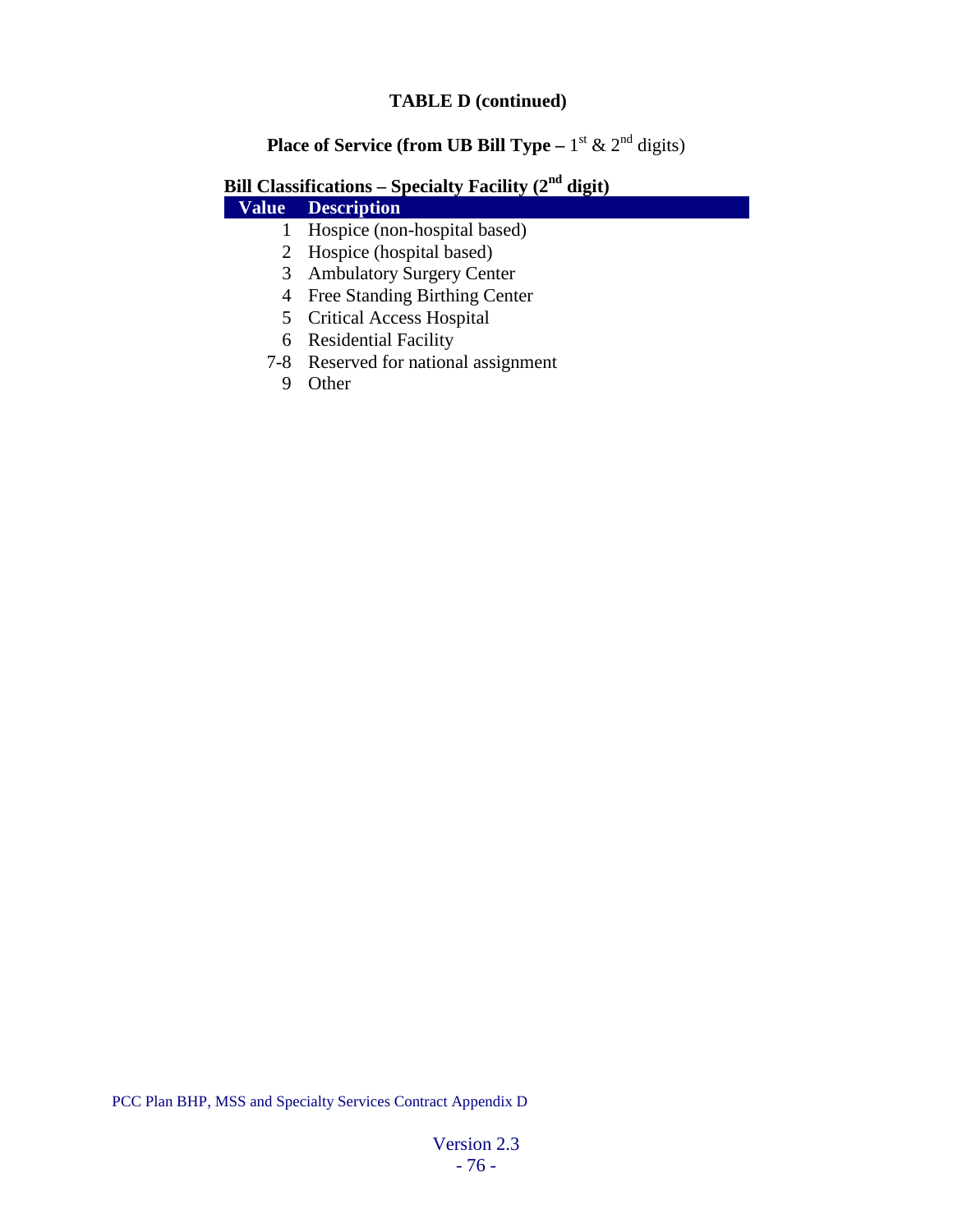| <b>Value</b> | <b>Description</b>                                                           |
|--------------|------------------------------------------------------------------------------|
| 01           | Discharged alive to home / self care (routine discharge)                     |
| 02           | Discharged/Transferred to short term general hospital                        |
| 03           | Discharged/Transferred to skilled nursing facility (SNF)                     |
| 04           | Discharged/Transferred to intermediate care facility (ICF)                   |
| 05           | Discharged/Transferred to other facility                                     |
| 06           | Discharged/Transferred to home care                                          |
| 07           | Left against medical advice                                                  |
| 08           | Discharged/Transferred to home under care of a home IV drug therapy provider |
| 09           | Admitted as an inpatient to this hospital                                    |
| $10 - 19$    | Discharged to be defined at State level if necessary                         |
| 20           | Expired (Did not recover – Christian Science Patient)                        |
| $21 - 29$    | Expired to be defined at State level if necessary                            |
| 30           | Still a patient                                                              |
| $31 - 39$    | Still a patient to be defined at State level if necessary                    |
| 40           | Expired at home (Hospice claims only)                                        |
| 41           | Died in a medical facility (Hospice claims only)                             |
| 42           | Place of death unknown (Hospice claims only)                                 |

**TABLE E Discharge Status (UB Patient Status)**

43 – 99 Reserved for National Assignment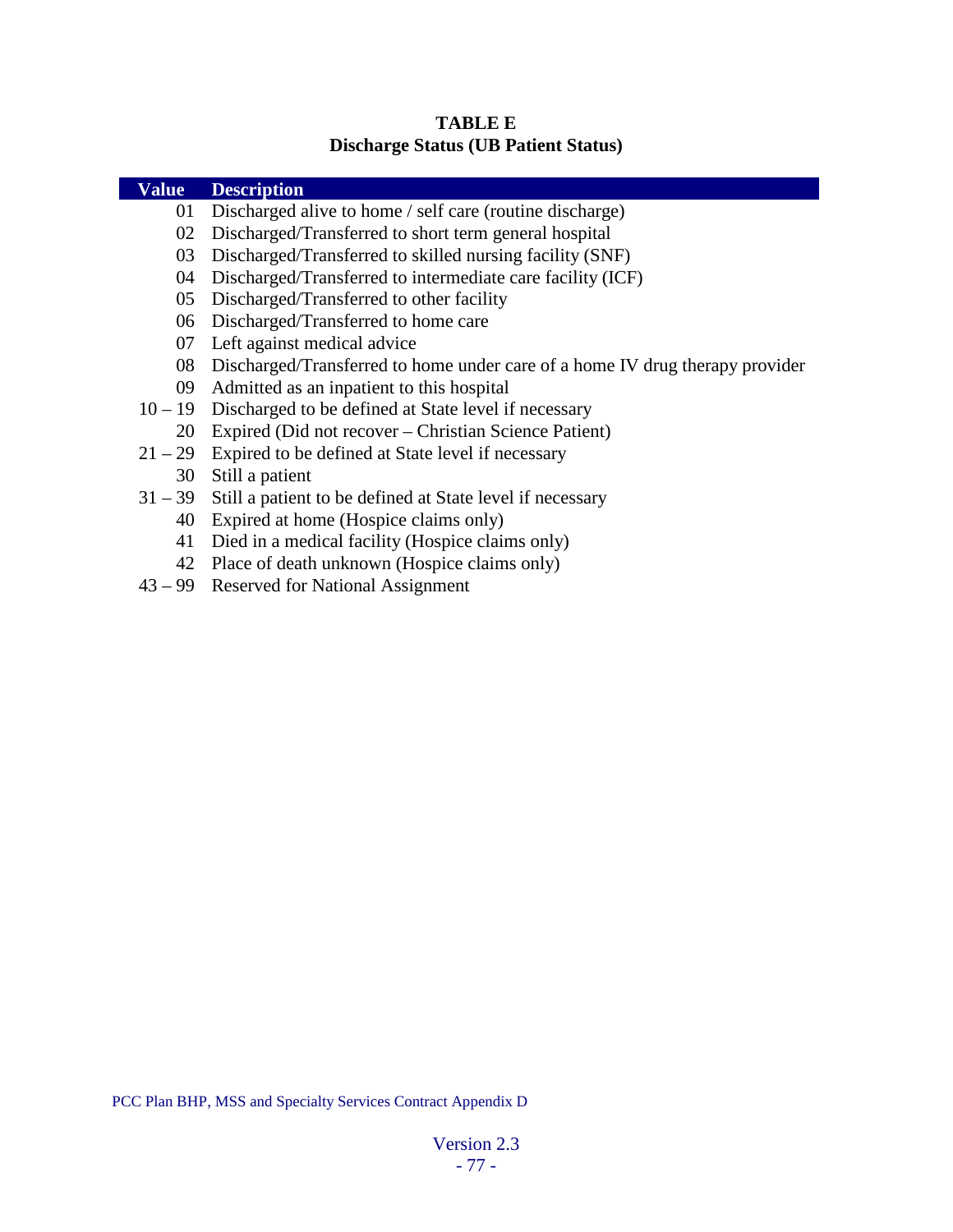### **TABLE F Type of Service (CMS 1500)**

| <b>Value</b>              | <b>Description</b>                               |
|---------------------------|--------------------------------------------------|
| 1                         | <b>Medical Care</b>                              |
| $\overline{2}$            | Surgery                                          |
| 3                         | Consultation                                     |
| $\overline{4}$            | <b>Diagnostic Radiology</b>                      |
| 5                         | Diagnostic Lab                                   |
| 6                         | <b>Therapeutic Radiology</b>                     |
| 7                         | Anesthesia                                       |
| 8                         | <b>Surgical Assistant</b>                        |
| 9                         | <b>Other Medical Items or Services</b>           |
| $\overline{0}$            | <b>Blood Charges</b>                             |
| A                         | <b>Used DME</b>                                  |
| B                         | High risk screening mammography                  |
| $\mathsf{C}$              | Low risk screening mammography                   |
| D                         | Ambulance (effective 4/95)                       |
| E                         | Enteral/Parenteral nutrients/supplies            |
| $\boldsymbol{\mathrm{F}}$ | <b>ASC Facility</b>                              |
| G                         | Immunosuppressive drugs                          |
| H                         | <b>Hospice Services</b>                          |
| I                         | <b>DME</b> Purchase                              |
| $\mathbf{J}$              | Diabetic shoes                                   |
| $\bf K$                   | Hearing items & services                         |
| L                         | <b>ESRD</b> supplies                             |
| M                         | Monthly capitation payment for dialysis          |
| $\mathbf N$               | Kidney Donor                                     |
| $\mathbf{P}$              | Lump sum purchase of DME, prosthetics, orthotics |
| Q                         | Vision items or services                         |
| $\mathbf R$               | <b>DME</b> Rental                                |
| S                         | Surgical dressings or other medical supplies     |
| $\mathbf T$               | Psychological Therapy                            |
| U                         | Occupational Therapy                             |
| $\mathbf V$               | Pneumococcal/Flu/Hepatitis B Vaccine             |
| W                         | <b>Physical Therapy</b>                          |
| Y                         | <b>Second Surgical Opinion</b>                   |
| Z                         | <b>Third Surgical Opinion</b>                    |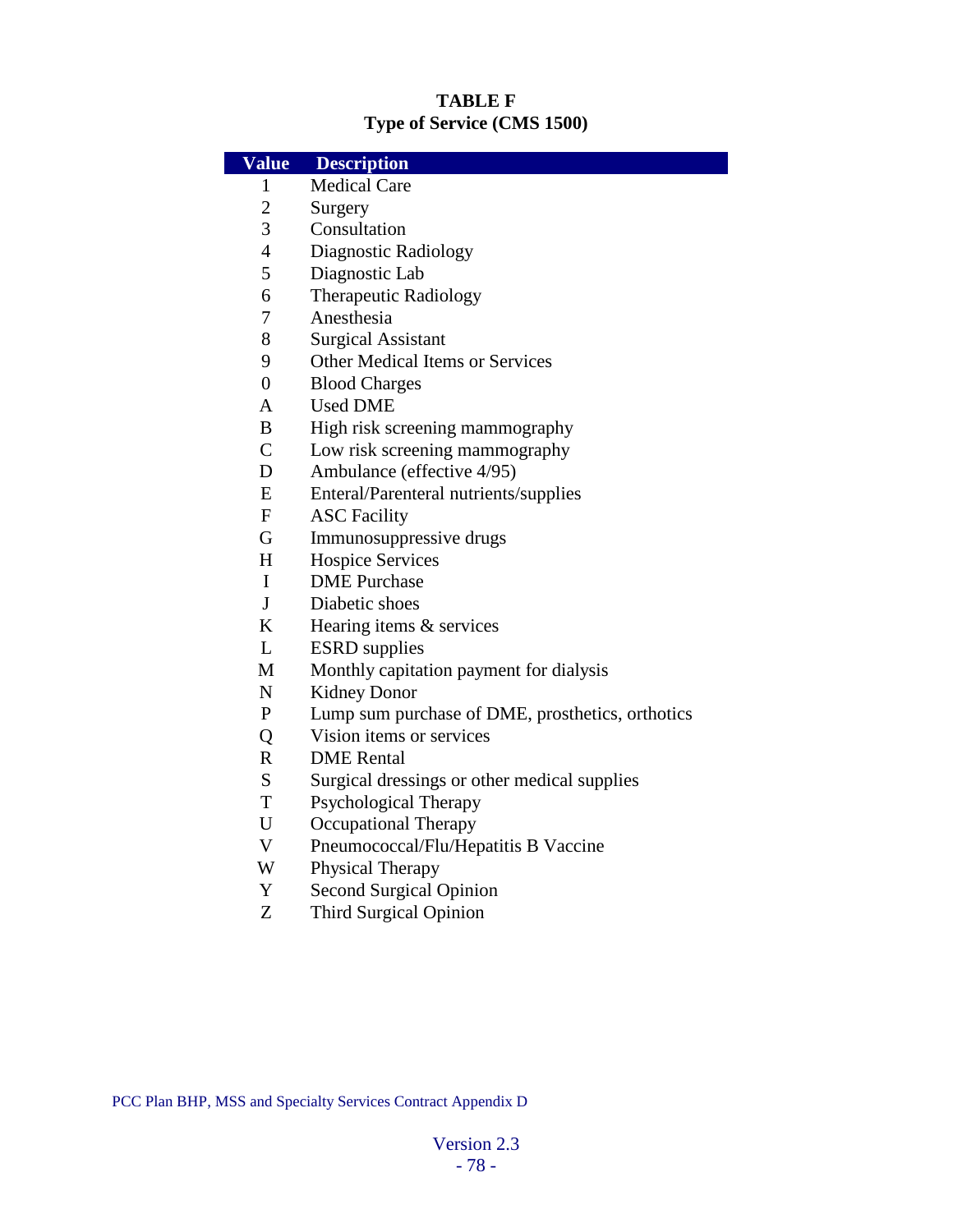## **TABLE G Servicing Provider Type**

| <b>Value</b> | <b>Description</b>                     |
|--------------|----------------------------------------|
| $-4$         | Incomplete/No information              |
| 00           | Placeholder PCP                        |
| 01           | Acute Care Hospital-Inpatient          |
| 02           | <b>Acute Care Hospital-Outpatient</b>  |
| 03           | <b>Chronic Hospital-Inpatient</b>      |
| 04           | <b>Chronic Hospital-Outpatient</b>     |
| 05           | <b>Ambulatory Surgery Centers</b>      |
| 06           | <b>Trauma Center</b>                   |
| 10           | <b>Birthing Center</b>                 |
| 15           | <b>Treatment Center</b>                |
| 20           | Mental Health/Chemical Dep. (NEC)      |
| 21           | <b>Mental Health Facilities</b>        |
| 22           | Chemical Dependency Treatment Ctr.     |
| 23           | Mental Health/Chem Dep Day Care        |
| 25           | <b>Rehabilitation Facilities</b>       |
| 30           | Long-Term Care (NEC)                   |
| 31           | <b>Extended Care Facility</b>          |
| 32           | Geriatric Hospital                     |
| 33           | <b>Convalescent Care Facility</b>      |
| 34           | <b>Intermediate Care Facility</b>      |
| 35           | <b>Residential Treatment Center</b>    |
| 36           | <b>Cont. Care Retirement Community</b> |
| 37           | Day/Night Care Center                  |
| 38           | Hospice                                |
| 40           | Facility (NEC)                         |
| 41           | Infirmary                              |
| 42           | <b>Special Care Facility (NEC)</b>     |
| 50           | Physician                              |
| 51           | <b>Medical Doctor MD</b>               |
| 52           | Osteopath DO                           |
| 53           | Allergy & Immunology                   |
| 54           | Anesthesiology                         |
| 55           | Colon & Rectal Surgery                 |
| 56           | Dermatology                            |
| 57           | <b>Emergency Medicine</b>              |
| 58           | <b>Family Practice</b>                 |
| 59           | Geriatric Medicine                     |
| 60           | Internist (NEC)                        |
| 61           | <b>Cardiovascular Diseases</b>         |
| 62           | <b>Critical Care Medicine</b>          |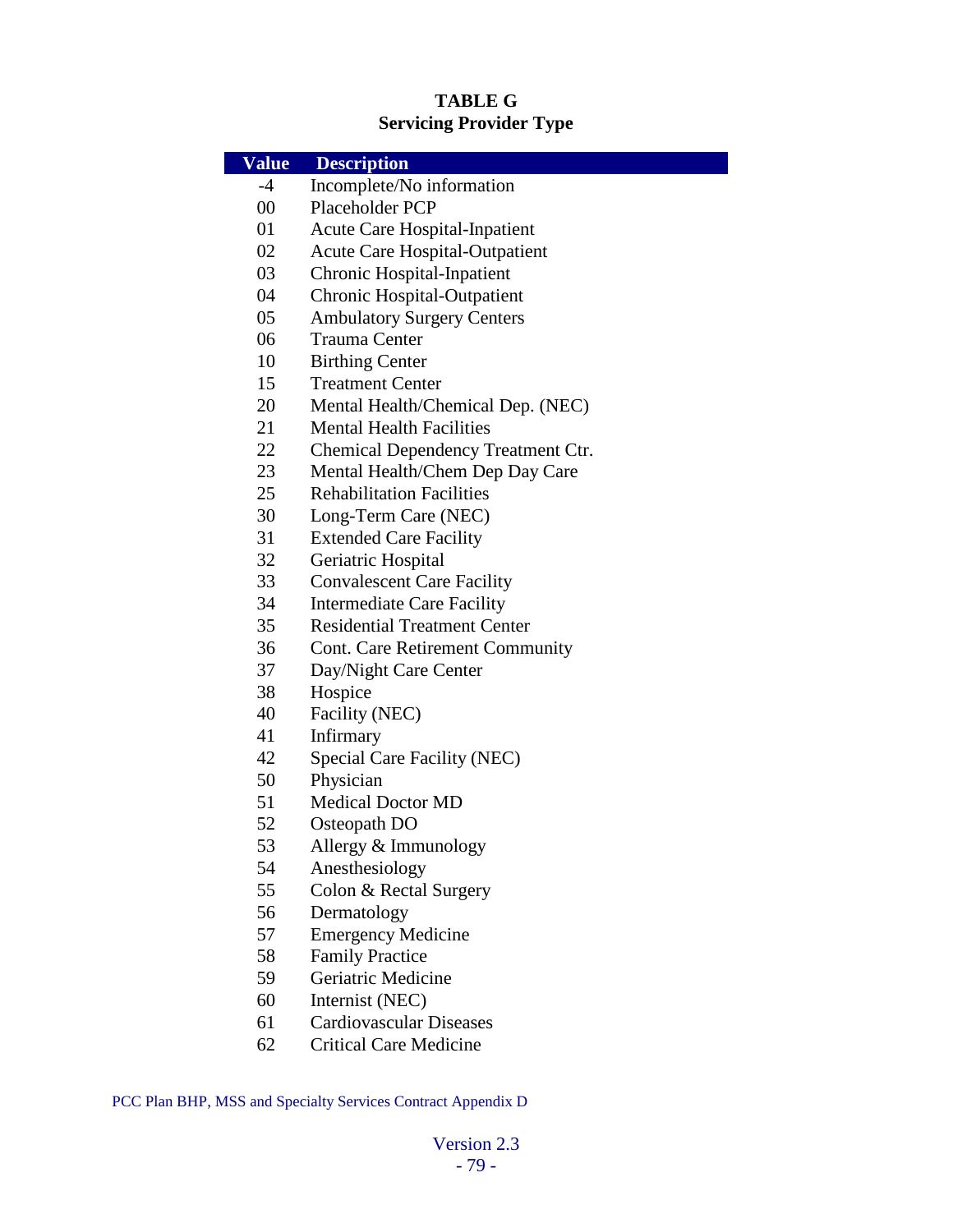### **TABLE G Servicing Provider Type (continued)**

| <b>Value</b> | <b>Description</b>                    |
|--------------|---------------------------------------|
| 63           | Endocrinology/Metabolism              |
| 64           | Gastroenterology                      |
| 65           | Hematology                            |
| 66           | <b>Infectious Disease</b>             |
| 67           | <b>Medical Oncology</b>               |
| 68           | Nephrology                            |
| 69           | <b>Pulmonary Disease</b>              |
| 70           | Rheumatology                          |
| 71           | <b>Neurological Surgery</b>           |
| 72           | Nuclear Medicine                      |
| 73           | Obstetrics/Gynecology                 |
| 74           | Ophthalmology                         |
| 75           | <b>Orthopedic Surgery</b>             |
| 76           | Otolaryngology                        |
| 77           | Pathology                             |
| 78           | Pediatrician (NEC)                    |
| 79           | Pediatric Specialist                  |
| 80           | Physical Medicine and Rehabilitation  |
| 81           | Plastic Surgery/Maxillofacial Surgery |
| 82           | <b>Preventative Medicine</b>          |
| 83           | Psychiatry/Neurology                  |
| 84           | Radiology                             |
| 85           | Surgeon                               |
| 86           | <b>Surgical Specialist</b>            |
| 87           | <b>Thoracic Surgery</b>               |
| 88           | Urology                               |
| 95           | Dentist                               |
| 96           | Dental Specialist                     |
| 99           | Podiatry                              |
| 100          | <b>Unknown Clinic</b>                 |
| 120          | Chiropractor                          |
| 125          | <b>Dental Health Specialists</b>      |
| 130          | Dietitian                             |
| 135          | <b>Medical Technologists</b>          |
| 140          | Midwife                               |
| 145          | <b>Nurse Practitioner</b>             |
| 146          | <b>Nursing Services</b>               |
| 150          | Optometrist                           |
| 155          | Pharmacist                            |
| 160          | Physician's Assistant                 |
|              |                                       |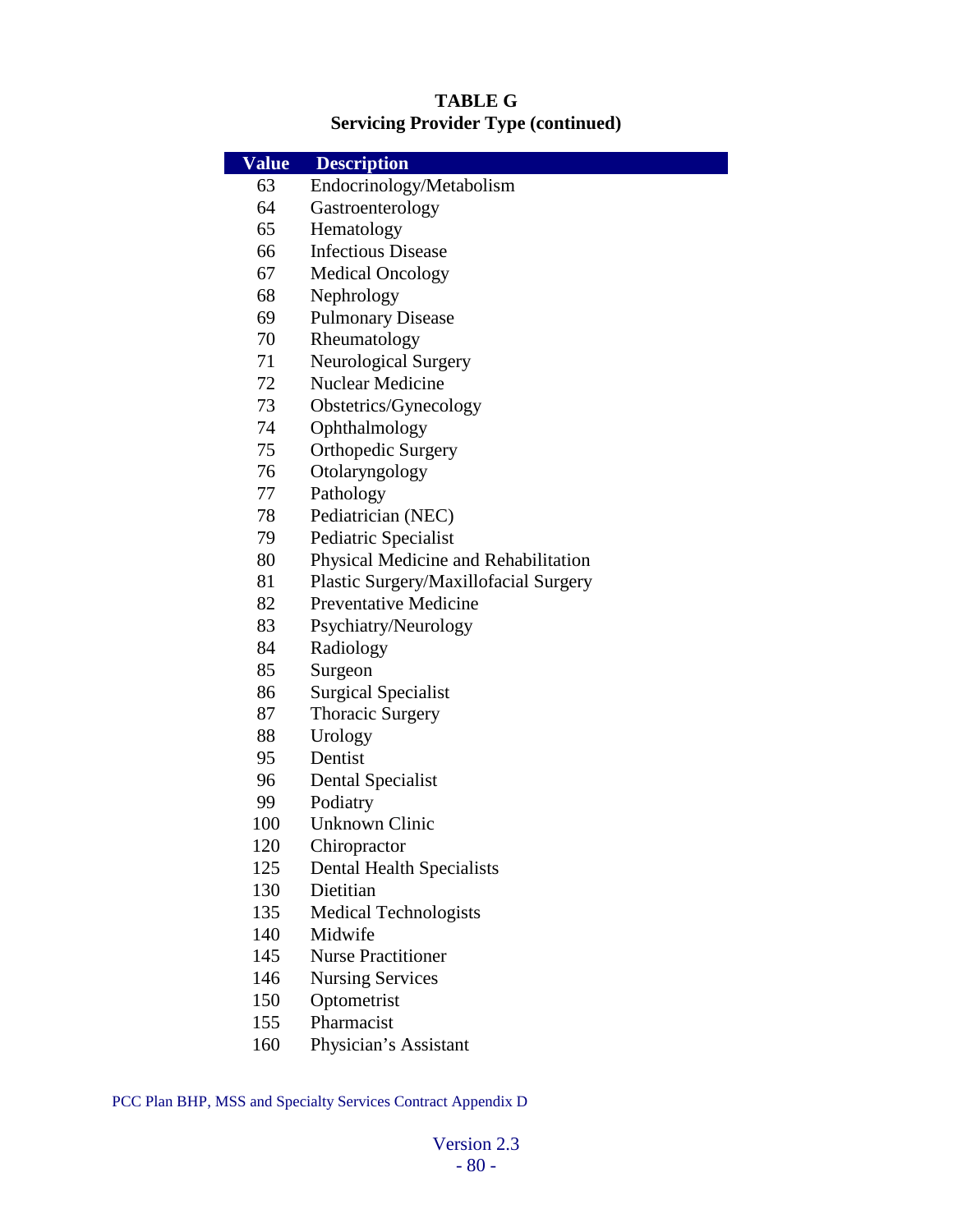### **TABLE G Servicing Provider Type (continued)**

| <b>Value</b> | <b>Description</b>                             |
|--------------|------------------------------------------------|
| 165          | Therapy (physical)                             |
| 170          | Therapists (supportive)                        |
| 171          | Psychologist                                   |
| 175          | Therapists (alternative)                       |
| 180          | Acupuncturist                                  |
| 185          | <b>Spiritual Healers</b>                       |
| 190          | <b>Health Educator</b>                         |
| 200          | Transportation                                 |
| 205          | <b>Health Resort</b>                           |
| 210          | <b>Hearing Labs</b>                            |
| 215          | Home Health Organization                       |
| 220          | <b>Imaging Center</b>                          |
| 225          | Laboratory                                     |
| 230          | Pharmacy                                       |
| 235          | <b>Supply Center</b>                           |
| 240          | <b>Vision Center</b>                           |
| 245          | <b>Public Health Agency</b>                    |
| 246          | Rehab Hospital-Inpatient                       |
| 247          | Rehab Hospital-Outpatient                      |
| 248          | <b>Psychiatric Hospital-Inpatient</b>          |
| 249          | <b>Psychiatric Hospital-Outpatient</b>         |
| 250          | <b>Community Health Center</b>                 |
| 251          | <b>Adult Day Health</b>                        |
| 252          | Adult Foster Care / Group Adult Foster Care    |
| 253          | <b>Fiscal Intermediaries Services (Fis)</b>    |
| 254          | Personal Care Management Agency                |
| 256          | <b>Independent Living Centers</b>              |
| 257          | Day Habilitation                               |
| 258          | <b>Durable Medical Equipment</b>               |
| 259          | Oxygen And Respiratory Therapy Equip           |
| 260          | Prosthetics                                    |
| 261          | Orthotics                                      |
| 262          | <b>Renal Dialysis Clinics</b>                  |
| 263          | <b>Respite Care</b>                            |
| 264          | Intensive Residential Treatment Program (Irtp) |
| 266          | <b>Complex Care Management</b>                 |
| 267          | <b>Special Programs</b>                        |
| 268          | <b>Recovery Learning Community (RLCs)</b>      |
| 269          | <b>Certified Peer Specialist</b>               |

Emergency Services Program (ESP)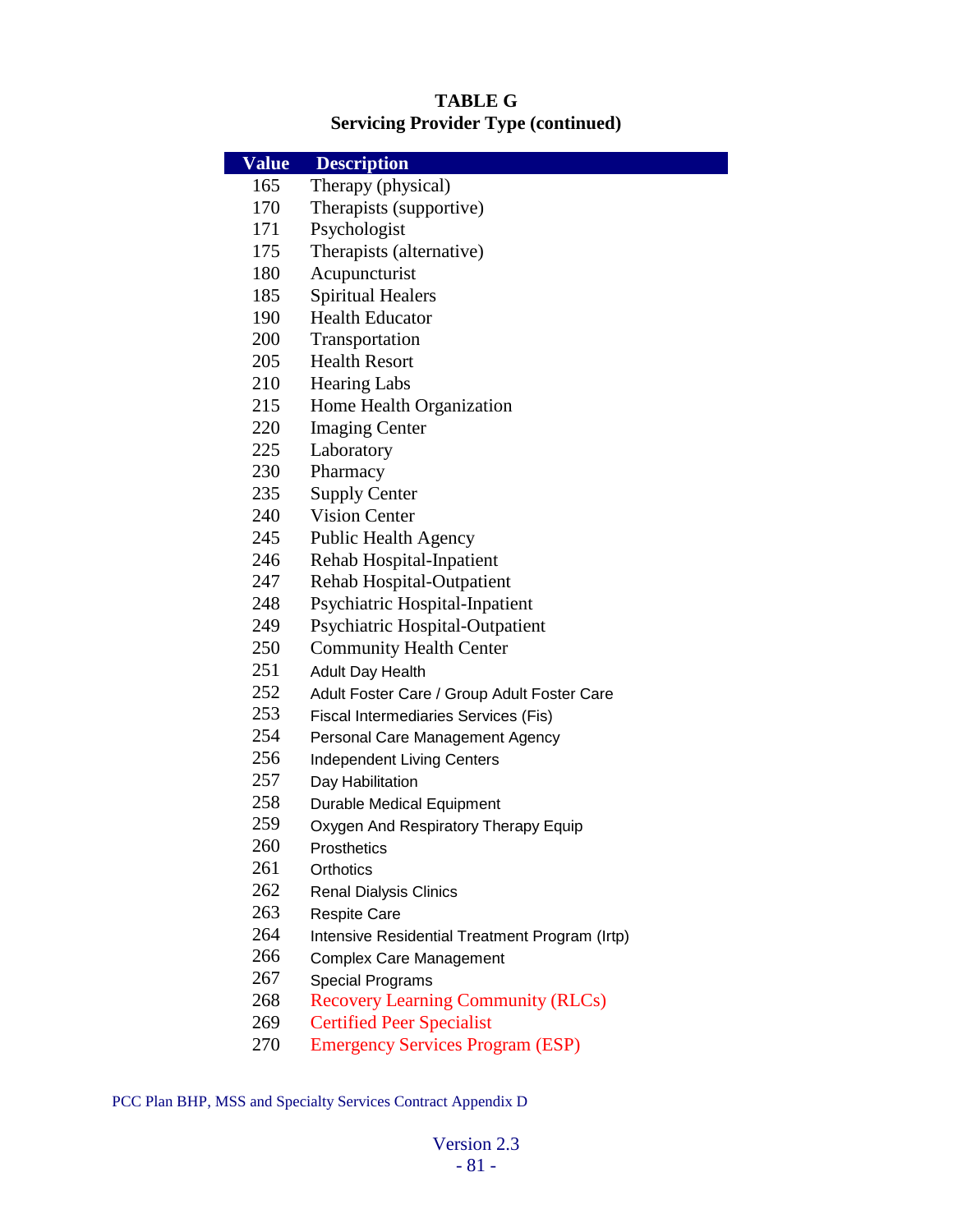## **TABLE G Servicing Provider Type (continued)**

| Value | <b>Description</b>                                         |
|-------|------------------------------------------------------------|
| 271   | <b>Community Health Worker</b>                             |
| 272   | Aging Services Access Point (ASAP)                         |
| 273   | Deaf and Hard of Hearing Independent Living Services       |
|       | Programs                                                   |
| 274   | Providers working with people with diabilities             |
| 275   | Home Modification Service Providers (can also be           |
|       | identified from taxonomy code (171WH0202X)                 |
|       | <b>Contractor/Home Modifications)</b>                      |
| 276   | <b>Transitional Assistance (across settings) Providers</b> |
|       | <b>Medication Management Providers</b>                     |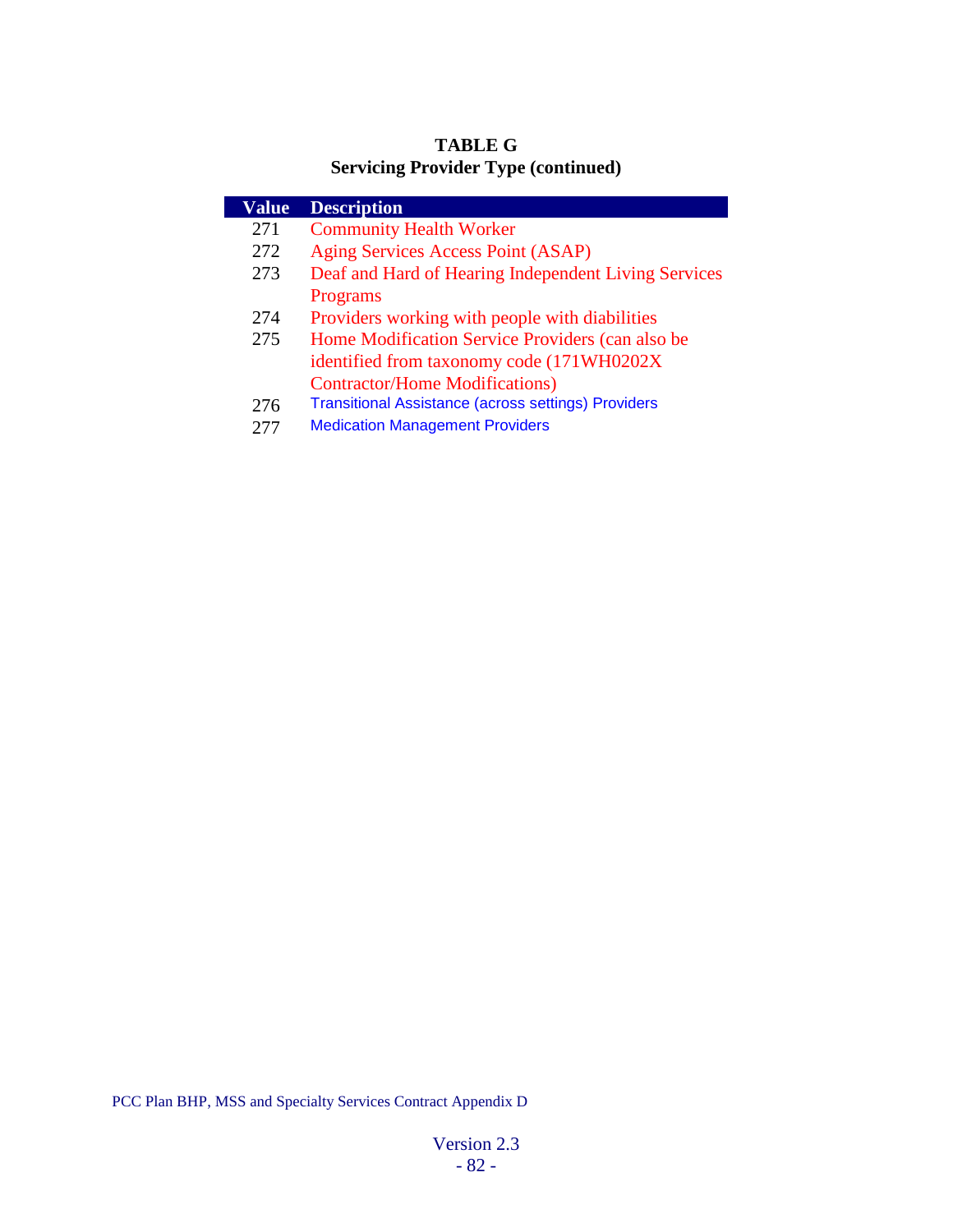#### **TABLE H Servicing Provider Specialty (from CMS 1500)**

| <b>Value</b> | <b>Description</b>                      |
|--------------|-----------------------------------------|
| 01           | <b>General Practice</b>                 |
| 02           | <b>General Surgery</b>                  |
| 03           | Allergy / Immunology                    |
| 04           | Otolaryngology                          |
| 05           | Anesthesiology                          |
| 06           | Cardiology                              |
| 07           | Dermatology                             |
| 08           | <b>Family Practice</b>                  |
| 10           | Gastroenterology                        |
| 11           | <b>Internal Medicine</b>                |
| 12           | Osteopathic Manipulative therapy        |
| 13           | Neurology                               |
| 14           | Neurosurgery                            |
| 15           | <b>Speech Language Pathologists</b>     |
| 16           | Obstetrics / Gynecology                 |
| 17           | Hospice and Palliative Care             |
| 18           | Ophthalmology                           |
| 19           | Oral Surgery (Dentists Only)            |
| 20           | <b>Orthopedic Surgery</b>               |
| 22           | Pathology                               |
| 23           | <b>Sports Medicine</b>                  |
| 24           | Plastic & Reconstructive Surgery        |
| 25           | Physical Medicine and Rehabilitation    |
| 26           | Psychiatry                              |
| 27           | Geriatric Psychiatry                    |
| 28           | <b>Colorectal Surgery</b>               |
| 29           | <b>Pulmonary Disease</b>                |
| 30           | <b>Diagnostic Radiology</b>             |
| 31           | <b>Intensive Cardiac Rehabilitation</b> |
| 32           | Anesthesiologist Assistant              |
| 33           | <b>Thoracic Surgery</b>                 |
| 34           | Urology                                 |
| 35           | Chiropractic                            |
| 36           | Nuclear Medicine                        |
| 37           | <b>Pediatric Medicine</b>               |
| 38           | Geriatric Medicine                      |
| 39           | Nephrology                              |
| 40           | <b>Hand Surgery</b>                     |
|              |                                         |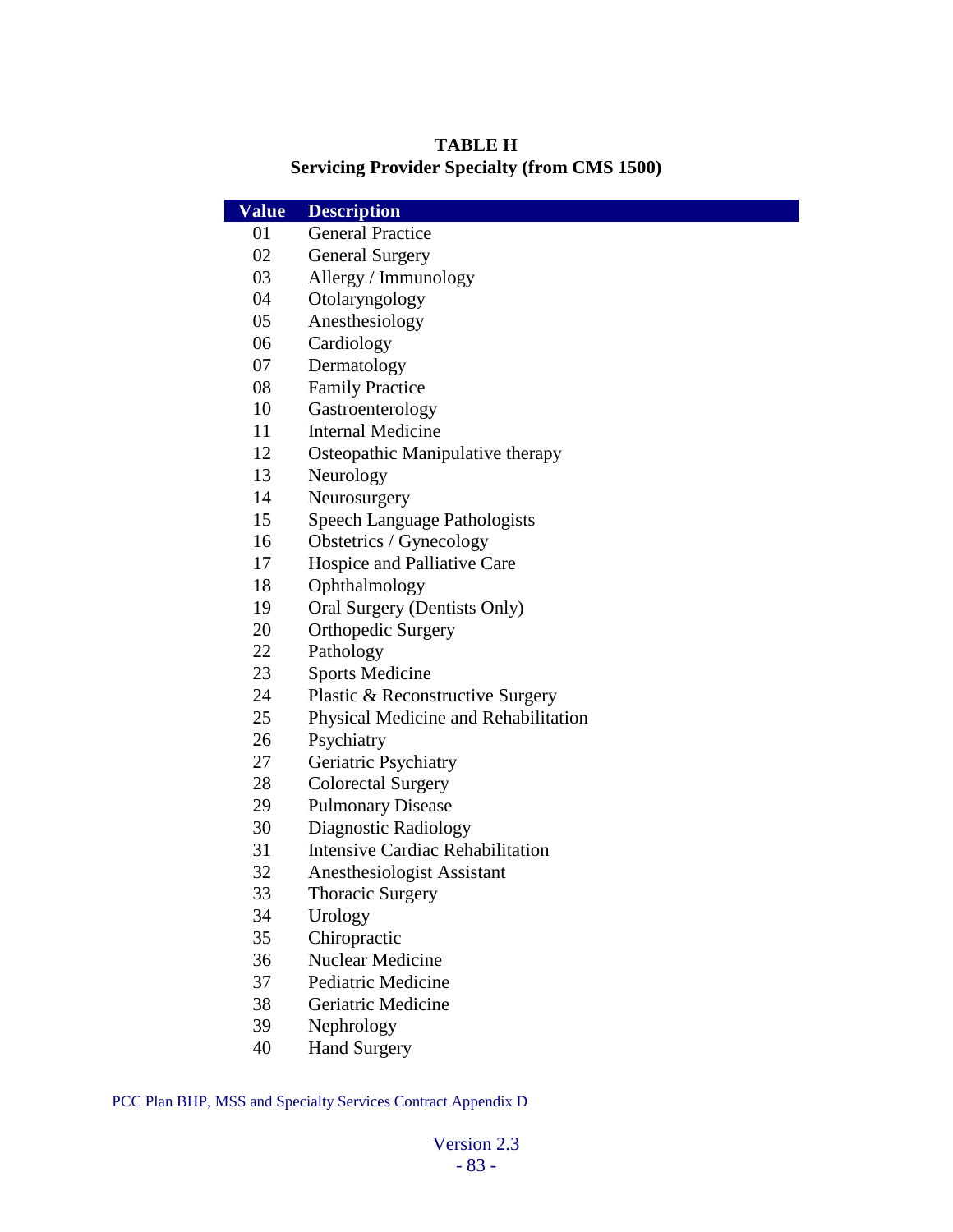### **TABLE H Servicing Provider Specialty (continued)**

| <b>Value</b> | <b>Description</b>                                            |
|--------------|---------------------------------------------------------------|
| 41           | Optometrist                                                   |
| 42           | <b>Certified Nurse Midwife</b>                                |
| 43           | CRNA, Anesthesia Assistant                                    |
| 44           | <b>Infectious Diseases</b>                                    |
| 45           | <b>Mammography Screening Center</b>                           |
| 46           | Endocrinology                                                 |
| 48           | Podiatrist                                                    |
| 49           | <b>Ambulatory Surgery Center</b>                              |
| 50           | <b>Nurse Practitioner</b>                                     |
| 51           | Med Supply Co w/Certified Orthotist                           |
| 52           | Med Supply Co w/Certified Prosthetist                         |
| 53           | Med Supply Co w/Certified Prosthetist/Orthotist               |
| 54           | Med Supply Co not included in 51, 52 or 53                    |
| 55           | <b>Individual Certified Orthotist</b>                         |
| 56           | <b>Individual Certified Prosthetist</b>                       |
| 57           | <b>Individual Certified Prosthetist/Orthotist</b>             |
| 58           | Individuals not included in 55, 56 or 57                      |
| 59           | <b>Ambulance Service Supplier</b>                             |
| 60           | Public Health or Welfare Agency (Federal, State & Local Govt) |
| 61           | Voluntary Health Agency (ex: Planned Parenthood)              |
| 62           | Psychologist                                                  |
| 63           | Portable X-Ray Supplier                                       |
| 64           | Audiologist                                                   |
| 65           | Physical Therapist                                            |
| 66           | Rheumatology                                                  |
| 67           | <b>Occupational Therapist</b>                                 |
| 68           | <b>Clinical Psychologist</b>                                  |
| 69           | <b>Clinical Laboratory</b>                                    |
| 70           | Multispecialty Clinic or Group Practice                       |
| 71           | Registered Dietician/Nutrition Professional                   |
| 72           | Pain Management                                               |
| 73           | <b>Mass Immunization Roster Biller</b>                        |
| 74           | <b>Radiation Therapy Centers</b>                              |
| 75           | <b>Slide Preparation Facilities</b>                           |
| 76           | Peripheral Vascular Disease                                   |
| 77           | <b>Vascular Surgery</b>                                       |
| 78           | <b>Cardiac Surgery</b>                                        |
| 79           | <b>Addiction Medicine</b>                                     |
|              |                                                               |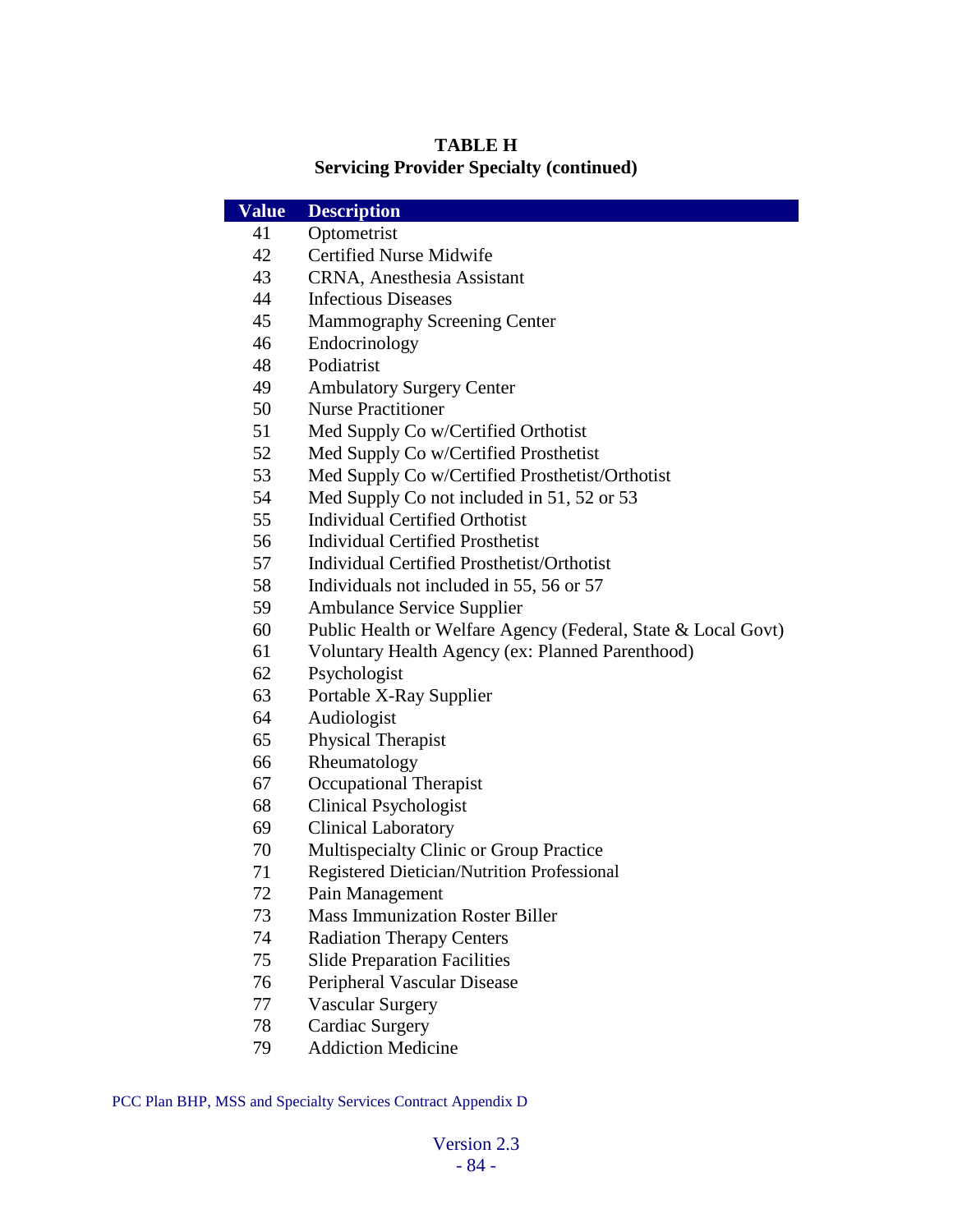### **TABLE H Servicing Provider Specialty (continued)**

| <b>Value</b>   | <b>Description</b>                                   |
|----------------|------------------------------------------------------|
| 80             | <b>Licensed Clinical Social Worker</b>               |
| 81             | Critical Care (Intersivists)                         |
| 82             | Hemotoloty                                           |
| 83             | Hematology/Oncology                                  |
| 84             | <b>Preventive Medicine</b>                           |
| 85             | <b>Maxillofacial Surgery</b>                         |
| 86             | Neuropsychiatry                                      |
| 87             | All Other Suppliers (i.e. Drug, & Department Stores) |
| 88             | Unknown Supplier/Provider Specialty                  |
| 89             | <b>Certified Clinical Nurse Specialist</b>           |
| 90             | <b>Medical Oncology</b>                              |
| 91             | <b>Surgical Oncology</b>                             |
| 92             | <b>Radiation Oncology</b>                            |
| 93             | <b>Emergency Medicine</b>                            |
| 94             | <b>Interventional Radiology</b>                      |
| 95             | Independent Physiological Lab                        |
| 96             | Optician                                             |
| 97             | <b>Physician Assistant</b>                           |
| 98             | Gyneologist/Oncologist                               |
| 99             | <b>Unknown Physician Specialty</b>                   |
| A <sub>0</sub> | Hospital                                             |
| A <sub>1</sub> | <b>SNF</b>                                           |
| A2             | <b>Intermediate Care Facility</b>                    |
| A <sub>3</sub> | Nursing Facility, Other                              |
| A4             | <b>HHA</b>                                           |
| A5             | Pharmacy                                             |
| A6             | Medical Supply Co w/Respiratory Therapist            |
| A7             | <b>Department Store</b>                              |
| A8             | <b>Grocery Store</b>                                 |
| A9             | Dentist                                              |
| B <sub>2</sub> | Pedorthic Personnel                                  |
| B <sub>3</sub> | Medical Supply Company with Pedorthic Personnel      |
| <b>B</b> 4     | Rehabilitation Agency                                |
| B <sub>5</sub> | Ocularist                                            |
|                |                                                      |
|                |                                                      |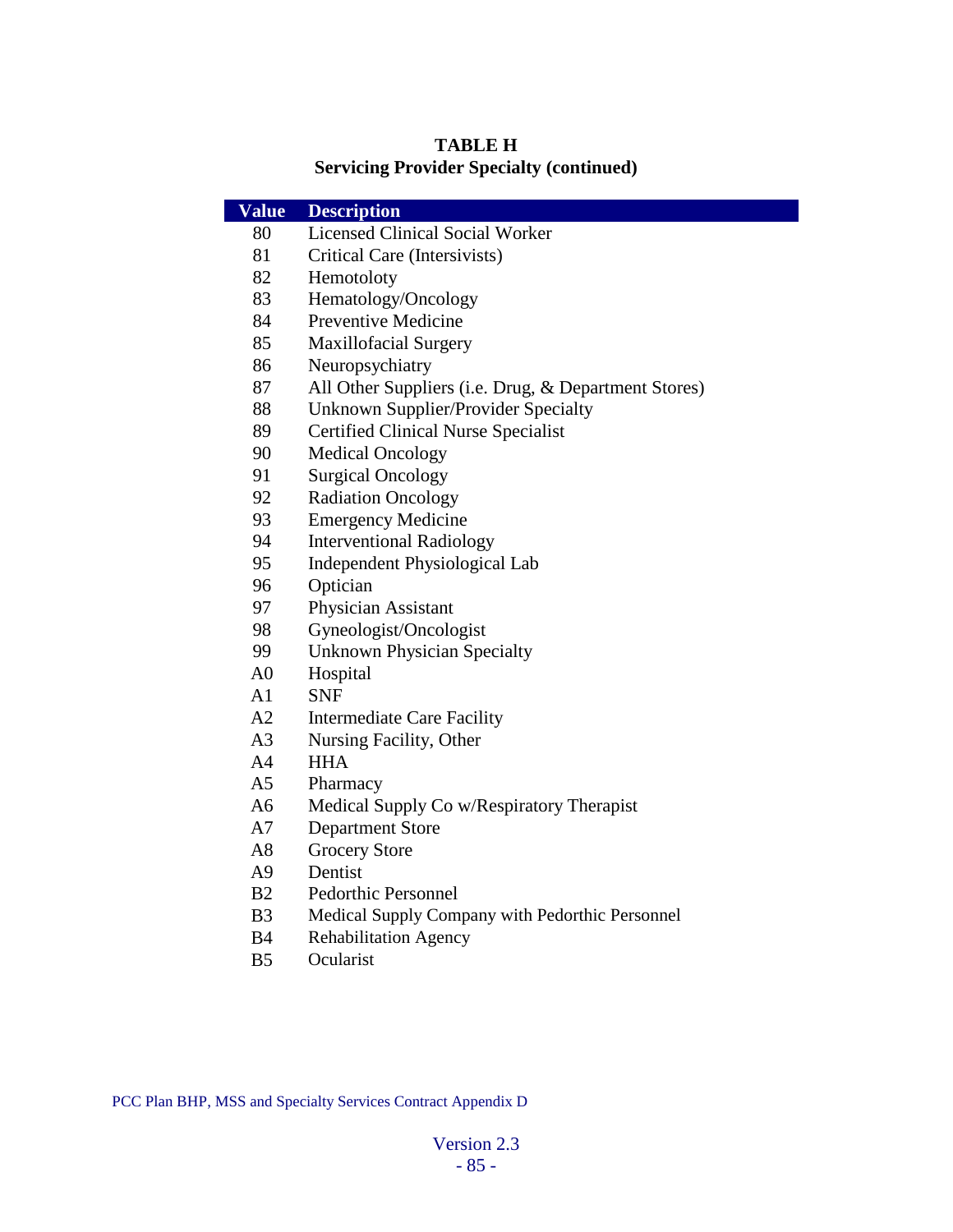# **TABLE I – A**

## **Service Category (Using the 4B reporting groups)**

| <b>Capitated Physician Services</b><br>$\mathbf{1}$<br>$\overline{2}$<br>Fee For Service Physician Services<br>3<br><b>Behavioral Health -Inpatient Services</b><br>$\overline{4}$<br>Behavioral Health -Diversionary Services *<br>5<br>Behavioral Health - Emergency Services Program (ESP) Services<br>Behavioral Health - Mental Health Outpatient Services *<br>6<br>Behavioral Health -Substance Abuse Outpatient Services *<br>7<br>8<br>Behavioral Health - Other Outpatient Services *<br>Facility-Medical/Surgical<br>9<br>Facility- Pediatric/Sick Newborns<br>10<br>11<br><b>Facility-Obstetrics</b><br>12<br>Facility- Skilled Nursing Facility/Rehab<br>Facility-Other Inpatient<br>13<br>Facility- Emergency Room<br>14<br>Facility-Ambulatory Care<br>15<br><b>Prescription Drug</b><br>16<br>Laboratory<br>17<br>Radiology<br>18<br>Home Health<br>19<br>20<br><b>Durable Medical Equipment</b><br>21<br><b>Emergency Transportation</b><br>Therapies<br>22<br>23<br>Other (Please use this for Vision and Dental claims)<br><b>Other Alternative Care</b><br>24<br>25<br>Mental Health and Substance Abuse Outpatient Services (MBHP<br>Only)<br>∗<br>Outpatient Day Services (MBHP Only) *<br>26<br>Non-ESP Emergency Services (MBHP Only) *<br>27<br>Behavioral Health -Diversionary Services - 24-Hour<br>28<br>Behavioral Health - Diversionary Services - Non-24-Hour<br>29<br>Behavioral Health -Standard Outpatient Services<br>30<br><b>Behavioral Health -Other Services</b><br>31<br>32<br>Behavioral Health - Intensive Home or Community Based Outpatient |              |                    |  |
|-----------------------------------------------------------------------------------------------------------------------------------------------------------------------------------------------------------------------------------------------------------------------------------------------------------------------------------------------------------------------------------------------------------------------------------------------------------------------------------------------------------------------------------------------------------------------------------------------------------------------------------------------------------------------------------------------------------------------------------------------------------------------------------------------------------------------------------------------------------------------------------------------------------------------------------------------------------------------------------------------------------------------------------------------------------------------------------------------------------------------------------------------------------------------------------------------------------------------------------------------------------------------------------------------------------------------------------------------------------------------------------------------------------------------------------------------------------------------------------------------------------------------------------------------------------------------------------------|--------------|--------------------|--|
|                                                                                                                                                                                                                                                                                                                                                                                                                                                                                                                                                                                                                                                                                                                                                                                                                                                                                                                                                                                                                                                                                                                                                                                                                                                                                                                                                                                                                                                                                                                                                                                         | <b>Value</b> | <b>Description</b> |  |
|                                                                                                                                                                                                                                                                                                                                                                                                                                                                                                                                                                                                                                                                                                                                                                                                                                                                                                                                                                                                                                                                                                                                                                                                                                                                                                                                                                                                                                                                                                                                                                                         |              |                    |  |
|                                                                                                                                                                                                                                                                                                                                                                                                                                                                                                                                                                                                                                                                                                                                                                                                                                                                                                                                                                                                                                                                                                                                                                                                                                                                                                                                                                                                                                                                                                                                                                                         |              |                    |  |
|                                                                                                                                                                                                                                                                                                                                                                                                                                                                                                                                                                                                                                                                                                                                                                                                                                                                                                                                                                                                                                                                                                                                                                                                                                                                                                                                                                                                                                                                                                                                                                                         |              |                    |  |
|                                                                                                                                                                                                                                                                                                                                                                                                                                                                                                                                                                                                                                                                                                                                                                                                                                                                                                                                                                                                                                                                                                                                                                                                                                                                                                                                                                                                                                                                                                                                                                                         |              |                    |  |
|                                                                                                                                                                                                                                                                                                                                                                                                                                                                                                                                                                                                                                                                                                                                                                                                                                                                                                                                                                                                                                                                                                                                                                                                                                                                                                                                                                                                                                                                                                                                                                                         |              |                    |  |
|                                                                                                                                                                                                                                                                                                                                                                                                                                                                                                                                                                                                                                                                                                                                                                                                                                                                                                                                                                                                                                                                                                                                                                                                                                                                                                                                                                                                                                                                                                                                                                                         |              |                    |  |
|                                                                                                                                                                                                                                                                                                                                                                                                                                                                                                                                                                                                                                                                                                                                                                                                                                                                                                                                                                                                                                                                                                                                                                                                                                                                                                                                                                                                                                                                                                                                                                                         |              |                    |  |
|                                                                                                                                                                                                                                                                                                                                                                                                                                                                                                                                                                                                                                                                                                                                                                                                                                                                                                                                                                                                                                                                                                                                                                                                                                                                                                                                                                                                                                                                                                                                                                                         |              |                    |  |
|                                                                                                                                                                                                                                                                                                                                                                                                                                                                                                                                                                                                                                                                                                                                                                                                                                                                                                                                                                                                                                                                                                                                                                                                                                                                                                                                                                                                                                                                                                                                                                                         |              |                    |  |
|                                                                                                                                                                                                                                                                                                                                                                                                                                                                                                                                                                                                                                                                                                                                                                                                                                                                                                                                                                                                                                                                                                                                                                                                                                                                                                                                                                                                                                                                                                                                                                                         |              |                    |  |
|                                                                                                                                                                                                                                                                                                                                                                                                                                                                                                                                                                                                                                                                                                                                                                                                                                                                                                                                                                                                                                                                                                                                                                                                                                                                                                                                                                                                                                                                                                                                                                                         |              |                    |  |
|                                                                                                                                                                                                                                                                                                                                                                                                                                                                                                                                                                                                                                                                                                                                                                                                                                                                                                                                                                                                                                                                                                                                                                                                                                                                                                                                                                                                                                                                                                                                                                                         |              |                    |  |
|                                                                                                                                                                                                                                                                                                                                                                                                                                                                                                                                                                                                                                                                                                                                                                                                                                                                                                                                                                                                                                                                                                                                                                                                                                                                                                                                                                                                                                                                                                                                                                                         |              |                    |  |
|                                                                                                                                                                                                                                                                                                                                                                                                                                                                                                                                                                                                                                                                                                                                                                                                                                                                                                                                                                                                                                                                                                                                                                                                                                                                                                                                                                                                                                                                                                                                                                                         |              |                    |  |
|                                                                                                                                                                                                                                                                                                                                                                                                                                                                                                                                                                                                                                                                                                                                                                                                                                                                                                                                                                                                                                                                                                                                                                                                                                                                                                                                                                                                                                                                                                                                                                                         |              |                    |  |
|                                                                                                                                                                                                                                                                                                                                                                                                                                                                                                                                                                                                                                                                                                                                                                                                                                                                                                                                                                                                                                                                                                                                                                                                                                                                                                                                                                                                                                                                                                                                                                                         |              |                    |  |
|                                                                                                                                                                                                                                                                                                                                                                                                                                                                                                                                                                                                                                                                                                                                                                                                                                                                                                                                                                                                                                                                                                                                                                                                                                                                                                                                                                                                                                                                                                                                                                                         |              |                    |  |
|                                                                                                                                                                                                                                                                                                                                                                                                                                                                                                                                                                                                                                                                                                                                                                                                                                                                                                                                                                                                                                                                                                                                                                                                                                                                                                                                                                                                                                                                                                                                                                                         |              |                    |  |
|                                                                                                                                                                                                                                                                                                                                                                                                                                                                                                                                                                                                                                                                                                                                                                                                                                                                                                                                                                                                                                                                                                                                                                                                                                                                                                                                                                                                                                                                                                                                                                                         |              |                    |  |
|                                                                                                                                                                                                                                                                                                                                                                                                                                                                                                                                                                                                                                                                                                                                                                                                                                                                                                                                                                                                                                                                                                                                                                                                                                                                                                                                                                                                                                                                                                                                                                                         |              |                    |  |
|                                                                                                                                                                                                                                                                                                                                                                                                                                                                                                                                                                                                                                                                                                                                                                                                                                                                                                                                                                                                                                                                                                                                                                                                                                                                                                                                                                                                                                                                                                                                                                                         |              |                    |  |
|                                                                                                                                                                                                                                                                                                                                                                                                                                                                                                                                                                                                                                                                                                                                                                                                                                                                                                                                                                                                                                                                                                                                                                                                                                                                                                                                                                                                                                                                                                                                                                                         |              |                    |  |
|                                                                                                                                                                                                                                                                                                                                                                                                                                                                                                                                                                                                                                                                                                                                                                                                                                                                                                                                                                                                                                                                                                                                                                                                                                                                                                                                                                                                                                                                                                                                                                                         |              |                    |  |
|                                                                                                                                                                                                                                                                                                                                                                                                                                                                                                                                                                                                                                                                                                                                                                                                                                                                                                                                                                                                                                                                                                                                                                                                                                                                                                                                                                                                                                                                                                                                                                                         |              |                    |  |
|                                                                                                                                                                                                                                                                                                                                                                                                                                                                                                                                                                                                                                                                                                                                                                                                                                                                                                                                                                                                                                                                                                                                                                                                                                                                                                                                                                                                                                                                                                                                                                                         |              |                    |  |
|                                                                                                                                                                                                                                                                                                                                                                                                                                                                                                                                                                                                                                                                                                                                                                                                                                                                                                                                                                                                                                                                                                                                                                                                                                                                                                                                                                                                                                                                                                                                                                                         |              |                    |  |
|                                                                                                                                                                                                                                                                                                                                                                                                                                                                                                                                                                                                                                                                                                                                                                                                                                                                                                                                                                                                                                                                                                                                                                                                                                                                                                                                                                                                                                                                                                                                                                                         |              |                    |  |
|                                                                                                                                                                                                                                                                                                                                                                                                                                                                                                                                                                                                                                                                                                                                                                                                                                                                                                                                                                                                                                                                                                                                                                                                                                                                                                                                                                                                                                                                                                                                                                                         |              |                    |  |
|                                                                                                                                                                                                                                                                                                                                                                                                                                                                                                                                                                                                                                                                                                                                                                                                                                                                                                                                                                                                                                                                                                                                                                                                                                                                                                                                                                                                                                                                                                                                                                                         |              |                    |  |
|                                                                                                                                                                                                                                                                                                                                                                                                                                                                                                                                                                                                                                                                                                                                                                                                                                                                                                                                                                                                                                                                                                                                                                                                                                                                                                                                                                                                                                                                                                                                                                                         |              |                    |  |
|                                                                                                                                                                                                                                                                                                                                                                                                                                                                                                                                                                                                                                                                                                                                                                                                                                                                                                                                                                                                                                                                                                                                                                                                                                                                                                                                                                                                                                                                                                                                                                                         |              |                    |  |
|                                                                                                                                                                                                                                                                                                                                                                                                                                                                                                                                                                                                                                                                                                                                                                                                                                                                                                                                                                                                                                                                                                                                                                                                                                                                                                                                                                                                                                                                                                                                                                                         |              |                    |  |
|                                                                                                                                                                                                                                                                                                                                                                                                                                                                                                                                                                                                                                                                                                                                                                                                                                                                                                                                                                                                                                                                                                                                                                                                                                                                                                                                                                                                                                                                                                                                                                                         |              |                    |  |
| Services for Youth                                                                                                                                                                                                                                                                                                                                                                                                                                                                                                                                                                                                                                                                                                                                                                                                                                                                                                                                                                                                                                                                                                                                                                                                                                                                                                                                                                                                                                                                                                                                                                      |              |                    |  |
| (Please note this new category is where all CBHI services, except                                                                                                                                                                                                                                                                                                                                                                                                                                                                                                                                                                                                                                                                                                                                                                                                                                                                                                                                                                                                                                                                                                                                                                                                                                                                                                                                                                                                                                                                                                                       |              |                    |  |

youth mobile crisis intervention would be listed. Youth mobile crisis intervention would be considered part of the Emergency Services Program Services.)

• **Use these categories** *only* **for those claims with Dates of Service before 07/01/2010,**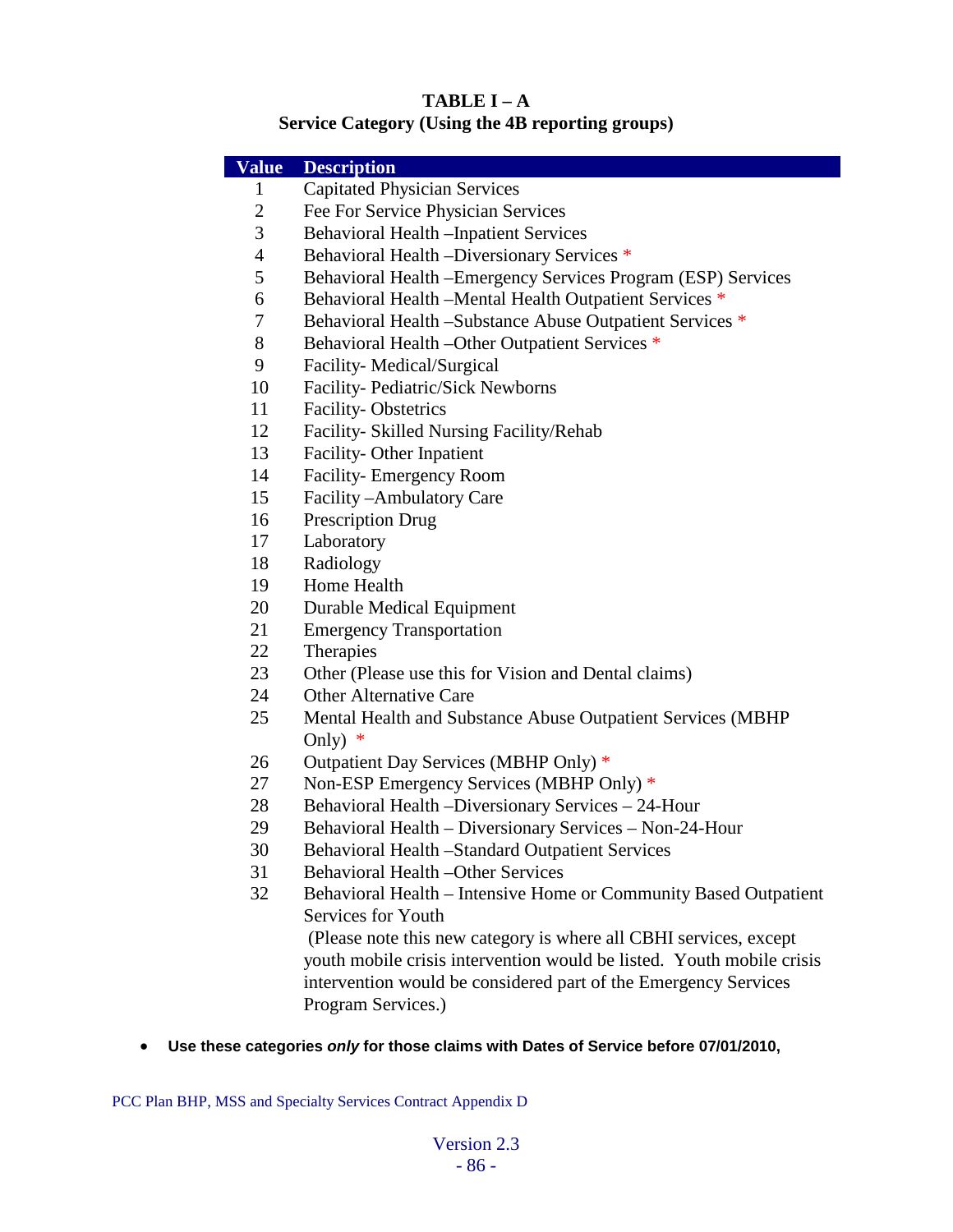#### **TABLE I – B**

# **Service Category (Using the SCO reporting groups)**

| <b>Value</b>   | <b>Description</b>                           |  |
|----------------|----------------------------------------------|--|
| $\mathbf{1}$   | Inpatient: Acute Medical/Surgical            |  |
| $\mathbf{2}$   | Inpatient: Mental Health/Substance/Abuse     |  |
| 3              | Primary Care Physician                       |  |
| $\overline{4}$ | <b>Specialty Care</b>                        |  |
| 5              | <b>Ambulatory Surgery</b>                    |  |
| 6              | Outpatient/Physical Rehab/Therapy            |  |
| 7              | <b>Other Professional Services</b>           |  |
| 8              | <b>Emergency Room</b>                        |  |
| 9              | <b>Outpatient Mental health</b>              |  |
| 10             | <b>Outpatient Drug and Alcohol Treatment</b> |  |
| 11             | Dental                                       |  |
| 12             | Pharmacy-Part D                              |  |
| 13             | Pharmacy-Non-Part D                          |  |
| 14             | Home Health care                             |  |
| 15             | <b>Nursing Facility</b>                      |  |
| 16             | Transportation - Emergent                    |  |
| 17             | Transportation - Non Emergent                |  |
| 18             | Diagnostic Test/Lab/X-Ray                    |  |
| 19             | Vision Care Inc. Eyeglasses                  |  |
| 20             | Podiatry                                     |  |
| 21             | Durable Medical Equipment & Supplies         |  |
| 22             | <b>Personal Care</b>                         |  |
| 23             | Personal Emergency Response Services         |  |
| 24             | Home Delivered and Congregate Meals          |  |
| 25             | <b>Adult Day Health Care</b>                 |  |
| 26             | Social Day Care                              |  |
| 27             | Non-PACE Center Respite Care                 |  |
| 28             | PACE Center Respite Care                     |  |
| 29             | <b>Other Medical Services</b>                |  |
|                |                                              |  |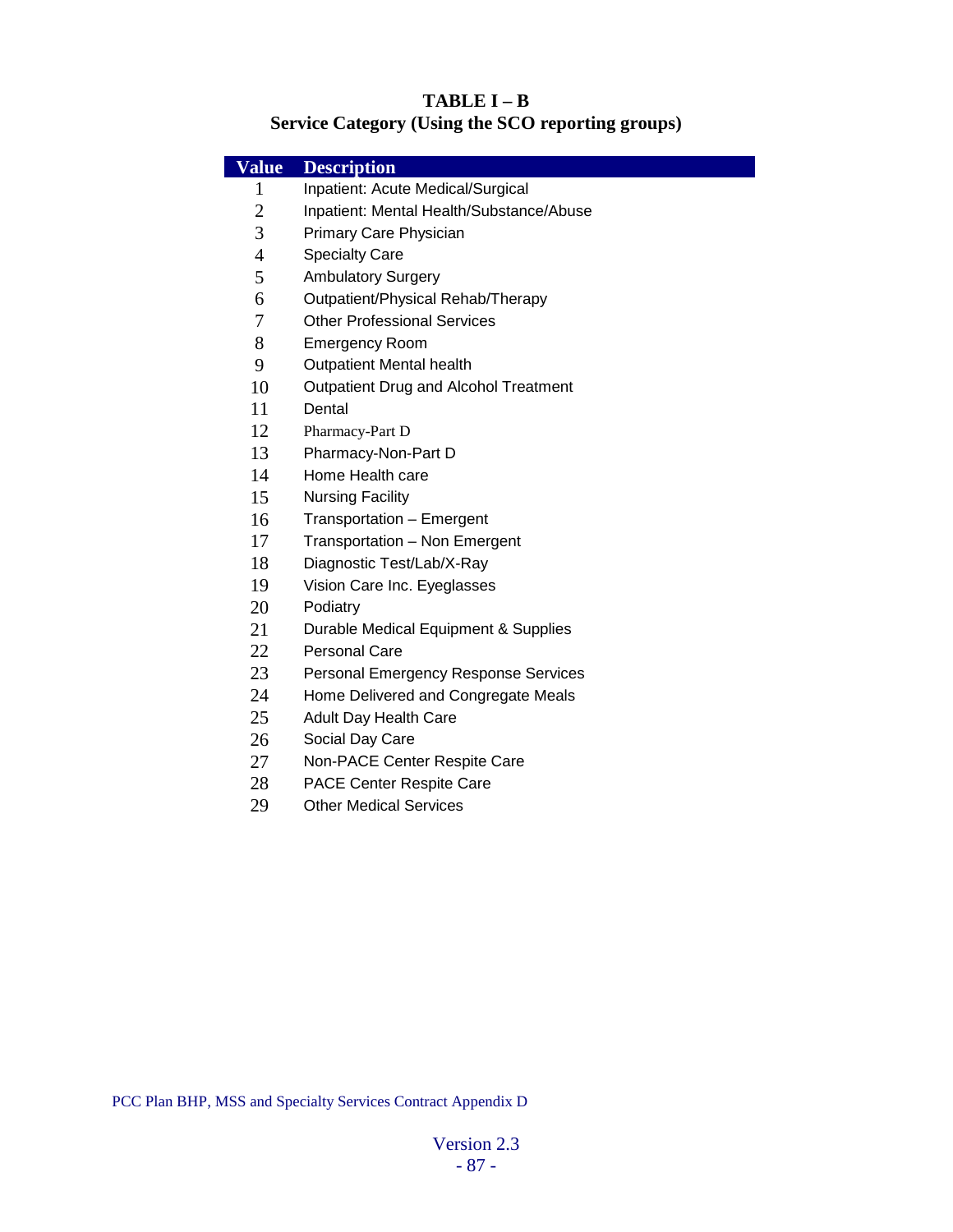### **TABLE I - C Service Category (Using the ICO reporting groups)**

| <b>Value</b>             | <b>Description</b>                           |  |
|--------------------------|----------------------------------------------|--|
| 1                        | Inpatient: Acute Medical/Surgical            |  |
| $\overline{c}$           | Inpatient: Mental Health/Substance/Abuse     |  |
| 3                        | <b>Inpatient: Maternity Delivery</b>         |  |
| $\overline{\mathcal{L}}$ | Primary Care Physician                       |  |
| 5                        | <b>Specialty Care</b>                        |  |
| 6                        | Prenatal/Postpartum Maternity Services       |  |
| $\overline{7}$           | <b>Ambulatory Surgery</b>                    |  |
| 8                        | Outpatient/Physical Rehab/Therapy            |  |
| 9                        | <b>Other Professional Services</b>           |  |
| 10                       | <b>Emergency Room</b>                        |  |
| 11                       | <b>Outpatient Mental health</b>              |  |
| 12                       | <b>Outpatient Drug and Alcohol Treatment</b> |  |
| 13                       | Dental                                       |  |
| 14                       | Pharmacy-Part D                              |  |
| 15                       | Pharmacy-Non-Part D                          |  |
| 16                       | Home Health care                             |  |
| 17                       | <b>Nursing Facility</b>                      |  |
| 18                       | Transportation - Emergent                    |  |
| 19                       | Transportation - Non Emergent                |  |
| 20                       | Diagnostic Test/Lab/X-Ray                    |  |
| 21                       | <b>Family Planning</b>                       |  |
| 22                       | Vision Care Inc. Eyeglasses                  |  |
| 23                       | Podiatry                                     |  |
| 24                       | Durable Medical Equipment & Supplies         |  |
| 25                       | Personal Care                                |  |
| 26                       | Personal Emergency Response Services         |  |
| 27                       | Home Delivered and Congregate Meals          |  |
| 28                       | <b>Adult Day Health Care</b>                 |  |
| 29                       | Social Day Care                              |  |
| 30                       | <b>Non-PACE Center Respite Care</b>          |  |
| 31                       | <b>PACE Center Respite Care</b>              |  |
| 32                       | <b>Other Medical Services</b>                |  |
|                          |                                              |  |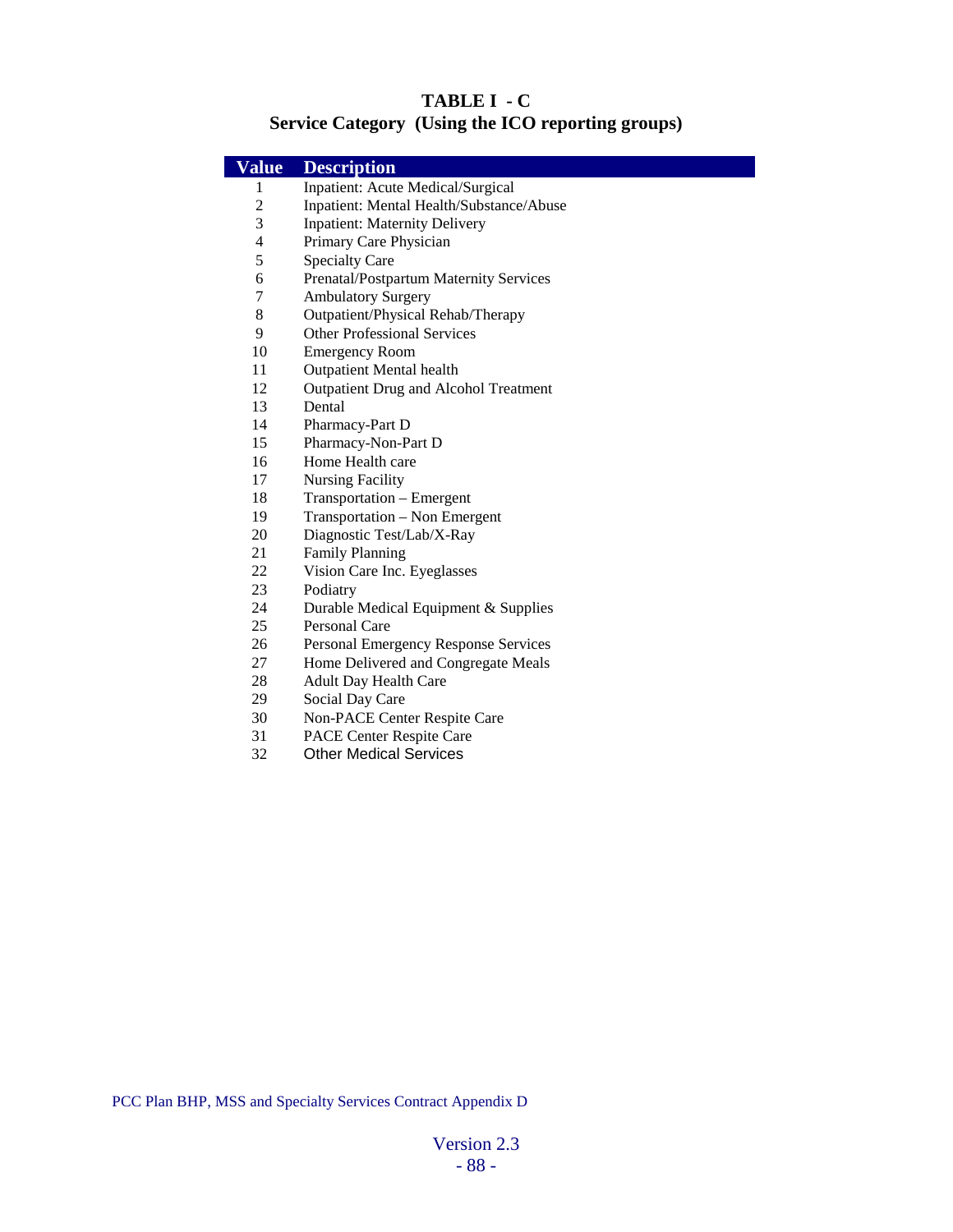#### **TABLE K Bill Classifications - Frequency (3rd digit)**

#### **Value Description** 0 Nonpayment/Zero Claims 1 Admit thru discharge claim 2 Interim-first claim 3 Interim –continuing claim 4 Interim-last claim 5 Late charges only claim 6 Adjustment of prior claim 7 Replacement of prior claim 8 Void/cancel of prior claim 9 Final claim for Home Health PPS episode A Admission/Election Notice B Hospice termination revocation notice C Hospice change of provider notice D Hospice Void/cancel E Hospice change of ownership F Beneficiary Initiated adjustment claim-other

- G CWF Initiated adjustment claim-other
- H CMS Initiated adjustment claim-other
- I Intermediary adjustment claim (other than PRO or Provider)
- J Initiated adjustment claim-other
- K OIG initiated adjustment claim
- L Reserved for national assignment
- M MSP initiated adjustment claim
- N PRO adjustment Claim
- O Nonpayment/Zero Claims
- P-W Reserved for national assignment
	- X Void/Cancel a prior abbreviated encounter submission
	- Y Replacement of a prior abbreviated encounter submission
	- Z New abbreviated encounter submission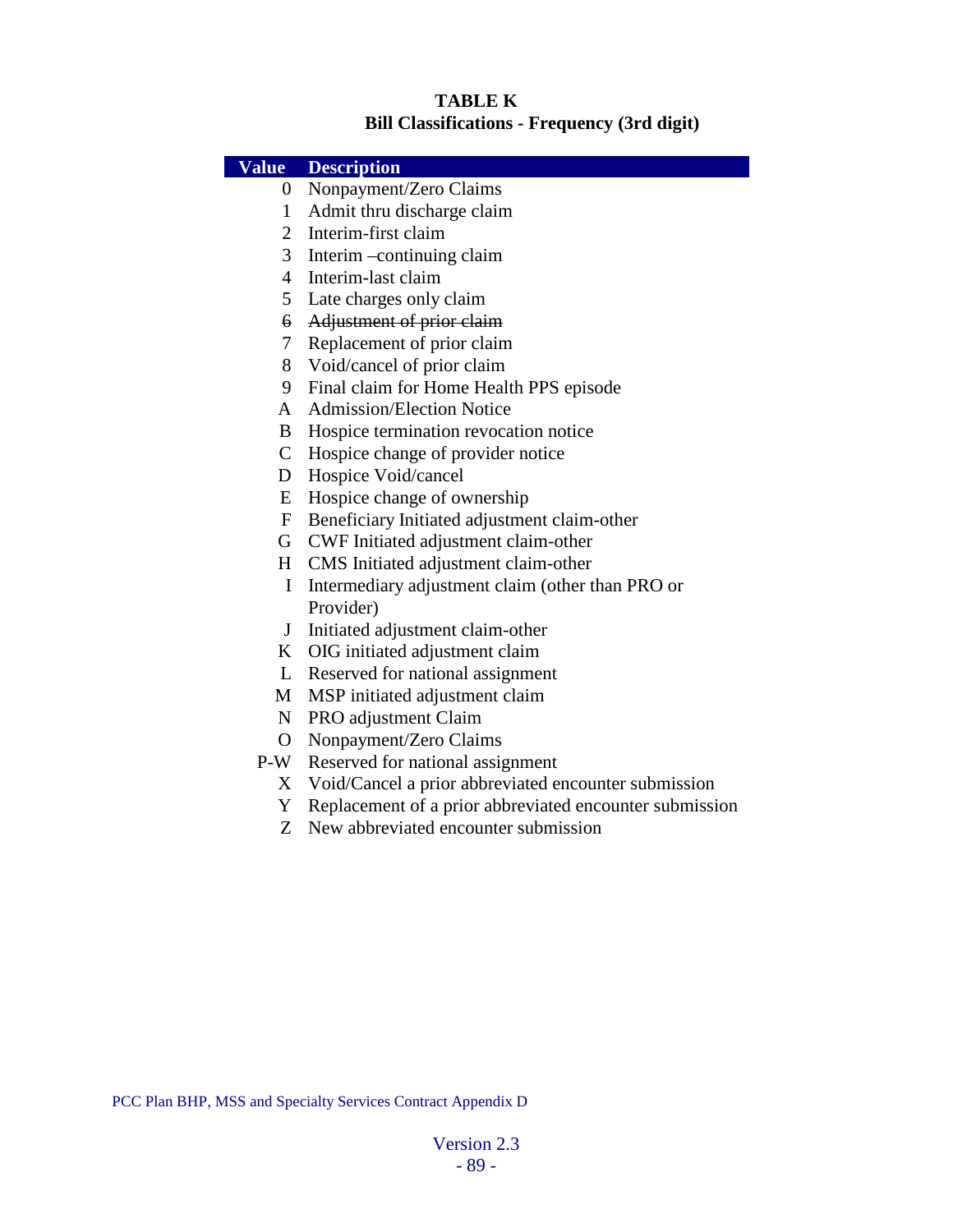### **TABLE M Present on Admission (UB)**

| <b>Value</b> | <b>Definition</b>                                |
|--------------|--------------------------------------------------|
| Y            | Yes, present at the time of IP admission         |
| N            | No, not present at the time of IP admission      |
| U            | No information in the record. Documentation      |
|              | is insufficient to determine if condition is POA |
| W            | Clinically undetermined. Provider is unable to   |
|              | clinically determine whether condition was       |
|              | POA or not                                       |
| <b>Blank</b> | Exempt from POA reporting. Leave blank if        |
|              | condition is on the "not applicable" list;       |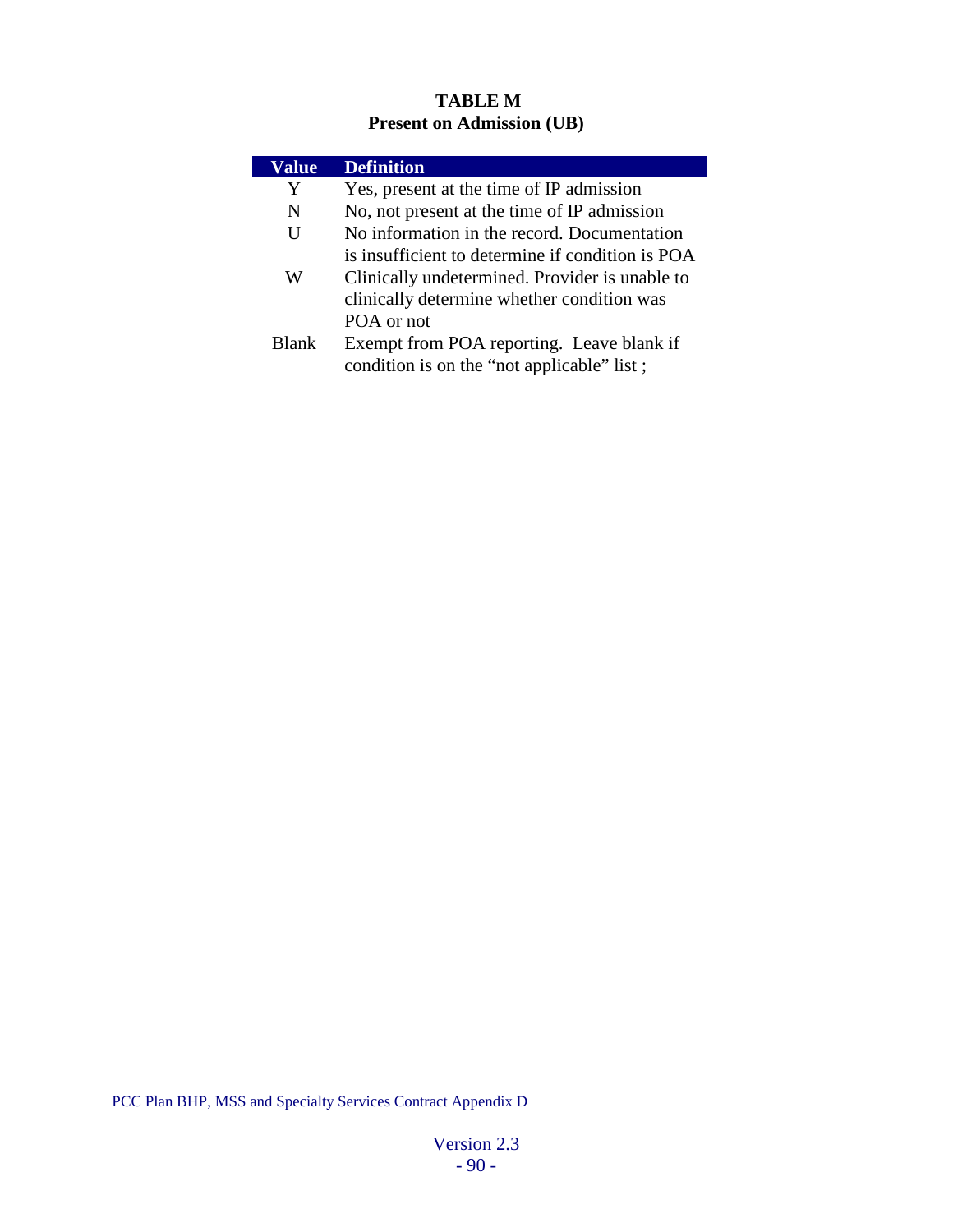# **8.0 Quantity and Quality Edits, Reasonability and Validity Checks**

#### *Raw Data*

- Correct layout format<br>• Fields are correct in si
- Fields are correct in size and type of data (alpha vs. numeric)<br>Missing fields
- Missing fields<br>• Accurate data
- ◆ Accurate data type (no unusual characters)<br>◆ Reasonability of data
- Reasonability of data

#### *Data Quality*

- Each field is checked for both quantity and quality
- Distribution reports<br>• Percentage reports
- Percentage reports<br>• Valid value reports
- Valid value reports<br>• Reasonability repor
- Reasonability reports

| #                       | <b>Field Name</b>                    | <b>MassHealth Standard</b>                                     |
|-------------------------|--------------------------------------|----------------------------------------------------------------|
| $\boldsymbol{l}$        | Claim Payer                          | 100% present                                                   |
| $\overline{2}$          | Claim Category                       | 100% present and valid, as found in Data Elements table        |
| $\overline{\mathbf{3}}$ | Plan Identifier                      | 100% present                                                   |
| $\boldsymbol{4}$        | Record Indicator                     | 100% present                                                   |
| 5                       | Claim Number                         | 100% present                                                   |
| 6                       | Claim Suffix                         | 100% present                                                   |
| $\overline{7}$          | Recipient Medicaid ID (RID)          | 100% present                                                   |
| 8                       | <b>Recipient DOB</b>                 | 100% present and valid, as compared to encounter service dates |
| 9                       | Recipient Gender                     | 100% present and valid, as found in Data Elements table        |
| 10                      | Recipient ZIP Code                   | 100% present                                                   |
| 11                      | Medicare Code                        | Provide if applicable                                          |
| 12                      | Other Insurance Code                 | 100% present and valid, as found in Data Elements table        |
| 13                      | Recipient Historical Number<br>(RHN) | 100% present; Check the percent match to eligibility file.     |
| 14                      | Claim Type                           | 100% present and valid for MBHP only                           |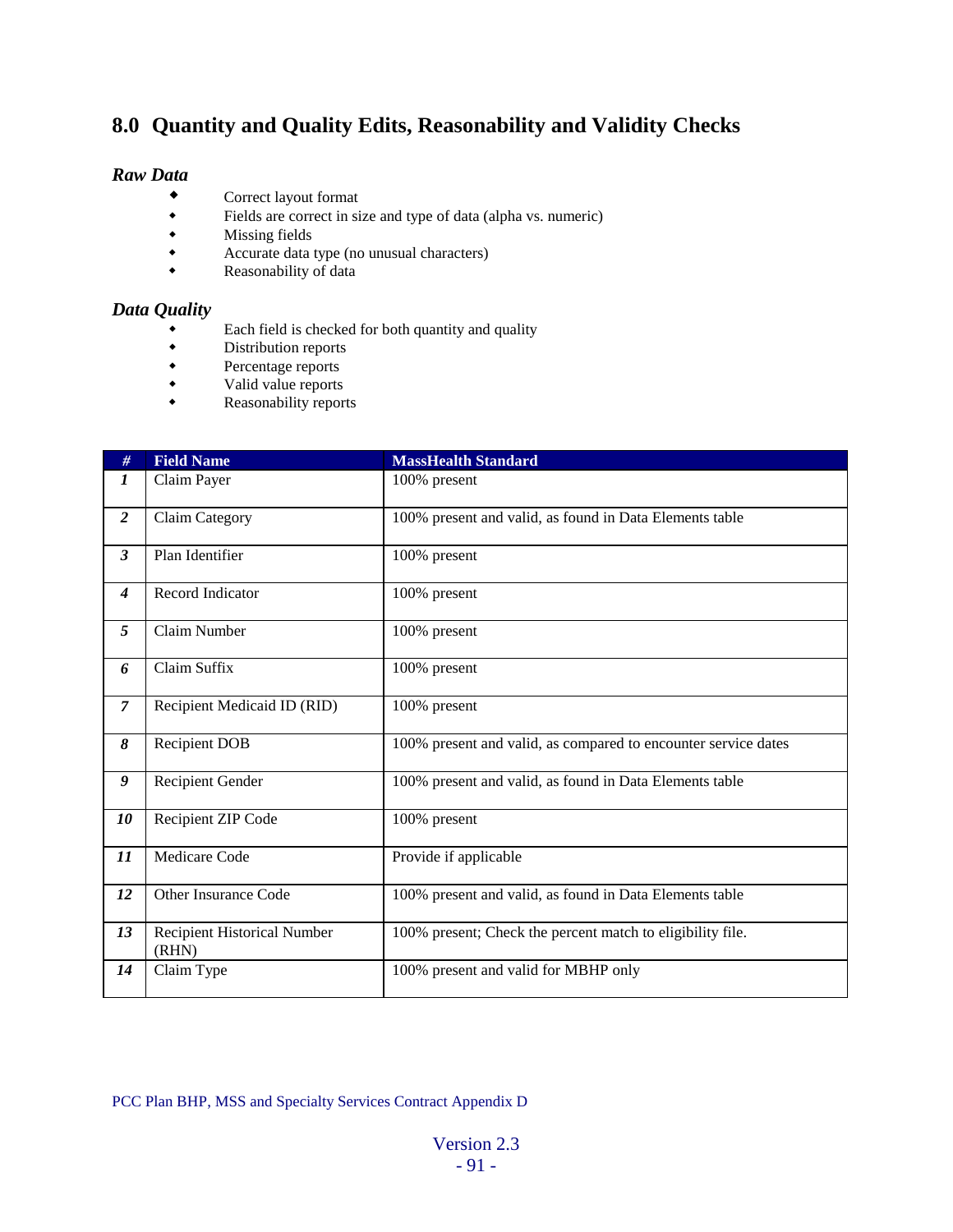| $\#$ | <b>Field Name</b>          | <b>MassHealth Standard</b>                                                                                                                                                                                                                                                                                                                     |
|------|----------------------------|------------------------------------------------------------------------------------------------------------------------------------------------------------------------------------------------------------------------------------------------------------------------------------------------------------------------------------------------|
| 15   | <b>Admission Date</b>      | 100% present and valid date, falls within submitted date range, prior to<br>"Discharge Date", only on Inpatient Claims. Inpatient claims are<br>defined as those with a Facility claim category an inpatient place of<br>service.                                                                                                              |
| 16   | Discharge Date             | 100% present and valid date, falls within submitted date range, after<br>"Admission Date", only on Inpatient Claims. Inpatient claims are<br>defined as those with a Facility claim category an inpatient place of<br>service.                                                                                                                 |
| 17   | From Service Date          | 100% present and valid date, dates should be evenly distributed across<br>time                                                                                                                                                                                                                                                                 |
| 18   | To Service Date            | 100% present and valid date                                                                                                                                                                                                                                                                                                                    |
| 19   | Primary Diagnosis          | 100% present and valid ICD-9-CM codes, excluding drug, vision and<br>dental records. Not routinely coded on LTC. E-codes not valid as<br>primary diagnosis.                                                                                                                                                                                    |
| 20   | <b>Secondary Diagnosis</b> | 60% present and valid ICD-9-CM codes on inpatient facility and 20%<br>present and valid on other records, again excluding drug, vision and<br>dental records.                                                                                                                                                                                  |
| 21   | <b>Tertiary Diagnosis</b>  | Provide if available                                                                                                                                                                                                                                                                                                                           |
| 22   | Diagnosis 4                | Provide if available                                                                                                                                                                                                                                                                                                                           |
| 23   | Diagnosis 5                | Provide if available                                                                                                                                                                                                                                                                                                                           |
| 24   | Type of Admission          | 100% present and valid value (Admit Type, Table A), for inpatient<br>claims. Inpatient claims are defined as those with a Facility claim<br>category an inpatient place of service.                                                                                                                                                            |
| 25   | Source of Admission        | 100% present and valid value (Admit Source, Table B), only on<br>Inpatient Claims, percentage of distribution. Inpatient claims are<br>defined as those with a Facility claim category an inpatient place of<br>service.                                                                                                                       |
| 26   | Procedure Code             | 98% present and valid on professional claims and inpatient surgical<br>procedure claims; Claim Category match (i.e., Inpatient claims should<br>only have ICD-9-CM codes, Dental claims should only have ADA<br>codes), Procedure Code Indicator match (i.e., if the code is an ICD-9-<br>CM then the Procedure code indicator should be "1"). |
| 27   | Procedure Modifier 1       | Provide if available                                                                                                                                                                                                                                                                                                                           |
| 28   | Procedure Modifier 2       | Provide if available                                                                                                                                                                                                                                                                                                                           |
| 29   | Procedure Modifier 3       | Provide if available                                                                                                                                                                                                                                                                                                                           |
| 30   | Procedure Code Indicator   | 100% present and valid if Procedure Code field is filled                                                                                                                                                                                                                                                                                       |
| 31   | Revenue Code               | 98% present and valid on facility claims only                                                                                                                                                                                                                                                                                                  |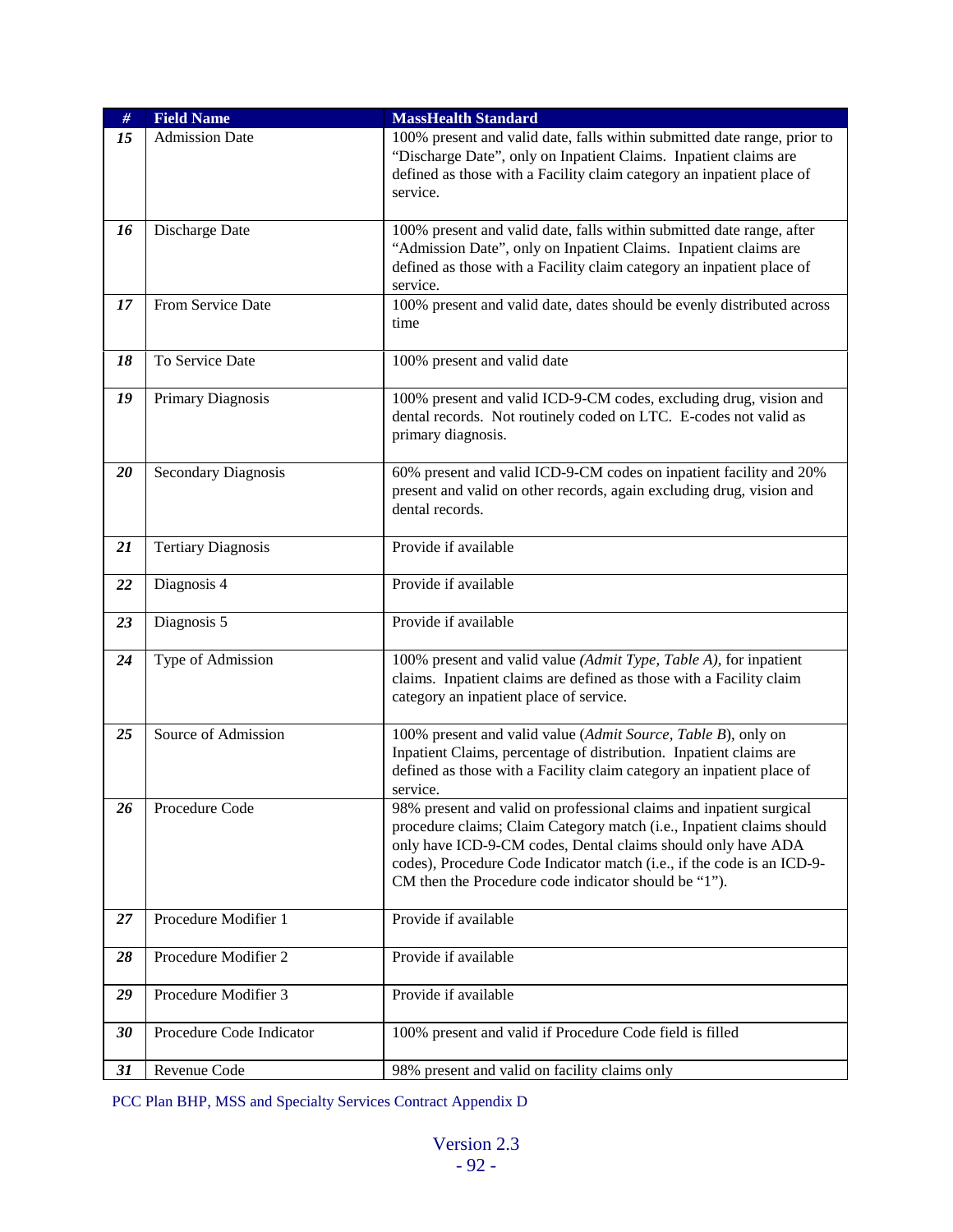| $\#$ | <b>Field Name</b>             | <b>MassHealth Standard</b>                                                                                                                                                                                                                                                            |
|------|-------------------------------|---------------------------------------------------------------------------------------------------------------------------------------------------------------------------------------------------------------------------------------------------------------------------------------|
| 32   | Place of Service              | 100% present and valid value (Place of Service, Table C)                                                                                                                                                                                                                              |
| 33   | Place of Service Type         | 100% present and valid, based on Place of Service field                                                                                                                                                                                                                               |
| 34   | Discharge Status              | 100% present and valid value (Discharge Status, Table E),<br>only on Inpatient claims, percentage of distribution, with the most<br>common code being "Discharged to Home". Inpatient claims are<br>defined as those with a Facility claim category an inpatient place of<br>service. |
| 35   | Type of Service               | 100% present and valid value (Type of Service, Table F)                                                                                                                                                                                                                               |
| 36   | Quantity                      | 100% present, should be (-) negative for adjustment records. Should<br>represent number of days of care for inpatient records. Values of 30,<br>60 or 100 most common on drug records.                                                                                                |
| 37   | <b>NDC</b> Number             | 98% present and valid values, only on Pharmacy claims, reasonability<br>of values (numeric and 11 digits)                                                                                                                                                                             |
| 38   | Metric Quantity               | 100% present and valid values, only on Pharmacy claims, reasonability<br>of values (total number of units or volume)                                                                                                                                                                  |
| 39   | Days Supply                   | 100% present and valid values, only on Pharmacy claims, reasonability<br>of values (number of days)                                                                                                                                                                                   |
| 40   | Refill Indicator              | 100% present and valid values, only on Pharmacy claims                                                                                                                                                                                                                                |
| 41   | Dispense As Written Indicator | 100% present and valid value (1 - 10), only on Pharmacy claims                                                                                                                                                                                                                        |
| 42   | Dental Quadrant               | 100% present and valid values (1-4), only on dental claims, where<br>applicable                                                                                                                                                                                                       |
| 43   | <b>Tooth Number</b>           | 100% present, only on dental claims, where applicable                                                                                                                                                                                                                                 |
| 44   | <b>Tooth Surface</b>          | 100% present, only on dental claims, where applicable                                                                                                                                                                                                                                 |
| 45   | Paid Date                     | 100% present and valid date, falls within submitted date range, falls<br>after "Admit, Discharge, To, and From Dates"                                                                                                                                                                 |
| 46   | Service Class                 | 100% present and valid for MBHP only                                                                                                                                                                                                                                                  |
| 47   | PCP Provider ID               | 100% present, should be an enrolled provider listed in provider<br>enrollment file. Not applicable to MBHP.                                                                                                                                                                           |
| 48   | PCP Provider ID Type          | 100% present and valid, based on PCP Provider ID field. Not<br>applicable to MBHP.                                                                                                                                                                                                    |
| 49   | <b>IPA/PMG ID</b>             | 100% present, should be an enrolled provider listed in provider<br>enrollment file.                                                                                                                                                                                                   |
| 50   | Servicing Provider ID         | 100% present, should be an enrolled provider listed in provider                                                                                                                                                                                                                       |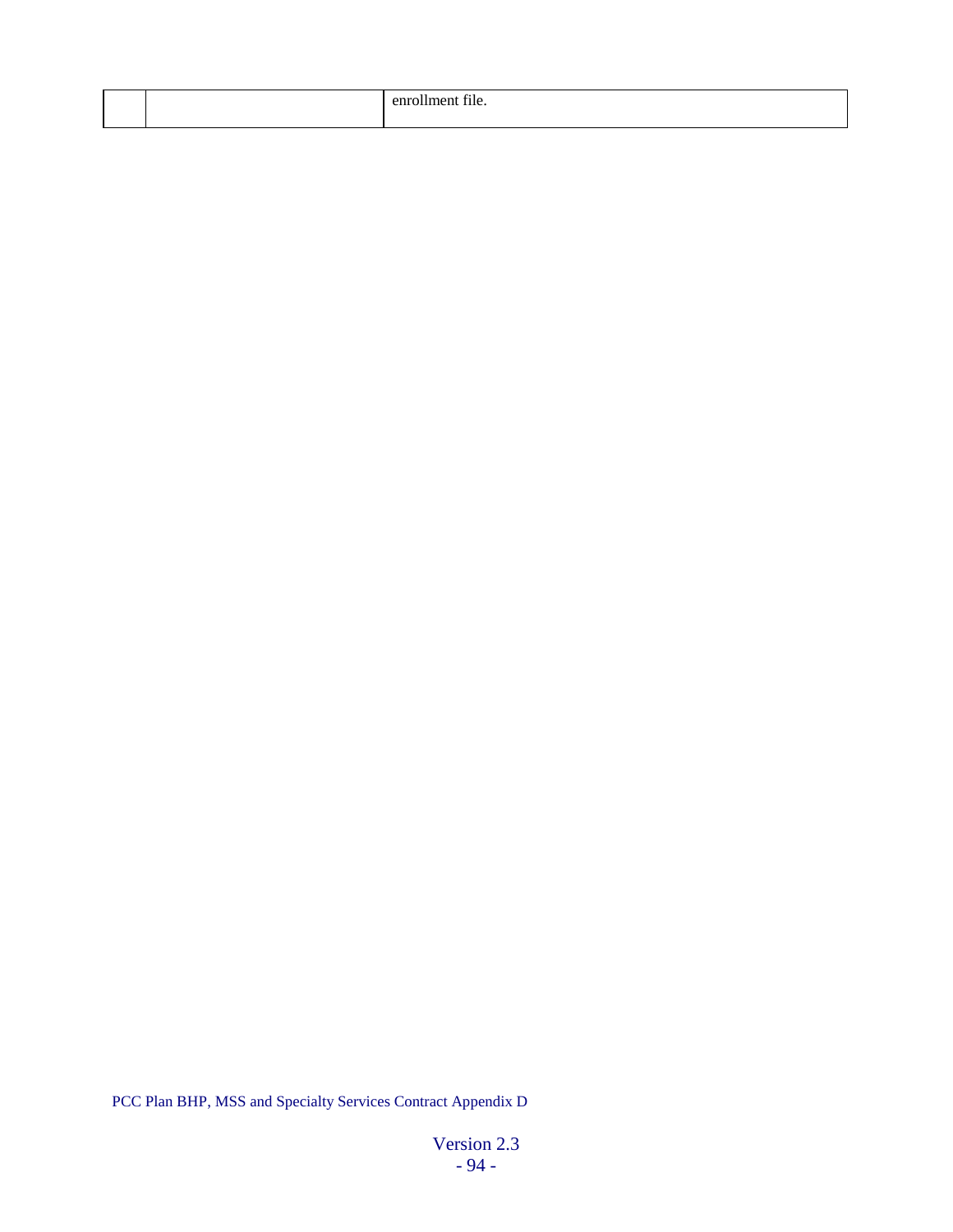| $\#$ | <b>Field Name</b>               | <b>MassHealth Standard</b>                                                                                                                                               |
|------|---------------------------------|--------------------------------------------------------------------------------------------------------------------------------------------------------------------------|
| 51   | Servicing Provider ID Type      | 100% present and valid, based on Servicing Provider ID field                                                                                                             |
| 52   | Referring Provider ID           | If applicable, should be an enrolled provider listed in provider<br>enrollment file.                                                                                     |
| 53   | Referring Provider ID Type      | 100% present and valid, only when Referring Provider ID is present                                                                                                       |
| 54   | <b>Servicing Provider Class</b> | 100% present and valid on all records, as found in the Data Elements<br>table.                                                                                           |
| 55   | Servicing Provider Type         | 100% present and valid value (Servicing Provider Type, Table G)                                                                                                          |
| 56   | Servicing Provider Specialty    | 100% present and valid value (Servicing Provider Specialty, Table H)                                                                                                     |
| 57   | Servicing Provider ZIP Code     | 100% present and valid                                                                                                                                                   |
| 58   | <b>Billing Provider ID</b>      | 100% present, should be an enrolled provider listed in provider<br>enrollment file.                                                                                      |
| 59   | Authorization Type              | 100% present and valid for MBHP only                                                                                                                                     |
| 60   | <b>Billed Charge</b>            | 100% present financial field with implied 2 decimals, mathematical<br>check with other dollar amounts                                                                    |
| 61   | <b>Gross Payment Amount</b>     | 100% present financial field with implied 2 decimals, mathematical<br>check with other dollar amounts                                                                    |
| 62   | <b>TPL Amount</b>               | If applicable, financial field with implied 2 decimals, mathematical<br>check with other dollar amounts                                                                  |
| 63   | Medicare Amount                 | If applicable, financial field with implied 2 decimals, mathematical<br>check with other dollar amounts                                                                  |
| 64   | Copay/Coinsurance               | If applicable, financial field with implied 2 decimals, mathematical<br>check with other dollar amounts                                                                  |
| 65   | Deductible                      | If applicable, financial field with implied 2 decimals, mathematical<br>check with other dollar amounts                                                                  |
| 66   | <b>Ingredient Cost</b>          | 100% present and valid on prescription drug records, financial field<br>with implied 2 decimals, mathematical check with other dollar amounts<br>only on Pharmacy claims |
| 67   | Dispensing Fee                  | 100% present and valid on prescription drug records, financial field<br>with implied 2 decimals, mathematical check with other dollar amounts<br>only on Pharmacy claims |
| 68   | Net Payment                     | 100% present financial field with implied 2 decimals, mathematical<br>check with other dollar amounts                                                                    |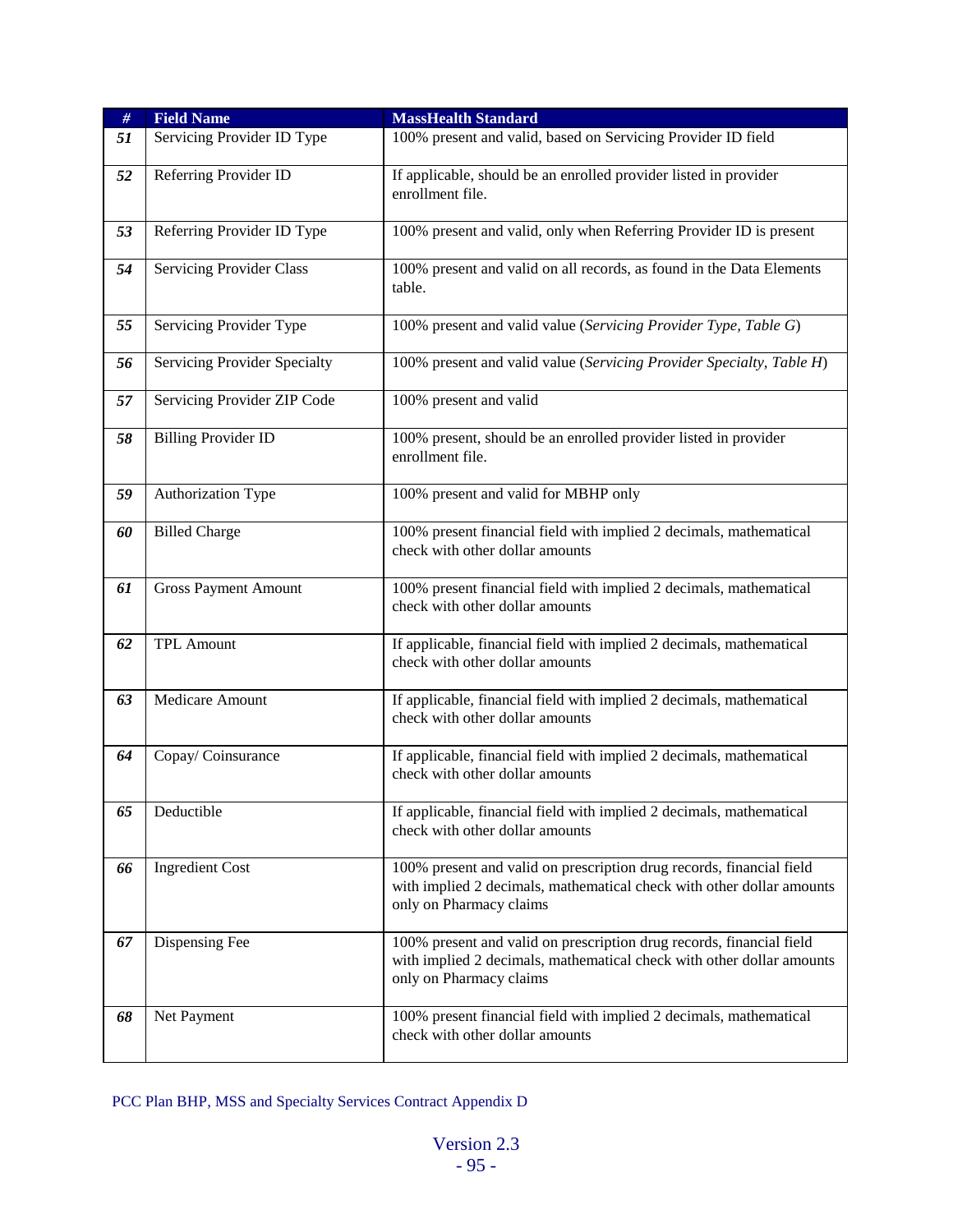| $\#$ | <b>Field Name</b>                             | <b>MassHealth Standard</b>                                                                                                 |
|------|-----------------------------------------------|----------------------------------------------------------------------------------------------------------------------------|
| 69   | Withhold Amount                               | If applicable, financial field with implied 2 decimals, mathematical<br>check with other dollar amounts                    |
| 70   | Record Type                                   | 100% present and valid on all records, as found in the Data Elements<br>table, dollar amount checks                        |
| 71   | Group Number                                  | 100% present and valid                                                                                                     |
| 72   | <b>DRG</b>                                    | 100% present and valid value (1 - 495), only on Inpatient facility<br>records, when collected by plan.                     |
| 73   | <b>EPSDT</b> Indicator                        | Not coded at the present time                                                                                              |
| 74   | Family Planning Indicator                     | Not coded at the present time                                                                                              |
| 75   | MSS/IS                                        | Not coded at the present time                                                                                              |
| 76   | New Member ID (consistent with<br>above data) | 100% Present and valid.                                                                                                    |
| 77   | Former Claim Number                           | 100% present and valid, only when Record Type is not O                                                                     |
| 78   | Former Claim Suffix                           | 100% present and valid, only when Record Type is not O                                                                     |
| 79   | <b>Record Creation Date</b>                   | 100% present and valid date                                                                                                |
| 80   | <b>Service Category</b>                       | 100% present and valid (Service Category, Table I)                                                                         |
| 81   | Prescribing Prov. ID                          | 100% present and valid on prescription drug records. Should be an<br>enrolled provider listed in provider enrollment file. |
| 82   | Date Script Written                           | 100% present and valid on prescription drug records                                                                        |
| 83   | Compound Indicator                            | 100% present and valid on prescription drug records                                                                        |
| 84   | Rebate Indicator                              | 100% present and valid on prescription drug records                                                                        |
| 85   | <b>Admitting Diagnosis</b>                    | 100% present and valid in inpatient records                                                                                |
| 86   | Allowable Amount                              | 100% present and valid, financial field with implied 2 decimals,<br>mathematical check with other dollar amounts           |
| 87   | Attending Prov. ID                            | 100% present, should be an enrolled provider listed in provider<br>enrollment file. Inpatient Claims only.                 |
| 88   | Non-covered Days                              |                                                                                                                            |
| 89   | External Injury Diagnosis 1                   | 100 % valid                                                                                                                |
| 90   | Claim Received Date                           | 100% present and valid date                                                                                                |
| 91   | Frequency                                     | 100% present and valid in inpatient records                                                                                |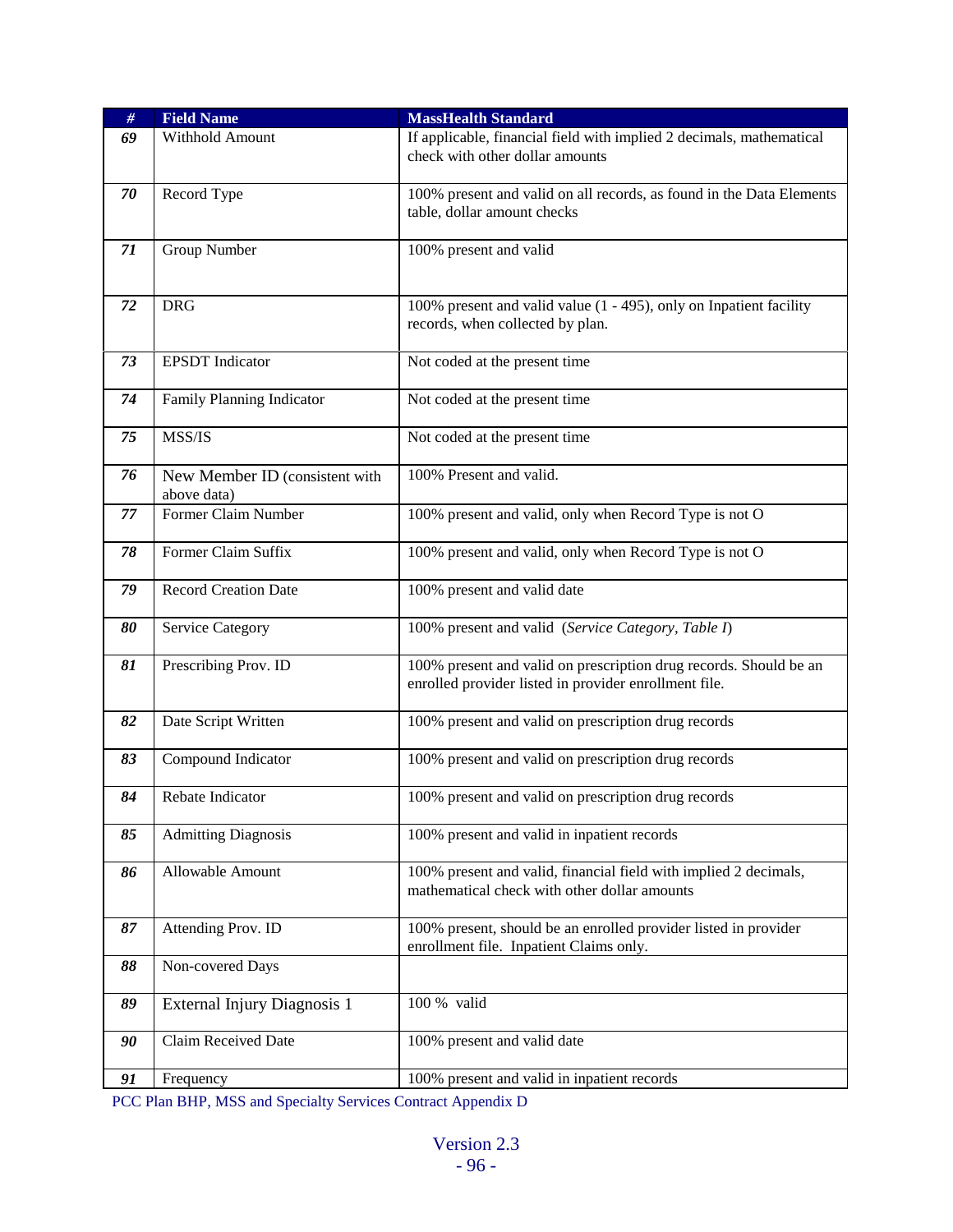| $#$         | <b>Field Name</b>                    | <b>MassHealth Standard</b>                                        |
|-------------|--------------------------------------|-------------------------------------------------------------------|
| 92          | IPA/PMG ID_Type                      | 100% present, and valid                                           |
| 93          | Billing Provider ID_Type             | 100% present, and valid                                           |
| 94          | Prescribing Prov. ID_Type            | 100% present and valid on prescription drug records               |
| 95          | Attending Prov. ID_Type              | 100% present, and valid                                           |
| 96          | <b>Admission Time</b>                | 100% present and valid value only on Inpatient facility records   |
| 97          | Discharge Time                       | 100% present and valid value only on Inpatient facility records   |
| 98          | Diagnosis 6                          | Provide if available                                              |
| 99          | Diagnosis 7                          | Provide if available                                              |
| 100         | Diagnosis 8                          | Provide if available                                              |
| 101         | Diagnosis 9                          | Provide if available                                              |
| 102         | Diagnosis 10                         | Provide if available                                              |
| 103         | ICD9/ Surgical Procedure code 1      | Provide if available                                              |
| 104         | ICD9/Surgical Procedure code 2       | Provide if available                                              |
| 105         | ICD9/Surgical Procedure code 3       | Provide if available                                              |
| 106         | ICD9/ Surgical Procedure code 4      | Provide if available                                              |
| 107         | ICD9/Surgical Procedure code 5       | Provide if available                                              |
| 108         | ICD9/Surgical Procedure code 6       | Provide if available                                              |
| 109         | ICD9/Surgical Procedure code 7       | Provide if available                                              |
| <i>110</i>  | ICD9/Surgical Procedure code 8       | Provide if available                                              |
| 111         | ICD9/ Surgical Procedure code 9      | Provide if available                                              |
| 112         | Employment                           | Provide if available                                              |
| 113         | Auto Accident                        | Provide if available                                              |
| 114         | Other Accident                       | Provide if available                                              |
| 115         | <b>Total Charges</b>                 | Provide if available                                              |
| 116         | Non Covered charges                  | Provide if available                                              |
| 117         | Coinsurance                          | Provide if available                                              |
| 118         | Void Reason Code                     | Provide if available                                              |
| <b>119</b>  | <b>DRG</b> Type                      | Provide if applicable                                             |
| <u>120</u>  | <b>DRG Version</b>                   | Provide if applicable                                             |
| <u>121</u>  | <b>DRG Severity of Illness Level</b> | Provide if applicable                                             |
| <u> 122</u> | <b>DRG Risk of Mortality Level</b>   | Provide if applicable                                             |
| <u>123</u>  | <b>Patient Pay Amount</b>            | Provide if applicable                                             |
| 124         | Patient Reason for Visit Diagnosis 1 | Provide if applicable                                             |
| 125         | Patient Reason for Visit Diagnosis 2 | Provide if applicable                                             |
| 126         | Patient Reason for Visit Diagnosis 3 | Provide if applicable                                             |
| 127         | Present on Admission (POA) 1         | 100% present on Inpatient facility records                        |
| 128         | Present on Admission (POA) 2         | 100% present on Inpatient facility records                        |
| 129         | Present on Admission (POA) 3         | Provide if Diagnosis 3 is available on Inpatient facility records |
| <b>130</b>  | Present on Admission (POA) 4         | Provide if Diagnosis 4 is available on Inpatient facility records |
| 131         | Present on Admission (POA) 5         | Provide if Diagnosis 5 is available on Inpatient facility records |
| 132         | Present on Admission (POA) 6         | Provide if Diagnosis 6 is available on Inpatient facility records |
| 133         | Present on Admission (POA) 7         | Provide if Diagnosis 7 is available on Inpatient facility records |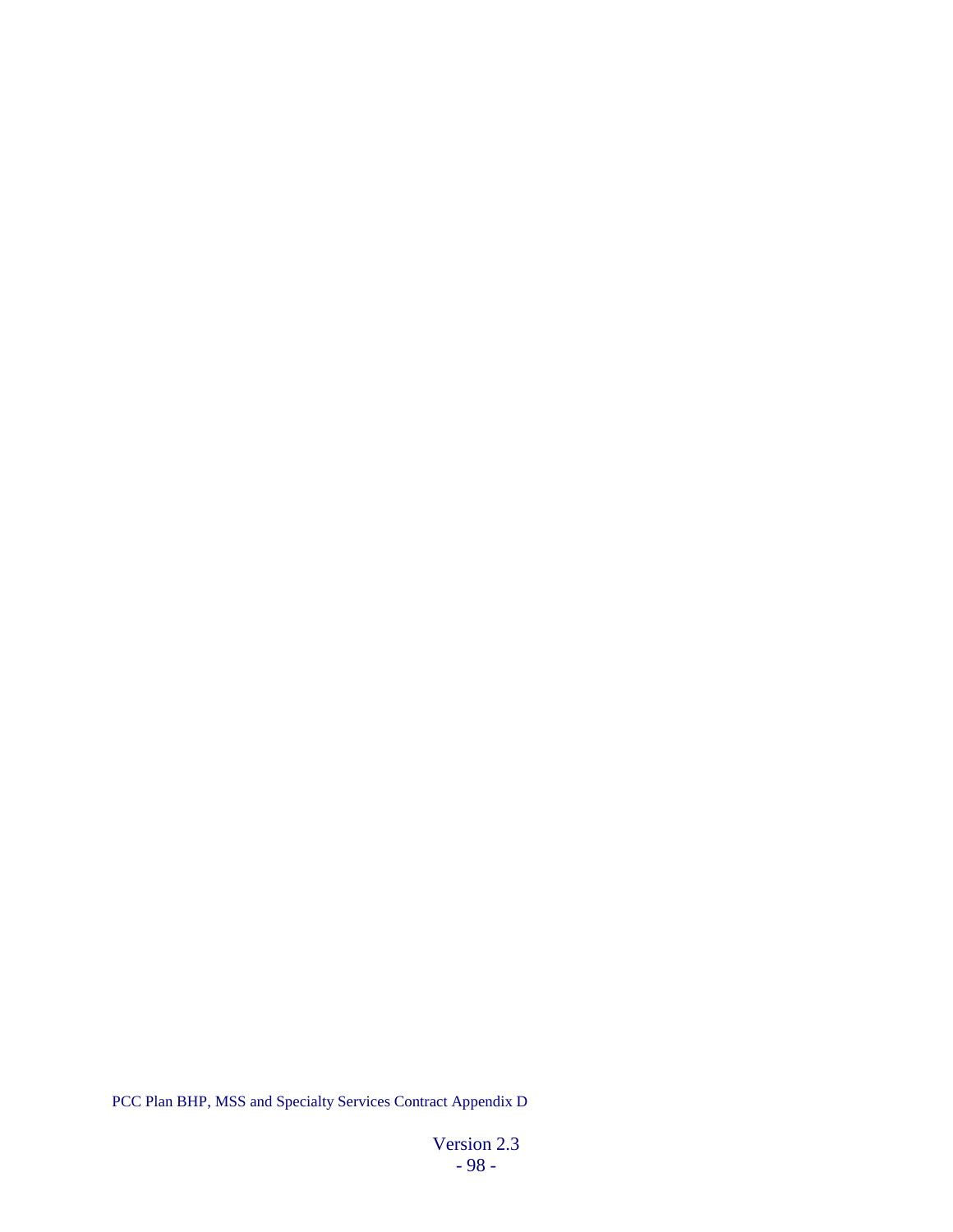| #          | <b>Field Name</b>             | <b>MassHealth Standard</b>                                                           |
|------------|-------------------------------|--------------------------------------------------------------------------------------|
| 134        | Present on Admission (POA) 8  | Provide if Diagnosis 8 is available on Inpatient facility records                    |
| 135        | Present on Admission (POA) 9  | Provide if Diagnosis 9 is available on Inpatient facility records                    |
| 136        | Present on Admission (POA) 10 | Provide if Diagnosis 10 is available on Inpatient facility records                   |
| 137        | Diagnosis 11                  | Provide if available                                                                 |
| 138        | Present on Admission (POA) 11 | Provide if Diagnosis 11 is available on Inpatient facility records                   |
| 139        | Diagnosis 12                  | Provide if available                                                                 |
| <b>140</b> | Present on Admission (POA) 12 | Provide if Diagnosis 12 is available on Inpatient facility records                   |
| 141        | Diagnosis 13                  | Provide if available                                                                 |
| 142        | Present on Admission (POA) 13 | Provide if Diagnosis 13 is available on Inpatient facility records                   |
| 143        | Diagnosis 14                  | Provide if available                                                                 |
| 144        | Present on Admission (POA) 14 | Provide if Diagnosis 14 is available on Inpatient facility records                   |
| 145        | Diagnosis 15                  | Provide if available                                                                 |
| 146        | Present on Admission (POA) 15 | Provide if Diagnosis 15 is available on Inpatient facility records                   |
| 147        | Diagnosis 16                  | Provide if available                                                                 |
| 148        | Present on Admission (POA) 16 | Provide if Diagnosis 16 is available on Inpatient facility records                   |
| 149        | Diagnosis 17                  | Provide if available                                                                 |
| <b>150</b> | Present on Admission (POA) 17 | Provide if Diagnosis 17 is available on Inpatient facility records                   |
| 151        | Diagnosis 18                  | Provide if available                                                                 |
| 152        | Present on Admission (POA) 18 | Provide if Diagnosis 18 is available on Inpatient facility records                   |
| 153        | Diagnosis 19                  | Provide if available                                                                 |
| 154        | Present on Admission (POA) 19 | Provide if Diagnosis 19 is available on Inpatient facility records                   |
| 155        | Diagnosis 20                  | Provide if available                                                                 |
| 156        | Present on Admission (POA) 20 | Provide if Diagnosis 20 is available on Inpatient facility records                   |
| 157        | Diagnosis 21                  | Provide if available                                                                 |
| 158        | Present on Admission (POA) 21 | Provide if Diagnosis 21 is available on Inpatient facility records                   |
| 159        | Diagnosis 22                  | Provide if available                                                                 |
| <b>160</b> | Present on Admission (POA) 22 | Provide if Diagnosis 22 is available on Inpatient facility records                   |
| 161        | Diagnosis 23                  | Provide if available                                                                 |
| 162        | Present on Admission (POA) 23 | Provide if Diagnosis 23 is available on Inpatient facility records                   |
| 163        | Diagnosis 24                  | Provide if available                                                                 |
| 164        | Present on Admission (POA) 24 | Provide if Diagnosis 24 is available on Inpatient facility records                   |
| 165        | Diagnosis 25                  | Provide if available                                                                 |
| 166        | Present on Admission (POA) 25 | Provide if Diagnosis 25 is available on Inpatient facility records                   |
| 167        | Diagnosis 26                  | Provide if available                                                                 |
| 168        | Present on Admission (POA) 26 | Provide if Diagnosis 26 is available on Inpatient facility records                   |
| 169        | Present on Admission (POA) EI | Provide if External Injury Diagnosis 1 is available on Inpatient                     |
|            | 1                             | facility records                                                                     |
| <b>170</b> | External Injury Diagnosis 2   | Provide if available                                                                 |
| 171        | Present on Admission (POA) EI | Provide if External Injury Diagnosis 2 is available on Inpatient                     |
|            | 2                             | facility records                                                                     |
| 172        | External Injury Diagnosis 3   | Provide if available                                                                 |
| 173        | Present on Admission (POA) EI | Provide if External Injury Diagnosis 3 is available on Inpatient<br>facility records |
|            | 3                             |                                                                                      |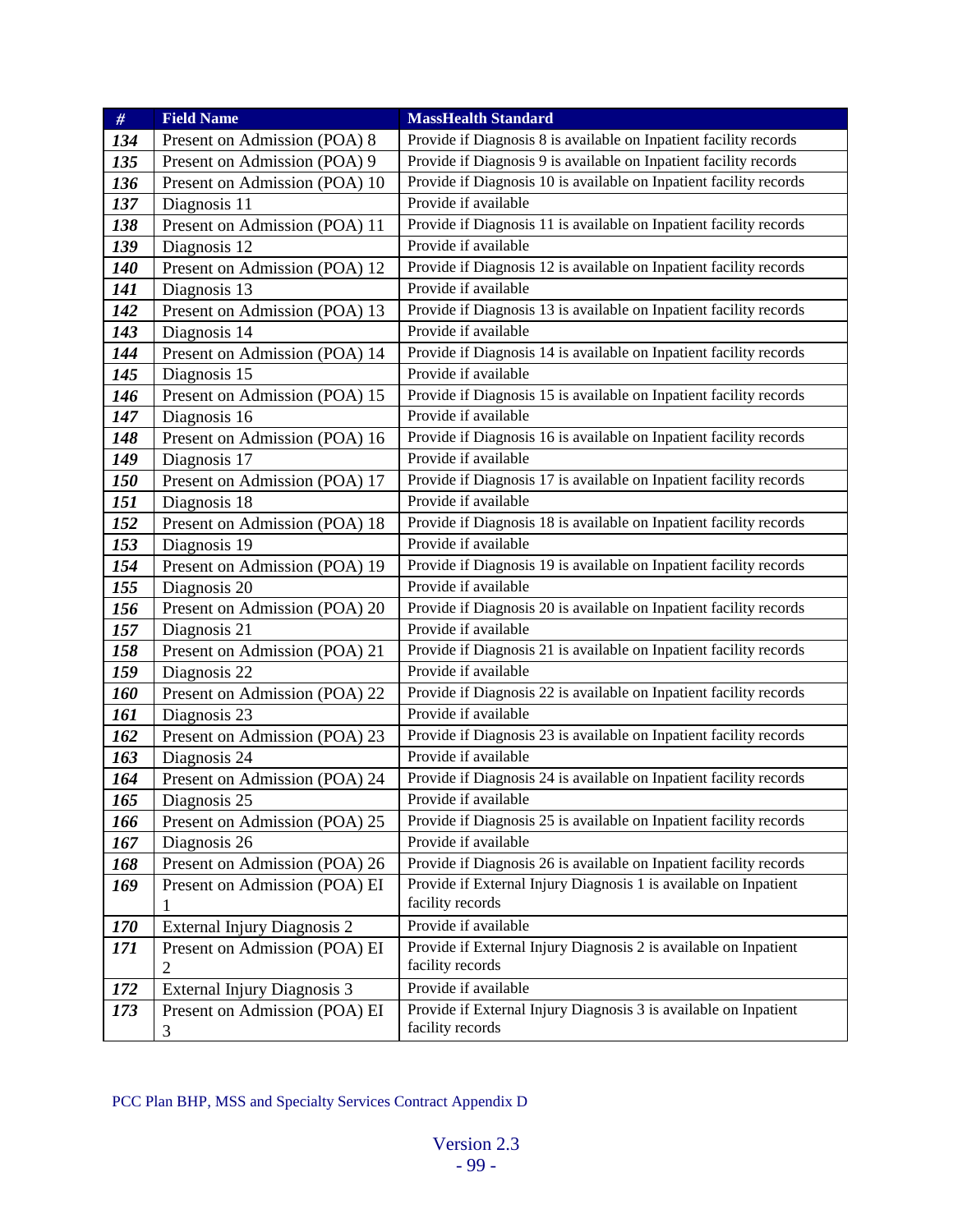| #          | <b>Field Name</b>                         | <b>MassHealth Standard</b>                                                            |
|------------|-------------------------------------------|---------------------------------------------------------------------------------------|
| 174        | External Injury Diagnosis 4               | Provide if available                                                                  |
| 175        | Present on Admission (POA) EI             | Provide if External Injury Diagnosis 4 is available on Inpatient                      |
|            | 4                                         | facility records                                                                      |
| 176        | External Injury Diagnosis 5               | Provide if available                                                                  |
| 177        | Present on Admission (POA) EI             | Provide if External Injury Diagnosis 5 is available on Inpatient                      |
|            | 5                                         | facility records                                                                      |
| 178        | External Injury Diagnosis 6               | Provide if available                                                                  |
| 179        | Present on Admission (POA) EI             | Provide if External Injury Diagnosis 6 is available on Inpatient                      |
|            | 6                                         | facility records                                                                      |
| 180        | <b>External Injury Diagnosis 7</b>        | Provide if available                                                                  |
|            | Present on Admission (POA) EI             | Provide if External Injury Diagnosis 7 is available on Inpatient                      |
| 181        | 7                                         | facility records                                                                      |
| 182        | <b>External Injury Diagnosis 8</b>        | Provide if available                                                                  |
|            | Present on Admission (POA) EI             | Provide if External Injury Diagnosis 8 is available on Inpatient                      |
| 183        | 8                                         | facility records                                                                      |
| 184        | External Injury Diagnosis 9               | Provide if available                                                                  |
|            | Present on Admission (POA) EI             | Provide if External Injury Diagnosis 9 is available on Inpatient                      |
| 185        | 9                                         | facility records                                                                      |
| 186        | External Injury Diagnosis 10              | Provide if available                                                                  |
|            | Present on Admission (POA) EI             | Provide if External Injury Diagnosis 10 is available on Inpatient                     |
| 187        | 10                                        | facility records                                                                      |
| 188        | External Injury Diagnosis 11              | Provide if available                                                                  |
|            | Present on Admission (POA) EI             | Provide if External Injury Diagnosis 11 is available on Inpatient                     |
| 189        | 11                                        | facility records                                                                      |
| 190        | External Injury Diagnosis 12              | Provide if available                                                                  |
|            | Present on Admission (POA) EI             | Provide if External Injury Diagnosis 12 is available on Inpatient<br>facility records |
| 191        | 12                                        |                                                                                       |
| 192<br>193 | Diagnosis Version<br>Procedure Modifier 4 | 100 % Present<br>Provide if available                                                 |
|            | Service Category Type (4B,                | 100% present, and valid                                                               |
| 194        | $SCO, \ldots$ ?                           |                                                                                       |
| 195        | <b>Ambulance Patient Count</b>            | Provide if applicable                                                                 |
| 196        | EAPG                                      |                                                                                       |
| 197        | <b>EAPG Version</b>                       | Provide if applicable                                                                 |
| 198        | <b>Prescription Number</b>                | Provide if applicable<br>Provide if applicable                                        |
| 199        | <b>Taxonomy Code</b>                      | Provide if available                                                                  |
| 200        | <b>Recipient SSN</b>                      | Provide if available                                                                  |
|            |                                           |                                                                                       |
|            |                                           |                                                                                       |
| 201<br>202 | Subscriber SSN?<br>PCP Indicator          | Provide if available<br>Provide if applicable                                         |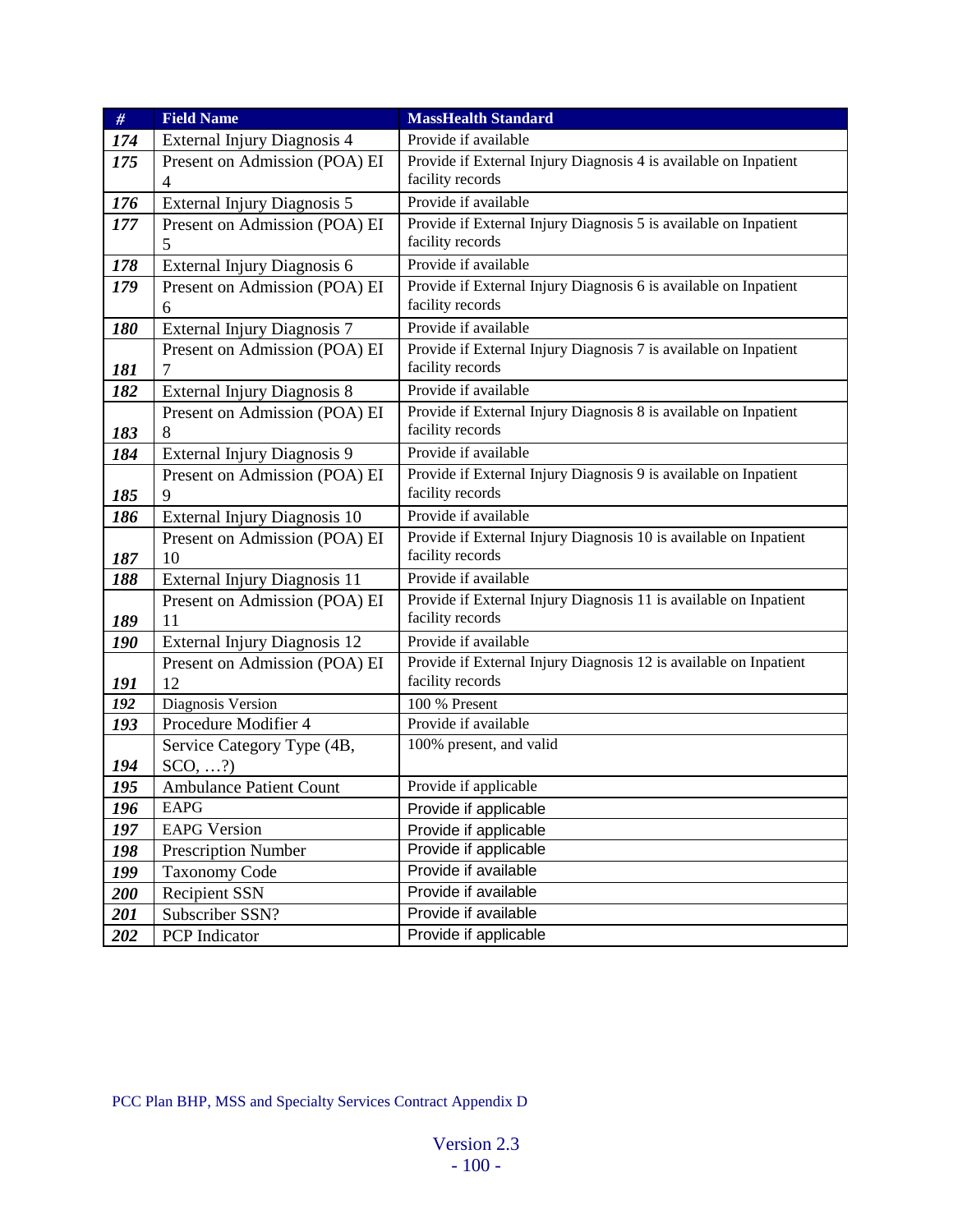# **9.0 Readable Encounter Data Layout**

This section includes all the fields in the order they should be read. Because this document is intended to incorporate new changes and new fields that occur over time, all changes are included in the "other fields" section. However, the readability of the layout might get compromised when related fields are not included together. The table below puts all fields in a readability order.

| <b>Field Readability</b><br><b>Order</b> | <b>Field Name</b>                                    | Field # in<br><b>Specs</b> |
|------------------------------------------|------------------------------------------------------|----------------------------|
|                                          |                                                      |                            |
| Demographic Data                         |                                                      |                            |
| 1                                        | Claim Payer                                          | 1                          |
| $\overline{2}$                           | Claim Category                                       | 2                          |
| 3                                        | Plan Identifier                                      | 3                          |
| 4                                        | Record Indicator                                     | 4                          |
| 5                                        | Claim Number                                         | 5                          |
| 6                                        | Claim Suffix – HNE requested to increase to 4 digits | 6                          |
| 7                                        | Former Claim Number                                  | 77                         |
| 8                                        | Former Claim Suffix                                  | 78                         |
| 9                                        | <b>Record Creation Date</b>                          | 79                         |
| 10                                       | Claim Received Date                                  | 90                         |
| 11                                       | <b>Recipient DOB</b>                                 | 8                          |
| 12                                       | Recipient Gender                                     | 9                          |
| 13                                       | Recipient ZIP Code                                   | 10                         |
| 14                                       | <b>Recipient SSN</b>                                 | 200                        |
| 15                                       | Subscriber SSN?                                      | 201                        |
| 16                                       | Medicare Code                                        | 11                         |
| 17                                       | Other Insurance Code                                 | 12                         |
| 18                                       | Claim Type                                           | 14                         |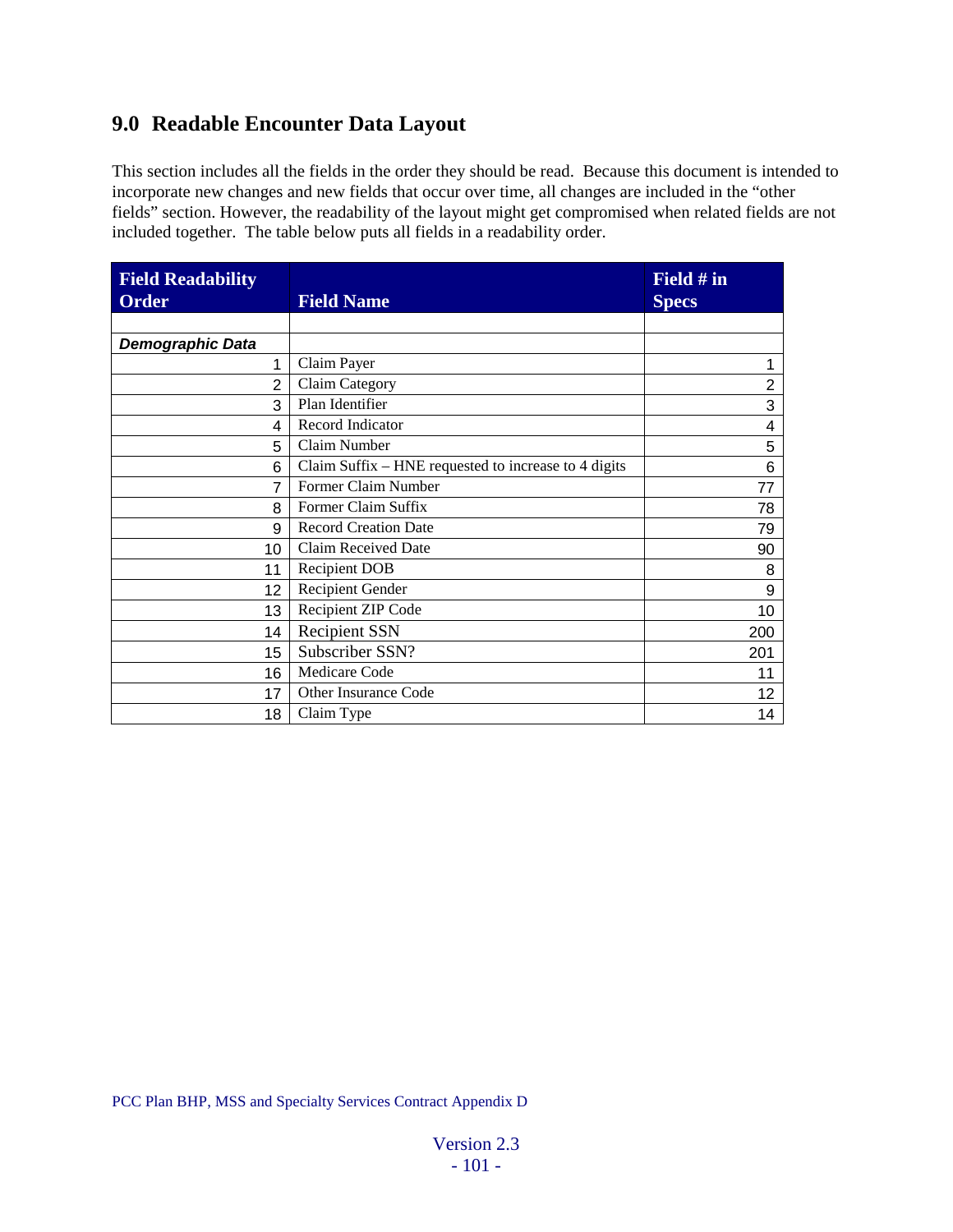| <b>Field Readability</b> | <b>Field Name</b>                    | Field # in   |
|--------------------------|--------------------------------------|--------------|
| Order                    |                                      | <b>Specs</b> |
| <b>Service Data</b>      |                                      |              |
| 19                       | <b>Admission Date</b>                | 15           |
| 20                       | <b>Admission Time</b>                | 16           |
| 21                       | Discharge Date                       | 96           |
| 22                       | Discharge Time                       | 97           |
| 23                       | From Service Date                    | 17           |
| 24                       | To Service Date                      | 18           |
| 25                       | Type of Admission                    | 24           |
| 26                       | Source of Admission                  | 25           |
|                          | Diagnosis Version                    | 192          |
| 27                       | <b>Admitting Diagnosis</b>           | 85           |
| 28                       | Patient Reason for Visit Diagnosis 1 | 124          |
| 29                       | Patient Reason for Visit Diagnosis 2 | 125          |
| 30                       | Patient Reason for Visit Diagnosis 3 | 126          |
| 31                       | Primary Diagnosis                    | 19           |
| 32                       | Present on Admission (POA) 1         | 127          |
| 33                       | <b>Secondary Diagnosis</b>           | 20           |
| 34                       | Present on Admission (POA) 2         | 128          |
| 35                       | <b>Tertiary Diagnosis</b>            | 21           |
| 36                       | Present on Admission (POA) 3         | 129          |
| 37                       | Diagnosis 4                          | 22           |
| 38                       | Present on Admission (POA) 4         | 130          |
| 39                       | Diagnosis 5                          | 23           |
| 40                       | Present on Admission (POA) 5         | 131          |
| 41                       | Diagnosis 6                          | 98           |
| 42                       | Present on Admission (POA) 6         | 132          |
| 43                       | Diagnosis 7                          | 99           |
| 44                       | Present on Admission (POA) 7         | 133          |
| 45                       | Diagnosis 8                          | 100          |
| 46                       | Present on Admission (POA) 8         | 134          |
| 47                       | Diagnosis 9                          | 101          |
| 48                       | Present on Admission (POA) 9         | 135          |
| 49                       | Diagnosis 10                         | 102          |
| 50                       | Present on Admission (POA) 10        | 136          |
| 51                       | Diagnosis 11                         | 137          |
| 52                       | Present on Admission (POA) 11        | 138          |
| 53                       | Diagnosis 12                         | 139          |
| 54                       | Present on Admission (POA) 12        | 140          |
| 55                       | Diagnosis 13                         | 141          |
| 56                       | Present on Admission (POA) 13        | 142          |
| 57                       | Diagnosis 14                         | 143          |
| 58                       | Present on Admission (POA) 14        | 144          |
| 59                       | Diagnosis 15                         | 145          |
| 60                       | Present on Admission (POA) 15        | 146          |
|                          |                                      |              |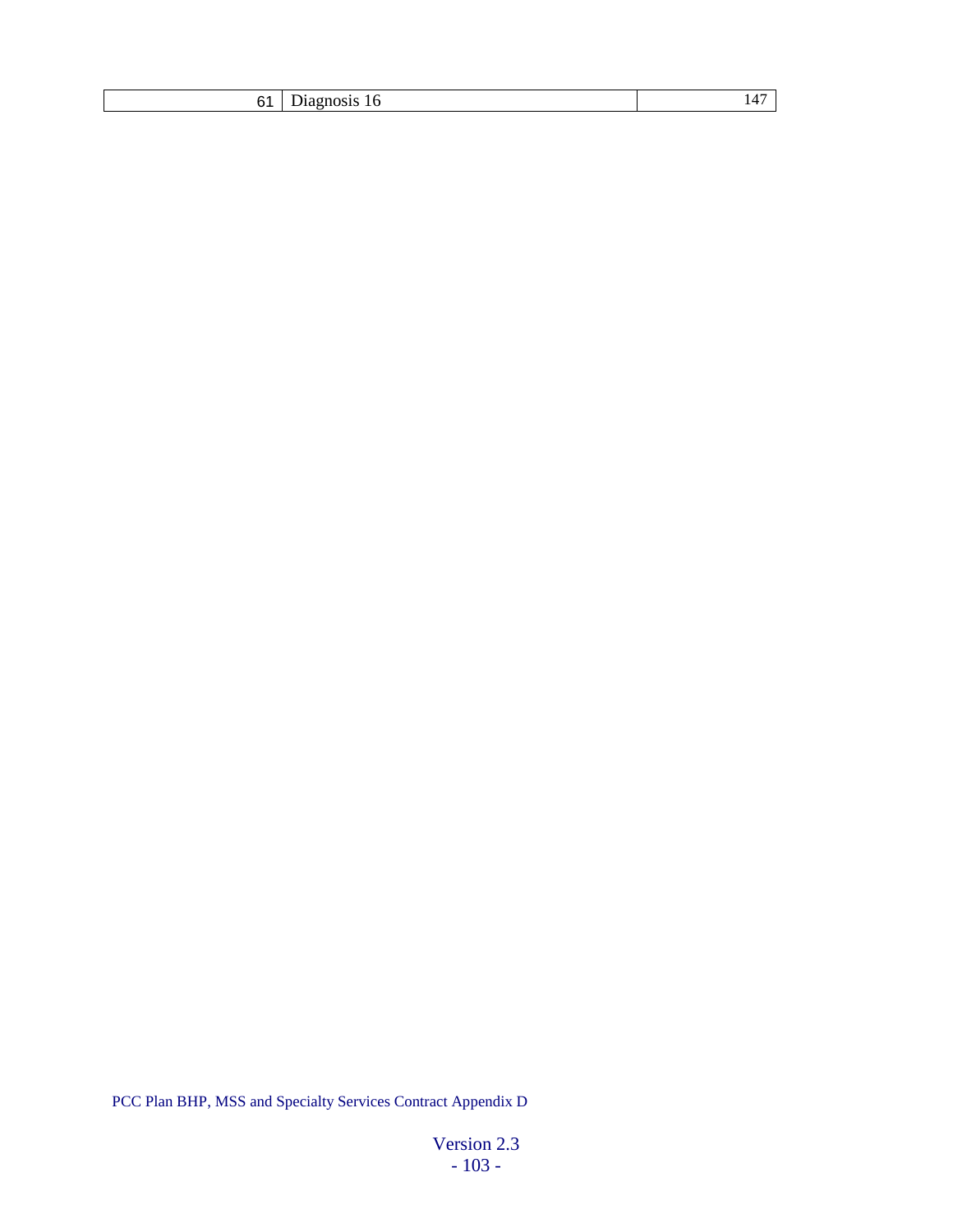| <b>Field Readability</b> | <b>Field Name</b>                  | Field # in   |
|--------------------------|------------------------------------|--------------|
| <b>Order</b>             |                                    | <b>Specs</b> |
| <b>Service Data</b>      |                                    |              |
| 62                       | Present on Admission (POA) 16      | 148          |
| 63                       | Diagnosis 17                       | 149          |
| 64                       | Present on Admission (POA) 17      | 150          |
| 65                       | Diagnosis 18                       | 151          |
| 66                       | Present on Admission (POA) 18      | 152          |
| 67                       | Diagnosis 19                       | 153          |
| 68                       | Present on Admission (POA) 19      | 154          |
| 69                       | Diagnosis 20                       | 155          |
| 70                       | Present on Admission (POA) 20      | 156          |
| 71                       | Diagnosis 21                       | 157          |
| 72                       | Present on Admission (POA) 21      | 158          |
| 73                       | Diagnosis 22                       | 159          |
| 74                       | Present on Admission (POA) 22      | 160          |
| 75                       | Diagnosis 23                       | 161          |
| 76                       | Present on Admission (POA) 23      | 162          |
| 77                       | Diagnosis 24                       | 163          |
| 78                       | Present on Admission (POA) 24      | 164          |
| 79                       | Diagnosis 25                       | 165          |
| 80                       | Present on Admission (POA) 25      | 166          |
| 81                       | Diagnosis 26                       | 167          |
| 82                       | Present on Admission (POA) 26      | 168          |
| 83                       | External Injury Diagnosis 1        | 89           |
| 84                       | Present on Admission (POA) EI 1    | 169          |
| 85                       | External Injury Diagnosis 2        | 170          |
| 86                       | Present on Admission (POA) EI 2    | 171          |
| 87                       | External Injury Diagnosis 3        | 172          |
| 88                       | Present on Admission (POA) EI 3    | 173          |
| 89                       | <b>External Injury Diagnosis 4</b> | 174          |
| 90                       | Present on Admission (POA) EI 4    | 175          |
| 91                       | External Injury Diagnosis 5        | 176          |
| 92                       | Present on Admission (POA) EI 5    | 177          |
| 93                       | External Injury Diagnosis 6        | 178          |
| 94                       | Present on Admission (POA) EI 6    | 179          |
| 95                       | External Injury Diagnosis 7        | 180          |
| 96                       | Present on Admission (POA) EI 7    | 181          |
| 97                       | External Injury Diagnosis 8        | 182          |
| 98                       | Present on Admission (POA) EI 8    | 183          |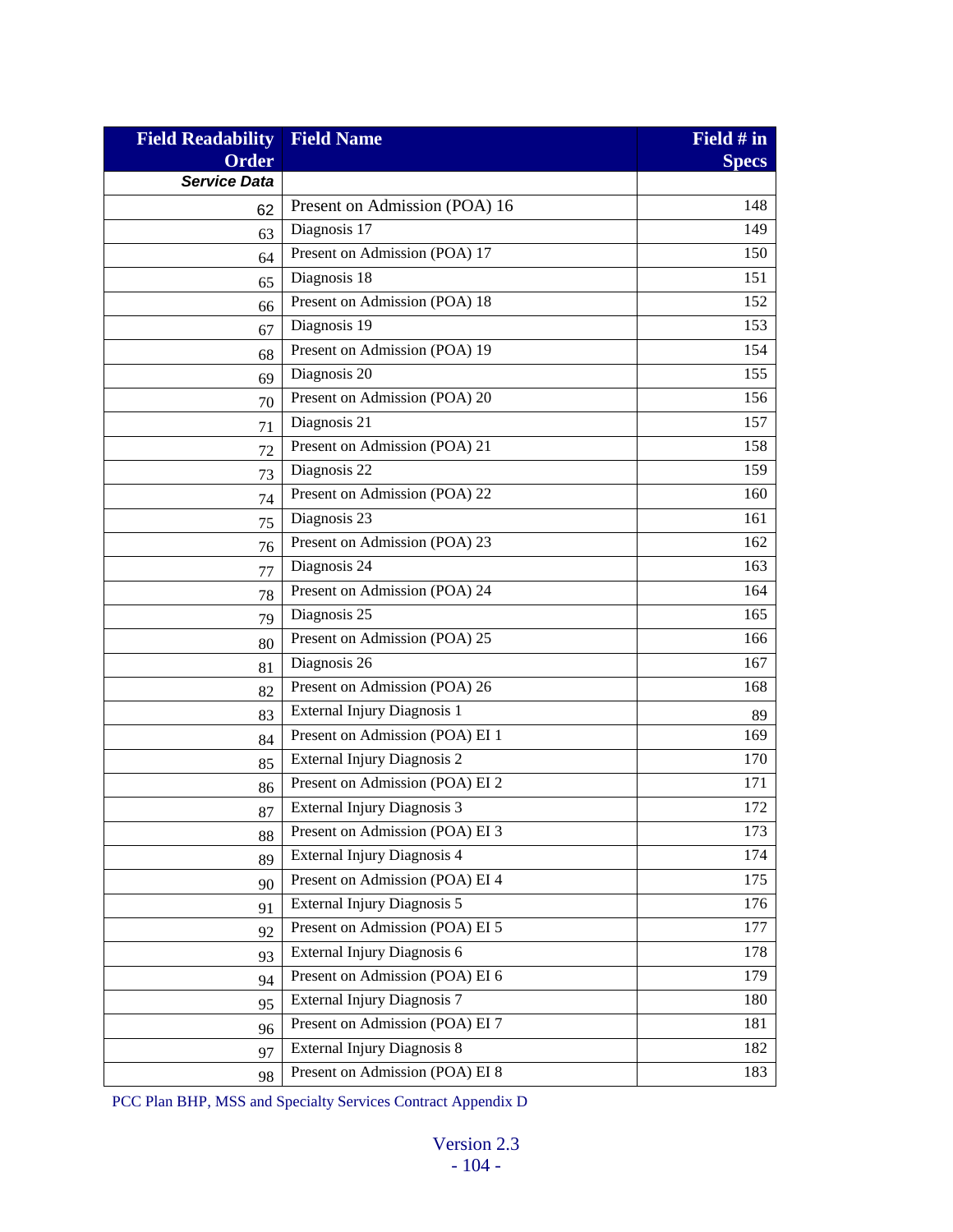| <b>Field Readability</b> | <b>Field Name</b>                | Field # in   |
|--------------------------|----------------------------------|--------------|
| <b>Order</b>             |                                  | <b>Specs</b> |
| <b>Service Data</b>      |                                  |              |
| 99                       | External Injury Diagnosis 9      | 184          |
| 100                      | Present on Admission (POA) EI 9  | 185          |
| 101                      | External Injury Diagnosis 10     | 186          |
| 102                      | Present on Admission (POA) EI 10 | 187          |
| 103                      | External Injury Diagnosis 11     | 188          |
| 104                      | Present on Admission (POA) EI 11 | 189          |
| 105                      | External Injury Diagnosis 12     | 190          |
| 106                      | Present on Admission (POA) EI 12 | 191          |
| 107                      | Surgical Procedure code 1        | 103          |
| 108                      | Surgical Procedure code 2        | 104          |
| 109                      | Surgical Procedure code 3        | 105          |
| 110                      | Surgical Procedure code 4        | 106          |
| 111                      | Surgical Procedure code 5        | 107          |
| 112                      | Surgical Procedure code 6        | 108          |
| 113                      | Surgical Procedure code 7        | 109          |
| 114                      | Surgical Procedure code 8        | 110          |
| 115                      | Surgical Procedure code 9        | 111          |
| 116                      | Procedure Code                   | 26           |
| 117                      | Procedure Modifier 1             | 27           |
| 118                      | Procedure Modifier 2             | 28           |
| 119                      | Procedure Modifier 3             | 29           |
| 120                      | Procedure Modifier 4             | 193          |
| 121                      | Procedure Code Indicator         | 30           |
| 122                      | Revenue Code                     | 31           |
| 123                      | <b>Ambulance Patient Count</b>   | 195          |
| 124                      | <b>EAPG</b>                      | 196          |
| 125                      | <b>EAPG</b> Version              | 197          |
| 126                      | Place of Service                 | 32           |
| 127                      | Place of Service Type            | 33           |
| 128                      | <b>Patient Discharge Status</b>  | 34           |
| 129                      | Frequency                        | 91           |
| 130                      | Type of Service                  | 35           |
| 131                      | <b>Service Category</b>          | 80           |
| 132                      | Service Category Type            | 194          |
| 133                      | <b>Taxonomy Code</b>             | 199          |
| 134                      | Employment                       | 112          |
| 135                      | Auto Accident                    | 113          |
| 136                      | Other Accident                   | 114          |
| 137                      | PCP Indicator                    | 202          |
| 139                      | Quantity                         | 36           |
| 140                      | NDC Number                       | 37           |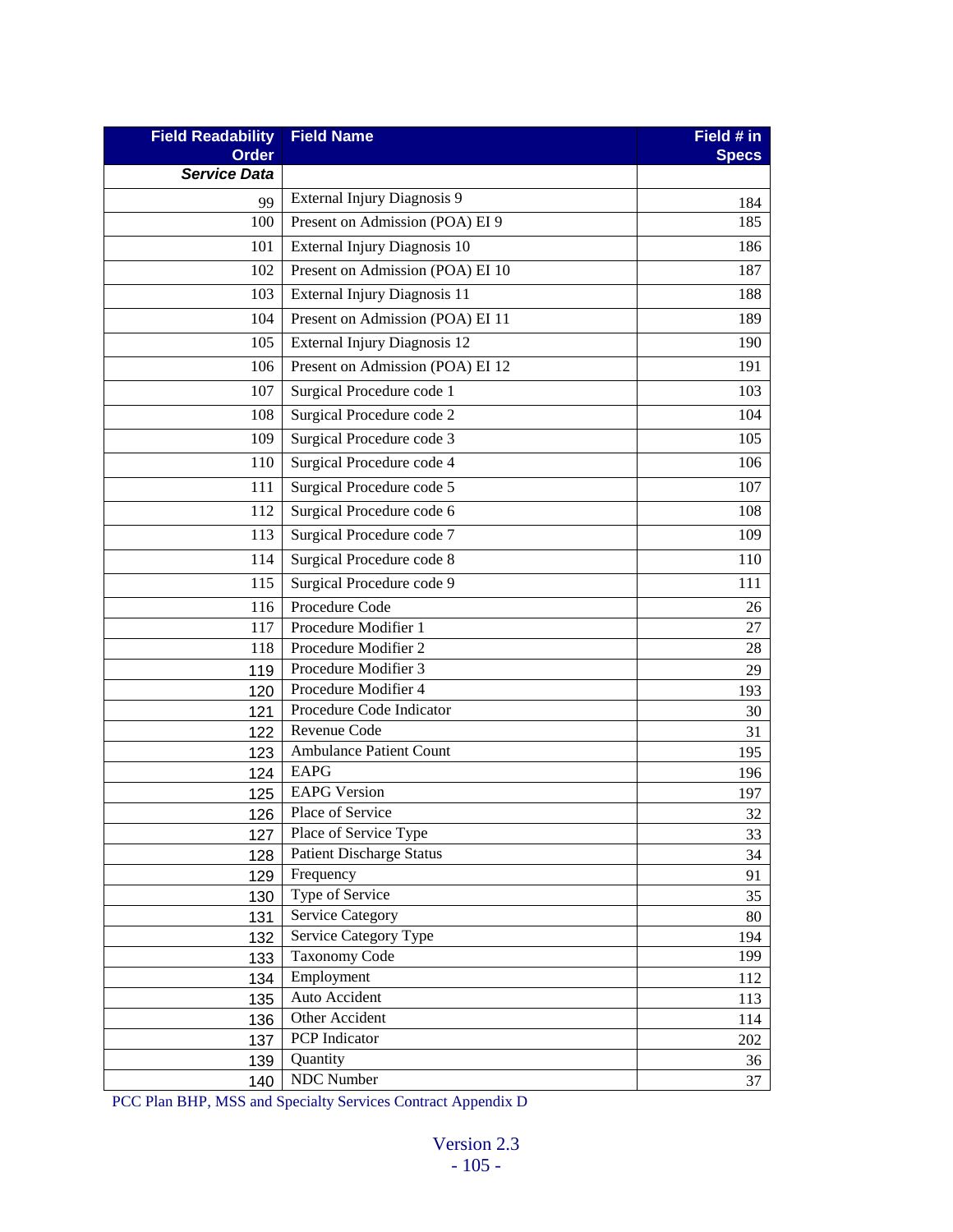|  | 141   Metric Quantity |  |
|--|-----------------------|--|
|--|-----------------------|--|

Version 2.3 - 106 -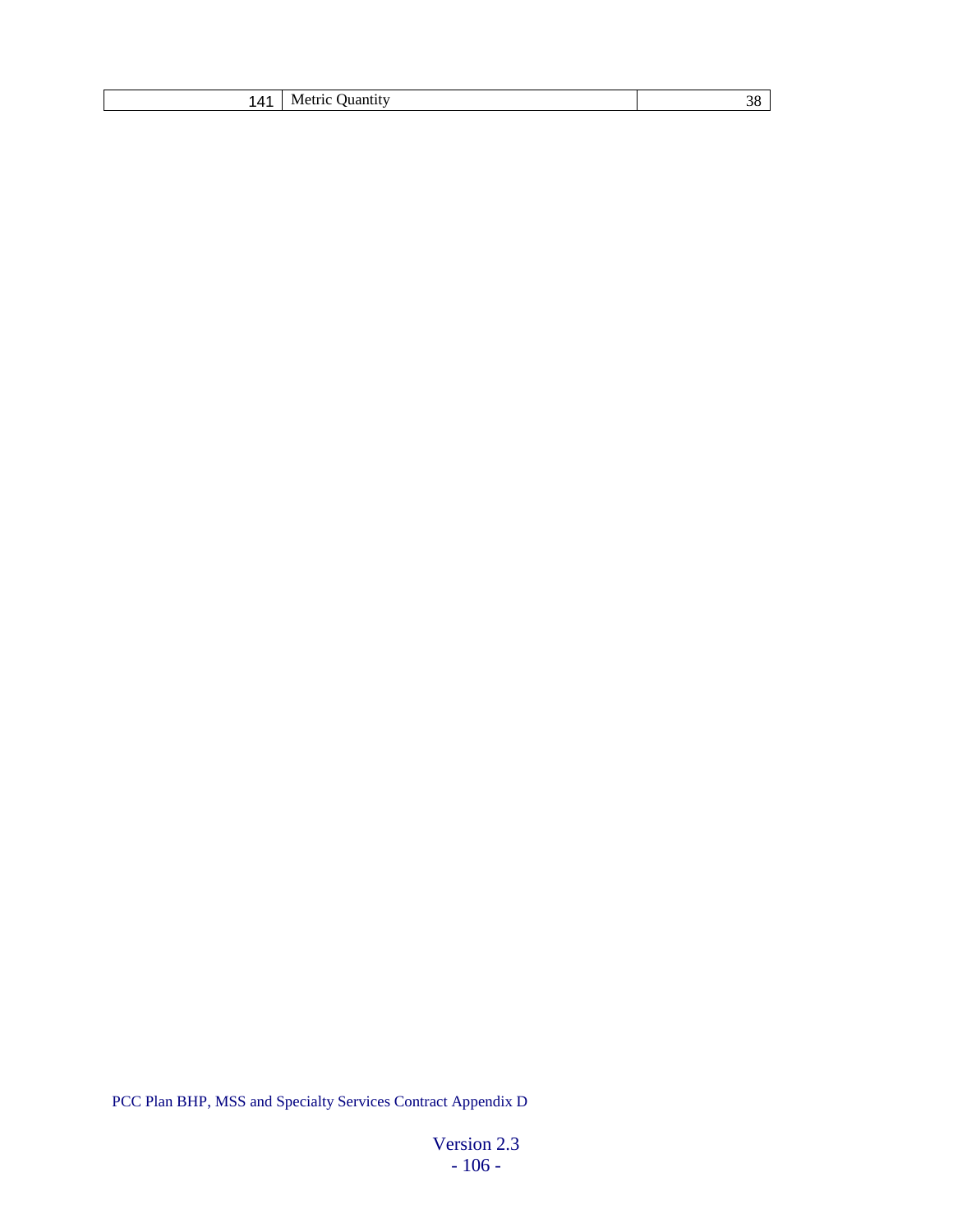| <b>Field Readability</b><br><b>Order</b> | <b>Field Name</b>             | <b>Field # in Specs</b> |
|------------------------------------------|-------------------------------|-------------------------|
| <b>Service Data</b>                      |                               |                         |
| 142                                      | Days Supply                   | 39                      |
| 143                                      | Refill Indicator              | 40                      |
| 144                                      | Dispense As Written Indicator | 41                      |
| 145                                      | <b>Prescription Number</b>    | 198                     |
| 146                                      | Date Script Written           | 82                      |
| 147                                      | Compound Indicator            | 83                      |
| 148                                      | Rebate Indicator              | 84                      |
| 149                                      | Dental Quadrant               | 42                      |
| 150                                      | <b>Tooth Number</b>           | 43                      |
| 151                                      | <b>Tooth Surface</b>          | 44                      |
| 152                                      | Paid Date                     | 45                      |
| 153                                      | <b>Service Class</b>          | 46                      |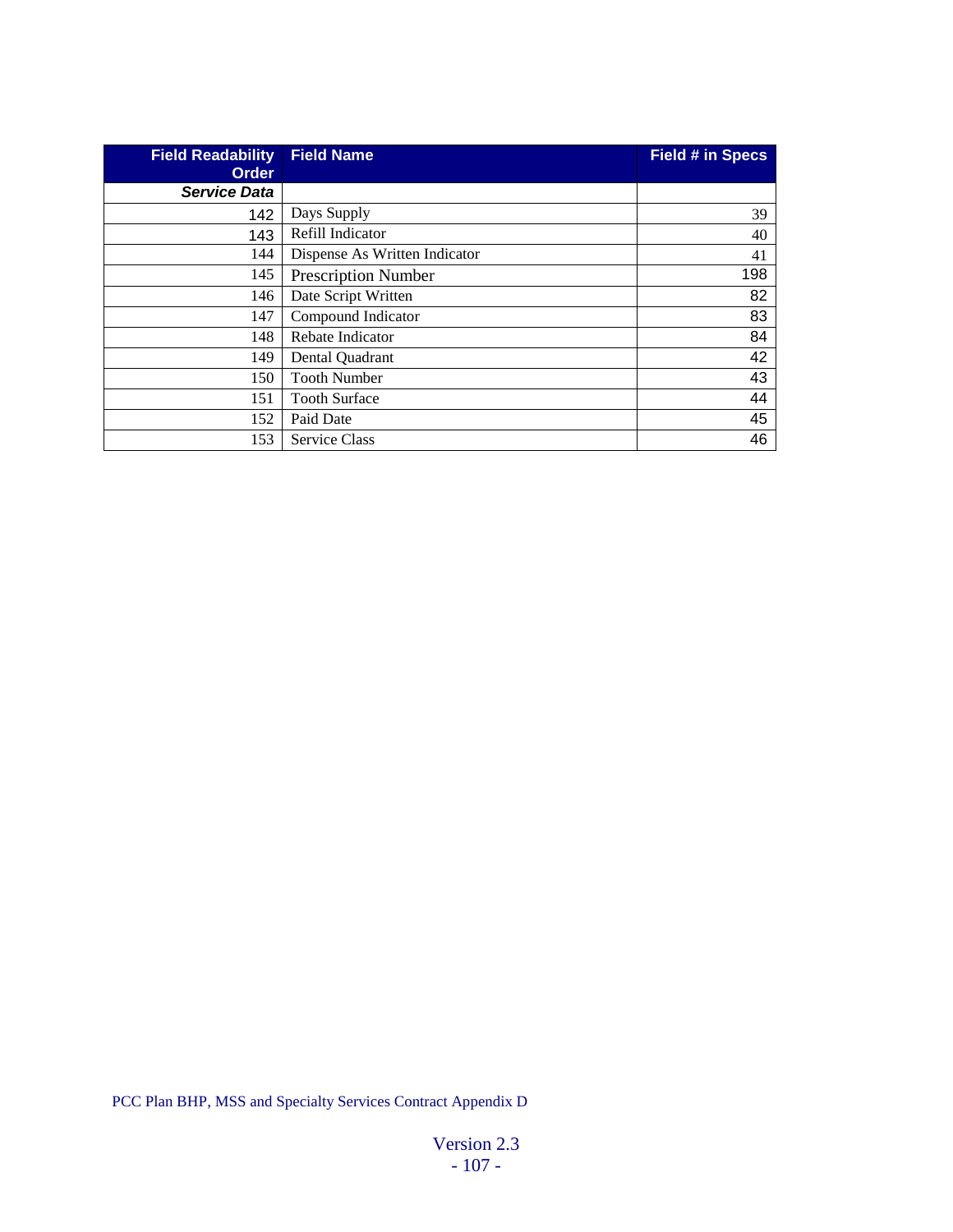| <b>Field Readability</b> | <b>Field Name</b>               | <b>Field # in Specs</b> |
|--------------------------|---------------------------------|-------------------------|
| <b>Order</b>             |                                 |                         |
| <b>Provider Data</b>     |                                 |                         |
| 154                      | <b>PCP</b> Provider ID          | 47                      |
| 155                      | PCP Provider ID Type            | 48                      |
| 156                      | <b>IPA/PMG ID</b>               | 49                      |
| 157                      | IPA/PMG ID_Type                 | 92                      |
| 158                      | Prescribing Prov ID             | 81                      |
| 159                      | Prescribing Prov ID Type        | 94                      |
| 160                      | Servicing Provider ID           | 50                      |
| 161                      | Servicing Provider ID Type      | 51                      |
| 162                      | Referring Provider ID           | 52                      |
| 163                      | Referring Provider ID Type      | 53                      |
| 164                      | <b>Servicing Provider Class</b> | 54                      |
| 165                      | Servicing Provider Type         | 55                      |
| 166                      | Servicing Provider Specialty    | 56                      |
| 167                      | Servicing Provider ZIP Code     | 57                      |
| 168                      | <b>Billing Provider ID</b>      | 58                      |
| 169                      | Billing Provider ID _Type       | 93                      |
| 170                      | Attending Prov. ID              | 87                      |
| 171                      | Attending Prov. ID _Type        | 95                      |
| 172                      | Authorization Type              | 59                      |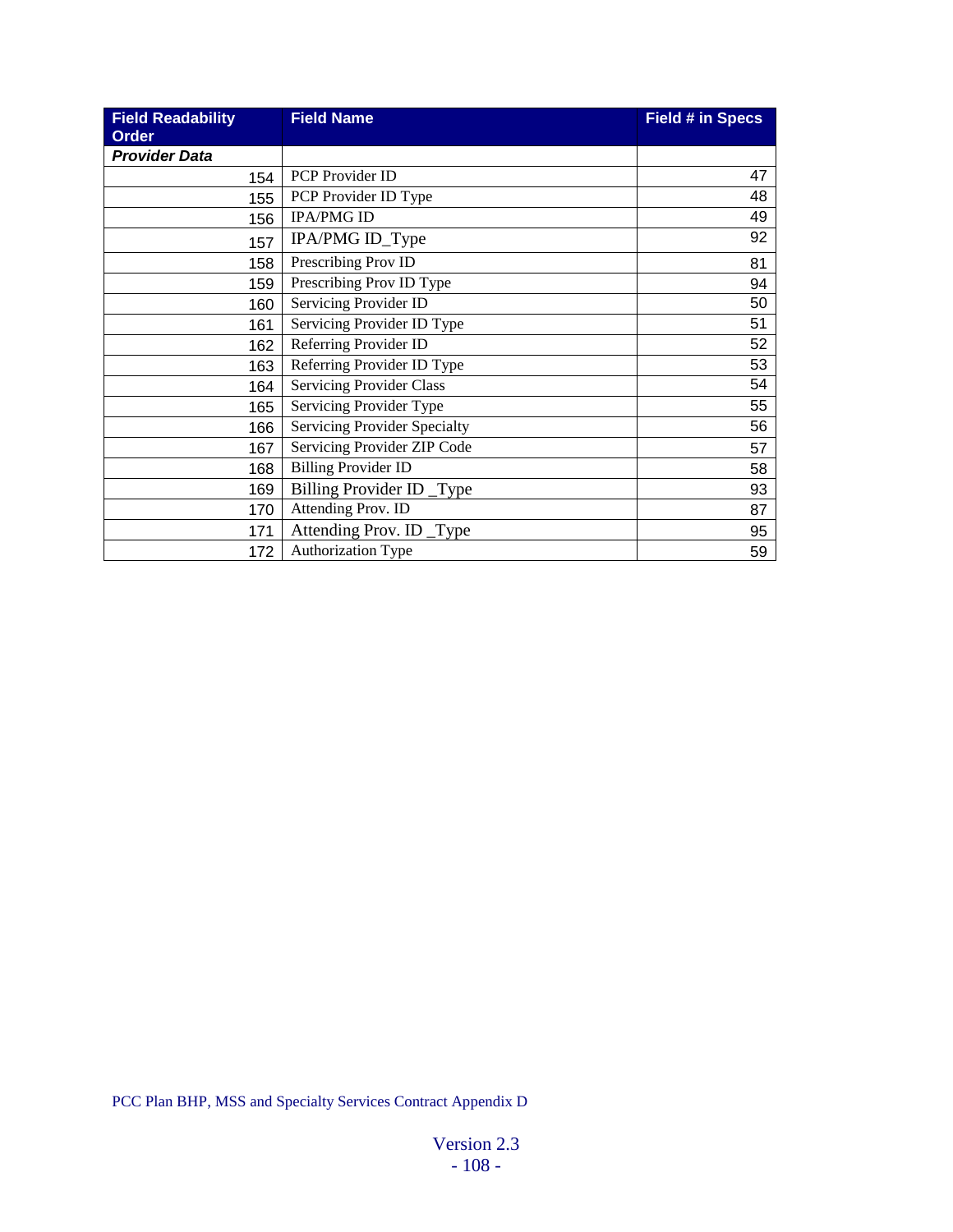| <b>Field Readability</b> | <b>Field Name</b>           | <b>Field # in Specs</b> |
|--------------------------|-----------------------------|-------------------------|
| <b>Order</b>             |                             |                         |
| <b>Financial Data</b>    |                             |                         |
| 173                      | <b>Billed Charge</b>        | 60                      |
| 174                      | <b>Gross Payment Amount</b> | 61                      |
| 175                      | <b>Patient Pay Amount</b>   | 123                     |
| 176                      | <b>TPL Amount</b>           | 62                      |
| 177                      | Allowable Amount            | 86                      |
| 178                      | Medicare Amount             | 63                      |
| 179                      | Copay                       | 64                      |
| 180                      | Coinsurance                 | 117                     |
| 181                      | Deductible                  | 65                      |
| 182                      | <b>Ingredient Cost</b>      | 66                      |
| 183                      | Dispensing Fee              | 67                      |
| 184                      | Net Payment                 | 68                      |
| 185                      | Withhold Amount             | 69                      |
| 186                      | <b>Total Charges</b>        | 115                     |
| 187                      | Non Covered charges         | 116                     |
| 188                      | Non-covered Days            | 88                      |
| 189                      | Record Type                 | 70                      |
| 190                      | Void Reason Code            | 118                     |
| 191                      | Group Number                | 71                      |